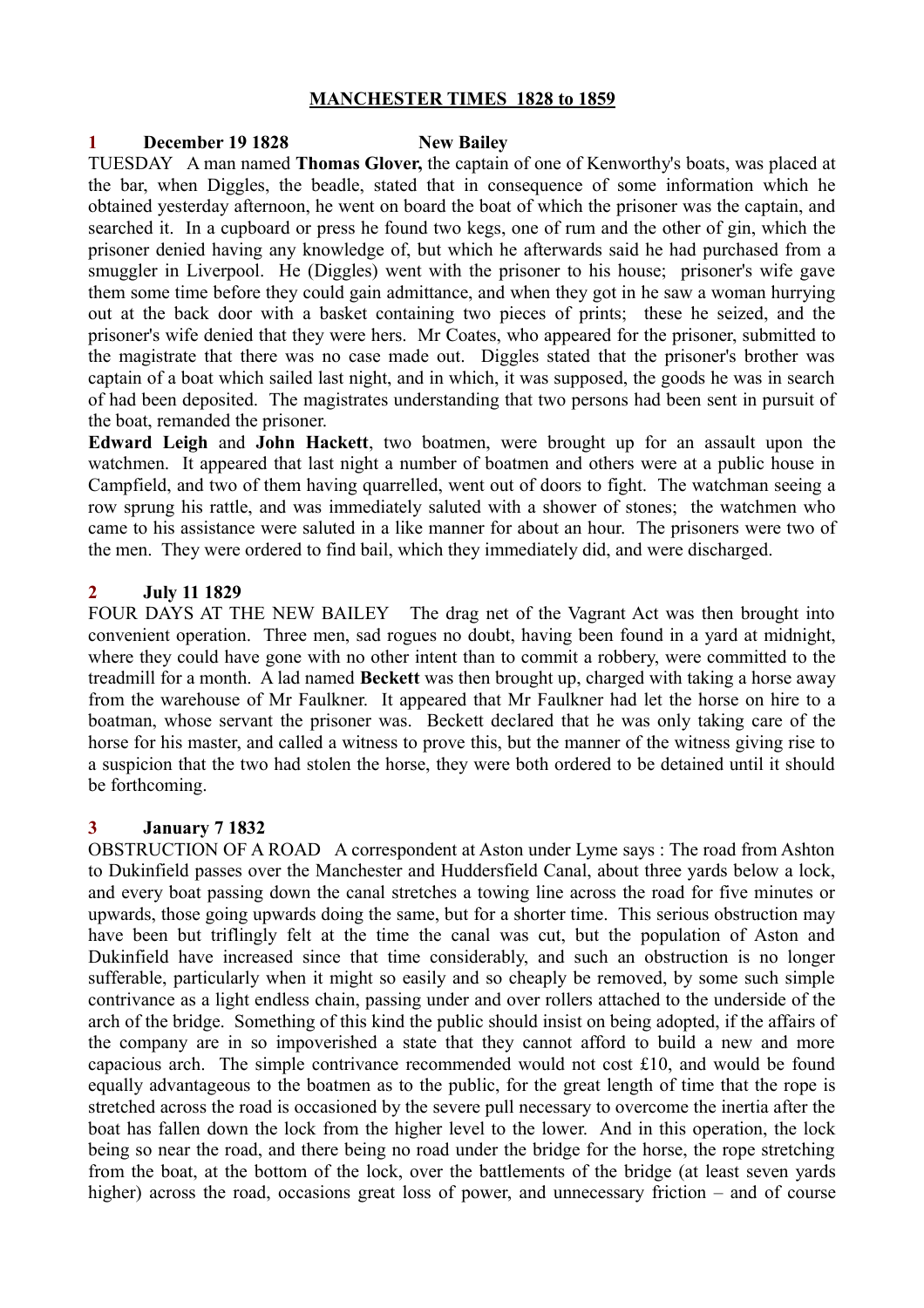greater delay to passengers on the road; all of which would be entirely avoided were the rope passed at once under the bridge, on the same level with the boat. Let the canal company remedy the difficulty as they may judge best, but as the public possessed a right of road long prior to such obstruction they, doubtless, have but to assert and maintain that right, in order to rid themselves of such obstruction.

## **4 September 8 1832 New Bailey Court House**

CAUTION TO BOATMEN **John Gillman**, a boatman employed on the Manchester and Bolton and Bury Canal, appeared to answer an information preferred against him by Mr Samuel Kay, Law Clerk to the Canal Company, for passing with his boat through the upper lock at Oldfield Lane, in violation of the 20<sup>th</sup> bye law of the Company's Act of Parliament, when the water did not run over the weir, instead of waiting for a second boat to come up. The case was fully proved, and the defendant was fined in the mitigated penalty of £5.

# **5 July 6 1833**

A NARROW ESCAPE On Monday night or early on Tuesday morning, some ill disposed person cut about twenty yards of rope which secured a flat lying close to the weir at Throstle Nest, and carried it away. As the river was swollen at the time in consequence of the late heavy rains, the flat would have been swept over the weir had not an accident occurred which in all probability saved the lives of the men on board. The first intimation the flatmen had of their perilous situation was given them by the vessel's coming in contact with a boat which had just entered the lock to come up the river. This practice of cutting away the ropes from the flats on the river Irwell has been very frequent of late, and in several instances the boats so turned adrift have been laden with valuable cargoes. Two men named James Thompson and John Baker were apprehended on suspicion of committing the offence ; but, there being no conclusive evidence against them, they were discharged.

## **6 July 13 1833**

EMBEZZLEMENT A boatman named **William Mellor,** formerly in the employment of Mr Thompson, carrier, of this town, was on Tuesday placed at the bar of the New Bailey, charged with having by means of forged receipts retained about £14 of his master's money. About six weeks ago, a warrant was obtained for his apprehension, and entrusted to Moss, the beadle, to execute. The latter met the prisoner on the canal bank between Manchester and Halifax, near to the latter place, but as soon as he attempted to take him into custody, the prisoner was joined by three other boatmen, who flung Moss into the water. He was obliged to get out as well as he could, and leave the prisoner where he found him. Mellor was subsequently taken by the constable of the township in which he had been rescued. The prisoner had nothing to say in his defence, and was remanded until yesterday to give time for the attendance of the necessary witnesses.

# **7 December 21 1833**

CAUTION TO CANAL BOATMEN **Thomas Heeds**, the manager of a boat on the Ashton and Peak Forest Canal, appeared before the magistrates on Wednesday to answer to two charges brought against him by Mr Meadows, agent of the said canal company. The first charge against him was for refusing to deliver to the toll collector a declaration of the quantity of goods he had on board his flat, for which offence he was liable, under the Act, to the penalty of 10s for every ton of goods on board. The second charge was for having, on another occasion, delivered a false declaration, for which also he was liable to a similar penalty of 10s for every ton on board. The penalties altogether would amount to about £10; and the Act left no discretionary power in the Magistrates to mitigate. At the suggestion, however, of Mr Hampson, Mr Meadows consented to receive £4 10s in full mitigation. **Thomas Green**, a boatman navigating the same canal, was next charged with having delivered a false declaration, and with having thrown a brickbat at the company's agent when he boarded the boat to gauge it. This defendant being a poor man, Mr Meadows consented, on the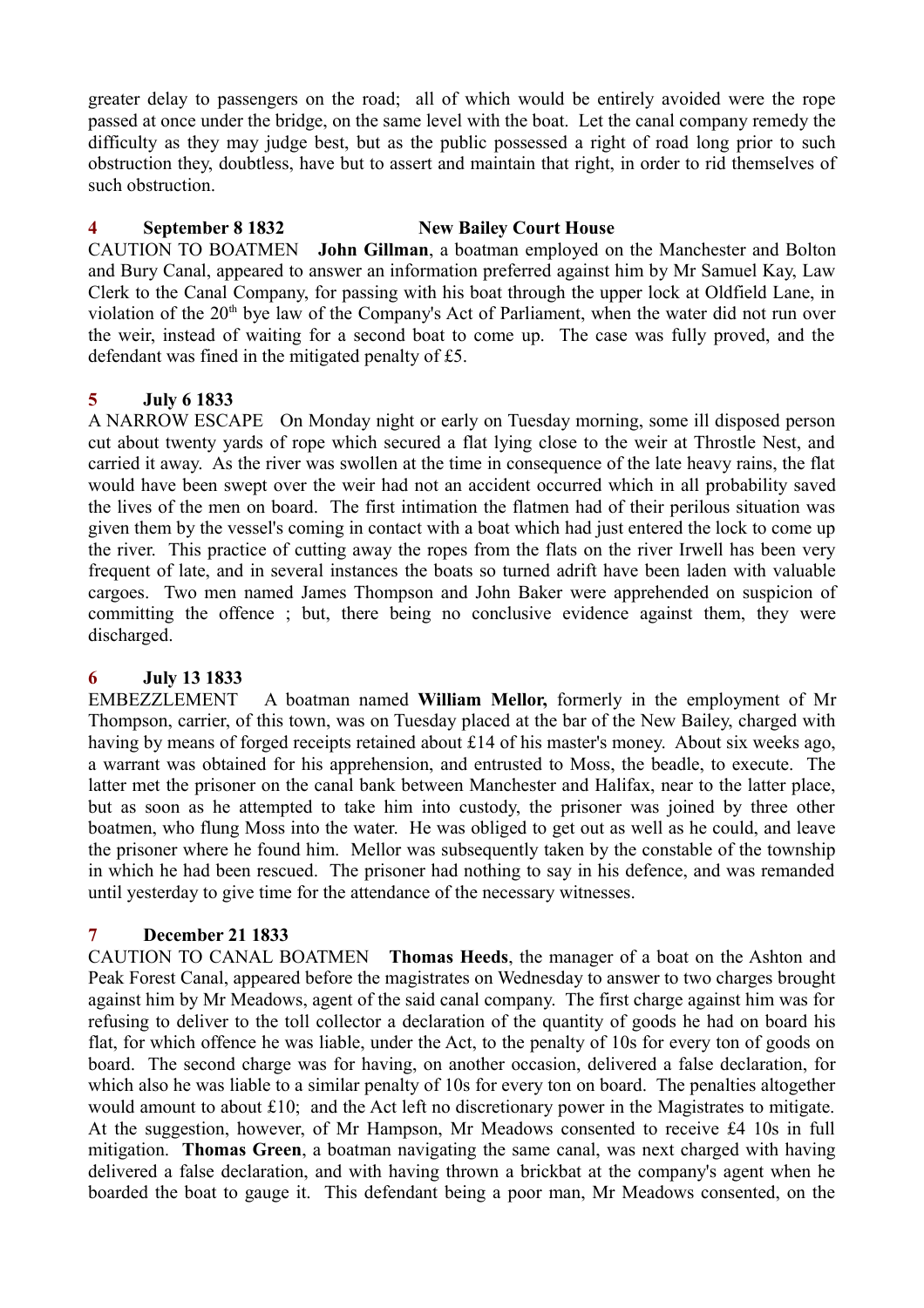recommendation of the Bench, to accept as satisfaction a public submission for throwing the brickbat, and the costs of weighing the boat and cargo, court expenses, &c.

## **8 May 3 1834 Rochdale**

MAN DROWNED On Tuesday night, which was remarkably dark and stormy, a boatman named **John Haslam** and several others called at a beer-shop at Blue Pits near Castleton Moor, and drank there a considerable time. Haslam's boat was moored to a quay at the canal, and his boy was in the cabin. Haslam did not return on board that night and nothing was heard of him, but in the morning he was perceived beneath the water, in a standing position, near the stern of the boat, and quite dead.

## **9 May 3 1834**

MIRACULOUS ESCAPE FROM DESTRUCTION We never in the course of our experience had to place upon record a more providential escape from death than that which we are about to narrate. On the afternoon of Monday, about two o'clock, Mr Samuel Becket of Hulme, commission agent, was in the upper storey of the warehouse of Messrs Soresby and Flacks, the carriers, at Knottmill, showing some samples of malt to Mr Bradshaw of the Swan Inn, Fountain Street. The building is seven stories in height, and underneath is the Duke of Bridgewater's Canal. In the floor of each room, immediately over the canal, there is a large aperture for the purpose of raising goods from the boats, which is done by means of a windlass in the first storey. There was no cover or guard to the apertures by which accidents might be prevented. As Mr Becket was walking down the room, with the samples in his hand, in conversation with Mr Bradshaw, not being aware of the danger, he unconsciously approached the aperture and suddenly disappeared. Some persons who were in the room beneath state that they saw something descend with immense rapidity, and considered it to be a load of malt which had fallen through by accident. Mr Becket fell, as he believes, as nearly as possible in a perpendicular position; but on arriving at the last storey, his surtout caught the iron handles of the windlass, and the cloth gave way. This caused him to turn round with inconceivable velocity, and fortunately to avoid falling into a boat which was in the canal at the moment; had that been the case he would have been instantaneously killed. He, however, avoided the boat, and was pitched with his head foremost into the canal, which is said to be six feet deep at the spot; for a moment, his head was fast in the mud, which prevented him from rising to the surface of the water. On rising he swam about for a few seconds as well as he was able, until a boatman caught him by the hair of his head, and held him in that manner until assistance arrived, when he was taken out perfectly sensible. A surgeon was sent for, and Dr Crowther was speedily in attendance, but Mr Becket was able to walk as far as Liverpool Road on his way to his residence; there he became rather faint, and he was conveyed home in a coach. From the alarming nature of the accident, it was at first thought that he had sustained some considerable injury, but we are happy to state that, with the exception of some slight bruises and discolourations, he is uninjured.

## **10 May 24 1834**

SINGULAR DETECTION OF A THIEF On the afternoon of Saturday, a man named Thomas Grounds, who gains his livelihood by dealing wholesale in potatoes, was robbed of nine sovereigns whilst in the tap-room of St Matthew's Tavern, Camp Field. He gave information of his loss to the police, and the same afternoon, Daggatt, the keeper of the Knott Mill lock-ups, went to the public house, and accidentally heard from the conversation of the company that a boatman of infamous character named **Isaac Clarke** had been paying for ten shillingsworth of liquor, and also that he was then gone to a shop in Shudehill to purchase a suit of clothes. The crafty officer said nothing to all this, but knowing from the character of Clarke that he could not have obtained so much money by honest means, went out expecting to meet him on his return. Having sauntered about Deansgate for about an hour, Daggatt perceived his customer walking past the Star Inn, bedecked in a fine new suit of clothes, new hat, &c, in company with a woman well known to the police, named Mary Ann Hulme. He made them both prisoners, and on searching Clarke found £6 5s upon him, which,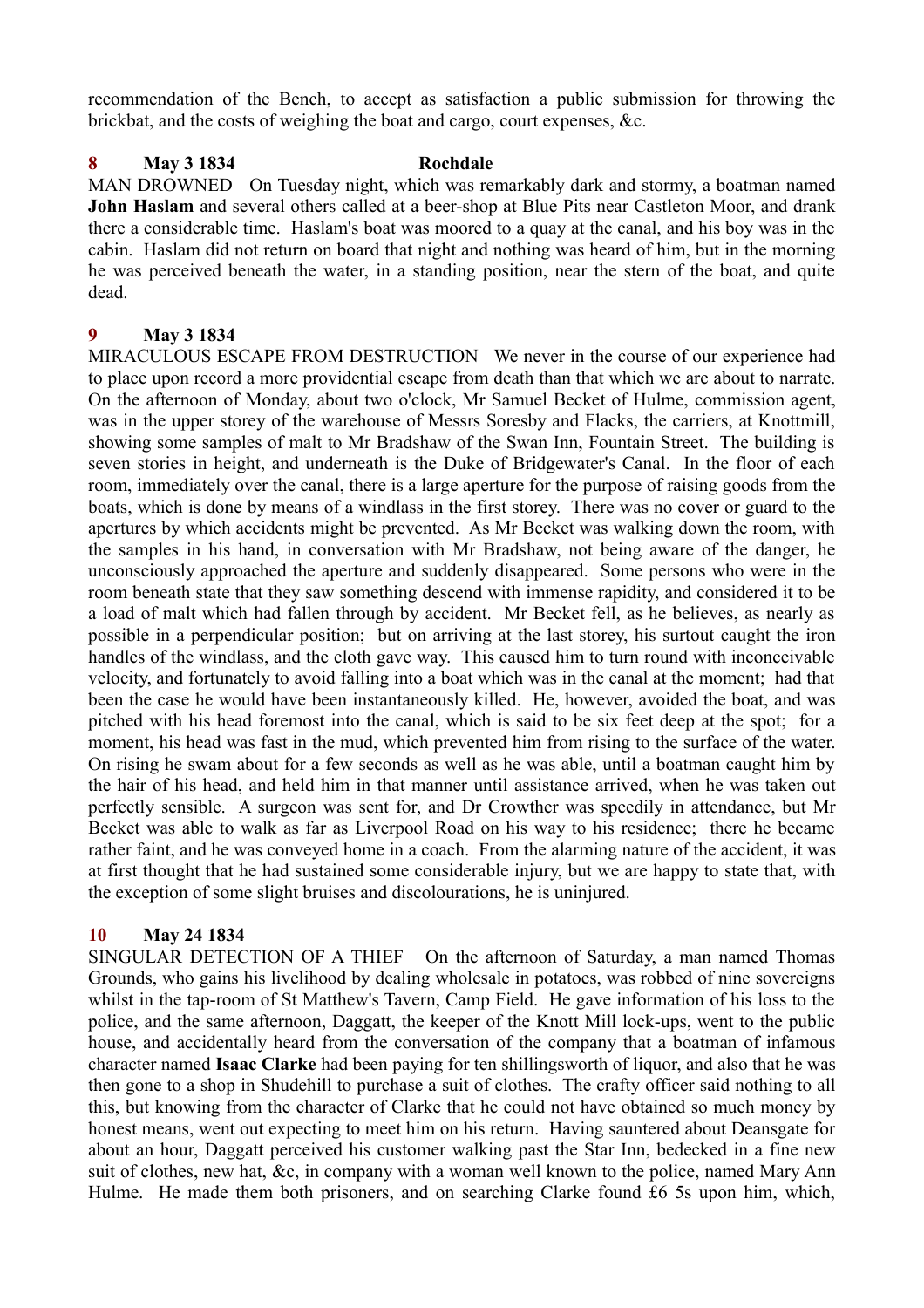added to the ten shillings he had given to the company at the tavern and the cost of the new clothes, amounted to £9, the identical sum taken from Grounds. The prisoners were taken before Mr Foster at the New Bailey on Monday, when the worthy magistrate committed Clarke for trial, but ordered the woman to be discharged, there being no proof that she was implicated in the felony.

## **11 July 5 1834**

A MAN DROWNED Between the hours of nine and ten o'clock on Saturday night, a boatman named **John Hewitt** was drowned in a lock of the Duke of Bridgewater's canal at Knott Mill, under the following circumstances :- The boat was ready to pass through the lock, and the unfortunate man got out in order to turn the winch which communicates with the paddles. He had been engaged thus for a few minutes when the handle accidentally slipped off and, missing his footing, he was precipitated into the canal. The water was entering the lock with great force, and of course carried him along with it, and as it was violently agitated he could not be perceived for some time. Two boys who were in the boat gave an alarm as soon as they saw the accident, and a person on coming up extricated the man from the water, but he was found to be quite dead. An inquest was held on Monday before Mr Rutter, when a verdict of "Accidental death" was returned by the jury.

## **12 July 26 1834**

A MAN DROWNED On the night of Sunday last, a man named Joseph Allen, a dyer, met with an awful and premature death, under circumstances which, it will be seen, add another to the long list of victims to the vice of intemperance. He had been drinking for some hours at a beer-shop in Pendleton, and in the course of the evening was joined by a boatman named **George Jordan**, who remained in his company until nearly ten o'clock. The deceased appearing almost incapable of taking care of himself, Jordan, to whom he had previously been known, invited him to pass the night in the cabin of his boat, which lay in a lock of the Bolton canal, Oldfield Road, adjoining the River Irwell. The night was almost dark when they left the beer-shop; and on arriving at the boat, Jordan told the deceased to wait upon the bank whilst he jumped upon the deck of the boat, about three yards below the bank. He did this for the purpose of contriving some method to get the deceased down without danger of accident. Instead of obeying the directions of Jordan, whilst the latter was in the cabin, the deceased unfortunately walked straight forwards, and of course fell into the lock. Jordan finding he had disappeared, called out, "Joe, art thou in the water?" to which he replied, "I am; come and help me". Jordan then held out his hand, asking the deceased to take hold of it, and he would endeavour to extricate him; the deceased immediately did as he was directed; and having secured the hand, made an unexpected effort to spring into the boat and, in the fruitless attempt, precipitately dragged Jordan over the boat side into the water. They both struggled together for some minutes and ultimately Jordan, by the exertion of great strength, got the deceased to a place in the wall where there was a kind of joint, by which he desired him to hold fast until further assistance could be obtained. Jordan then left the deceased, and attempted to get out of the lock himself by climbing the gates, but when he had got near the top, he lost his grasp and fell into the water. He made a second attempt, on seeing which the deceased called out to him, "George, thou'lt be drowned". Jordan replied he should not, and was adding something more, when he again lost his hold and fell into the water; the deceased continued calling out that he would be drowned, and was desired to mind himself, and keep fast. Jordan was in the act of making a third attempt to climb the gates when he heard the deceased call out, "George, I am going, I am going; the Lord have mercy upon me", and presently he fell, and no more could be seen of him. Jordan at last got out, and immediately proceeded to the Oldfield Lane lockups where he procured assistance, and the body of Allen was recovered shortly after eleven o'clock, but all attempts to restore animation were fruitless. On Monday an inquest was held over the remains by W S Rutter Esq, when the above facts were narrated by the witnesses, and in accordance with which the jury returned a verdict of "Accidental death".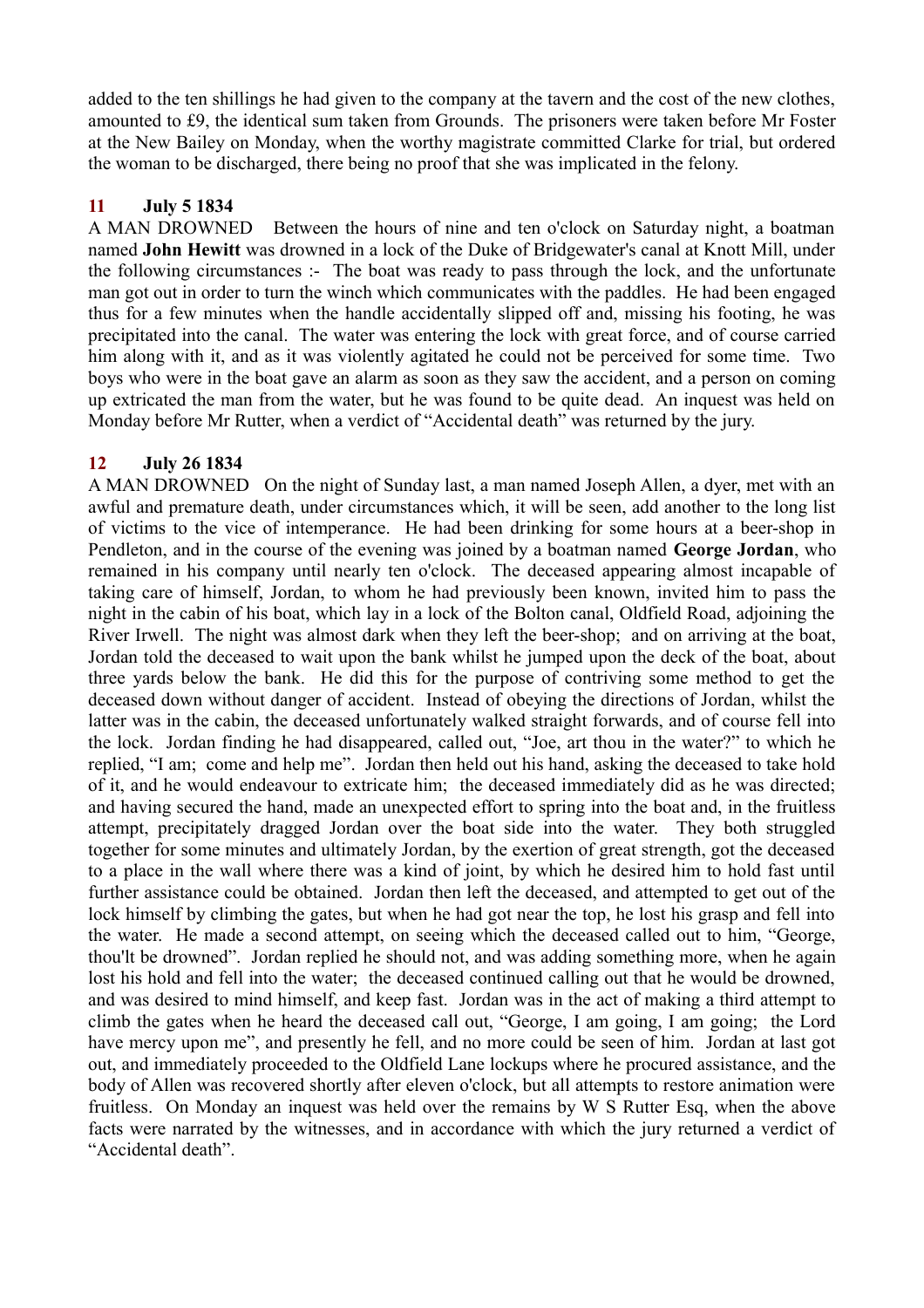## **13 August 30 1834**

OBSERVANCE OF THE SABBATH ON THE MERSEY AND IRWELL NAVIGATION We have great pleasure in giving insertion to the annexed petition from the flatmen employed on the Mersey and Irwell Navigation, to the Company of Proprietors, and we are happy to announce that it has been most favourably received – that a suspension of trade on the Sabbath has taken place on those rivers with the prospect of there being, ere long, a total cessation of labour on that day throughout the whole line. What is not the least satisfactory, as concerns the facilities and interests of the trade of the navigation is, that such is the ardour and gratitude of the poor men for the privilege conferred, that by their extra exertions to redeem the time hitherto expended on the Sabbath (by working up to the latest hour on Saturday night, and proceeding on their passage at the earliest hour possible on Monday morning) no delay whatever ensues in the despatch of business ; whilst the benefit conferred on a numerous class of men, long excluded from the public ordinances of religion and means of Christian instruction, is inconceivably great, and must prove nothing less than a public blessing. One more circumstance we cannot withhold, viz, that the flatmen on the Mersey have presented to Mr Edward Atherton Lingard of the Old Quay, who has been instrumental in forwarding their suit, a beautiful silver teapot and coffee pot, with silver sugar basin and cream jug to match, bearing this inscription :-

> *Presented to Mr EDWARD ATHERTON LINGARD by the Flatmen in the service of the Company of Proprietors of the Mersey and Irwell Navigation as a Memorial of their esteem and gratitude for his sincere and earnest endeavours to promote their temporal and spiritual welfare 1834*

The following is a copy of the Petition of the Flatmen before referred to:-

*The humble and respectful Memorial and Petition of the undersigned Flatmen, employed in the service of the Company of Proprietors of the Mersey and Irwell Navigation.*

To the Company of Proprietors of the Mersey and Irwell Navigation assembled at their annual meeting in Warrington.

June 4 1834

MUCH RESPECTED AND HONOURED MASTERS It is with deep sentiments of submission and reverence that the undersigned, being Flatmen employed in your vessels, venture to approach you with their very humble and respectful memorial of gratitude, for the regular and constant employment afforded them in your service.

Your humble memorialists trust that they shall long continue to testify their gratitude, by a zealous and unremitting attention to your interests in the navigation, to which they feel strongly attached (many of them from long and early associations) and whose prosperity they are exceedingly anxious to promote.

With this unfeigned expression of their sentiments, your humble servants presume to address you, and they trust that their much respected employers will condescend to allow them, most humbly and respectfully, to lay before them their complaint of a grievance which they have long endured, and which so painfully wounds their consciences, that they must earnestly entreat the serious consideration of their case, and the most compassionate regard to the prayer of their complaint, that they are constrained to live in the habitual desecration of the Christian Sabbath, and in the neglect of the opportunities of public worship, and other religious observances of that holy season.

Humbly believing in the divine commandment and constant duty to keep holy the Lord's Day, and extremely anxious to avail themselves both of the rest and the blessings which it offers them, your humble memorialists deeply regret, as highly displeasing to Almighty God, and grievously injurious to their moral and religious interests, the necessity under which they are placed, of openly and constantly profaning the Sabbath by pursuing their ordinary occupations, and in being thereby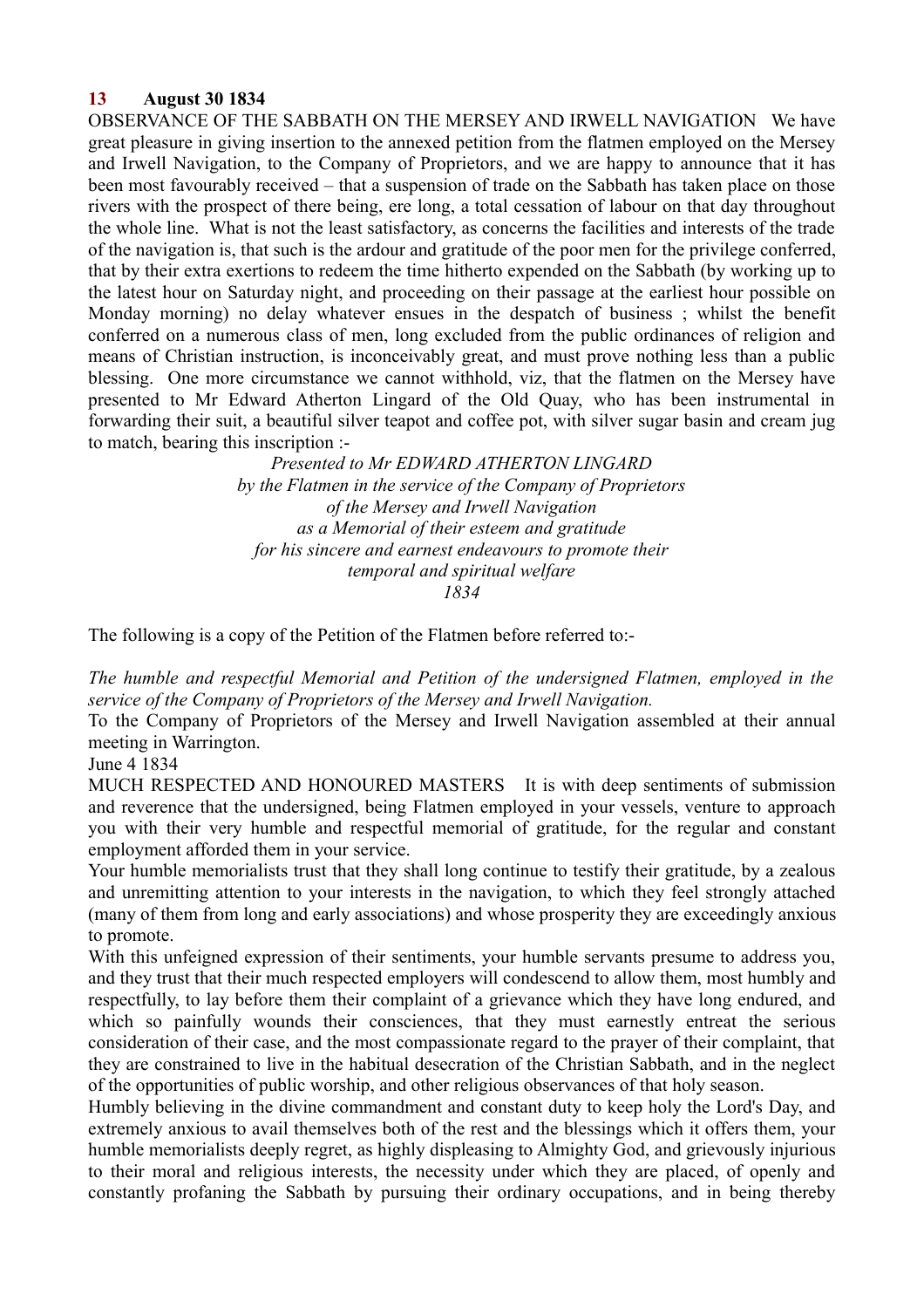deprived of the public ordinances of religion. They do therefore most earnestly pray their honoured masters to adopt such regulations as shall protect them in the enjoyment of the Sabbath Day, whose sacred repose your petitioners feel to be so necessary for their bodies, and whose ordinances are so essential to their souls. The profanation of the Sabbath is the trial and grief of your petitioners, and they do most earnestly and respectfully solicit for exemption from all Sunday labour.

Your petitioners do not venture to make this application without having seriously reflected upon its nature, and its probable consequences to the interests of their respected employers, and they feel warranted in expressing their firm conviction, that so far from any arrangement by which your petitioners might consecrate the Sabbath to God, obstructing the facilities of business, or diminishing the quantity of weekly work usually performed by them, that it would have quite the opposite effect. Besides the blessing of a gracious Providence, which might be reasonably and scripturally expected to crown so good and benevolent a regulation, inasmuch as the Word of God plainly declares, that His blessing rests on those nations and individuals who honour the Sabbath, and His curse on those who dishonour it, your humble petitioners, grateful for such an indulgence, would feel stimulated to apply themselves to work with redoubled zeal and diligence. And, by working up to the latest hour on Saturday night, and proceeding on their passage, to or from Liverpool, at the earliest possible hour on Monday morning, so far from the interests of their honoured masters suffering by the plan, your petitioners feel quite sure that they should not only be able to accomplish as much work, and with as much dispatch as at present, but that they should be able to exceed in quantity what they are now in the habit of performing. Thus the Lord's Day would be honoured, and your humble petitioners would be benefited, both in body and soul, by their conscientious endeavours to "remember the Sabbath Day to keep it holy".

They do, therefore, most humbly and earnestly, urge the prayer of their petition, that they may no longer be constrained in a matter about which they labour under the most conscientious objections, but that they may enjoy the privilege of resting one day in seven from their worldly toil, and of sanctifying the Sabbath as the Lord their God hath commanded ; and through the power of Christian principles, implanted and strengthened in the use of the means publicly afforded on that holy day, they may "hereafter lead a godly, righteous and sober life", and prove themselves more faithful and exemplary servants of their honoured masters, and more useful and esteemed members of society.

And your humble petitioners will ever acknowledge their deep debt of gratitude, and pray for the temporal and spiritual welfare of their honoured masters.

## **14 February 28 1835**

HIGH WIND On Sunday, about six o'clock in the evening, a violent gale of wind arose in this town and neighbourhood from the westward, and continued without intermission the whole of the night and greater part of Monday. Much damage was sustained by new buildings, but we are happy to state that no instances of personal injury have come to our knowledge. At Marple, however, on Monday, a boatman by the name of **Moores** lost his life, in consequence of being blown into one of the locks of the canal. An inquest was held over him on Wednesday before Mr Hollins, coroner, and a verdict of accidental death returned.

DREADFUL ACCIDENT – SEVEN MEN DROWNED On Tuesday, twelve men in the employment of the trustees of the Bridgewater property were sent in a boat from Worsley to repair a breach in the canal embankment at Bollington. When they arrived, they found that the breach had been repaired by some other workmen. Next morning, on returning home by way of Hollins Green, between eight and nine o'clock, the river being agitated by a strong wind, the boat, which was greatly overloaded by the twelve workmen and the two boatmen, suddenly swamped. Seven of the men contrived to gain the banks of the river, but the other seven were drowned. Five of the bodies were found in the course of the same day, but the other two had not been discovered at nine o'clock yesterday morning. The jury were to sit at eleven o'clock. We understand that the men were warned of their danger, and advised not to venture together in the boat.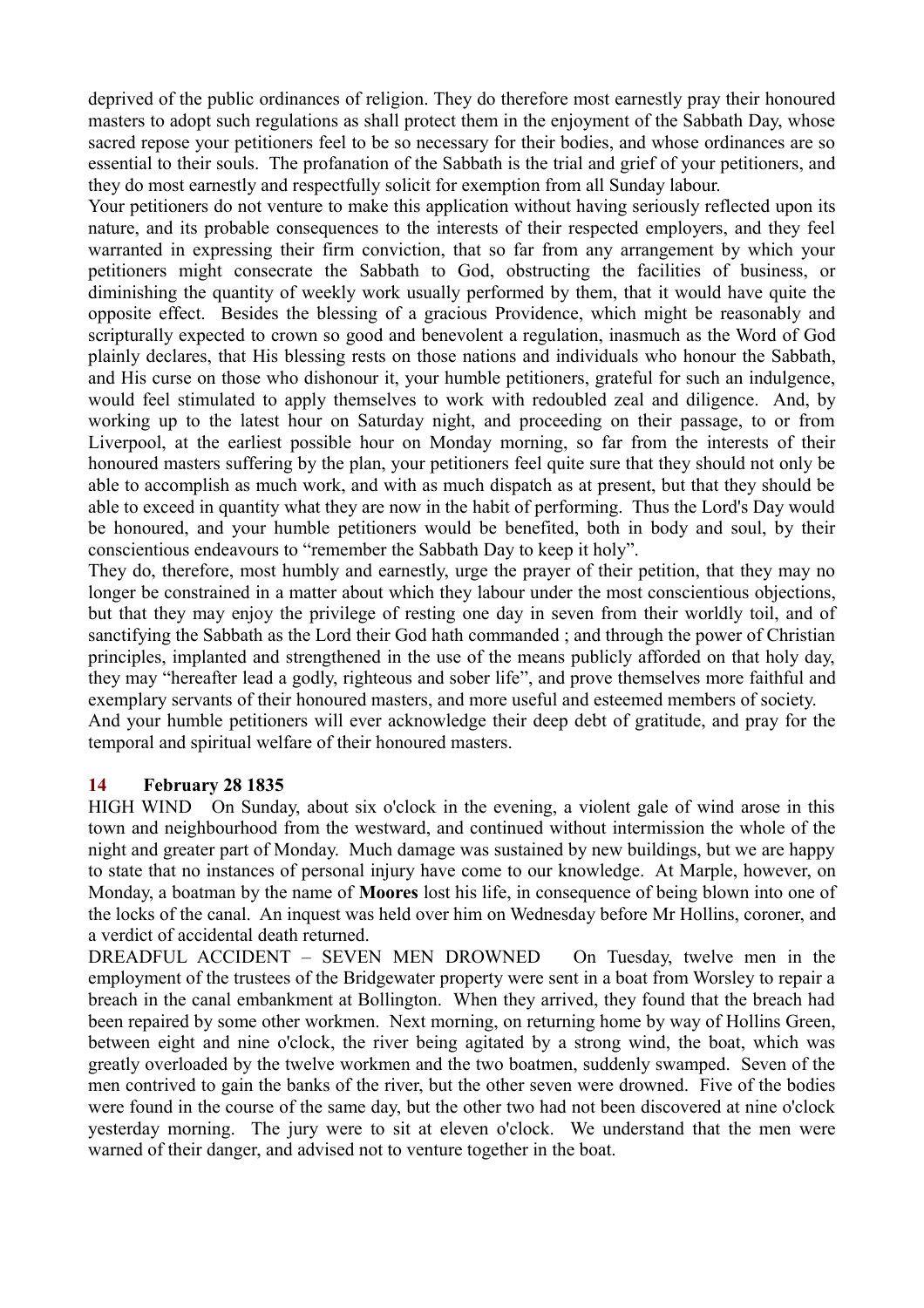### **15 September 19 1835**

DISCOVERY OF THE BODY OF THE LATE HENRY BAILEY, DEPUTY CONSTABLE OF CHEETHAM The late Henry Bailey, deputy constable of Cheetham, it will be recollected, was drowned in the river Irwell on the 11<sup>th</sup> March last, during a great flood, whilst endeavouring to save a child of Mr Trees, joiner and builder, who had fallen into the torrent. His death, under such circumstances, occasioned a great sensation in the town, and a universal admiration of his heroism and intrepidity. Great exertions, the expense of which was not regarded, were made to recover the body, but without the slightest prospect of success, and all further efforts were considered hopeless. On Saturday, however, the body was found, after being in the water from the  $11<sup>th</sup>$  March to the  $12<sup>th</sup>$ September. About half past six o'clock in the morning, two daughters of **Thomas Ryle,** a flatman residing at Sticking's Island, about a mile and a half below Barton Bridge, went out together to gather mushrooms. In five minutes afterwards, they returned and informed their father that the dead body of a man was lying upon the banks of the river about fifty yards from the house. Ryle immediately went to the place, and found a body lying as described, the edge of the water just touching the feet. Considerable rain had fallen on Thursday and Friday, by which the river became much swollen, so that the body must have been released from its resting place by the increased waters, and left upon the bank where it was found when they returned to their natural height. Ryle found that the deceased had on a pair of shoes newly half soled, a pair of stockings, part of a pair of dark coloured trousers, a black waistcoat, part of a linen shirt, a flannel waistcoat, a black stock round his neck and a belt around the body. He suspected the body to be that of the lamented Bailey, and immediately went to Cheetham and gave information of the circumstances. Mr Thomas Robinson, the assistant overseer, and Mr Gorse, the present deputy constable of the township, returned with Ryle to Sticking's Island, and found the body upon the bank. Mr Robinson immediately recognised it to be that of Bailey from its general appearance, and from the belt which Bailey during his lifetime had often shown to him and recommended him to wear one similar to it. Mr Robinson further identified it from the shoes, they having been repaired by John Moore of Manchester on the 3<sup>rd</sup> March, eight days before the unfortunate man was drowned. In order, however, to be more fully satisfied of the identity, Mr Robinson took the shoes to Moore, and he on seeing them immediately pronounced them to be those of Bailey. The body when found, although discoloured, was but little decomposed, but the action of the atmospheric air rendered its decay so rapid that it had to be removed as early as possible, and on Sunday afternoon it was interred in Walker's Croft cemetery, Cheetham, and the funeral procession accompanied by an immense concourse of spectators.

### **16 November 28 1835**

**SIMCO'S CHEMICAL ESSENCE of LIN**<br>SEED, for the cure of coughs, colds, asthina, hoarse; **SCINCO'S CHEMICAL ESSENCE of LIN**<br>
SEED, for the cure of coughs, colds, asthma, hoarse-<br>
ness, consumptive coughs, speeness of chest, difficulty of<br>
breaking, affected hung, uniformar, and catarrial affections;<br>
to bree 1 'n ï " Bridge-street, Northampton, May 10th, 1833 " Bridge-street, Northampton, Alay 10th, 1853.<br>
William Johnson, Northampton, Alay 10th, 1853.<br>
William Johnson, Northampton (2010) Edd Northampton, which was aroteced by exposure to wet weather, and damps<br>
and ololds, by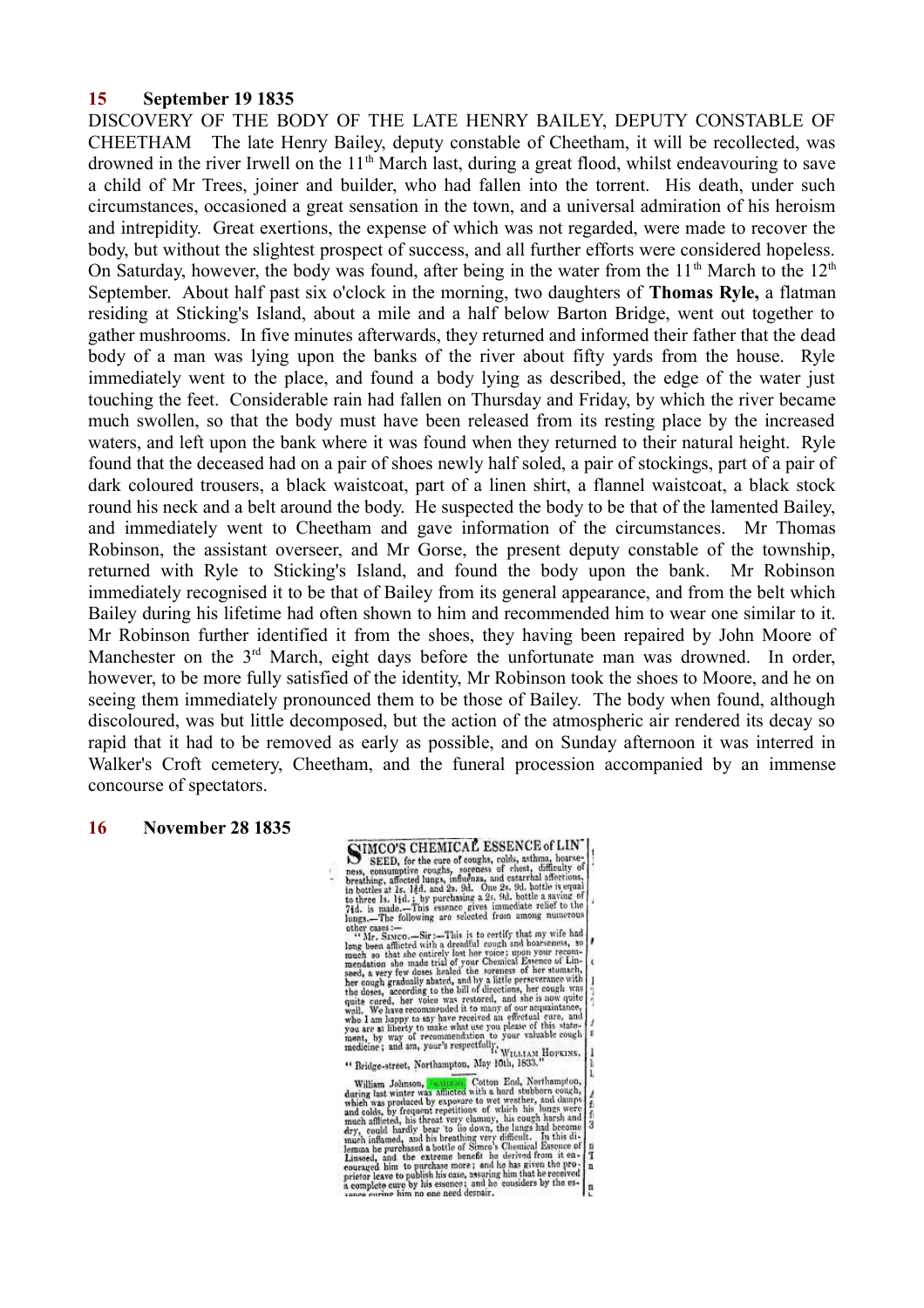## **17 August 13 1836**

DEATH BY DRINKING SPIRITS An inquest was held on Monday before W S Rutter Esq, on view of the body of a widow woman named Mary Boarder, aged 56, who lived with her two daughters in Booth Street, Deansgate, and whose death was occasioned by drinking a quantity of rum, given to her by two boatmen named **Taylor** and **Aldred** on Saturday night. A report having got abroad that the boatmen had forced the liquor down her throat, they were placed in custody on a charge of manslaughter, but it was proved at the inquest that she had consented to drink part of the liquor, and they were liberated after a reprimand from the coroner. Mr Ollier, surgeon, opened the body of the woman after death, and was of opinion that she died in consequence of drinking a great quantity of spirits, and the jury returned a verdict accordingly.

## **18 November 26 1836**

A SINGULAR RECOGNITION "What are you looking at?" said a boatman in Jackson's Row to his companion, who was staring with much amazement at a man who had just passed them dressed in his Sunday best. "Looking at," repeated the other, without moving his eyes from the object, "wee airm looking at that felly there wi moi other zuit on – or aun dang'ed if they an't very like um". So saying, the boatman followed the unknown person who had attracted his attention to reconnoitre, and passing sometimes before him, and then dropping behind again, and looking alternatively at his coat, then at his waistcoat, and then again at his trowsers, he repeated very audibly, "Aum danged if that be'ent my coat! Au, zay, sorry", said he, unable any longer to restrain himself, "au zay, sorry, tha's gotten my trowsers on!" "Your trowsers on?" said the stranger, who evidently wished to avoid the collision, and turned to go another way. It was too late, however, to get off so easily, the stout boatman seized him eagerly by the collar, and a policeman was introduced to him in a very unceremonious manner. The boatman was a native of Staffordshire, who had come to Manchester with one of Pickford's boats, which having had occasion to leave for a few hours on a previous night, he found on his return had been robbed, and his best clothes stolen. The prisoner's name was Henry Robinson, and when examined at the New Bailey on the following day, being unable to give a satisfactory account of the manner in which he had obtained the clothes, he was committed to the sessions for trial.

## **19 January 14 1837**

CHARGE OF ROBBERY Yesterday at the New Bailey Court House, three boatmen named **John Plummer, John Thompson** and **Samuel Petty** were committed for trial at the next sessions for stealing two casks of oil and two sacks of flour on Thursday morning, the oil from the wharf of the Merchants' Company on the Rochdale Canal, and the flour from the warehouse of Mr Thornton, situated near to that wharf. The property was found in a boat of which Plummer was captain, and the other prisoners were known to belong to it, and were consequently apprehended with him. None of them were able to give a satisfactory account of the manner in which they had obtained the goods. Plummer at first said they had been given to him to take into Salford, but could not tell where they were to be delivered.

## **20 February 18 1837 Stockport**

BRUTAL ASSAULT UPON A PRIVATE WATCHMAN On Monday, two boatman named **Pearson** and **Smith** were examined at the Court House before J Slack and Apelles Howard Esqrs, charged with a violent assault on a private watchman in the canal company's yard on Lancashire Hill. The complainant, who appeared in court with his head tied up, and seemed to have been shockingly battered and bruised about the face, stated that he was on duty on Saturday at midnight when the prisoners were creating a disturbance and throwing stones in the canal. He asked them what it was for, and Pearson replied that if he asked any questions, they would throw him in. They then knocked him down and beat and kicked him brutally. He cried out, "Murder", but no one went to his assistance; and Pearson then said, "D—n him, punch him to death". Bramall said he went to apprehend Pearson on Sunday morning, when he behaved very violently, taking up a piece of iron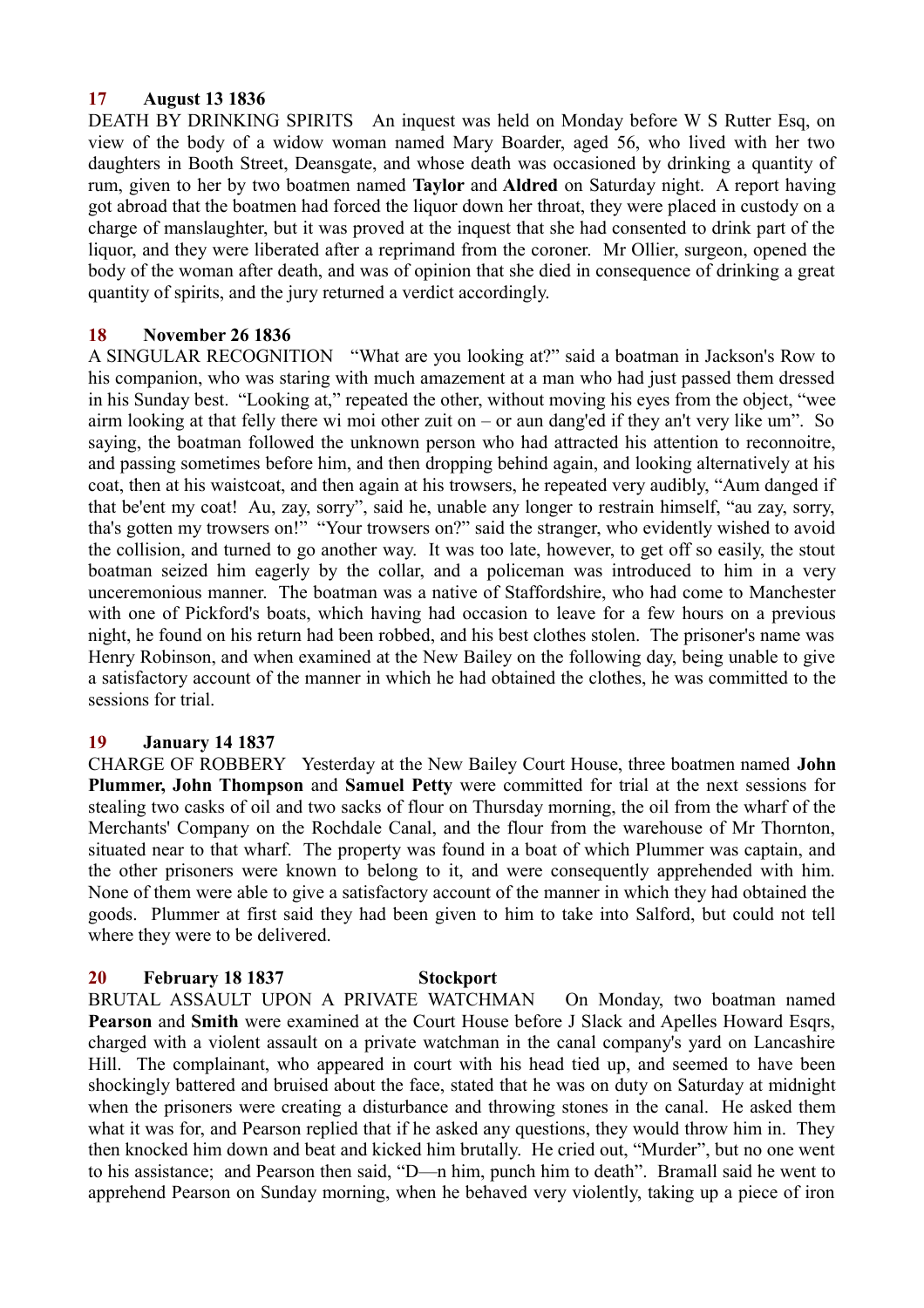to strike him with, and threatening to stab him with a carving knife. The prisoners were advised to compromise the affair; and after retiring to a private room a few minutes, agreed to give the watchman £2, when they were discharged with a severe reprimand from the magistrates.

# **21 March 25 1837**

CHARGE OF ROBBERY On Tuesday a man named **Joseph Darlington** was brought up for examination at the New Bailey, charged on suspicion with stealing 11lb of raw Broosa silk from a boat at the wharf of Messrs Kenworthy and Co. It appears that the prisoner was met at an early hour on Saturday morning with the silk in his possession by two watchmen in Ducie Street, who took him into custody, and it was afterwards found that he had been engaged as a boatman to one of Kenworthy and Co's boats at Liverpool about ten days previously, and discharged at Manchester on Saturday morning, about half an hour before his apprehension. By the boat with which he had come to Manchester, six bales and twelve cases of silk had been sent from Mr W B Prescott's at Liverpool to Messrs E Ralli and Co, merchants, Parsonage, St Mary's, from which it was supposed that he had stolen the silk found upon him; and on application at Messrs Ralli and Co's warehouse, after the goods had been delivered, it was found that one of the cases appeared to have been opened; four of them were each 1lb under the weight written in the invoice; one of the bales was also 1lb deficient, and one was wet, so that its proper weight could not be ascertained. The silk found upon the prisoner was of the same description as that in the packages. No one had seen the prisoner leave the boat, so that it could not be ascertained whether he had left it with a bundle in his possession. When apprehended, he had told the officers that it was a bundle of dirty linen he had been sent with to get washed. The prisoner was committed for trial at the sessions.

# **22 July 1 1837**

THEFT On Wednesday a boatman named **James Smith** was committed at the New Bailey for trial at the sessions, for stealing a tarpaulin from a boat belonging to Messrs Faulkner and Co. The prisoner belonged to a boat of Messrs Thompson and Co's, and was seen carrying the property off.

## **23 December 2 1837 Stockport**

MELANCHOLY ACCIDENT AT MARPLE On Wednesday night last, the 22<sup>nd</sup> ult, Martha **Wardle,** wife of **John Wardle,** boatman, went out about six o'clock into a neighbour's house to borrow a candle, leaving two children alone in the house, the eldest Jane, a little girl three years and five months old, and the younger, one year old. While the mother was out, it is supposed that the older child had lighted a stick wherewith her clothes caught fire. A neighbour next door was alarmed by the smell of fire and the shrieks of the children, and ran into the house to see what was the matter, when she found the poor child in flames behind the door (the oldest child) upon the floor. She immediately took the rug upon which the child had fallen and wrapped it round the body, and extinguished the fire as quickly as possible; and another woman put out the sofa, which was kindled in two places, and just in time to save the younger child. A surgeon was immediately called in, and every assistance promptly rendered to the little sufferer, until 12 o'clock the same night, when death put a period to her sufferings. An inquest was held on Saturday at the Bull's Head Inn, before John Hollins Esq, coroner, when a verdict of "Accidentally burnt to death" was returned.

## **24 April 28 1838**

ROBBERY OF A BOATMAN On Monday a young man named **Edward Hargeaves** was brought up at the New Bailey, charged with robbing a boatman of two £5 notes and about five pound in gold and silver. The case was heard by Daniel Maude Esq, the new residentiary magistrate (who this day took his seat on the bench for the first time in that capacity) and R Lomax, Thos Potter and L B Hollinshead Esqrs. The boatman said he had employed the prisoner to push his boat round to one of the wharves on Friday, and the prisoner was present when the prosecutor changed a sovereign. He (prosecutor) then took him to a public house called the Woodman's Hut in Dale Street, where he paid for a quart of ale. While he was there, being fatigued with having been at work during the two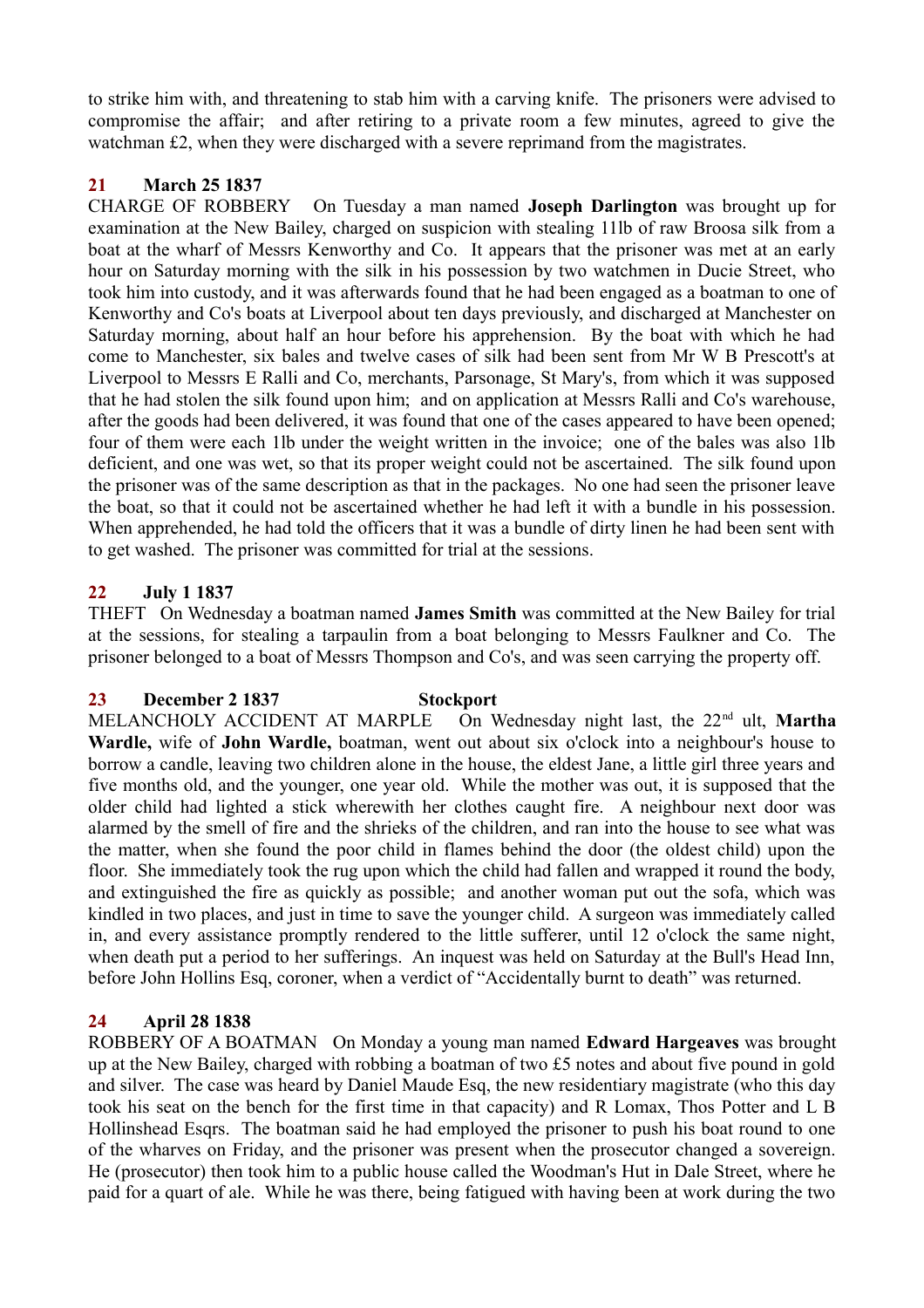preceding nights, he fell asleep, and was awoke by feeling something at his pocket. On opening his eyes, he saw the prisoner going from the room with his purse, and followed, but could not overtake him. He then gave notice of the robbery at the police office, in consequence of which the prisoner had been apprehended. Mr Taylor, solicitor, Bridge Street, appeared for the prisoner, and contended that the prosecutor was so drunk on Friday that he did not know what he was about. In proof of this, he called Mr Dean, the landlord of the Woodman's Hut, who stated that when the prosecutor entered his house, he told the company, consisting of several boatmen who appeared to be known to the prisoner and himself, that he had been robbed. He said he ought to have four sovereigns and 20s in silver in his purse. He afterwards counted the money in his purse, and finding the amount to be three sovereigns and 40s in silver, he said his money was right. Mr Taylor said this showed he must have been drunk and Mr Dean, when told a second time by the prosecutor that he had been robbed, did not believe him. Mr Maude asked Mr Dean if he thought the prosecutor was drunk at the time. Mr Dean said he appeared to have had liquor, but evidently knew what he was doing. The prosecutor again swore that he had been robbed, and was sure that when he awoke he saw his purse in the prisoner's hand. There was no one else in the room then. The prisoner was committed for trial.

## **25 July 14 1838**

SERIOUS ROBBERY AT CHADDERTON The magistrates in attendance at the Oldham Petit Sessions on Thursday last, the Rev John Holme and W Bentley Esq, were engaged a considerable time in investigating a charge of robbery brought against Richard Ogden, keeper of the Navigation Inn, Whitegate, Chadderton, **William Kay**, captain of a boat of Messrs Storey of Worksop, plying on the Rochdale Canal, and two boatmen named **Atkinson** and **Rushton.** Nine loads of malt were alleged to have been stolen from Messrs Storey's boat and placed in the cellar of the prisoner Ogden. Peter Pinnington (whose testimony was corroborated by Samuel Hall) stated that he saw the malt conveyed into Ogden's from the boat about one o'clock on the morning of the  $27<sup>th</sup>$  June. John Hall, farmer, who gave information of the robbery, stated that Ogden had urgently desired him not to persist in inquiries as to the case, as it would do him a deal of injury. Police-constable Howard said the prisoner Atkinson had declared to him that the malt at Ogden's belonged to Messrs Marsden, Peck and Gregory. Ashton, constable of Hollinwood, deposed to Kay and Rushton telling him that some of the malt bags had fallen into the canal. Mr Wild, deputy constable of Oldham, stated that the publican Ogden had informed him that he would not pay for the malt until he had an invoice for it. Several witnesses employed by maltsters at Worksop, and by the Rochdale Canal Company, gave evidence that the quantity of malt delivered at Worksop and received at Manchester was deficient two and a half loads. Messrs Ascroft and Foulkes, solicitors, who were retained for the defence, argued that evidence was wanting as to the malt found at Ogden's being stolen. The prisoners were ultimately remanded till Saturday; the publican was liberated on bail. On Saturday, the accused appeared before the Rev John Holme at Hollinwood; no further evidence being produced, they were committed for trial at the Salford Sessions.

## **26 October 6 1838**

DISCOVERY OF PROPERTY SUPPOSED TO BE STOLEN On Tuesday, seven prisoners named Rose Goodier, Mary Parkinson, **---- Wedge, George Montgomery, Joseph Russell**, Nathan Wakefield and **James Kent** were brought before Mr Maude at the New Bailey Court House, by Police officers Phenix, Norbury, Bianchi, Dale and Williamson, under the following circumstances. Phenix and the other officers stated that in consequence of information, they went to a beer-shop at Droylsden on Monday, kept by Rose Goodier (who was the wife of a man lately transported for receiving stolen property) for the purpose of searching it. On their appearance the other female prisoner, who is the daughter of Goodier, ran from the house, and was followed by Norbury, and found secreted in the house of a farmer. In her pocket was found the keys of some drawers in her mother's house, in which, on their being unlocked, was found some wearing apparel and some silver plate, consisting of spoons with different initials upon them, and a valuable silver mounted teapot.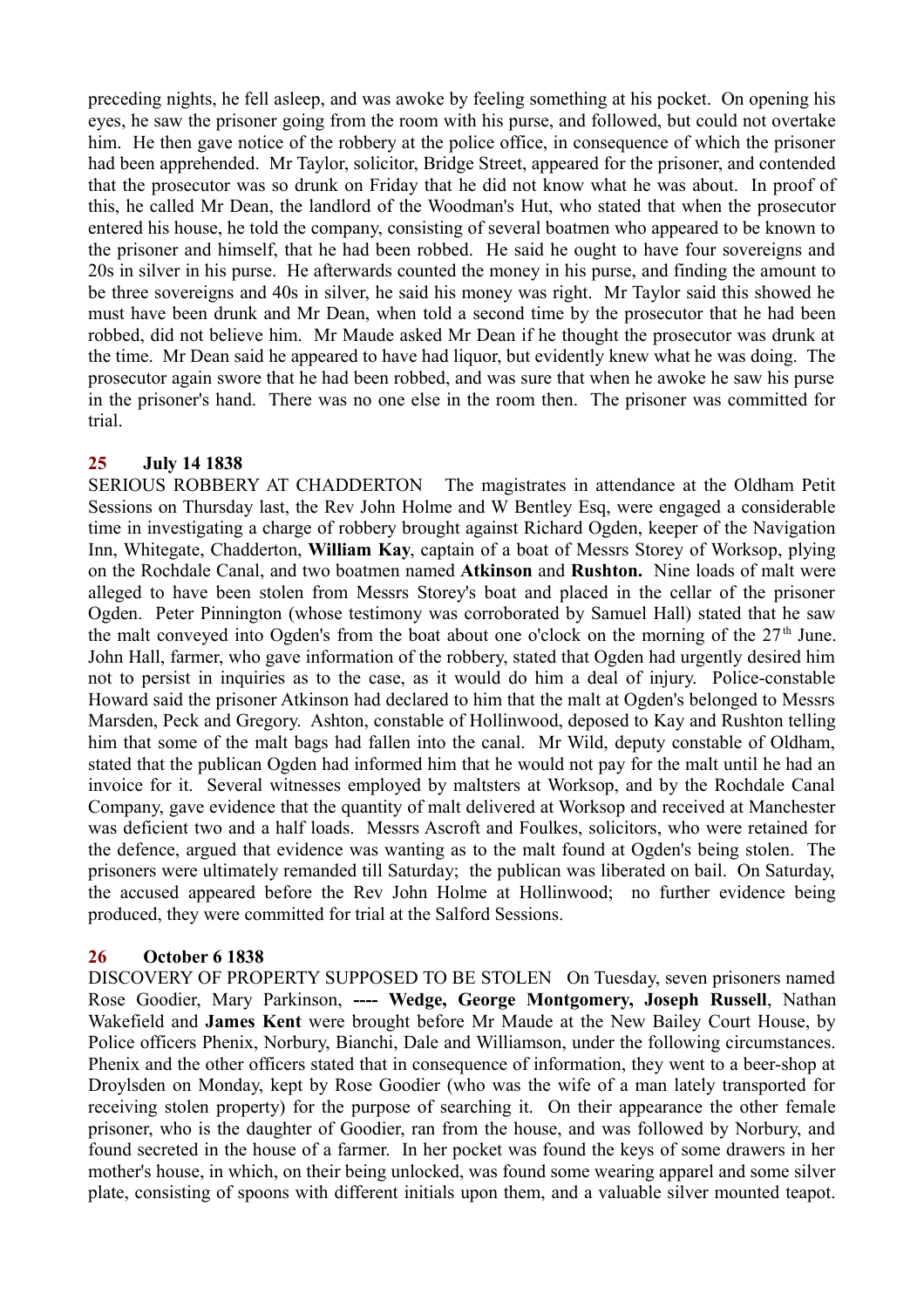In the cellar of the house was also found a 36 gallon barrel, containing a considerable quantity of port wine. On being questioned, the prisoners could give no satisfactory account of the manner in which they had become possessed of the goods, but said the wine had been left there that morning by a boatman. The house was on the banks of the canal, and a private door communicated with it. In consequence of this statement, the two women were then taken into custody to the Manchester Police office, and Dale and Bianchi went to Pickford and Co's warehouse to enquire about what boatmen had come up the canal that morning, and found that Captain Wedge had brought a boat up at an early hour. Wedge was sent for, and with his two men, the prisoners Montgomery and Russell, came into the office, and was examined in the presence of Messrs Pickford and Co's clerk, but said he had not any port wine in his boat. The officers then went into his boat, where they found that before leaving the cabin, Wedge had broken a large bottle containing some sort of liquor which appeared to have been port wine. In the cupboard they found three pounds of tea, a large bottle of gin, a small tin pump, such as might be used for extracting liquors of any kind from a barrel through a small gimblet hole, two gimblets of different sizes, and a "jemmy" or small crow bar. They then went, in consequence of other grounds of suspicion, to search another boat which the captain had left the prisoner Kent in charge of, where they also found several pounds of tea and a large bottle of rum. The bottle was afterwards broken by Wakefield, who happened to come in when they were searching, and was abusive. They had consequently apprehended him along with the others. None of the property had yet been owned, and the officers wished the prisoners to be remanded that they might have the opportunity of making inquiries. Mr Maude, after sufficiently investigating the case, consented to remand all the prisoners, except Kent and Wakefield, till Thursday. The two prisoners excepted were discharged. The prisoners were again placed at the bar on Thursday, when a clerk from Messrs Pickfords and Co's stated that the gin produced was of the same quality as some in a cask which had been brought up in Wedge's boat, and that the cask in question, on examination, was found to be seven quarts short of measure. It had apparently been watered also, as it appeared muddy, as would be the case under such circumstances, and some port wine had also been sent. The prisoners were again remanded till Saturday, in order that the parties who had sent the gin and wine might be written to, to furnish evidence as to the quality and quantity of what was forwarded by them. Mr Taylor appeared for the prisoners, but declined at present to say anything.

### **27 November 3 1838**

FATAL AFFRAY BETWEEN TWO BROTHERS The revels at Frodsham (Cheshire) fair, held last week, were attended by circumstances involving two families in great distress. On Friday night week, according to custom, the rustic population of that village met at the Gardener's Arms public house for the enjoyment of a country dance, and among others there assembled were two brothers, **Peter and Matthew Darlington,** "flatmen" employed on the Weaver and Mersey navigation. One of them had been drinking at the house for several hours, and on his entering the room a quarrel ensued as to which was the best workman, which terminated fatally to Peter Darlington. At the coroner's inquest, held on Monday before Faithful Thomas Esq, **John Davies**, a flatman, deposed that he was in the parlour of the Gardener's Arms at three o'clock on Saturday morning. Deceased was sitting near witness ; he was quite drunk. Witness had taken some drink, but was quite sober. Matthew Darlington, the brother of the deceased, was standing there. A table was between him and his brother. He had drunk to some extent. The deceased began blackguarding his brother, and they both cursed one another. Matthew upon this struck the deceased upon the face, and made his nose bleed. After a little time, the deceased got up and, stripping off his clothes, offered to fight his brother. Matthew accepted the challenge. He was dancing at the time, and on seeing the deceased come towards him he desisted from dancing and, stepping towards deceased, struck him a blow under the right ear, and he instantly fell to the ground. Witness immediately procured the assistance of Mr Calverley, surgeon. The deceased died shortly afterwards. The jury gave a verdict of "Manslaughter" against Matthew Darlington and, he having absconded, the coroner forthwith issued a warrant for his apprehension and committal to Chester Castle for trial at the next spring assizes.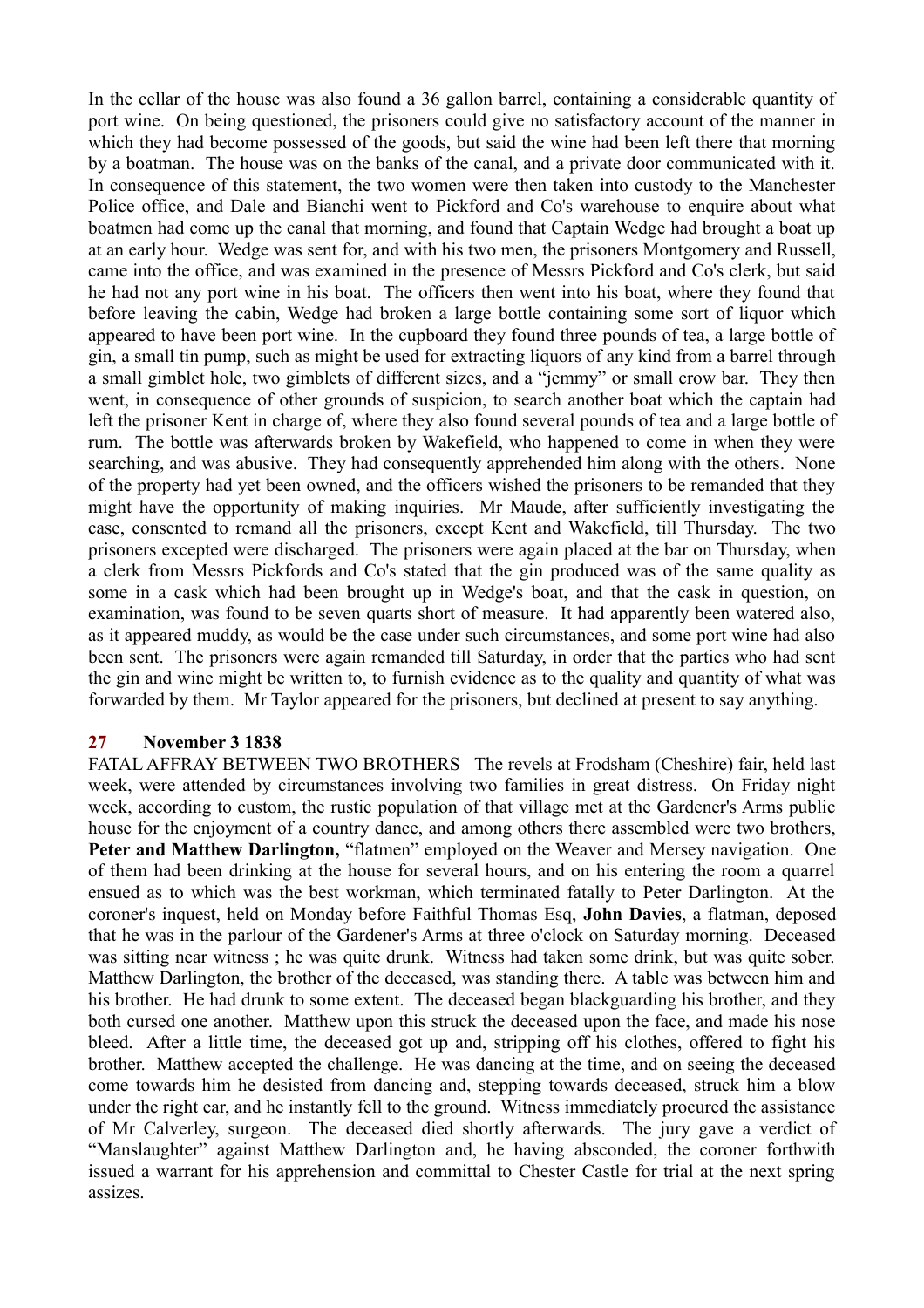## **28 July 6 1839**

ROBBERY IN A BOAT Yesterday, a boatman named **Thomas Roach** and a prostitute named Mary Hampson were brought up at the Borough Court, charged with having stolen a gown piece out of a parcel in a boat called the *Elizabeth*, plying between Manchester and Whitchurch. It appeared that the robbery was committed on the night of Tuesday week, the captain having had two sovereigns and some silver taken out of his pocket, and also a pair of boots from the cabin. The gown piece and the boots were found in the prisoners' possession. Two or three parcels were also opened and goods taken out. The prisoners were remanded till Friday next.

## **29 August 3 1839**

DEATH BY DROWNING An inquest was held on Wednesday last, before James Chapman Esq, coroner, on view of the body of a lad named Robert Rosewarren, aged 13 years, and son of Robert Rosewarren, Gaythorn Street. From the evidence elicited on the inquest, it appeared that about nine o'clock on the preceding evening, John Wardle, a lad of 11 years of age, was watching one of Mr Bellhouses's floats coming down the Rochdale Canal. Another boat was on the other side of the canal, and a boatman in it, who being in a hurry to get through the lock, desired the deceased to draw up the paddle in order to let off the water. He did so, and fell into the lower part of the canal. Two of the boatmen tried to get him out with a shaft, but did not succeed until about twenty minutes had expired, when all efforts to restore animation were useless. The jury returned a verdict of "Accidentally drowned".

### **30 August 31 1839 Warrington**

PREPARING TO BE BURIED An "oddity" of the name of **John Leigh**, who for a number of years filled the honourable office of master of a flat navigating the river Mersey, and by industry and a rather more than an ordinary share of "good luck" has accumulated a small independence, is spending his latter days in Warrington in making preparations for his funeral, which to appearance seems to occupy the whole of his thought. Some years ago he procured a large oak chest, fastened with secret springs, in which his mortal remains were, after death, to be deposited; but that idea has now been abandoned, and a new coffin has been procured. In shape it is a beautiful model of a pleasure yacht, and was built by Mr Clare of Sankey of old English oak plank 1 1/2 inches thick. It is provided with main sail, fore sail, gib and gaft topsail ; and on the stern is inscribed the name of "Admiral Nelson". In length it measures eight feet two inches. Last week it was brought into Warrington mounted on wheels and accompanied by its owner and a fiddle, and followed by a crowd of wondering spectators. Its final destination is presently fixed upon to be the St James's Cemetery, Liverpool, to which place, on its "bill of lading" being complete, it is to be drawn by horses, and followed by a certain number of John Leigh's fellow flatmen, for whose refreshment on the way a large cask of ale is to be placed on the deck of the vessel. John Leigh's tombstone is also provided. It is ornamented with a picture of the flat "*Victory*" in full sail, and a rather rude representation of the sun, moon and stars. Underneath are some twenty lines of poetry, of which the last four may be taken as a specimen. They run as follows :-

"May God be our pilot and steer us the right way,

And all our fleet anchor in heaven's bright bay,

The seas I have seen, and the ships I have passed,

But the Lord will call us all down to our graves at last."

## **31 November 16 1839**

CHARGE OF ROBBING A BOAT **David Shaw, John Mason, John Brierley, Thomas Waltham** and **John Waltham,** all boatmen, were brought up at the Borough Court on Wednesday, charged with opening packages committed to their charge for carriage between Yorkshire and Lancashire. Mr John Law appeared for Mr Carver, carrier, prosecutor in the case. He said it was one of a very complicated character, and perhaps it might be a question whether it would be a case for the borough or the county, as it was not known whether the offence was perpetrated within the borough.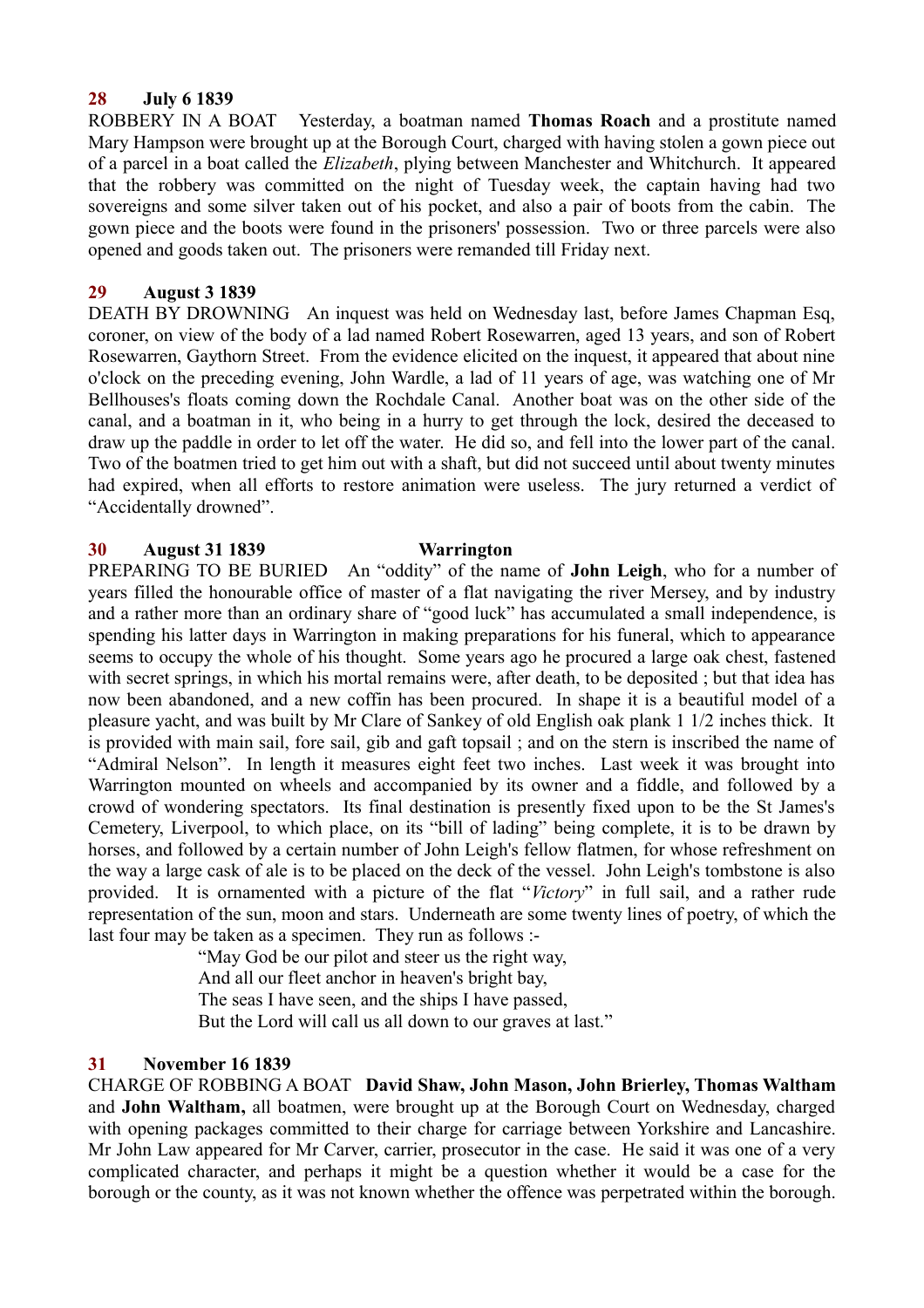Mr Law stated the case to the effect that on the  $5<sup>th</sup>$  instant, a wooden case was delivered to John Waltham, the master of the boat, at Thurstonland, containing three packages to be conveyed to Huddersfield, and thence to Manchester. On the passage, the case had been opened, and a piece of cloth abstracted. He could not clearly trace the felony to the prisoners, but he would call a number of witnesses, and then the magistrates might judge the case. William Eastwood stated that on Wednesday the  $5<sup>th</sup>$  instant, he packed some goods for Mr Shaw, in three trusses. No 1 had eight pieces of cloth, No 2 also eight, and No 3 seven. He delivered those pieces to Joseph Walker of Thurstonland. They were stitched up. Joseph Hirst deposed that he received three packages at the warehouse in Huddersfield. He made cases for Mr Shaw, such as are used for transporting goods to a foreign market. He received three packages to put into each case. They were perfect when he received them. He put them into a case. Thomas Sharpe is one of the men in the warehouse. Thomas Sharpe deposed that he delivered this package to Mr Ramsden. When he delivered it at nine o'clock in the evening, it was perfect. Richard Ramsden stated that he received the cases in question from Thomas Sharpe. Before it left the warehouse, he weighed it, and the weight was 6cwt 14lbs. He delivered it into the boat to John Waltham. The other persons in the boat were Farnworth John, Thomas Waltham and the pilot. Abraham Wheeler stated that the boat arrived at Mr Carver's place between six and seven on Wednesday night. He took the case from Farnworth John. He put it in the warehouse, and told the marks and number to his clerk. George Proctor said he received the package from the last witness. On its arrival, he observed it was marked "S" in a diamond, and came from Mr Shaw of Thurstonland. On one corner of the case there was a mark of a chisel, as if it had been opened, or attempted to be opened. He delivered it to Miles Hindle that night. Miles Hindle said that he got the case from the last witness, and took it to Mr Carver's warehouse. John Pollock deposed that he received and weighed the case, it weighed 5cwt 3qrs 21lbs. He opened it the following morning. He found that the goods contained in the case were in wrapper. The wrapper was produced, and the place where it was cut open exhibited. Some paper at the bottom was also ripped. Hirst deposed that the wrapper was completely sewn up when he put it into the case. Pollock weighed some of the other pieces before they were sent off, and they weighed exactly 21lbs, which made the difference between the whole weight of the package. Mr Law said he would prove that on the next trip of the boat, several of the men left. They took the boat in the usual manner, but did not perform the voyage. Mr Mullen stated that he searched the boat. The only persons there were the captain and the boy. He found an iron hammer and hatchet, chisels, gimblet, packing needles and packing cord. The case seemed as if it had been opened by the hatchet. Another officer found at the house of one of the prisoners a piece of cloth similar to the cloths contained in the packages. This also corresponded with another piece found at the house of another of the prisoners. The evidence not being sufficient, the prisoners were remanded until Saturday (this day) to give time for obtaining further evidence.

### **32 November 23 1839 Warrington**

TRAVELLING ON A SUNDAY **William Breakall** was charged with having desecrated the Sabbath by travelling with his boat on Sunday, along the canal; 5s and costs. **John Kershaw**, a boatman, was also charged under a similar complaint, 5s and costs; and **John Harrison**, for the same offence, was fined in the same sum.

### **33 January 11 1840**

BODY FOUND IN THE BRIDGEWATER CANAL An inquest was held before Mr Jas Chapman Esq on Tuesday, on view of the body of William Edwards, turner and earthenware dealer, Downing Street, who had been found drowned in the late Duke of Bridgewater's Canal on Monday morning. **James Oldfield,** a boatman in the service of the trustees of the late Duke of Bridgewater, stated that between half past eleven and twelve o'clock on Monday morning, he discovered the deceased apparently standing in the water with his head first above the surface, between the Oxford Road and the Tib Street locks. He immediately got the body out, which appeared to have been in the water many days. John Barber of Clare Street, Chorlton-upon-Medlock, stated that the deceased, who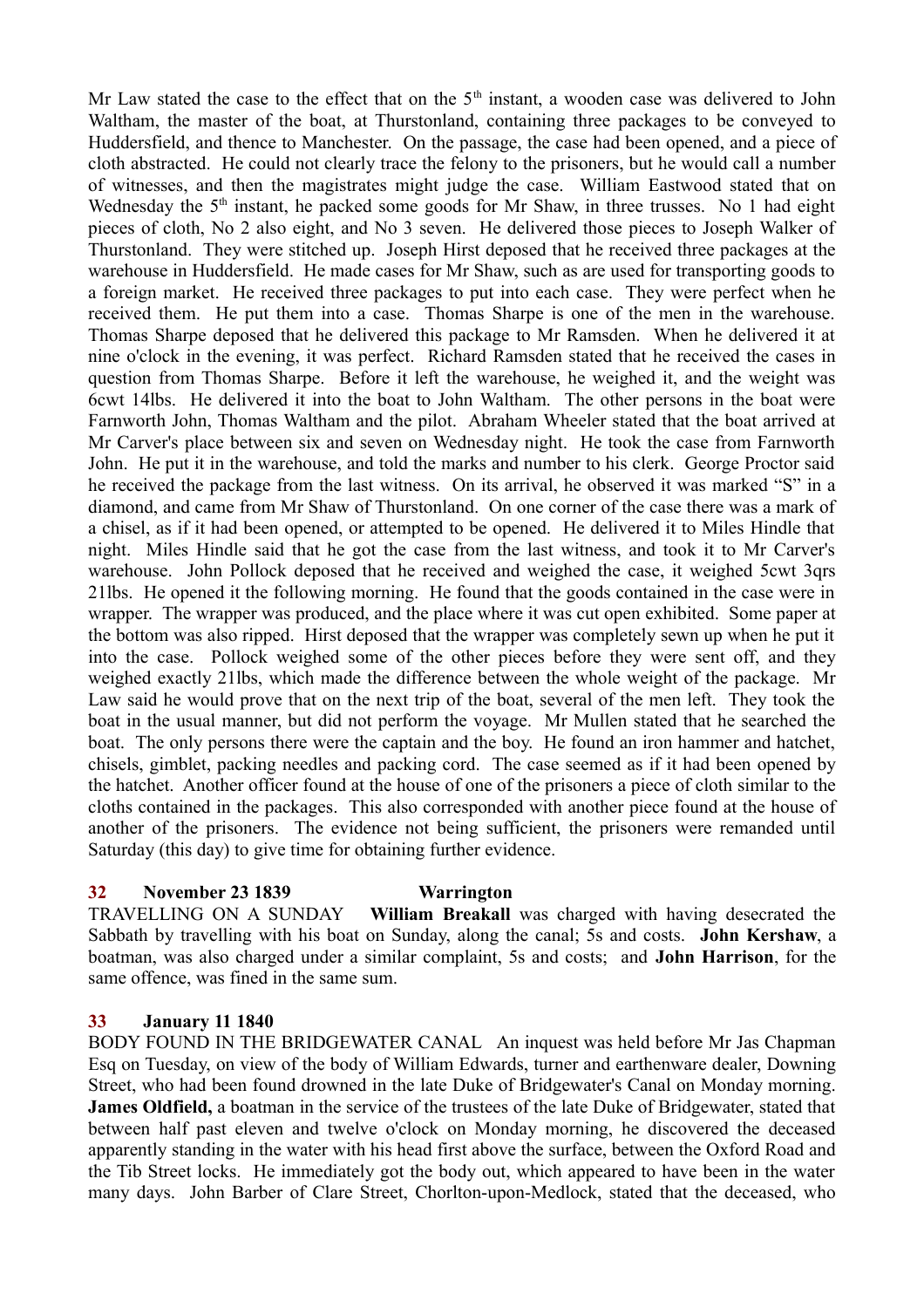was 35 years of age, and had left a widow and five children, was at work until seven o'clock at night on the 20<sup>th</sup> December, and had been missing from that time. We learnt he was drinking that night at a beer shop in Chorlton-upon-Medlock, and he would have to go along the canal side on his way home. He usually went that way, and had never been seen since that night. Verdict "Found drowned".

## **34 February 22 1840**

BODY FOUND An inquest was held on Thursday at the Nelson Tavern, Mather Street, before J Chapman Esq, on view of the body of a man named William Cash, who was found in the canal on the morning of the same day. As a boatman named **Joseph Wood,** of Sowerby in the county of York, was passing on the bank of the new end of the Rochdale Canal in Brown's Field, Great Ancoats Street, his son cried out that he saw a man's head in the water. The attention of Wood was immediately attracted to the place when, having got a boat hook he, with the assistance of his son and another man, got the deceased out of the canal. The body appeared to be in a rapid state of decomposition, but there were no marks of violence upon it. From the evidence of a man named John Turner, it appeared that he and the deceased had been drinking together on the  $30<sup>th</sup>$  of January, and that, as they were going home together about twelve o'clock of the night of that day, he lost sight of the deceased, and never saw him afterwards alive. He was very drunk at the time, and as they were going in the direction of the canal, witness had some suspicion that he might have fallen in. He accordingly caused a search to be made on two or three following days, but without effect, and as the deceased had disappeared in a similarly sudden manner about three or four years previously, witness thought he might have taken a similar freak into his head. The jury returned a verdict to the effect that the deceased was found drowned.

## **35 March 28 1840**

### DIABOLICAL MURDER IN A BOAT

ON THE ROCHDALE CANAL, MANCHESTER, AND APPREHENSION OF THE SUPPOSED MURDERER An inquest was held on Monday afternoon, at the Infirmary, before J Chapman Esq, on view of the body of a man named **William Cheetham**, who was found murdered in his boat on Sunday morning last. The Coroner, in addressing the jury, briefly stated the case into which they were called to inquire as follows :- In stating the nature of the inquiry which they were now met to investigate, he would just observe that this would involve a serious charge against some person or other, and the probability was that the prisoner, **James Hanson**, would be the man they would have to commit. The circumstances of the case were shortly these. On Saturday afternoon last, three men were drinking together at the Brown's-field tavern, Brewer Street, Port Street. He believed they were fellow boatmen in the employ of Mr Shepherd, the owner of the boat in which the deceased was afterwards found. It appeared that they got together in this way : a man of the name of **Clayton,** captain of the boat, and the prisoner were together at an eating house in Tib Street, whence they went to a house in Port Street, and after drinking a quart of ale together they went to their boat, which was plying upon the Rochdale Canal, and was being loaded in Brown's-field. The boat not being loaded as was expected, they adjourned to Brown's-field tavern, where they met with the deceased and drank some more beer. They all continued together till about half past six o'clock, when the deceased left them, the two others continued there till about a quarter before eight o'clock when Clayton left the prisoner at the public house, saying he was going to the Leeds railway to take his place to Mills Hill, but would return the next morning in time for their boat. On returning the next morning, as he passed the Brown's-field tavern, he saw the prisoner standing at the door, and immediately on going up to him the prisoner said, "Poor Will is dead!" "Nay", replied the other, "surely not", and they both went together to the boat. On opening the cabin door, Clayton (the captain) perceived the deceased on his knees on the floor, and the other part of his body on the bed. Clayton called deceased by name but not receiving any answer, he went up and shook him, but still he got no answer. This exciting his curiosity, he took hold of him by the hair of the head, and on looking at his face he perceived that he was dead; that his lips were blue and swelled, and that he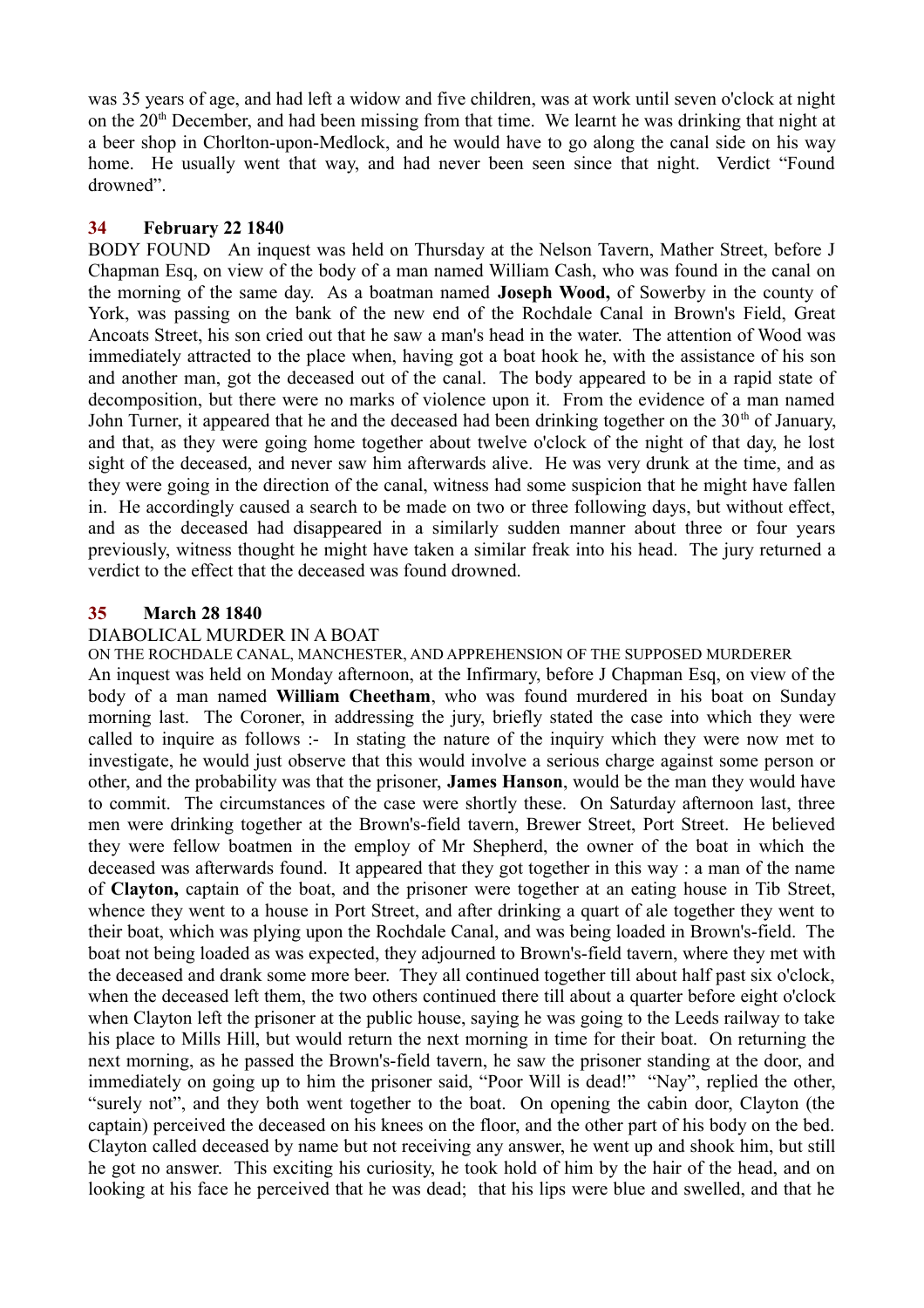frothed at the mouth. He was also much bruised about the face, and there were several marks of blood upon the floor. Clayton also further deposed that there was a broken slate upon the floor, but nothing else transpired except that they went for a policeman, and having found one near Ancoats Bridge, he and they in company with one or two others, proceeded to the boat, where they discovered the body as already described. They had the deceased conveyed immediately to the Infirmary. One of the policemen, when the body was got on shore, found part of a brick which was covered in blood. These were the circumstances of the case, so far as he yet knew; and it would be the duty of the jury to inquire who had committed the awful deed.

**John Clayton** was then called and, in addition to what is stated above, further deposed that the deceased was without his hat, which was lying on the floor, broken in pieces. In other respects he was dressed. He had two black eyes, the upper lip was much swollen, and the end of his chin was scratched, and the left cheek was much scarred, as if he had been dragged along the ground. His nose was also bloody. He did not look at him so as to speak further as to the injuries, but blood was upon several parts of the floor. One of the marks was about the size of half a crown, and appeared as if it had been occasioned by repeated dropping. It was not dry, but stiff. There was a broken slate in the cabin, which witness had not seen before that morning. He did not notice the prisoner's clothes, or his appearance, and did not suspect him. Did not notice any marks of feet, or of scuffling on the deck, or other parts of the boat.

**James Bold**, a boatman in the employ of Messrs Thomas Boothman and Company of Brown'sfield, deposed that about a quarter before eight o'clock on Saturday night, as I was drawing up one of the paddles of the Brown's-field locks for my boat to pass, I observed a man jump from the wall of Mr Bridge's yard, adjoining, upon one of the balance poles of the lock. He cried out after he had jumped upon the pole, "D—n your eyes, I'll cut your bloody head off". He then stooped as if to pick up some stones, and then ran to the stern end of Mr Shepherd's boat, which was in the canal. I then perceived a man having his head out of the cabin, and the first man began to throw slates or bricks at him, and some others which he picked off the ground. After he had done this for about two minutes, he jumped upon the stern end of the boat, and turning towards me, said, "D—n his eyes, Jem, what must I do with him? I'll kill him". The other man was calling out, "Watchman!" I answered, "Leave him alone; I think thou'st done enough at him". Just before this, the man who had been throwing the stones had been leaning over the other, and had given him a kick which seemed to be a heavy one, and I think must have been the cause of the man's death. I did not hear him cry out again, and all was still afterwards. But I observed the first mentioned man, immediately after the kick, jump into the hatchway and throw the stones out of the boat upon the bank, which I thought was curious. I then left my boat, and returned to an empty boat at the Ancoats end of the canal. On my way I called at the Boathouse, and told the woman there what I had seen, and that I thought the man was badly hurt. About an hour before, I had seen the deceased approach his boat and enter the hatchway. He appeared to be fresh, but at the time I could not distinguish the man so as to know him. The prisoner, James Hanson, Oldham Road, Rochdale, was then asked if he had any questions to put. He replied, "No". The witness said he thought the prisoner was a great deal bigger than the man whom he saw throw the stones, and wore a pair of light coloured trousers. A pair of fustian trousers were produced, marked with blood, which the prisoner admitted he had worn; but the witness could not swear to them. He did not know the prisoner, and his voice seemed to be different to that of the man who threw the stones.

John Clayton was again called, and further deposed : I am captain of this boat; the prisoner said he had been that night robbed of some corn, a sack, and some bread, and that two other boats had been robbed besides; which had been done, as stated by the deceased, by four men and a woman. The prisoner also stated to witness that the deceased told him that the four men and the woman had followed him and beaten him. The prisoner had no questions to ask the witness.

George Rose, a private watchman to Mr Binns of Brown's-field, stated that about five or six minutes past seven o'clock on Saturday night, while on duty, he heard a cry of murder two or three times while he was sitting in the boiler house near the canal. He went into the engine house and opened the window opposite to the place where the cry proceeded, and perceived a man jump out of one of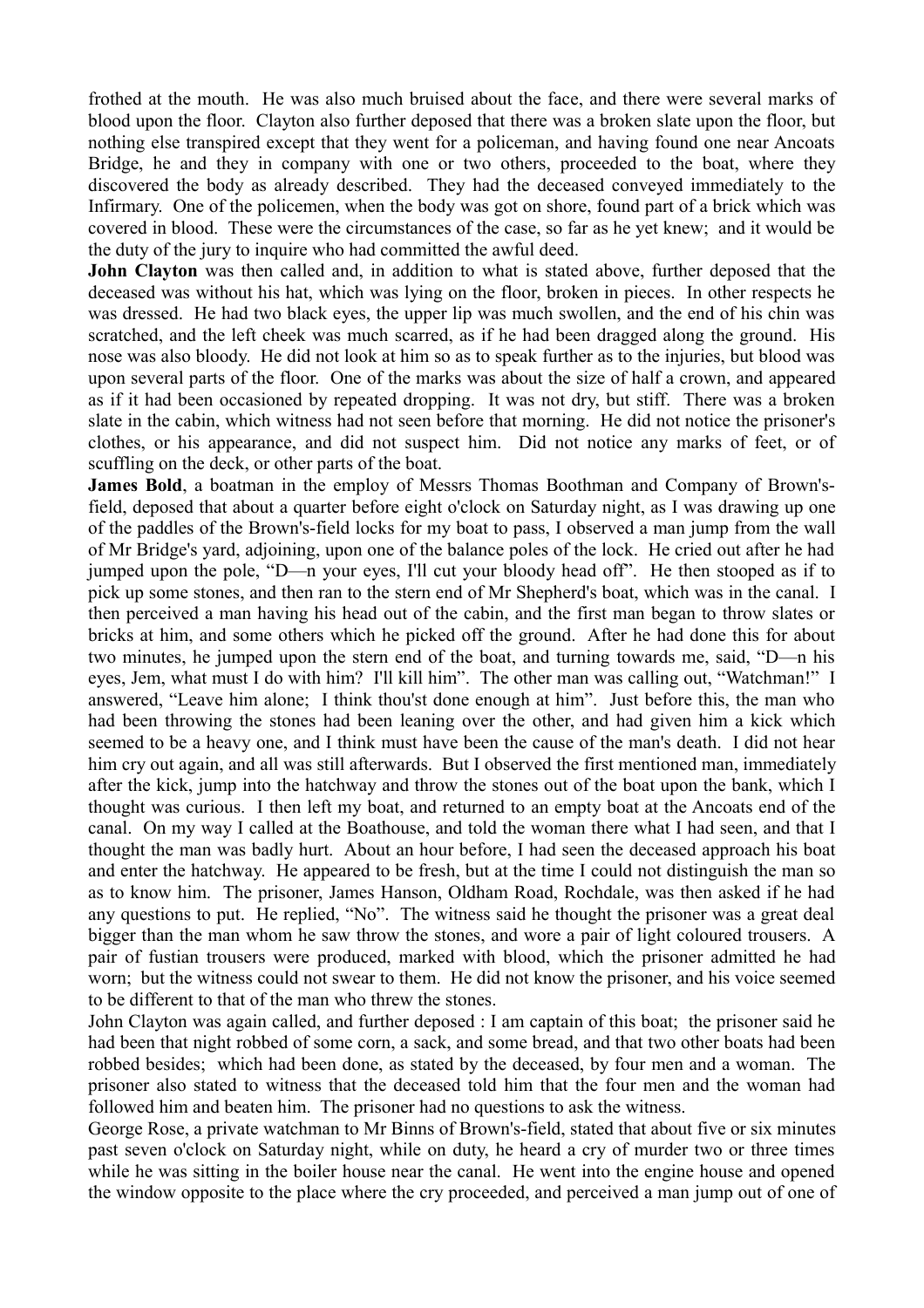the boats, and get into a slate yard. When this man had jumped out of the boat, witness saw the head of another man from the top of the cabin, upon which the man who jumped out of the boat with an oath swore that if he would find a stone he would cut his d---d head off. He said he would make him remember for throttling him. The man then went and got two or three stones, which he threw at the man in the cabin, and went and picked up others which he also threw at him. The man then went down the yard and got some more stones, and on returning, threatened to murder the man, saying, "D—n your eyes, I'll murder you": and then threw the stones. He again brought some more stones from the lower end of the yard, and on his return, said he neither cared for them nor their boat, for he could get another boat tomorrow. He threw those stones into the boat also, and afterwards he got other stones and jumped upon the top of the cabin and threw them into it (as witness thought) upon the man. Witness did not see the man's head at that time; but shortly afterwards he saw him put it out of the cabin, and the man who had thrown the stones was sometimes half in and half out of the cabin, but he (witness) went away and took no further notice. It was just about dusk when all this happened. The man had trousers on like those produced. He could not swear that the prisoner was the man. Witness did not say anything to the men, because boatmen are often fighting, and witness was afraid that they would throw stones at him. On the following night, having heard that a boatman was dead, he then told what he saw. The man who was throwing the stones appeared to be sober, but the other man appeared to be about three parts drunk.

**James Howarth**, boatman of Boarshaw Clough, near Middleton, deposed that on Saturday night, about ten minutes past nine o'clock, the prisoner shouted out to me to know whether I had any matches, but having none, he went to Mrs Jackson's, which is close by, where he got a light and made a fire in the cabin of Wm Shepherd's boat. I observed Wm Cheetham, the deceased, sitting on the bed. He was very bloody about his shirt sleeves, which hung over his hands. One side of the deceased's face was bloody. He said he had had it done in the cabin, but prisoner said he had had it done in Manchester. When the fire was put on I went on board of my own boat to bed. The deceased said there had been men on board who had done it. I am sure the deceased spoke to me, but cannot swear whether he said it was "men" that had done it, or "a man". Next morning, about six o'clock, I went into the cabin to the prisoner and the deceased, and asked for a rope which Hanson had promised to lend me. Hanson was in bed; he got up and dressed himself, and then went to the deceased, whom he called "Bill", and on his not answering he punched the deceased on his shoes to waken him. The deceased was lying on a different bed from that on which Hanson had been lying. He then got hold of his jacket sleeves and shook him, shouting out "Bill". He then pulled him off the bed, seeing that he did not answer. I am not sure whether the deceased had a hat on or not. I then asked Hanson for the rope which he gave me, and I went away. I was not surprised to see that the man did not move, because knowing he had been drunk the night before, I thought he might still be drunk. I did not notice the deceased any further, and did not go into the boat afterwards. I saw nothing different in Hanson's appearance or his dress. In answer to a question by a Juror, the witness deposed that when he went into the cabin in the morning, he thought he heard the deceased snore, and said to Hanson, "He's asleep yet".

The prisoner being asked whether he had any questions to ask, replied that he had not; that the deceased rolled into the bed again after the witness went away, and said he would have another hour's sleep while Hanson went to seek for the captain, who had not been on board that night.

The jury, at the suggestion of the Coroner, retired to look at the boat, which was not far distant from the Infirmary, and then adjourned until eight o'clock.

Inspector Butcher said : I went to the boat and first asked the prisoner if he knew what had occurred. He told me he had gone to the boat between seven and eight o'clock on Saturday night for a feed of corn; that he got it, and went to the stable to the horse, and afterwards returned to the boat; that he then saw the deceased, who told him that he had been followed on board by four or five men and a woman, who had beaten him and pummelled his head. He said he had asked the deceased if he had known any of them, and he replied that he did not; that they had followed him into the boat, and had served him in that way, and robbed him. The prisoner said that after that he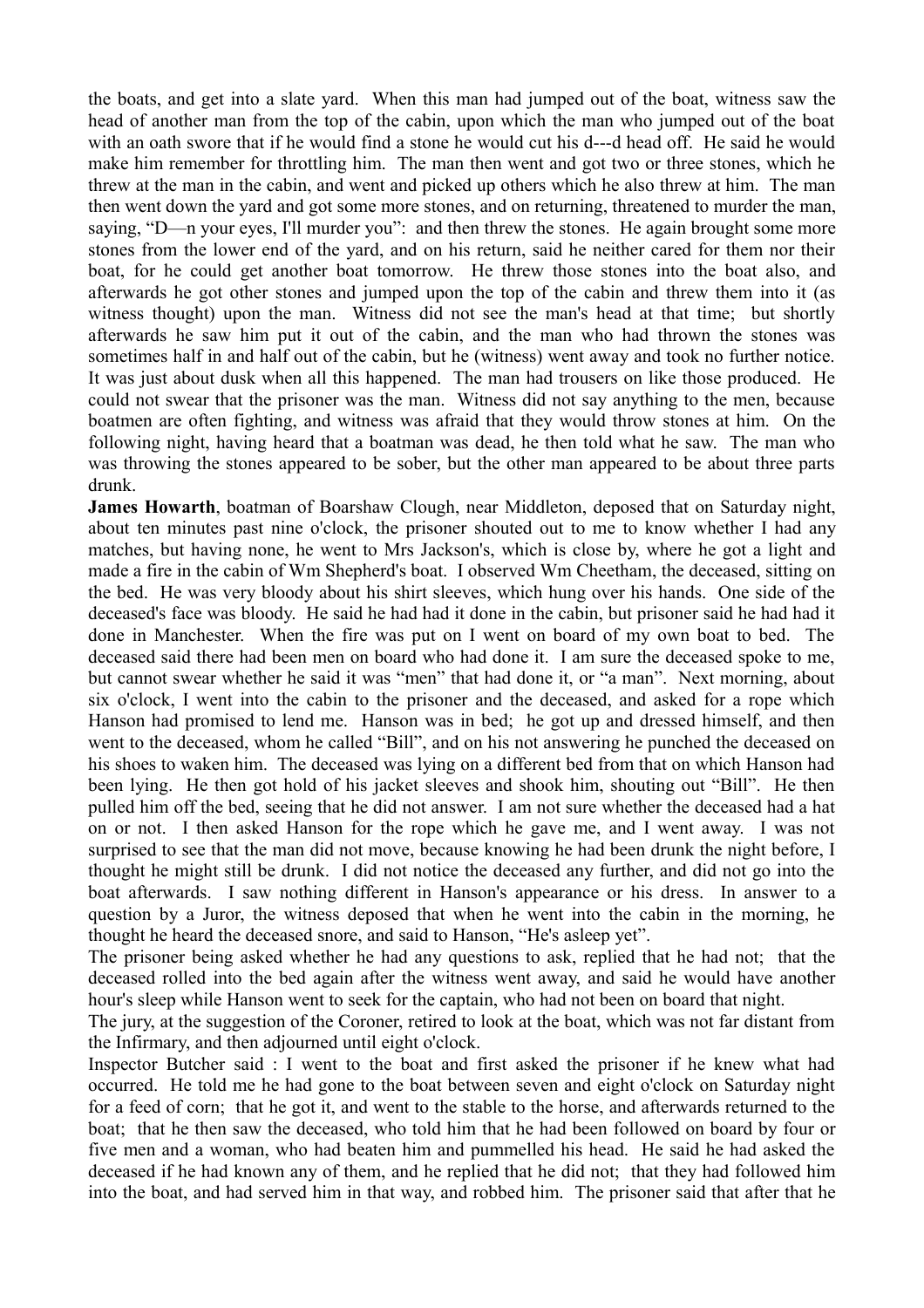went to a public house where he got forward in liquor, and remained there till between ten and eleven o'clock, and he then told the waiter that Bill had got a good beating. He said that he then went to bed, and lay until six o'clock in the morning. He then awoke deceased, who told him that he was sleepy and would lie half an hour longer; that he (the prisoner) then left the boat, but found him almost dead; that he then went to find the captain – was with him, and took him to the boat; and that afterwards they came to me. On going into the boat, I saw the deceased lying on his back on the bed, and I ordered him to be conveyed to the Infirmary. The body was quite warm, but dead. Part of a brick, now produced, was found in the yard. [It was marked with blood on one edge and on two of the sides] There were three distinct marks, apparently newly made, on the door of the cabin, as if by stones or bricks.

Mr William Smith, house surgeon to the Infirmary, had made an inspection of the head and body that morning, and stated that there were two or three slight lacerations on the scalp, and effused blood under the scalp. There was a fracture of the skull extending from the top of the head to behind the left ear. Inside the skull there was a very large quantity of blood effused, which pressed to a considerable extent on the brain, and caused death. There was nothing in the chest or abdomen to account for death. There were appearances in the stomach as if the deceased had been drinking. A fall or a blow might have produced the injuries on the skull, but not from the fist. The injuries might have arisen from more blows than one. Deceased could not long have retained his senses after having received these injuries. There were no other external appearances except slight bruises on the face.

James Sawley, superintendent of police, deposed that on going into the cabin of the boat, he found a wooden mallet with several spots of blood upon it, and the clothes on the left hand side of the bed had several marks of blood upon them. On the canal bank there was a stack of slates, against which there was a flag about a foot square on which there was a spot of blood. On taking the prisoner to the Town Hall, he stated that he had left the boat at seven o'clock on Saturday evening to go a drinking; that he went to supper his horse, and did not return to his boat till eleven, when he found the deceased as described, and he told him that he had been followed and beaten by four men and a woman. After relating the conversation which further passed, the substance of which has been stated above, the witness further deposed that he examined the prisoner's trousers, on which there were spots of blood, some of which appeared to have been attempted to be rubbed off.

The prisoner accounted for the blood being on his trousers by saying he had cut his finger a few days before, or he might perhaps have got the blood on them by assisting to lift the deceased out of the boat.

The inquest was adjourned until Friday,

ADJOURNED INQUEST Yesterday morning the adjourned inquest in this case was held at the Infirmary, when several other witnesses were examined.

Thomas Hammersley deposed to having been at the Brown's-field tavern at the time the deceased was there with the prisoner and Clayton, the captain of the boat; and also that the prisoner and deceased were quarrelling, all of them being very drunk, and that prisoner used abusive language to the deceased and threatened to kill him.

Thomas Sidebottom, who worked at Mr Bridge's slate yard, deposed to having seen the prisoner leave the yard about half past six o'clock the same evening, with a sack on his back.

William Paton deposed that about seven o'clock on the evening of Saturday, he shut the gate of the slate yard of Messrs Bridge, when a man about the size of the prisoner passed to Shepherd's boat, and he knew of no other person being about the yard except that man, and another who was in the boat at that time. He did not see four strange men and a woman about the yard.

**Sarah Taylor,** the keeper of the lock house, deposed to having heard a scream of "murder" from a man, about five minutes before eight o'clock on the night in question, which was repeated three times; but, as such screams were common on the canal, she took no further notice of it.

One or two other witnesses were examined, but nothing material was elicited, and the inquest was again adjourned to Monday next.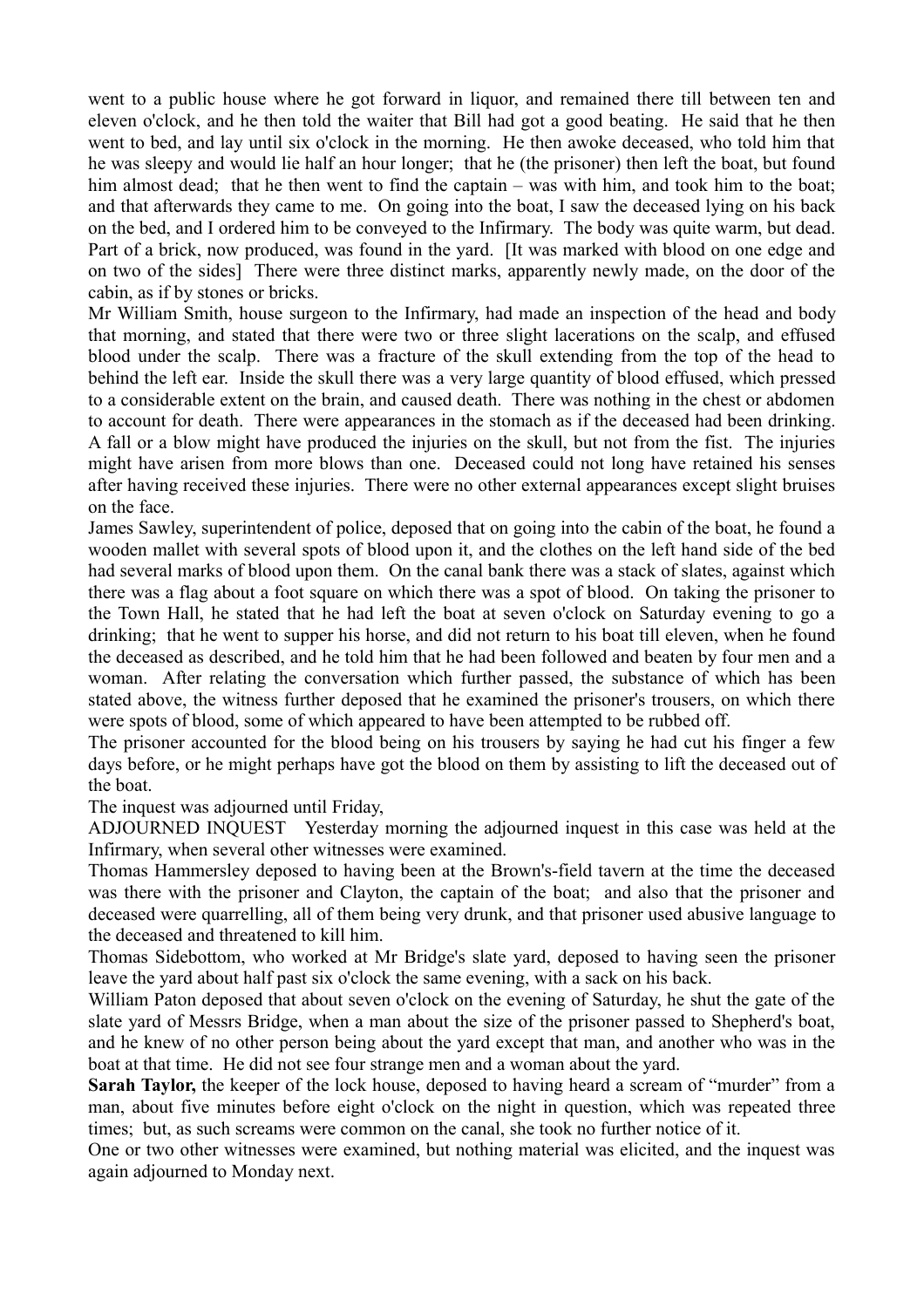### **36 April 18 1840**

AN EXPENSIVE RELISH **Peter Plumpton,** a flatman, was on Monday charged with trespassing in pursuit of game, on the lands of the Rev J J Hornby, rector of Winwick, in the occupation of James Hatton. John Hunt, the keeper to J W Patten Esq MP, stated that he saw the defendant, on the 6<sup>th</sup> instant, in Mr Hatton's field with a greyhound. Witness watched him for about a quarter of an hour, and observed him stoop down on his knees for the purpose of setting some tackle. The defendant then made the best way to his boat, and witness took up the nets he had caught the defendant in the act of setting. The defendant, when called upon for his defence, said that instead of stooping down to set nets, he had merely got a few water cresses for a relish to his breakfast, and that his dog, instead of hunting for game, had only worried a weazle. The magistrate, not crediting the tale, fined the defendant £2 and costs, which he instantly paid. People yet pay "too dear for their whistle" as Dr Franklin did when a boy.

## **37 May 2 1840**

MANSLAUGHTER An inquest was held on Monday at the Carders' Arms public house, before J Chapman Esq, coroner, on view of the body of a man named **Isaac Higham,** a boatman aged 38 years. Ann Peters, Queen Street, Hulme, deposed that about half past twelve o'clock on the preceding Friday morning, deceased came into a cellar in which he lived, in Eltoft Street, very tipsy, and asked the prisoner Alice Wroe, with whom he cohabited, to let him go to bed; upon which she replied that there was no bed for him, and charged him with having spent her money in drink. Her son, George Wroe, who is twenty years of age, being present at the same time, observed that the deceased should not be there – that he would be master for that time; upon which both he and the deceased stood up and stripped, the deceased saying he would see who should be master; he then struck Wroe, and a regular fight ensued, deceased receiving a black eye. Mary Ann Wroe, a daughter of the prisoner, then got out of bed and cried out, "Murder!", upon which the deceased and Wroe both sat down by the fire. Shortly afterwards, a man named James Harrop, who lived in the room above the cellar, came in and cried out for "fair play" and he would see it out. The deceased then jumped from his chair and struck at Harrop, who said he would not fight him there, but challenged him to go into the street, whither they both immediately went. Witness was then standing at the top of the steps. Harrop struck the deceased, who immediately fell from the blow, but rose again and struck Harrop, who again knocked him down. George Wroe, who had followed them out, then kicked the deceased over the mouth and in the stomach, upon which the deceased rose from the ground and reared himself against the wall on the opposite side of the street, when Wroe again kicked him in the bowels, and he called out for "fair play". Harrop then went to him and said he would see him in the morning when he was sober, and have it out. Deceased and Wroe then went into the cellar, the former observing to Wroe that he had knocked out his teeth, and he would have satisfaction, to which Wroe replied that he did not care even if he had knocked the life out of him. Alice Wroe, the prisoner, then went for some beer, but the deceased was not able to take more than one glass, and about half past two o'clock, they went to bed. About half an hour after, the deceased complained of being very ill, and witness and the prisoner Wroe went for a doctor, returning shortly afterwards with Mr Barlow, a neighbouring surgeon, who gave him castor oil and applied an oatmeal poultice to his stomach, where he said the pain chiefly was. This was about five o'clock; but the deceased not getting better, the prisoner Alice Wroe then went for another surgeon, Mr Handforth, who attended the deceased till his death, which took place about eight o'clock on Saturday morning. The prisoner Wroe strove to pacify the parties, and never further interfered than as already stated. None of the other parties were tipsy. Mr H Ollier, surgeon, deposed that he had made a *post mortem* examination of the body of deceased on Saturday morning last. The left eye was black; there were slight bruises on both ears; bruises on the right side of the belly, and three teeth in the front part of the upper jaw had been recently destroyed. Internally, there was severe inflammation of the bowels, and laceration of one of the small intestines, through which large quantities of fluid had escaped. This was the cause of death, and inflammation was doubtless produced by external violence on the belly. Mary Kay, of 28 Eltoft Street, deposed to having seen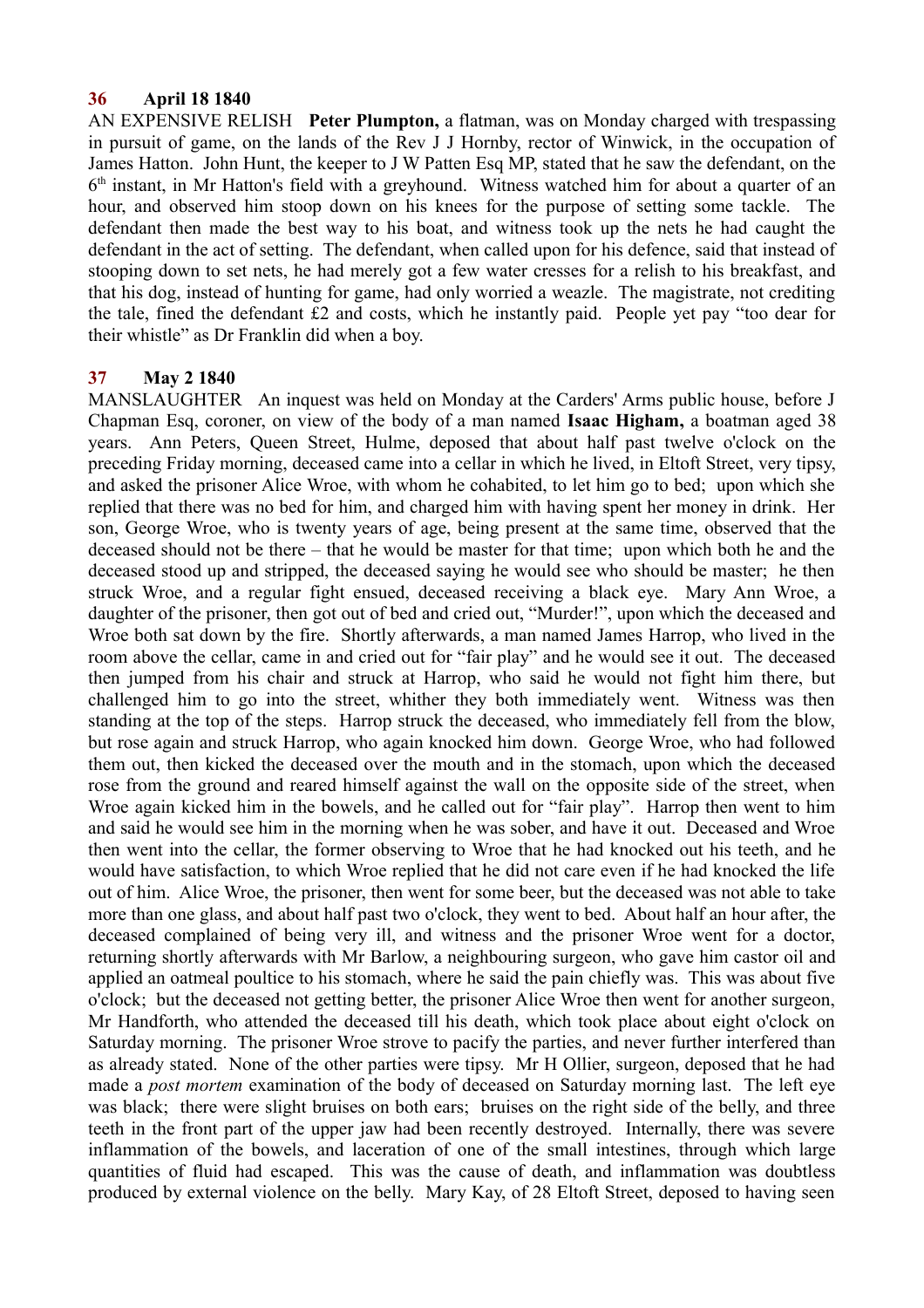the row from her bedroom window; that the deceased and Harrop fought for five minutes, when they were parted by Harrop's wife; that the deceased then went to George Wroe and offered to fight him for "ten bob", and on his refusing, struck him. They then fought, and Wroe's mother several times cried out. "Lay into him Jud" as if encouraging him. The fighting continued for about five minutes, when the deceased fell, and Wroe both boxed and kicked him several times when he was down. After Wroe had kicked and beaten the deceased in a brutal manner, the police came up and put a stop to the quarrel, and all of them went into their house. Wroe and his sister Mary Ann for some time refused to go into the cellar unless deceased was taken to the lock up, but after some persuasion they consented to go in. Witness saw the sister for a considerable time in the street in her chimese, running up and down and crying "Watch" and "Murder". A woman named Ann Malin corroborated the testimony of the last witness. A man named Thomas Hazlehurst deposed that on Friday morning, James Harrop was with him in the fair; that he told him of the row in the cellar; that he had interfered and laid into the man, and had knocked out two of his teeth. The jury returned a verdict of "Manslaughter against Wroe and Harrop, and of aiding and abetting on the part of Alice Wroe".

### **38 May 16 1840 Warrington**

SINGULAR DEFENCE On Monday, **Sarah Naylor,** the wife of a flatman in the employ of the Old Quay Company, surrendered in discharge of her bail to answer the charge of stealing the half of a leg of mutton from the shop of Mr James Wainwright, butcher of Warrington. The case created considerable interest from the fact of the Hon and Rev Horace Powys, the rector, having been bail for the accused on her being taken into custody on the previous Saturday, and also from the novelty of the defence sought to be established, viz, that she being in that enviable state " in which all ladies wish to be who love their lord", had longed for the mutton, and had taken it in order to prevent those consequences which are said to be the result of disappointment in such cases. The accused is rather an interesting young woman, and had filled the situation of one of the teachers in the parish Sunday School. Her residence, a cottage in Latchford, was described by the police as "the very pink of neatness and comfort". The prosecutor deposed that the prisoner came to his shop on Saturday and purchased a pound of bacon, for which she duly paid. Another female, named Hannah Kay, was in the shop at the time, and while the prisoner was there, purchased and paid for half a shoulder of mutton. Witness placed it on a block, and as soon as the prisoner had gone out of the shop, the mutton was missed. His suspicions immediately fell upon the prisoner, and he sent Hannah Kay after her. She soon met with the prisoner, and came back to witness, saying that the prisoner denied having the mutton. Witness then went after her himself, and was about to look into her basket, when she said, "Don't, I'll come into the shop". She did so, and witness took the mutton out of her basket. Hannah Kay corroborated this testimony. On cross-examination by the Rector, she said, I asked the prisoner if she had bought any mutton, as if she had she had taken mine in mistake. The prisoner said she had not. This, the Rector contended, did not amount to a denial of her having any mutton in her basket. Mr James Jones, deputy constable, deposed that when he went to Latchford in search of the prisoner, he saw her standing at the corner of the street. She ran away, and he found her concealed in a house in the Old Road. She begged of witness to take her to Mr Wainwright's shop, and said she would pay for the mutton, but he declined and brought her to Bridewell. This being the whole of the evidence on the part of the prosecution, the prisoner was asked what she had to say by way of defence. She replied, "I fixed my eyes upon the bit of meat and put it into my basket, it was the only piece I fancied". The Rector said it had been currently reported that Mr Brotherton, another butcher, had a similar charge to prefer against the prisoner, and he therefore wished, by permission of the bench, that Mr Brotherton, who was present, might be examined, in order to prove or disprove the accusation. Mr Brotherton was accordingly put into the witness box. He said he had nothing to state against the prisoner. What happened had passed some months ago. He was rather suspicious about her having taken a piece of pork, but he could not say she took it. He did not know whether she did or not, but he saw her coming out of his shop with a piece of pork under her shawl, and he thought she took it. He also thought he missed a piece of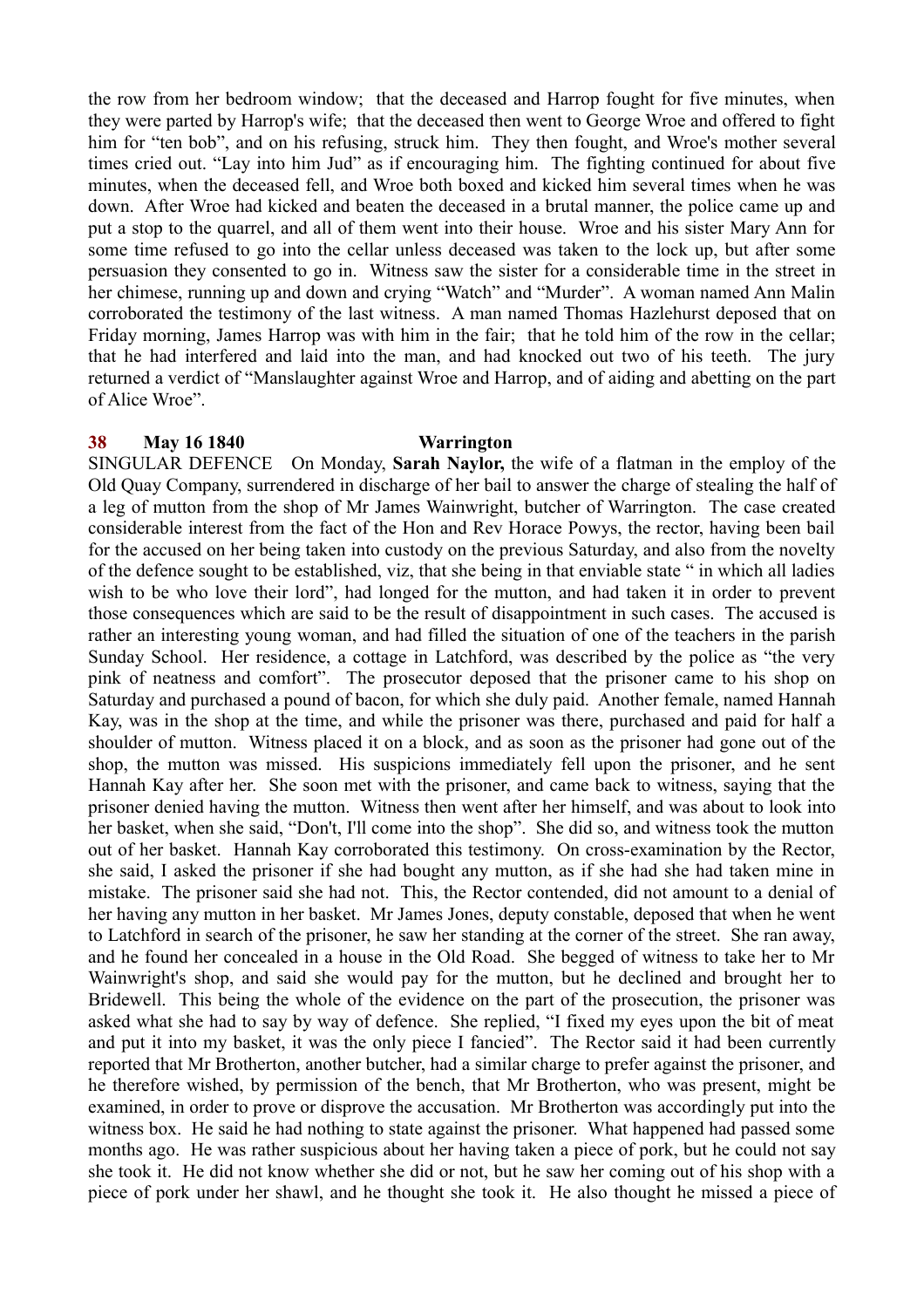pork, yet in that he might be mistaken. He had no intention of preferring any charge against her, and had never mentioned such a thing to the police or anyone else. The prisoner, in answer to a question from the rector, said she expected to be confined in the course of the present month. The Rector afterwards addressed the bench, observing that he could not bring himself to believe that the prisoner had taken the mutton with a felonious intent, but rather that she had been actuated by some extraordinary motive incident upon her present condition. Up to the time of her marriage, she was known to be a very honest girl, although placed in very peculiar circumstances, and exposed to great trials. He had since learned (although he was not at the time aware of the fact) that when in lodgings she had been content with a dry crust of bread sooner than eat that which she was quite sure she had not the means honestly to pay for. In closing his address, the rev gentleman said if she was proved a thief he should give her up ; but, on the contrary, until that was done, he was perfectly willing to become bail for her appearance at the quarter sessions to take her trial. The magistrates declared that they had but one course before them, and that was to bind the witness over to prosecute, and to take bail for the appearance of the prisoner at the sessions. The husband of the prisoner and the rector entered into the required sureties, and she was discharged from custody.

VOTICE TO CARRIERS,

 $\mathbf{X}$ 

### **39 May 30 1840**

line, men will be in readiness, if required, for the purpose of booling them, and a-sisting them through the locks, for which a charge will be made not exceeding sixpence each vessel, or a farthing per ton.<br>
Rates of tounage, and any other information, may be had on application at this office.<br>
Junction Canal Office, No. 116, Water-street,<br>
Junction Canal Office, No. 116, Water-street,<br>
Manchest

X. The Janetian Canal has the advantage of double locks, which will considerably facilitate the passing of vessels, thereby avoiding an inconvenience which has lither to caused sections delay. The tunnel (which is short) i

NOTICE TO CARRIERS, BOATBURN<br>
New Sec. - MANCHESTER AND 2020000<br>
NEXCRIDN CANAL.-This CANAL, which seems the food of the second control of a<br>
solidate Canal (just above the fourth lock from Kecket Mill)<br>
with the Mersey an

**40 July 25 1840 Warrington**

CORONER'S INQUEST On Tuesday an inquest was held before John Heyes Esq, at the Ship, Bank Quay, touching the death of Thomas Dutton, a currier, who was drowned on the  $3<sup>rd</sup>$  of February in the River Mersey, but whose body was not found until Monday last. The deceased was in the service of Mr Furnival of Friar's Green. On the  $3<sup>rd</sup>$  of February, he had been spending the evening at Mr Price's, the Higher Seven Stars, and at about half past nine o'clock, left there for the purpose of seeing a fellow workman, named Lawless, who had taken too much "too strong ale" to his home at the Twelve Houses, attached to the Mersey Mills. The road led by the side of the river. After passing the bridge at the Wharf Meadow Factory, the deceased left Lawless in the care of his wife, and with the other men who had accompanied him, returned towards Warrington. The two men walked rather in advance of the deceased, and after getting some twenty yards over the Wharf Meadow Bridge, they missed him. They repeatedly called to him by name, but he made no answer; and after procuring a candle and lantern, they found some marks on the bank of the sewer from the town, which led them to believe that the deceased had slipped into the river. Several searches were made after the body, but nothing was heard or seen of the deceased until Monday, when some boatmen engaged in unloading a flat at Bank Quay saw the body floating past. As may be imagined from the length of time it had remained in the water, it was in a sadly decayed state; and the deceased was only identified by his clothes and an implement of his trade found upon him. The jury returned a verdict of "Accidental death", and at the same time requested the coroner to write to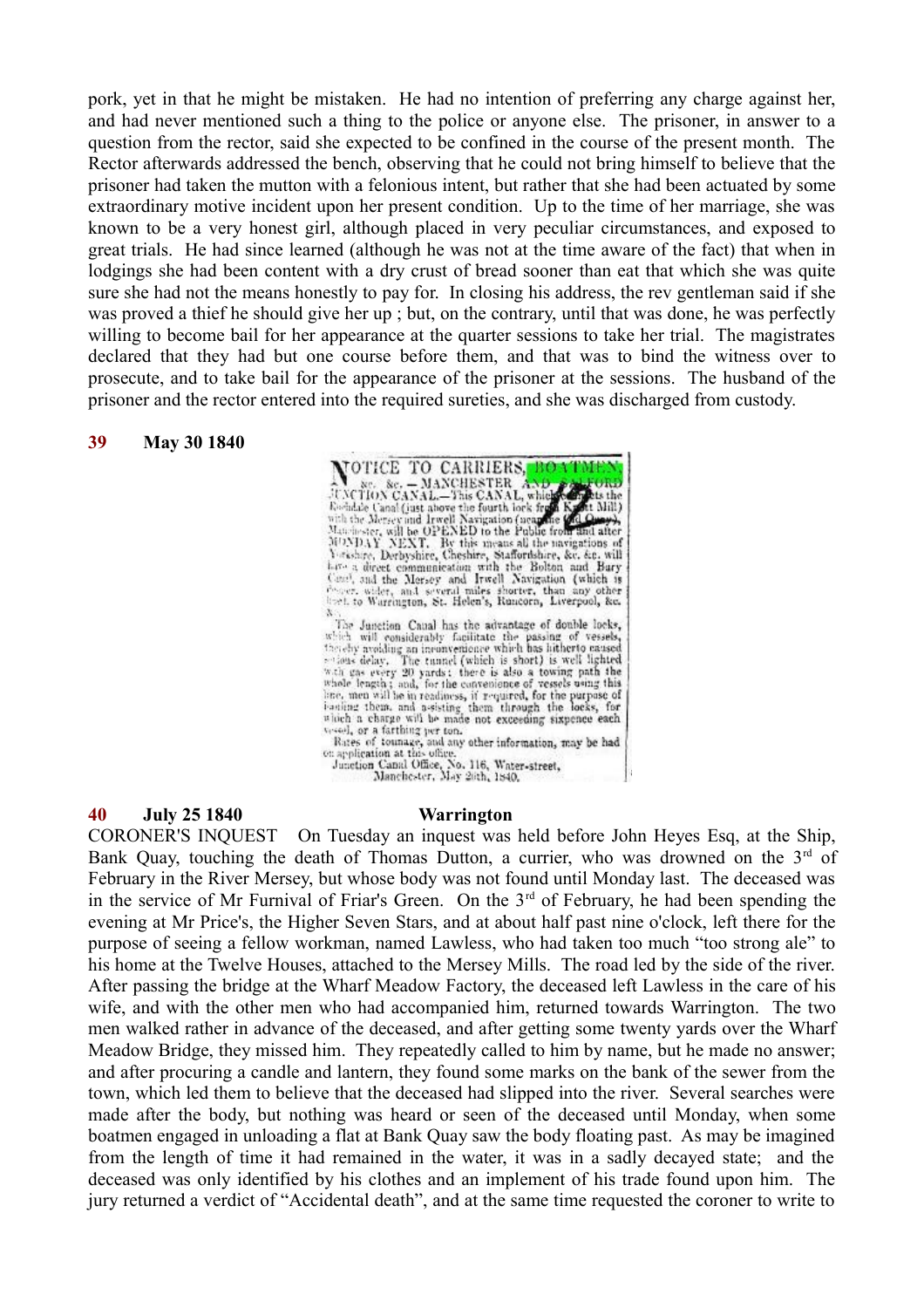the trustees of the Mersey and Irwell Navigation, requesting them to cause the bridge over the sewer, at which the deceased was supposed to have met his death, to be made more secure, as they were of opinion that it was at present in a highly dangerous state.

## **41 October 17 1840**

CASE OF STABBING A serious case of stabbing was brought before the magistrates at the Borough Court on Tuesday, the particulars of which will be gathered from the following evidence. The name of the prisoner was Thomas Watts, formerly a licensed victualler in Manchester. Mr Greene, the barrister, appeared for the prisoner.

Robert Heathcote, the prosecutor, said : I am a book keeper in the employ of Mr George Higginbottom of the Ashton Canal Wharf, Piccadilly. On Saturday last, as I was making out our weigh bills with Mr William Higginbottom, in the counting house at the wharf, the prisoner, Thomas Watts, came in, and commenced a conversation with Mr Higginbottom. In a few minutes, he addressed himself to me, and said, "How are you, Mr Heathcote?" I said, "I am very well, thank you Mr Watts, how are you?" He replied, "You are a d----d scoundrel, you are a d-----d thief, I have brought you out of prison many times". I said, "Mr Watts, did I ever rob you of anything?" He answered, "Yes, you have, by ---". He then said to Mr Higginbottom, "I believe Mr Heathcote is going to leave you". "Indeed!" said Mr Higginbottom. He then asked Mr Higginbottom if I had not told him I was going to leave him, and gave him to understand that I was going to leave him clandestinely. Upon which I asked the prisoner where I was going to. He said, "That is my business and not yours, Heathcote". I told him what he had stated was a falsehood. He said, "You are a d----d liar, I'll bet you a sovereign – I'll bet you five – I'll bet you ten". I then consented to bet a sovereign, and put the sovereign down, and asked Mr Higginbottom to take the two sovereigns up, and give them to the winner. The prisoner took up my sovereign, when I went to him, and caught hold of his hand with the intention of taking it back. He forced me against a desk with great violence, and we gave each other several blows. Mr Higginbottom then came and interfered, and we desisted, and I went on with my writing. In about five minutes, Mr Higginbottom said he was going home, and asked Watts to go with him. The prisoner then snatched up a ruler and gave me a violent blow on the head with it. I returned the blow several times, and took the ruler from him. Mr Higginbottom and a private watchman came in, and parted us. My head bled very much from the blow I received with the ruler, and I went into the yard to wash myself. I walked about the yard five or ten minutes, and then returned to the office. On opening the door, the prisoner was standing in the passage, and he partially turned round, and on seeing it was me he turned quite round, and I saw something glitter in his left hand as he turned round; he asked me where his books were. I said, where is my sovereign? Upon which, Mr Higginbottom said he had got it. I then said to Mr Higginbottom his books are in the bottom drawer. These were books belonging to the prisoner, which had been left at our office for a considerable time. As soon as I said the books were in the bottom drawer, he said, "D—n you, Heathcote, I'll stab you". I said, "Mr Watts, you are not going to turn butcher are you?" He replied, "I'll go to hell if I don't stab you". I closed the door and went into the yard, and walked up and down for about ten minutes. Mr Higginbottom and the prisoner then came out of the office into the yard, and I went up to Mr Higginbottom to deliver a message before he went home, upon which the prisoner ran round me and stabbed me in the side with some sharp instrument saying, as he did so, "Take that, you d---d b---r". He then ran away. I called out, "He has stabbed me". He was pursued, and taken into custody the same evening.

Mr William Higginbottom said he was present on this occasion, and saw and heard nearly all that had been described by Heathcote. He said he and the prisoner had left the yard together, and he had wished them all good night, when he heard a cry from Heathcote - "I am stabbed". He then saw the prisoner running down the street.

**Thomas Read,** a boatman, deposed that he heard the prisoner say, "There, you b---r, take that", and he struck Heathcote in the side with his left hand. Heathcote said he had stabbed him, and then the prisoner ran away, and witness followed him to the Plume of Feathers, where the prisoner turned round and faced him. His hand was bloody, and he had a knife in it, and some books under his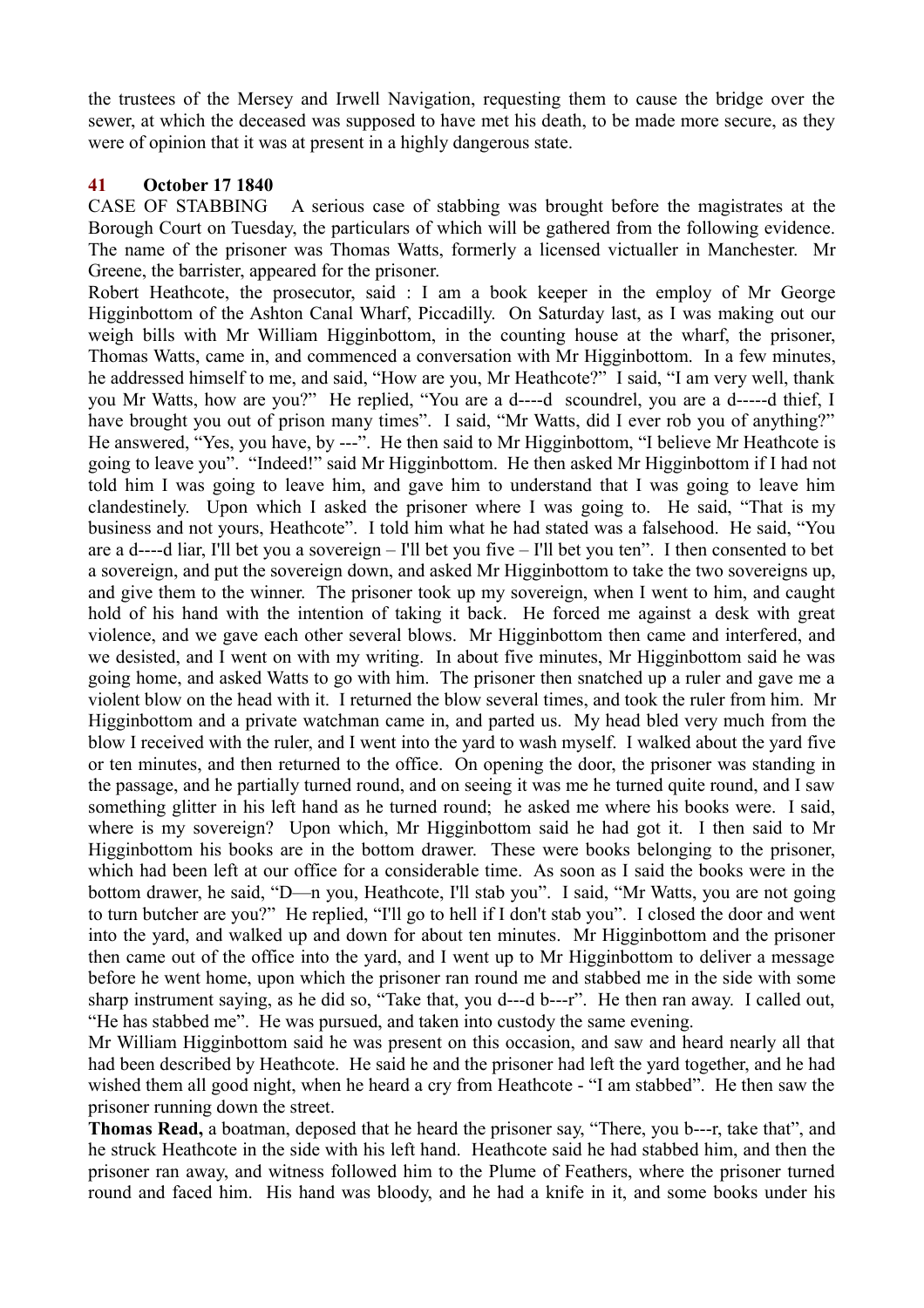other arm. Witness was afraid to take hold of him.

John Porter witnessed the transaction also, and followed the prisoner, but was afraid to touch him. Policeman Gifford said he subsequently apprehended the prisoner at his own house. He said, "I don't care if I am hanged for it, if I have killed him". I found the knife upon him, which was bloody. As witness was taking him to the police office, the prisoner said, "This man has been living upon me for the last ten years; I have been his whole support, and he has ruined me and robbed me, and I did not care if I was hanged, if I had killed him."

Mr Henry Ollier, surgeon said, on Saturday evening he was called upon to visit Mr Thomas Watts. He found his face much bruised, and a lacerated wound on the right side of his head. He then went to Heathcote's, in Mill Street, Great Ancoats Street. He found a stab on the right flank of his body. The wound was an inch and a half long, and extended obliquely to a depth of three inches. The knife produced would have occasioned such a wound.

The prisoner was committed for trial at the next Liverpool assizes, but was subsequently bailed out in two sureties of £100 each.

## **42 December 5 1840**

FATAL ACCIDENT ON THE LEEDS AND LIVERPOOL CANAL On Tuesday an inquest was held at the Roebuck public house, Ashton Street, before Mr Chapman, the borough coroner, on the body of a man named **Robt Jackson,** who died from injuries sustained by being thrown against a wall by the tightening of a rope on the towing-path. It appeared from the evidence of **Edward Wilson** that the deceased, who was in a boat which was waiting at the Baldwin Lock on the Leeds and Liverpool Canal, near Wigan, requested witness, who was also waiting with a boat, to go to the horses and he would mind the lines. Witness's line was on the full stretch and right, and he told deceased to put his line under the paddle of the lock, the screw of which would have prevented it from flying up; but on witness going to the horses, he perceived that the line was broken, on which he called to the deceased twice to rectify it; but his mate cried out, "Oh dear! He is in the lock". Witness went to look for him, and found him on the towing-path. He had a mark on his stomach made by the line, from which witness supposed that it had caught him as he was endeavouring to put it over the gates, in order that the horse might draw better. His head was injured under the left ear, and there was a scraper in the wall, against which witness thought he had been thrown by the tightening of the rope. Witness put him upon the boat, and they took him to the Bridge Inn, Wigan, where he was attended by a surgeon. He was brought to Manchester by a boat the next day. Sarah Cook, who attended the deceased after he was brought to Manchester, at the Railway Coffee House, Dumville Street, stated that he was brought there on Tuesday evening; he was insensible, and died about four o'clock the following afternoon. Mr Stephens, surgeon, who had attended him, said he was suffering under a concussion of the brain from the accident. The jury returned a verdict of "Accidental death". The deceased was 28 years of age. He was a boatman and had lived at Tarleton; he was a single man, and the chief support of an aged father and mother.

## **43 December 12 1840**

DEATH FROM EXPOSURE TO COLD About seven o'clock on the morning of the  $28<sup>th</sup>$  ult. a man was found in the yard of the Blue Ball public house, Chester Road, Hulme, in a sitting posture on the ground, with one of his arms across a wheelbarrow, quite cold and stiff; his head was lying on his breast, and his hat was on the ground. The body was taken into the house, and the deceased was recognised in the course of the day to be **John Yates**, a boatman, who formerly lived in a cellar under No 28 Berry Street, Manchester. An inquest was held upon the body on the Monday following, when evidence was adduced of the above circumstances; and Mary Ann Romney, wife of William Romney, Berry Street, spinner, stated that the deceased was her stepfather, and lived with her between four and five months ago, since which time he had no settled home. They could not keep him, because he had nothing, and would not work to get anything, and was very drunken and disorderly. He left saying he would go to Flixton workhouse. For the last nine years he had been troubled with asthma. They still kept her mother for one shilling a week, which she had from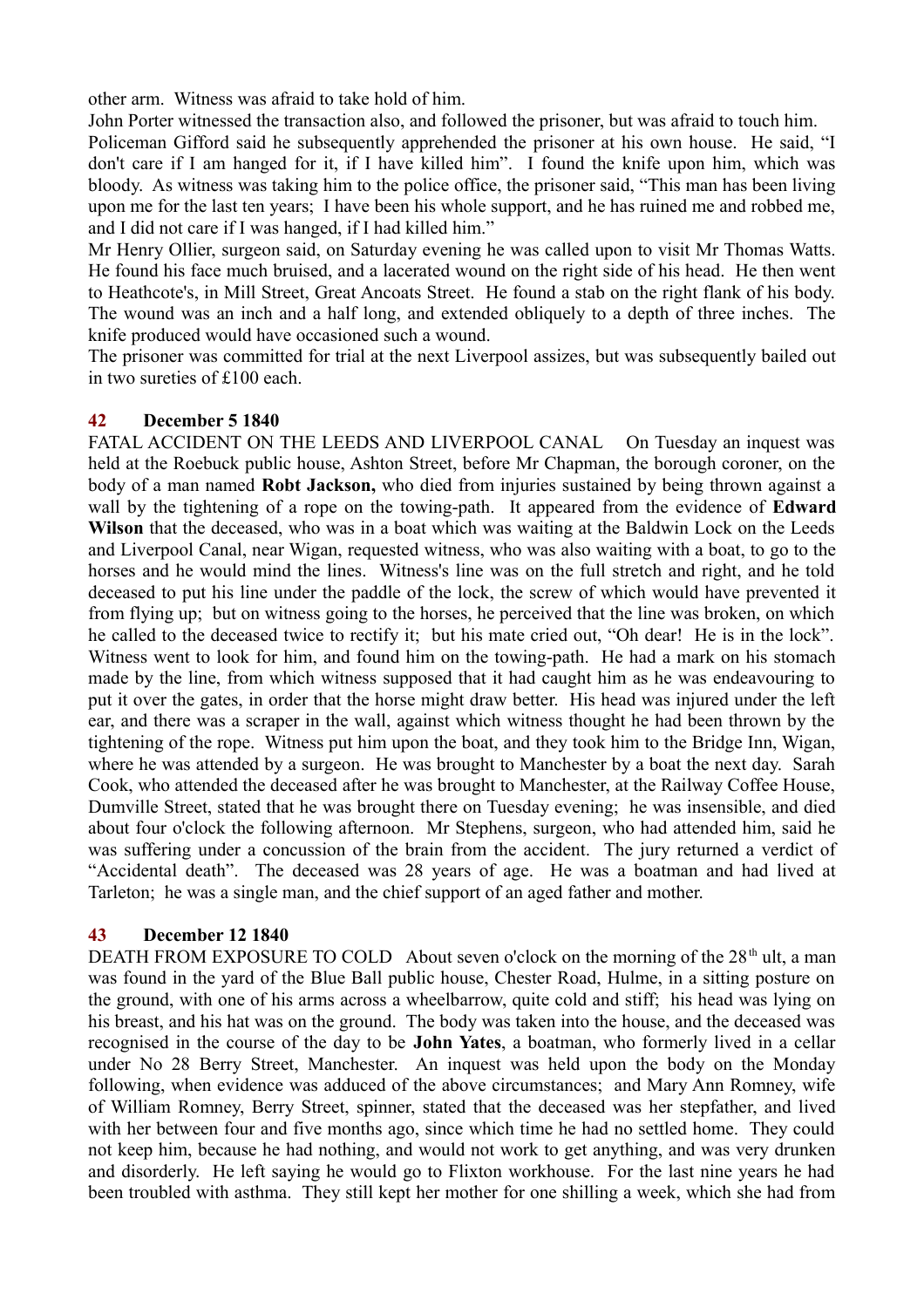the parish. The jury returned a verdict "That the deceased died of asthma, accelerated by exposure to the atmosphere".

### **44 December 12 1840**

DESPERATE ENCOUNTER WITH THREE BURGLARS AT BURY One of the most desperate affrays we have heard of for a long time occurred between the rural police and three burglars at Bury on Saturday morning last. It has, for some time past, been known to Mr Baker, the superintendent of the Bolton division of the county constabulary, that a gang of burglars had concocted a scheme, in Lancaster Castle, for the robbing of various houses in and about Bury, as soon as they were liberated. He, therefore, made arrangements with the several parties threatened, including Richard Hamer Esq (who resides in Bolton Street, Bury) for their protection, and the apprehension of the robbers. In pursuance of this arrangement, Mr Baker, for the last ten nights, has kept up a constant watch on Mr Hamer's premises; and about one o'clock on Saturday morning, he heard the steps of the depredators in the yard of the dwelling house, upon which Mr Baker, with his inspector and sergeant, secreted themselves behind the curtains of the drawing room window. After a delay of about twenty minutes (during which time they distinctly heard the crashing and cracking of the window through which one of the gang entered), three ruffians entered the house by the back kitchen door, which was opened by the first mentioned offender. Having lit a candle, they proceeded to the sorting house door, the lock of which they soon picked, and entered. In a short time afterwards, one of them exclaimed, "Here's the cash box, by ---"; and a move being heard, as though they were going off with it, Mr Baker thought it time to be up and doing; so, shouting out to his men, "Now lads" , he sprung upon the thieves. Mr Armitage, the inspector, was the first who came into contact with the depredators; and, in attempting to seize the nearest to him, was saluted with a terrific blow on the ear from a life preserver and, while staggering from its effects, got another favour on the head which, had it not caught the edge of the door, would most assuredly have killed him. Being a powerful man, Armitage closed with his opponent, and soon gave him a quietus. All this time the others were not idle – one of them fighting his way, through the midst of the police, down a long passage leading from the counting house to the back door, at which place he gave Mr Baker a dreadful kick in the stomach, which laid him on his back, and while in that position gave him another in the groin, and then fled. The third fellow had possession of the cash box which, in spite of the efforts of the inspector and sergeant, he pertinaciously kept possession of, until a blow from the but-end of a large horse pistol, lent Mr Baker by Armistead *(sic)*, laid him prostrate in the kitchen, which presented more the appearance of a butcher's shop than a room in a private gentleman's residence. The desperation with which the two ruffians fought may be conceived when it is known that, in spite of the police, they forced their way out of the counting house, which was guarded by Sergeants Williamson and Moody, both well armed, and having Mr Baker and the inspector pummelling away in their rear, down a very long passage into the kitchen, and to within a few yards of the place where they effected their entrance. As soon as the captured thieves were secured at the police office, Mr Baker, accompanied by his inspector, started for Manchester; to which place they traced the fellow who had escaped and, after a diligent search, captured him in bed at his lodgings. He was in a high state of perspiration, and splashed up to the shoulders with mud from running. On being taken into custody, and spoken to on the subject of the entry into Mr Hamer's, he exclaimed with the utmost *sang froid*, "You need not kick up such a row, Mr Baker; you can only transport me for it". He was immediately brought back to Bury and, with his companions in villainy, committed by Abraham Wood and Edmund Grundy Esqrs to take their trial at the next assizes at Liverpool. They gave the names of **George Brindle,** Thomas Stopford and Robert Wilkinson, but are known to the Manchester police by other names, and as desperate and previously convicted felons. We are glad to add that none of the police are dangerously hurt; and that after the application of a dozen leeches to the stomach of Mr Baker, he is doing well. Mr Hamer is nearly 70 years of age, and has no one residing with him but two female servants; so that, but for the vigilance of the police, the house would have been ransacked; and, if he had been alarmed and attempted to interfere with the robbers, he would probably have been murdered. There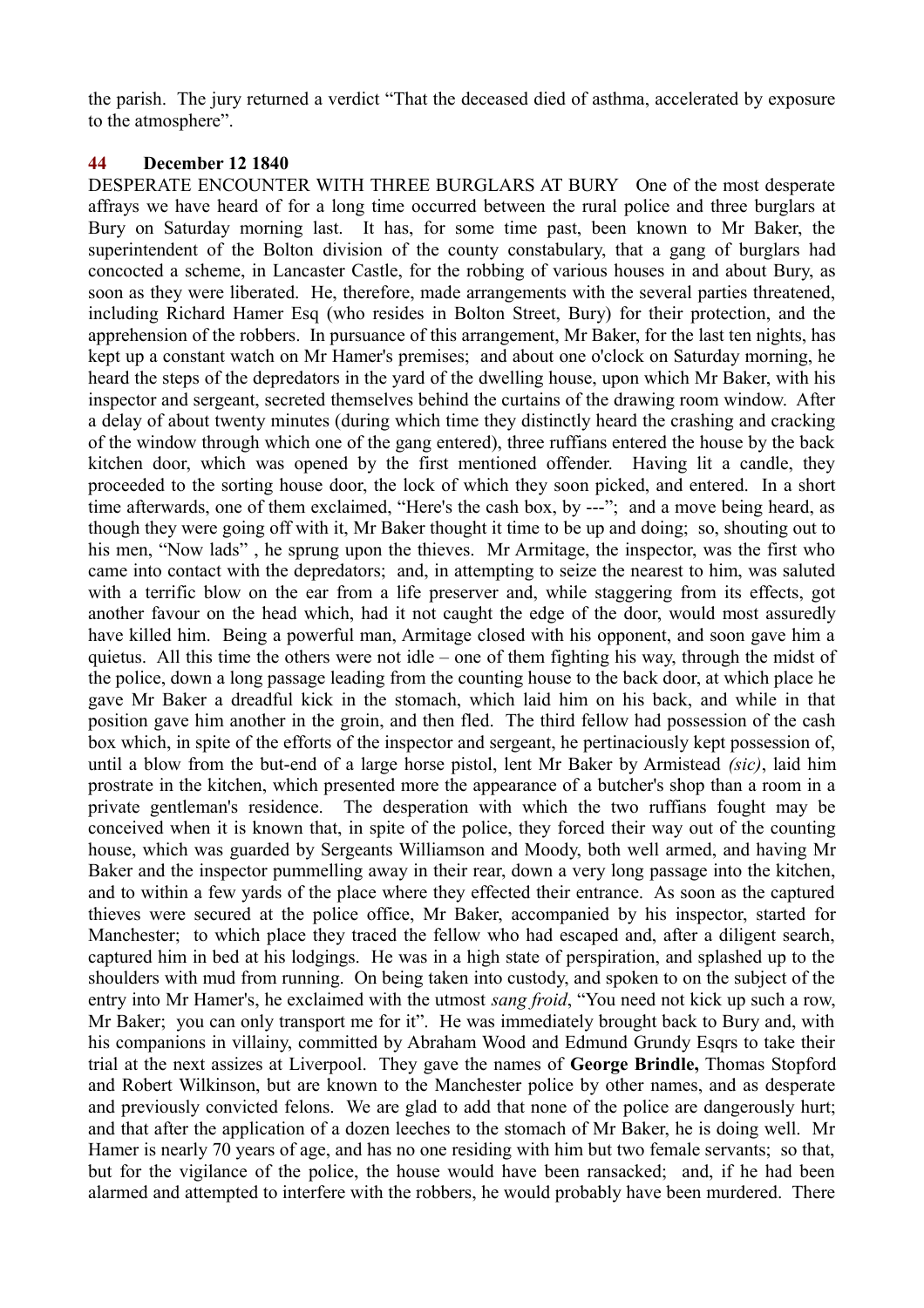were generally from £1000 to £1200 upon the premises every Friday night, for the payment of wages on Saturday; and this fact, it is supposed, was known to the prisoner Brindle, who was formerly a boatman and had frequently occasion to go to the counting house. The prisoners were only liberated from the gaol at Lancaster five weeks ago and yet, notwithstanding their imprisonment, had planned this and a number of other burglaries on gaining their liberty.

### **45 January 16 1841**

MELANCHOLY ACCIDENT – A FATHER DROWNED IN ATTEMPTING TO SAVE HIS SON An inquest was held on Monday before Mr Chapman, the borough coroner, on the body of **Henry Halstead**, who was drowned under the following circumstances :- On Friday se'nnight, about four o'clock, deceased's son, a boy fifteen years of age, was on a boat near one of the locks on the Ashton Canal where, owing to the top of the boat being covered by a coating of ice, he slipped off into the lock. Deceased, who was on the canal bank, immediately threw off his frock and jumped into the water to save his son, but being unable to swim he soon disappeared below the surface. In the meantime, the boy, who had clung to the boat on rising, was saved by another boatman. The body of the unfortunate man had been under water half an hour before it could be recovered, and of course was lifeless. Verdict "Accidental death".

## **46 January 23 1841**

BARGEMEN AND BOATMEN A meeting was held at Stafford on Tuesday, the  $5<sup>th</sup>$  instant, to establish a County Association for promoting the moral and religious improvement of this neglected class. The chair was taken by the Bishop of Lichfield, who in an able speech advocated the claims of the Society, pointing out the demoralised state of the watermen in general, and the necessity of using every effort for their instruction. His Lordship urged the importance of petitions from magistrates, canal proprietors and carriers, merchants, manufacturers, tradesmen and others, as well as parishes and public bodies, for a legislative enactment to put a stop to Sunday traffic on rivers and canals throughout the kingdom. He mentioned that a petition from 300 boatmen had produced a powerful effect in the House of Lords; that Lord Normanby had promised the appointment of a committee next session to investigate the subject, and Lord Hatherton to obtain the necessary information from evidence. The Bishop enforced upon the meeting the duty of supporting this good cause as *men*, as *patriots*, and *Christians*. Archdeacon Hodson read a most interesting and encouraging report from the chaplain appointed to instruct the boatmen employed in the Trent and Mersey Navigation, which was listened to with great attention. Earl Talbot, the lord lieutenant of the county, Lord Sandon and others, moved and seconded the various resolutions. The Duke of Sutherland, Lord Dartmouth and Lord Bradford sent donations, and stated their regret at unavoidable absence from the meeting. The Bishop, after acknowledging the usual vote of thanks, as chairman, expressed his high gratification at the excellent spirits which had pervaded all the proceedings of the day, and his assurance of a final success through the Divine blessing. We understand that the resolutions embraced three objects 1. The appointment of canal chaplains. 2 The building of schools and small churches on the different navigations. 3. Petitioning Parliament for the cessation of Sunday labour on rivers and canals. Among the subscriptions, it was gratifying to see £40 per annum from the proprietors of the Trent and Mersey Navigation; an example well worthy of imitation. It was recommended by some of the speakers to include in the petitions Sunday traffic on railroads, by the *carriage of goods*, not interfering with passengers. We feel assured that all classes will cordially unite in endeavouring to secure for their poor brethren, the watermen of the United Kingdom, the privileges attached to the day of sacred rest. Instances have occurred of the greatest benefits resulting to this neglected class from having had religious instruction imparted, and we cordially wish success to the benevolent exertions which are now called forth on behalf of so numerous and useful a body of our countrymen.

### **47 January 23 1841**

ALARMING INUNDATION AT BRENTFORD Great alarm was created in Brentford on Sunday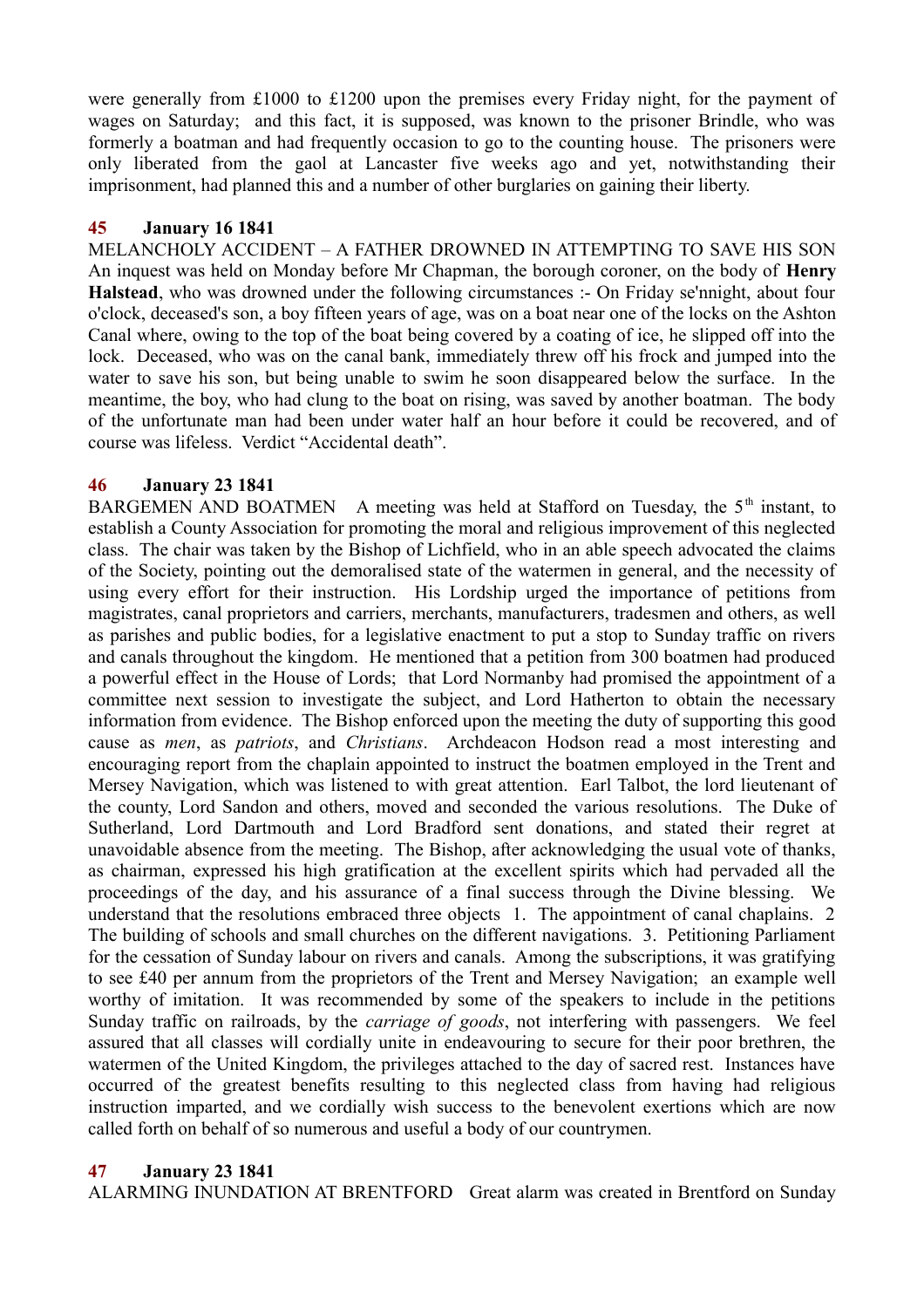morning, by a overflow of the Brent River and the Grand Junction Canal. The canal joins the river Thames southward of New Brentford, running at the rear of the town on the south for some hundred yards. On the north side of the high road, which crosses the canal by means of a strongly built stone bridge, it is joined by the river Brent. The general belief is that it was the immense body of land water occasioned by the rapid thaw, which poured down from the country, swelling the stream of the Brent, which caused this catastrophe. The scene is thus described by a reporter of the *Times* : "The water, it appears, was first observed to be slowly rising about half past twelve o'clock on Saturday night; but no fears of an inundation being entertained by the persons residing near, they retired to rest, little dreaming that they would be so soon aroused from their slumbers. Towards two o'clock, however, Police-constable Smith, who was on duty near the bridge, observing the water still increasing and rushing with great force to the Thames, awakened some of the boatmen belonging to what are called "monkey boats", large numbers of which were moored off the different wharfs abutting the canal, and cautioned them to be on the alert for their own security. At that time, and even up to half past three o'clock on Sunday morning, immediate danger was not apprehended; but a few minutes before four, a loud noise was heard to the north of the town, which momentarily approached nearer and nearer; and it was soon ascertained that the narrow stream of the Brent had swelled into a mighty river and, overflowing its banks, was pouring itself into the already increased waters of the canal. Numbers of boats, barges and lighters were instantly torn from their moorings, and driven with great force through the bridge towards the Thames. At the same instant, also, the accumulated waters, having overflowed all the premises north of the high road, burst with frightful force through two avenues by the houses of Mr Brasher near the bridge, and Mr Farrell, directly opposite the church, filling the lower rooms of the houses. The police immediately sprang their rattles, and lost no time in awakening the inhabitants to a sense of their danger; and where some were too deeply buried in sleep to be aroused by the knocking, they forced the doors open. The scene at that moment it is impossible to describe; men, women and children (many of them in their night clothes) were running in all directions for places of shelter; while the roaring of the water, added to the screams of the wretched inhabitants of the boats, and of the individuals inhabiting the numerous cottages running south of the town down to the waterside, were most appalling. In a very short time, all the houses at that portion of the town were flooded, and the water rising rapidly, the occupiers of the houses near the market place commenced damming up their doors; and there is no doubt that the whole not only of New Brentford but also of Old Brentford would shortly have become under water, had the stream not found itself an outlet at the bottom of Church Alley, by razing the wall of the extensive nursery grounds of Messrs Ronalds, and another wall at the southern extremity of the grounds, by which it joined the canal near its outlet to the Thames. Every possible assistance was immediately rendered by those of the inhabitants who had not been reached by the inundation. About five o'clock the water was at the highest, and the only means of communication between the houses near the bridge was by a boat. Towards six o'clock it was ascertained that the water was gradually decreasing; and daylight was anxiously looked for, that the extent of the effects of the inundation might be ascertained. The damage to the barges and houses was very great, but the loss of life was less than might have been expected. A boatman was drowned; and on Monday the body of Mr Morris, a market gardener, was found in a stream near his house. It is supposed, however, that more bodies will come to light. Some of the escapes were curious. During the early part of the day, fears were entertained that the whole of the crews of the boats, &c, which have been wrecked, were drowned; but much interest was excited to ascertain the fate of a family of seven children who, with their father and mother, named **Tolley,** it was known were on Saturday evening on board one of the boats belonging to Messrs Price and Sons of Brierley Hill, which boat is one of those sunk. It was, however, in the afternoon ascertained that they had been most miraculously saved, as the boat was being driven along by the current, by the exertions of a family named Ayres, living in a cottage at the bottom of Boar's Head Yard who, as the boat passed the window, succeeded in dragging in the seven children, where our reporter saw them, and where he learned that the father and mother had also been saved. At the next cottage were also two sisters by the name of **Forster**, each with one child, who were rescued from another boat. It has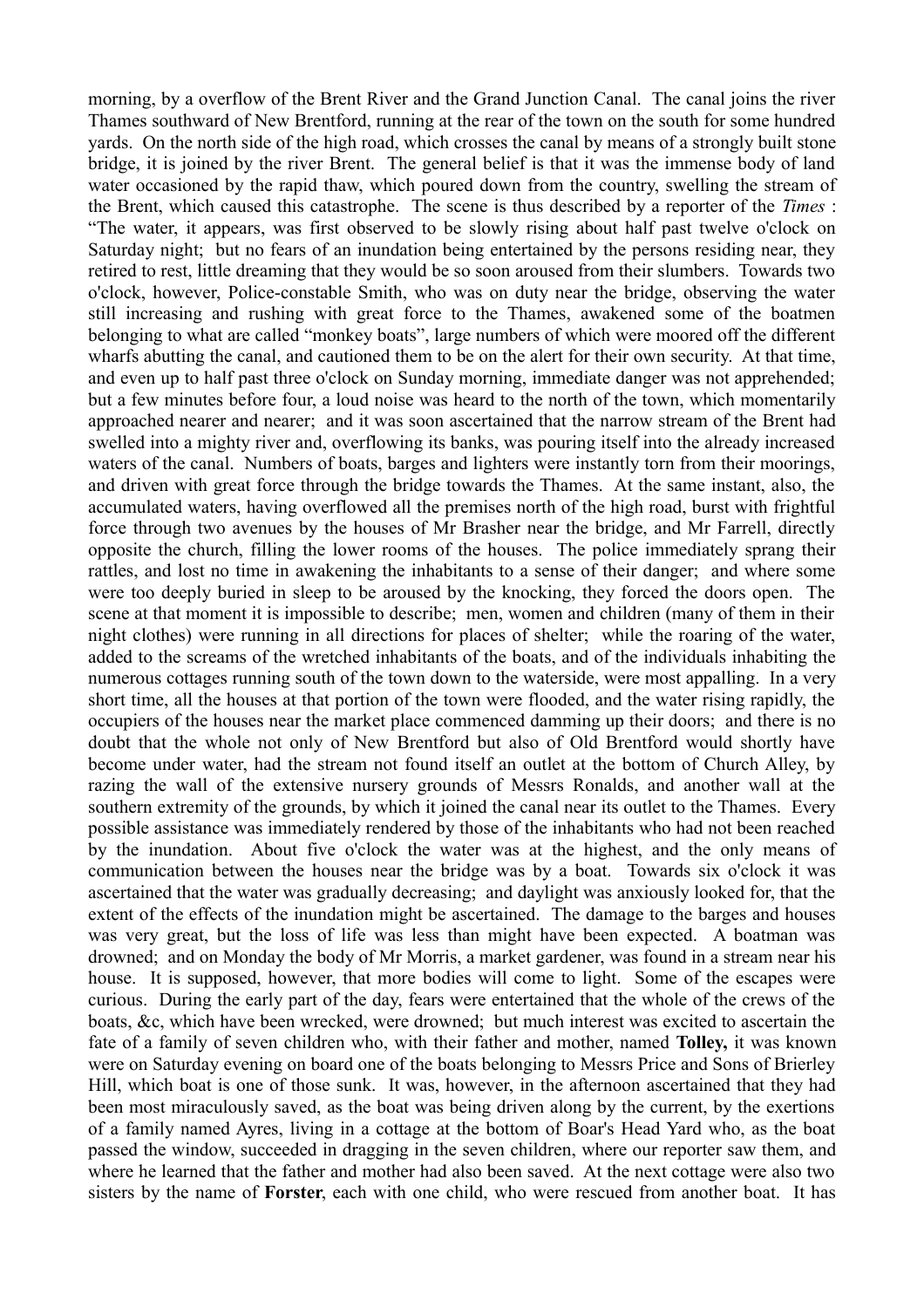also been ascertained that no fewer than twenty one men, women and children saved their lives by climbing over the wall of the Duke of Northumberland's grounds and taking refuge in a cow house, where they have been since found." The inhabitants of the neighbourhood exerted themselves to assist the sufferers. The infant schools were thrown open for the admission of the boatmen and their families to the number of ninety persons, who were provided with good food.

## **48 January 30 1841**

SHOCKING OCCURRENCE On Tuesday evening an unfortunate girl, named Eliza Hadfield, was drowned under the following circumstances. She had been drinking at a public house with a boatman named **Edward Maude;** and in a state of intoxication, they set off to go on board his boat, in the Ashton Canal at its junction with the Rochdale Canal, in Ancoats. They had to pass along a very narrow towing-path (not two feet wide) under the bridge near the junction, which was partly worn away and very dangerous, and the man's account of the transaction is that the girl in the dark slipped in, and he followed, but was unable to get hold of her, and after remaining till he was exhausted by the coldness of the water, he called for help, and was got out by a boy in his own boat. He then told the lad about the girl, but his story was treated as a fabrication, and he was put to bed. No means were consequently taken to get the girl out till next day, when her body was found by means of drags, and an inquest was held yesterday, before Mr Rutter, and afterwards before Mr Chapman. There being no evidence respecting the matter but Maude's, a verdict was returned of "Found drowned". There was no ground for supposing the girl had been treated unfairly; but the jury thought Maude very blameable for not giving the alarm and having the girl got out of the water as soon as possible.

## **49 May 1 1841**

THE NEW ACT FOR REPRESSING EMBEZZLEMENT BY BOATMEN On Wednesday at the Borough Court, two men and a boy named **Thomas Beck, Spencer Meadowcroft** and **Francis Rolls,** were placed at the bar under the following circumstances. Inspector Irwin stated that he had apprehended the prisoners in consequence of hearing that they had been offering for sale a quantity of yarn. He went to a boat of which Beck was the captain, at the Merchant Company Wharf, Dale Street, where upon search he found 20lbs of yarn concealed under some coals, and under a bed he found a quantity of tea in a handkerchief. He asked to whom the handkerchief belonged and Meadowcroft replied that it belonged to him *sometimes*, but not now. On searching the after cabin, he found a tube, such as is used by boatmen for drawing liquor from casks, two tun dishes, a sheep's foot for unhooping tubs, and a crow bar. Mr Maude : Have you discovered who the yarn belongs to? Irwin : No; we find that among the last cargo of goods they took from Manchester, there was yarn like this, but there is no no means of proving that this is part of it. Mr Maude : Well, what am I to do with the prisoners? Irwin : I understand there was an act passed last session, sir, for punishing boatmen found with tools in their possession which it might be supposed were intended for enabling them to effect embezzlements. Mr Maude, after a short delay, said that he found that Irwin was right; by the  $3<sup>rd</sup>$  and  $4<sup>th</sup>$  Victoria, cap 50, sec 7, boatmen found having in their possession tubes, gimlets, and other implements for extracting wine, spirits, &c, were liable to a penalty of £3 or imprisonment for one month. Under these circumstances, Beck would stand committed for a month; and he was sorry that the proof of possession did not extend to his companions, who were doubtlessly equally guilty with himself, for he would assuredly have committed them also. We understand that the boy Rolls' father was captain of the same boat before Beck, and was convicted of embezzlement at the last sessions, and sentenced to be transported for seven years.

### **50 May 15 1841**

ANOTHER CANAL STEAMER FITTED WITH MR P TAYLOR'S REVOLVING SCREW SCULLERS On Wednesday the fifth instant, we had the pleasure of inspecting a new steam boat on the river Irwell, fitted by Messrs Peter Taylor and Co of Hollinwood, near Manchester, with steam engines and propellers of an entirely new construction, both inventions of Mr Peter Taylor,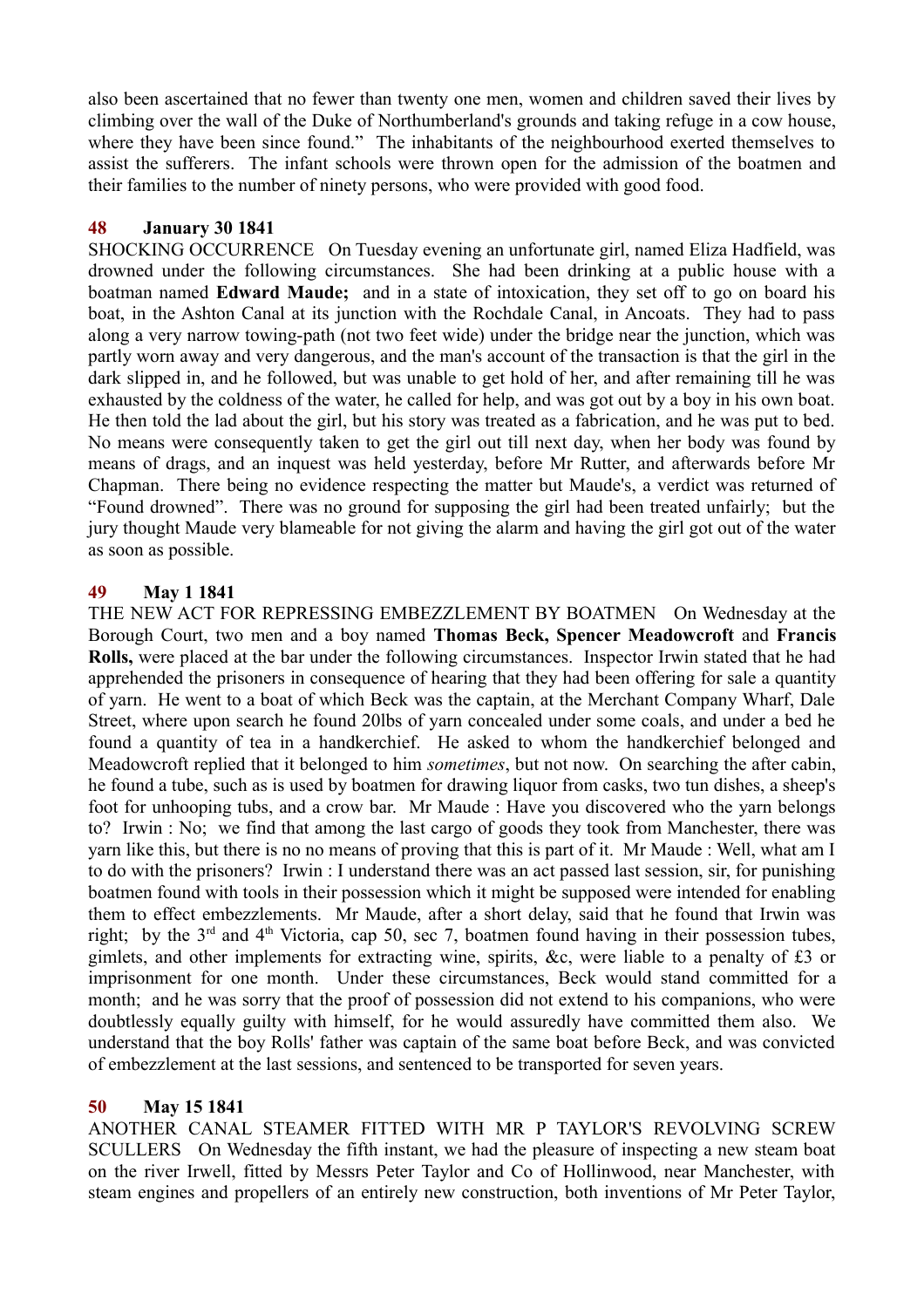and for which he has obtained patents. The vessel is 75 feet long and 10 feet wide and built (with the exception of the gunwhale and paddle box) entirely of iron. She appeared to perform very satisfactorily; at a speed varying according to the depth of water from about eight to nine miles per hour, which upon a confined water we believe has never been attained by any steam vessel. In noticing a trial some months ago of another vessel belonging to Messrs Taylor and Co, which had then been newly fitted with similar propellers, we gave a description of the apparatus, which consists of a number of continuous curved vanes or segments of screws, or wings, on two axes. In the instance now under notice five pairs are affixed upon one axis, and five pairs upon the other, the number being regulated by, and varied according to, the power of the steam engines and the extent of surface of the vanes or blades, which have the appearance of small windmill sails, and have been very appropriately named revolving screw scullers; each set consisting of five pairs are six feet in diameter. The vanes of one set work betwixt the vanes of the other in the same manner as the teeth of cog wheels; by this arrangement the two sets, although six feet in diameter, are together contained in a paddle box (there being only one) ; it is 9 feet 8 inches in width, and placed at the stern of the vessel; the smallness of the space occupied offering great convenience for passing locks. The scullers are well protected from the banks or sides and bottom of the canal, with which it is almost impossible they can ever come in contact. The paddle box occupies seven feet in length, and has the effect of extending the boat so much. The width or breadth is regulated by the width or breadth of the boat, which in the present instance is ten feet outside. The two shafts or axes are placed at an equal distance from the sides of the boat or box containing them, and with which they run parallel; and as we have before observed, the shafts or axes are so arranged in respect to each other, that the vanes or oblique surfaces of the one can enter between the vanes on the other shaft or axis, thus obtaining a great extent of propelling surface within a very confined space. The axes are placed considerably above the water line, and the curved oblique vanes or scullers are affixed upon the shafts or axes in opposite directions, that is, they are fixed upon one shaft or axis in such a manner that they may be said to form parts of a right-handed screw, and upon the other shaft or axis, so that they may be said to form part of a left-handed screw. This novel propelling apparatus is worked by a pair of semi-rotatory steam engines, also Mr Taylor's invention and for which, as well as the propelling apparatus, he has obtained patents. The steam boiler is of the same description as those used upon the railways. It is placed towards the stern of the vessel, and the steam engines close up to it. To one axis of the propelling apparatus is coupled a shaft, which runs lengthwise to the steam engines. The starting, reversing and stopping apparatus is connected with the regulator of the steam engine, and affixed at the stern of the boat, within reach of the steerer, who manages the whole when necessary. This is a most simple and beautiful arrangement, the helmsman being altogether independent of the engineer. He can start, stop or reverse the engines at his pleasure. The helm or rudder is placed in the usual position, and is immediately behind the propellers.

On Thursday the  $6<sup>th</sup>$  instant, we understand this new steamer made her first appearance on the Bridgewater Canal, taking in tow and tugging a timber float from Manchester to Preston Brook, distant about 25 miles, which she performed, including all stoppages and interruptions from other boats, in about six hours. She returned the same day to Manchester with three fly boats belonging to the Bridgewater trust, viz, the *Harriet*, the *Frank* and the *Granville,* all deeply laden and containing 60 tons of merchandise. The first and second six miles were each respectively performed in one hour and twenty three minutes. She was accompanied for a considerable distance by several gentlemen connected with the Bridgewater Trust, who kindly afforded every assistance in conducting both that and the subsequent trials. At Lymm she was inspected by Trafford Trafford Esq, who got on board, to whom the machinery was shown and explained. He expressed himself much pleased with the contrivance and arrangement of the machinery, and there seemed to be but one opinion as to the successful performance. The little agitation produced by the propellers is confined to the middle of the canal, and consequently does not wash the banks so as at all to injure them.

On Tuesday the 11<sup>th</sup>, the steamer again left Manchester at six am, and arrived at Preston Brook at a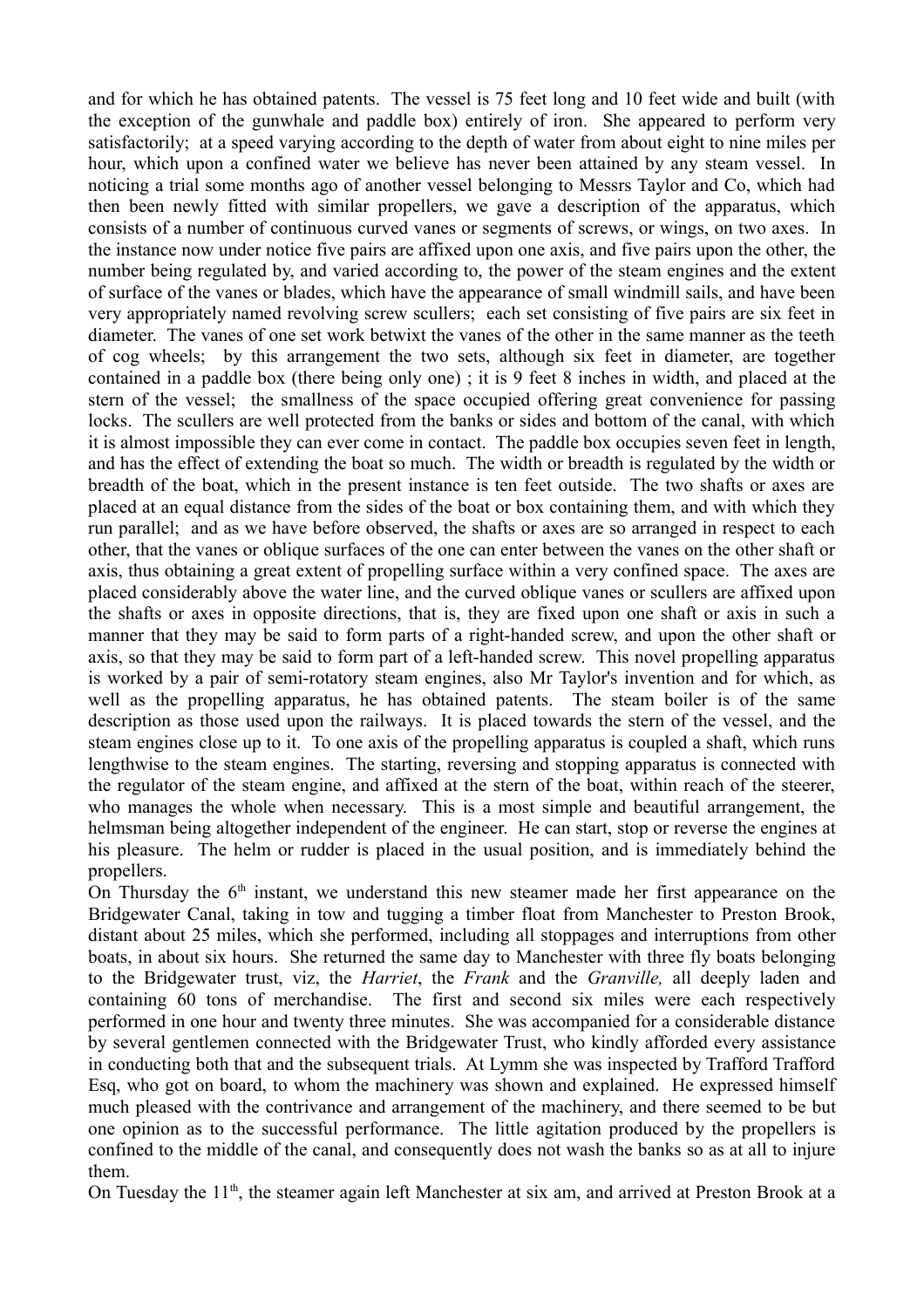quarter past eleven – say 25 miles in five hours and a quarter. She proceeded to Runcorn at twelve o'clock precisely, taking in tow and tugging five large flats, viz, the *Manchester,* the *Diligent,* the *Surprise*, the *Busy* and the *Mersey*; a sixth, belonging to Messrs W Jackson and Sons, was added on the way. The weight of the hulls and lading of these vessels was stated to amount together to nearly 400 tons; the time occupied in tugging, which was one hour and fifty nine minutes, being at the rate of about three miles per hour. Immense crowds of persons assembled on the banks of the canal at Runcorn, attracted by the novelty of the scene. The long train of huge vessels, the smallness of the steamer, the speed, and the almost entire absence of commotion in the water, were alike matters of surprise and astonishment. The steamer immediately returned to Preston Brook, taking in tow a packet boat laden with about sixty passengers. The last three miles of the distance was performed in twenty two minutes, or at the rate of about eight miles per hour.

TUNNEL EXPERIMENT It was next proposed to try to pass the steamer through the Preston Brook tunnel (which is three quarters of a mile in extent) with the boats waiting the five o'clock turn. It is well known that considerable delay is experienced in passing the tunnels of canals, and the attention of scientific men and gentlemen connected with canal navigation has long been directed to the subject of contriving a remedy; that remedy is now provided. Mr Taylor's steamer, as a tunnel boat, is signally successful. It was at first feared that the absence of flues or perpendicular ventilating shafts would occasion an almost suffocating sensation to the engine drivers, steersmen and boatmen, owing to want of vent for the steam and heat, and therefore in the first attempt the steam and fire were kept down as low as possible. This occasioned the boats to be a much longer time in passing through than would otherwise have been the case; the time occupied in the first attempt, with two boats in tow, being 25 minutes. A considerable number of persons were in the steamer, little inconvenience was experienced, the steam and vapour being weak, and impending from the roof of the tunnel. On returning, however, with three narrow boats in tow, and the steam a little stronger, the helmsman of the steamer was a good deal affected by inhaling the steam, and it was feared at first that he would not soon recover from the effects which it appeared to have produced upon his lungs; he soon came round, however, and it is gratifying to be able to state that out of twenty other individuals who passed through at the same time (Mr Taylor himself being one of the number), no other individual felt any serious inconvenience, and the helmsman's indisposition is entirely attributable to his not taking a lower position in the boat. He was requested to change his position, but having felt little inconvenience on the first trip, he persisted in remaining. We understand that Mr Taylor recommends the reopening of several shafts which at present are closed, and this, it is expected, will thoroughly ventilate the tunnel and obviate every difficulty. Otherwise he has a plan for passing the trains of boats through the tunnel without any attendants, and as quickly as upon any other portion of the canal. The time occupied in passing a train is frequently three quarters of an hour. On the second attempt, the steamer passed through, with three boats, in about sixteen minutes.

On Wednesday the  $12<sup>th</sup>$ , the steamer returned towards Manchester at 6.41, taking in tow and tugging four fly boats, all laden, belonging to the Bridgewater Trust, viz *The Granville*, **James Lunn,** master; *Countess Grosvenor*, **Thomas West,** master; *Countess of Surrey,* **W Woods**, master; *Blanche*, **Isaac Speed,** master; united cargoes 60 tons. The steamer arrived in Stockton Quay, say six miles, in one hour and sixteen minutes; at Lymm, a similar distance, in about the same period of time. Owing to one of the boats getting aground, and to some interruption from a laden timber float, the time was not afterwards particularly noted. On arriving at the junction of the Worsley Canal, the steamer disengaged her train of boats, taking one fly boat only to Worsley; she there took in a fresh supply of fuel, returning to Manchester on the same day, where she now remains.

Notwithstanding the signal success of this canal steamer, Mr Taylor is of opinion that he shall be able to attain a much greater speed with a boat of lighter draught of water, the present boat, owing to her build, being in the opinion of boat builders, fully one foot deeper than would be the case with a hull of the same dimensions but proper shape.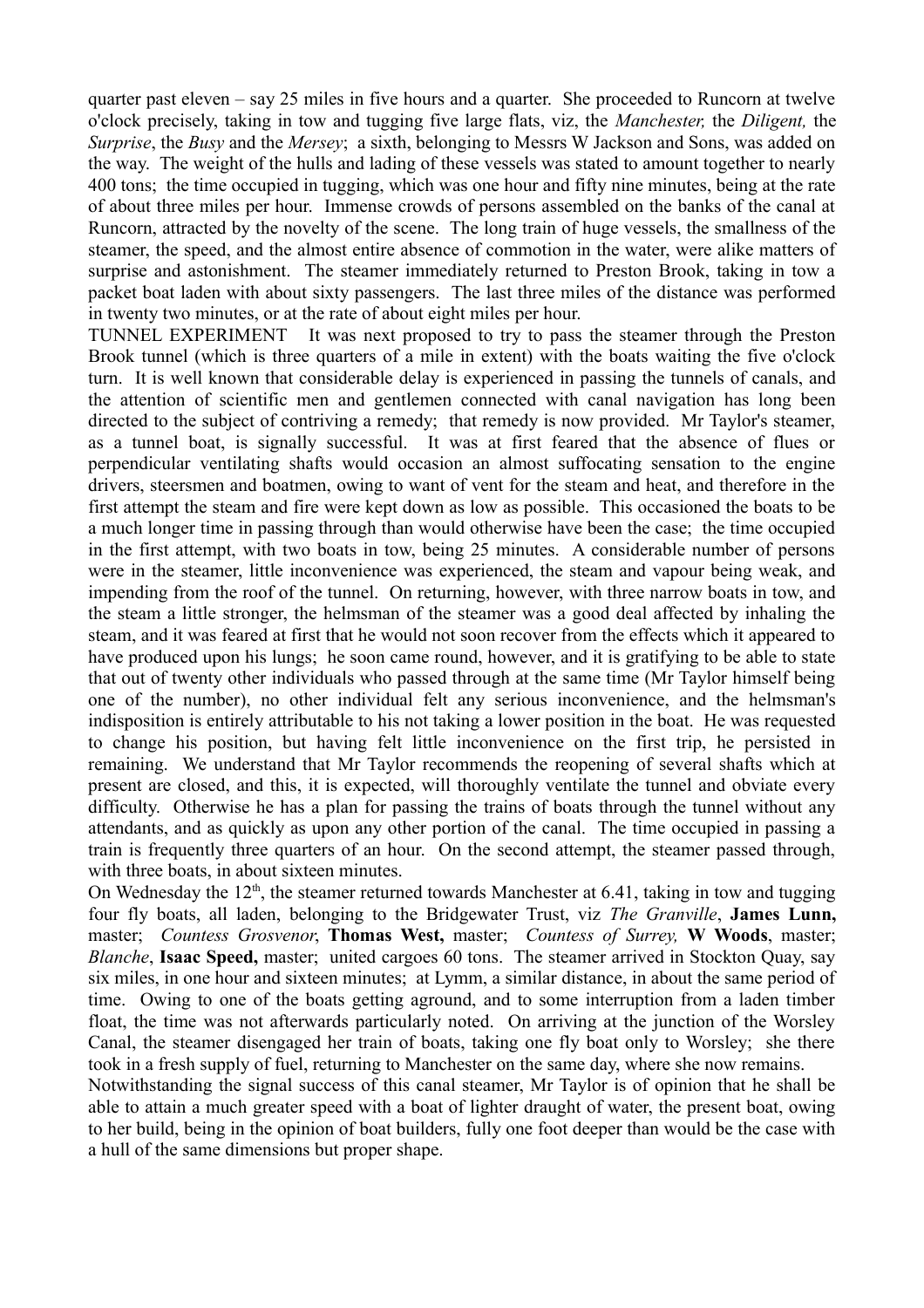## **51 May 22 1841**

INGENIOUS SYSTEM OF PLUNDER ADOPTED BY BOATMEN The following account of an ingenious mode of embezzlement adopted by the captain and company of a boat belonging to Messrs Morris, Herbert and Co, canal carriers, Castle Field, was given at the Borough Court on Thursday. Mr Beswick stated that on the  $14<sup>th</sup>$  instant, cases of China silk (raw) were consigned by a house in London for carriage by one of Messrs Morris and Co's boats, to Mr Thomas Percival of Sandbach. On the arrival of the boat at the wharf at Sandbach, the cases were weighed and found to be 1 3/4lb under the invoice weight, in consequence of which they were opened, from a suspicion that pilferage had taken place by the boatmen. On examining them, the suspicion proved not to be unfounded, for a considerable quantity of silk had been removed, the thieves having saturated the rest with water to make up the weight! When this discovery was made, the company's boat having left for Manchester, the agent wrote to Messrs Morris and Co, to get the captain and men apprehended, and he, Mr Beswick, having been applied to in consequence, had attended to the request, and the men were now in the dock. The boat had been searched, but no silk found in it; from three to four pounds of tea, supposed to have been embezzled, had been discovered concealed in the cabin. The object in bringing the men before the court was to obtain authority to take them forward to a magistrate at Sandbach for examination. Mr Maude said there could be no objection to the order; and the men, whose names are **George Hodgson, Edward Walton** and **George Hodson,** were then removed.

## **52 July 31 1841 Wigan**

CORONER'S INQUEST – CHILD DROWNED On Saturday evening last, an inquest was held at the Canal Coffee House, before J Rogerson Esq, coroner and a respectable jury, of which Mr William Barton was foreman, on the body of **Robert Snape**, the child of a boatman, who met with its death by drowning in the canal nearly opposite the Pottery Steam Mills. It appeared from the evidence that the child had been playing on the deck of one of the canal boats, and that it had accidentally fallen into the water. When taken out, the vital spark was perceptible; but owing to the want of prompt and proper surgical assistance, the little innocent soon afterwards expired. Verdict, "Found drowned."

## **53 August 21 1841 Liverpool Summer Assizes**

FRIDAY Edward Kelly, 27, was indicted for stabbing **John Baron** at Blatchenworth and Calderbrook. The prosecutor was a boatman at Littleborough, and had been at some wakes and a boat launch on the 9<sup>th</sup> of August, but was not drunk. The prisoner, a fiddler, had attempted to rob him in the night, as he lay in bed in the house of a publican, where they were both sleeping. The prisoner attempted to draw his trowsers from under his pillow, when the prosecutor seized hold of him and called for assistance, but received a heavy blow with a pint pot, and several stabs with a knife. The prisoner, in his defence, made a charge against the prosecutor which he had never hinted at before, and which aggravated the crime in the opinion of the judge, who sentenced him to banishment for life.

## **54 November 6 1841 Oldham**

ACCIDENT ON THE ROCHDALE CANAL On Monday night last, two boats on the Rochdale Canal, at Whitegate End, near Oldham, ran against each other, when a boatman named **John Lamb** from Brighouse, Yorkshire, who was in a complete state of intoxication, fell from one of them on the occurrence of the collision, and, dropping into the canal, was instantly drowned.

## **55 December 31 1841**

CHARGE OF MANSLAUGHTER On Tuesday evening, an inquest was held before James Chapman Esq, borough coroner, at the Boat House, Knott Mill, on view of the body of **William Graves**, a boatman, who had been drowned in the Bridgewater Canal. **John Chadwick,** a boatman in the employ of the Merchant Company, on board the boat *Emma*, plying on the Duke's Canal, was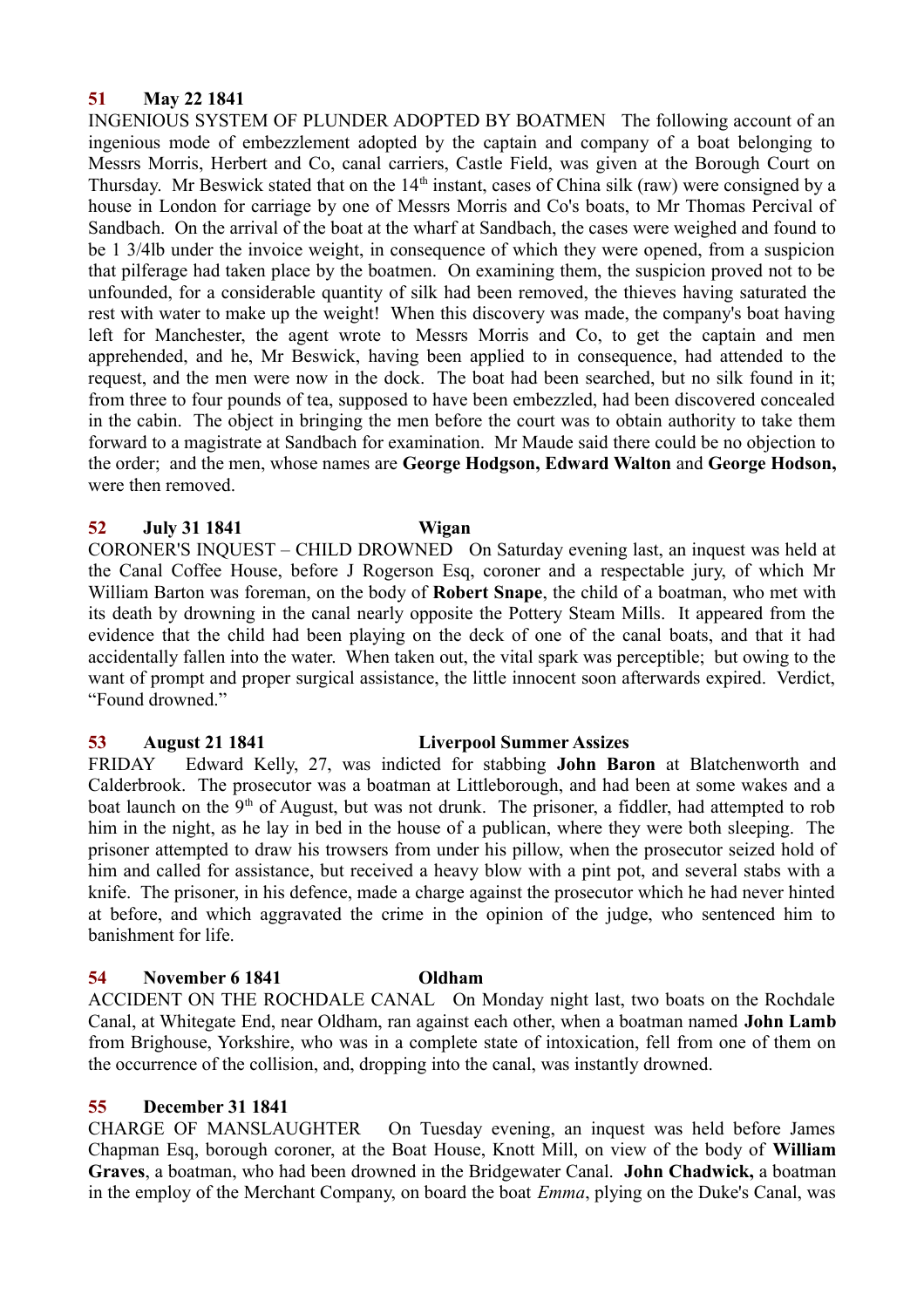in custody charged with having thrown the deceased into the water. The following is the evidence of the witnesses examined before the coroner :-

Joseph Farrington, private watchman in the service of the Duke of Bridgewater's Trustees, stated that about half past twelve on Monday morning, he was on duty at the wharf; on the Hulme side of the canal, and at the part nearest to Chester Road and Jackson's Lane, he heard two men quarrelling on one of the Merchant Company's vessels. That vessel was the *Emma,* the property of the Merchant Company, and plied on the Bridgewater Canal. There were several boats on the canal. He observed the prisoner who, addressing deceased, said, "If you come here, I'll knock you overboard". Soon afterwards, witness saw both deceased and prisoner on board the *Emma*, and saw the prisoner lift his hand and knock deceased overboard into the canal. Deceased cried, "Oh, Dick, Dick, help me out", and the prisoner said, as if to himself, "I'll not pull him out by G—d". The captain of the *Emma* then came out of the cabin, and got a boat hook to assist the deceased, but he had disappeared. The captain asked the prisoner where deceased was, and he said he was gone under water, but did not seem disposed to assist in getting him out. It was moonlight, and witness could see all that was going on. Some watchmen and policemen came up soon afterwards, and Chadwick was taken into custody, after which the deceased was got out of the water. He had been in the canal about three quarters of an hour when taken out, and was quite dead. Witness was quite sure he was knocked in, and did not slip of his own accord.

**Joseph Lamb**, captain of the *Emma*, stated that he had been in bed from ten o'clock on Saturday night. He heard the prisoner and deceased quarrelling after he was in bed, and went on deck once to order the prisoner into his berth. It was half an hour after this that he heard the deceased in the canal crying out, "Dick, Dick, pull me out of the water!" He went and got a boat hook to assist him out, but deceased had disappeared below the surface. The deck was frozen over and slippery at the time, and deceased might have slipped in.

**James Ditchfield** said he was cabin boy on board the boat *Albert*, which was in the Bridgewater Canal on Sunday night, and had been with deceased and prisoner at a public house before they quarrelled. They had both had liquor and were rather drunk. Deceased was a boatman out of work, and when they left the public house, he went with them down to the canal. When they got there, the *Duke,* the *Albert* and the *Emma* were lying alongside each other. Deceased asked for a job on board the *Duke*, but the captain said they did not want hands. Deceased then went on board the *Albert*, and was invited to stay the night, but declined, saying he would go on board the *Emma.* The prisoner then said he should not, and they quarrelled. The prisoner was ordered by his captain into his berth, and the quarrel ceased for a time, but afterwards recommenced. Witness at this time went into his own cabin, and did not see the fatal occurrence which led to this inquest.

The prisoner, who was present during the examination, said he had nothing to say in defence, except that he was ordered by his captain not to let deceased come on board.

The jury found a verdict of "Manslaughter" and the coroner made out his warrant for the committal of the prisoner to the assizes.

## **56 February 19 1842 Warrington**

NIGHT POACHING On Wednesday, **Thomas Woods** and **John Thorley,** two Manchester boatmen, were committed for three months to the House of Correction for night poaching on the preserves of James Heath Legh, Esq, at Grappenhall.

### **57 March 12 1842**

FRAUD ON THE MANCHESTER AND SALFORD JUNCTION CANAL COMPANY NEW BAILEY – THURSDAY

A man named **Thomas Chadwick**, captain of a barge called *The Hope*, appeared to answer a charge preferred against him by the proprietors of the Manchester and Salford Junction Canal, for defrauding them of toll by returning a false account to the toll-takers of his tonnage. Mr Law, sen, solicitor, appeared for the prosecution, and Mr Myers appeared for Chadwick. In opening the case,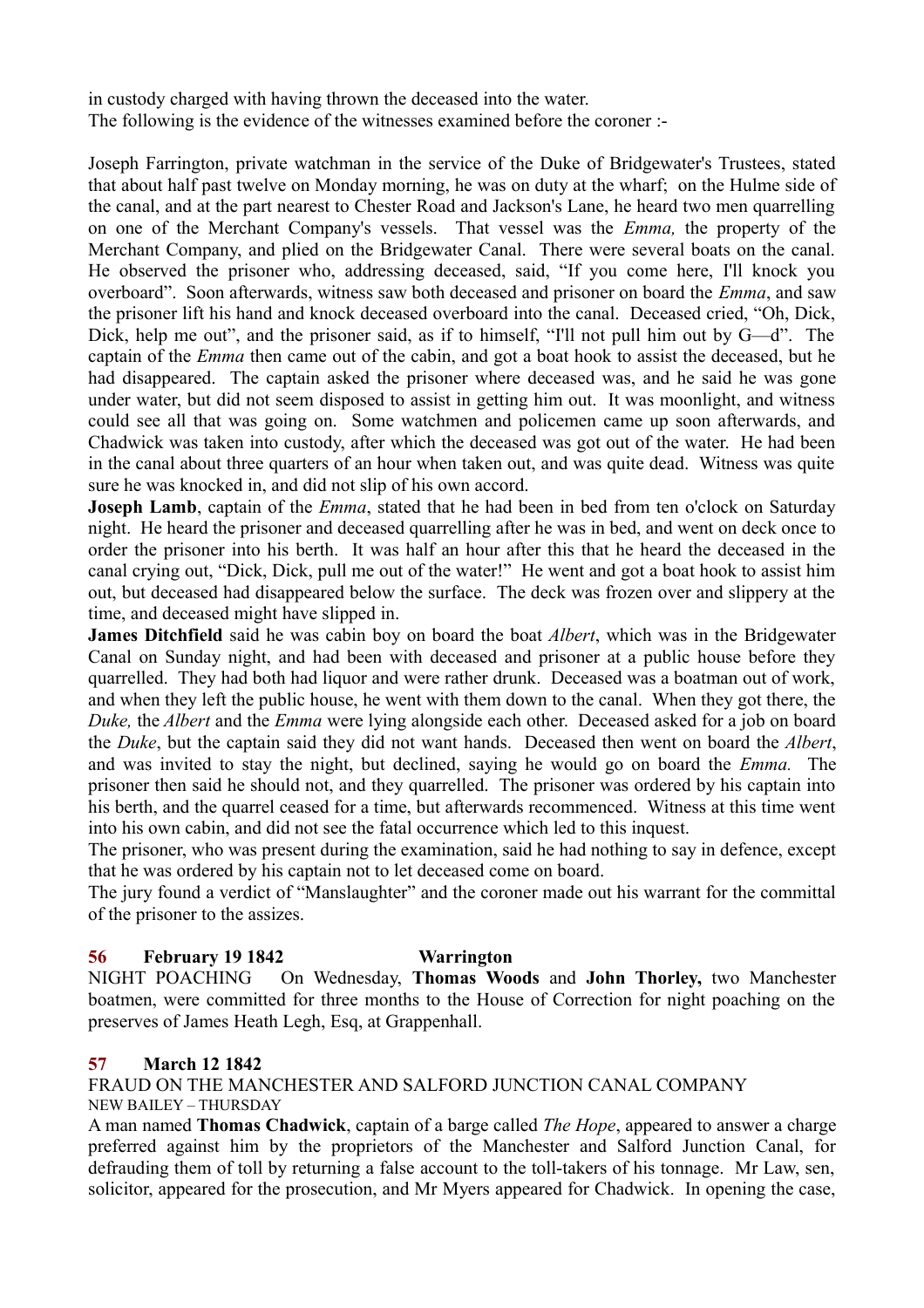Mr Law said he applied for a penalty against Thomas Chadwick under the act of the company for evading tolls. The circumstances were these :- The defendant had left Liverpool with a cargo of meal in a vessel called *The Hope* and, on passing Runcorn, being asked the weight of his vessel and the draft, gave the draft as 3ft 8in fore, and 3ft 11in aft; weight 21 tons. He arrived at Manchester, and on presenting himself to pass the junction canal made the same return, and when Mr T O Lingard, suspecting from his knowledge of the man before that the return was wrong, offered to unload and weigh the cargo, he made an excuse that the meal, which was for Mr Richard Smith of Todmorden, miller, was much wanted, and that the stoppage would be a serious inconvenience. He was then allowed to pass his boat, but it had since been found that, on arriving in the Rochdale Canal, where he was better known, and where they were suspicious of him, he gave a return next day of 28 tons 12 cwt, and this return he also gave to the toll-keeper near Todmorden. Mr Law then entered into a circumstantial detail of the trouble, inconvenience and expense the Old Quay Company had been put to in bringing the defendant to justice, in consequence of Mr Smith, who had been written to and summoned to appear in this case, refusing information as to the weight of the meal he had on board *The Hope*. The junction canal was of great convenience to the public, and the proprietors were entitled to their toll, and Mr Lingard, having been desirous to bring Chadwick to justice, he certainly thought that any gentleman partaking of that convenience should have been anxious to render them every possible assistance in giving that information. Mr Law then read four letters from Mr Lingard to Mr Smith on the subject.

The following is the first letter, dated Old Quay office, Nov  $22<sup>nd</sup> 1841$ :

Sir – Thomas Chadwick, captain of *The Hope*, passed here this morning with a cargo of meal for you. His draft was 3ft 8in forward and 3ft 11in aft. I intended keeping her in order to have her weighed, but as he stated that you were particularly in want of the meal, I consented to let her go forward rather than disappoint you. I have sent the bearer over, and shall be much obliged if you will render him your assistance in correcting the mistake, if it is one. The weight he, Thomas Chadwick, returned is 21 tons. I should also be much obliged if you will inform me the weight of a cargo he brought for you on or around the  $13<sup>th</sup>$  ult. I am, Sir, your very obedient servant. THOMAS OGDEN LINGARD

The second letter, dated Old Quay office, Manchester, November  $23<sup>rd</sup> 1841$ , is as follows :-

Sir – I find from the messenger I sent over to Todmorden this morning that Chadwick's return is about nine tons deficient, and from what I can hear, this is not the first time he has been detected in making wrong declarations. As it was for your convenience that I did not keep the boat in Manchester, I hope you will oblige me with the other information I ask; that is, as to the cargo on or about the 13<sup>th</sup> of last month (October). In justice to you, I think I ought to say that Chadwick told me he always delivered up to you the note he paid for tonnage, and that you only paid him 5s 4d per ton on that quantity. Of course, after what I have discovered, I cannot believe anything that he says, particularly as it would implicate you in being acquainted with his making false declarations. I am, Sir, your very obedient servant, THOMAS OGDEN LINGARD

The third letter, dated Old Quay office, November 29<sup>th</sup> 1841 :-

Sir – I have Chadwick with me again this morning, but of course not able to settle the matter with him, because you had not answered my inquiry of the  $22<sup>nd</sup>$  and  $23<sup>rd</sup>$  inst. I cannot help expressing my surprise at your not having done so, unless I am to believe that you are really interested, as I told you he said you were, in keeping back the information I ask of you. I shall be glad to hear that the cause of your not having written arises from any other circumstances. Remaining, Sir, your very obedient servant,

THOMAS OGDEN LINGARD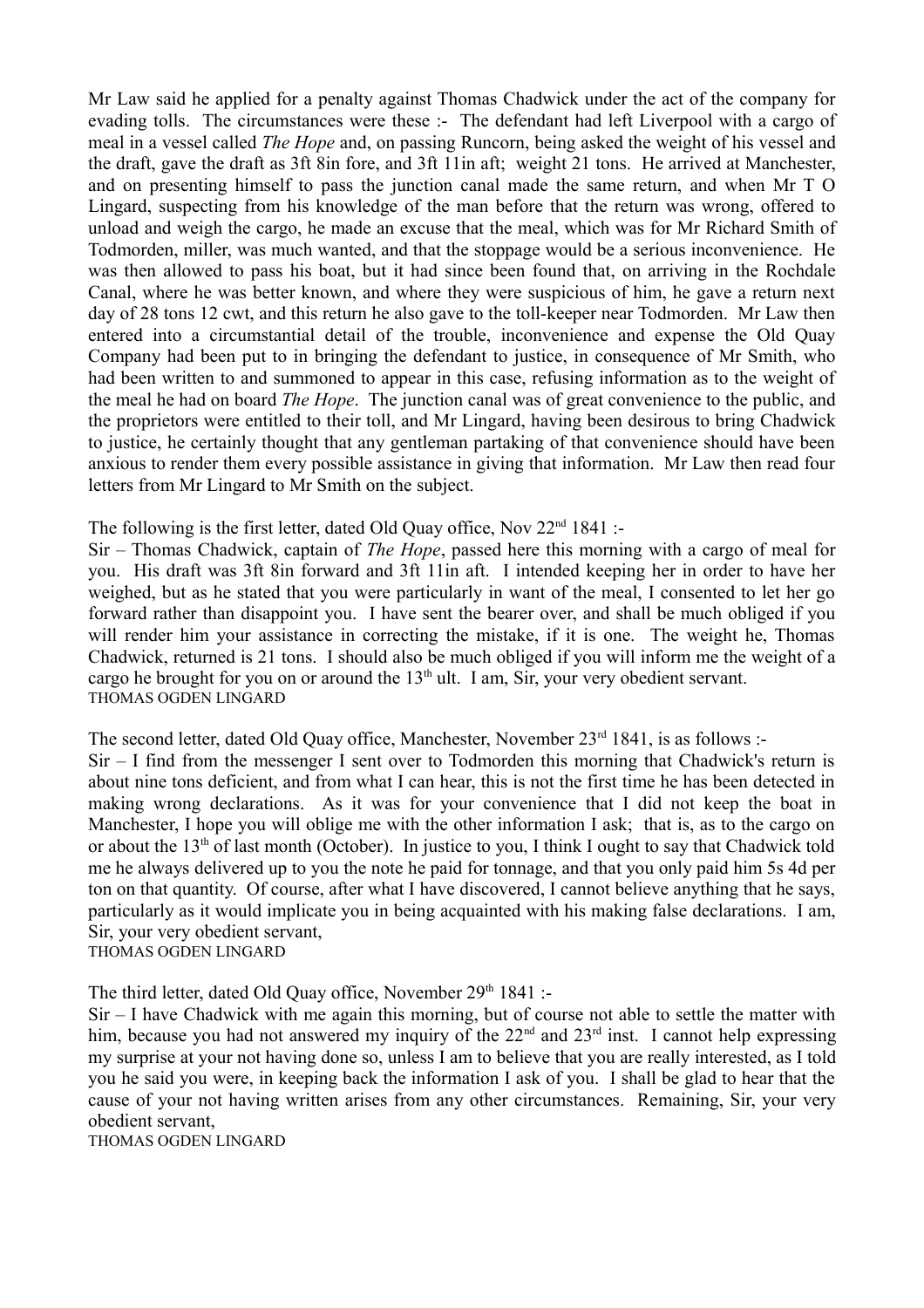The following is a copy of the fourth letter :-

## Old Quay office Nov 29<sup>th</sup> 1841

Sir - Your conduct is certainly the most strange I ever met with, and I can now only conclude that you are, as Chadwick stated, a party interested in the fraud. However, unless I have a satisfactory reply to my letters before the 31<sup>st</sup> instant, you may depend upon it that such proceedings will be instituted as will materially affect the credit of any respectable man concerned. Your obedient servant,

THOMAS OGDEN LINGARD

To these letters, Mr Lingard had received no answer, and Mr Law said he should proceed to call witnesses, and then ask for a penalty upon both parties.

**Mr Ward,** a servant in the employ of the Old Quay Company on the Mersey and Irwell navigation at Runcorn, proved that the defendant's boat passed at Runcorn on the 21st September. The defendant called at the office and gave a declaration of the weight of his cargo, which represented it at 21 tons. Witness then gave him a pass, by which he was entitled to travel along the navigation. One of their workmen took the draft, and it was 3ft 8in fore and 3ft 11in aft.

**Mr J Whitehouse,** toll-taker on the Manchester and Salford junction canal, stated that the tonnage on that canal was 6d per ton. He returned his tonnage at 21 tons, and received his pass.

**Mr Wm Dadge** said he took the draft of the vessel at the junction canal, and it was as before stated. He did not unload the vessel, because Chadwick said Mr Smith was much in want of the meal, and the delay would inconvenience him.

Mr Thos Ogden Lingard said he had reason to suspect Chadwick's honesty, and believing his declaration false, he ordered the vessel to be stopped and unloaded, but allowed it to pass on his representations of inconvenience. Cross-examined by Mr Myers : Chadwick had since called at the office, but had not offered to pay for 28 tons.

John Fletcher, a boy employed as a clerk at the Rochdale canal office. Manchester, said the defendant produced a return of weight on the 22nd September, at their office, representing it at 28 tons, 12 cwt.

**Mr Samuel Greenwood**, in the employ of the Rochdale Canal Company at the office near Todmorden, said he remembered Chadwick coming up on the 22<sup>nd</sup> September. Took his gauge. Had reason to be particular with him. He produced the duplicate of a ticket signed by the last witness, representing the tonnage to be 28 tons 12 cwt.

Mr Thurlow said he took the money from the defendant on 28 tons 12 cwt. He took his draft, which was as stated before. He had calculated the tonnage by the draft, and made it 28 tons. Could tell by that means within a ton.

Mr Richard Smith was next sworn, and stated that the tonnage of the vessel referred to was upwards of 28 tons. The weight of the meal he received by it was 28tons 10cwt. He acknowledged receiving a summons in this case, and not obeying it; he had other business; he did not refuse information as to the amount of the tonnage, and the prosecution were now acting on that information. [Mr Lingard : I deny that we had any information from you.] Cross-examined by Mr Myers : It sometimes happened that goods were put on in the Grand Junction Canal, which increased the tonnage, and the tonnage at Manchester might be less than at Todmorden. Vessels often left Liverpool, and the captain did not get the weight till they arrived some distance on the way, when they were forwarded by post. By Mr Law : You say extra weight is sometimes put on vessels after they get on the Grand Junction; do you mean to say that the 29 tons 10cwt you received was not that weight when it left Liverpool? I do not say so; it was.

Mr Myers said in defence that the defendant was an illiterate man, and might not know the weight by the draft of water, and that he did not get his notes from the office at Liverpool till he reached Manchester, and he had then passed the junction canal.

Mr Law said this was an inconsistent statement, because if he got his letters here, he could have gone to the canal office and rectified the mistake. He begged also in considering the conduct of Mr Smith, that the court would take into account the great expense incurred in going after him, and of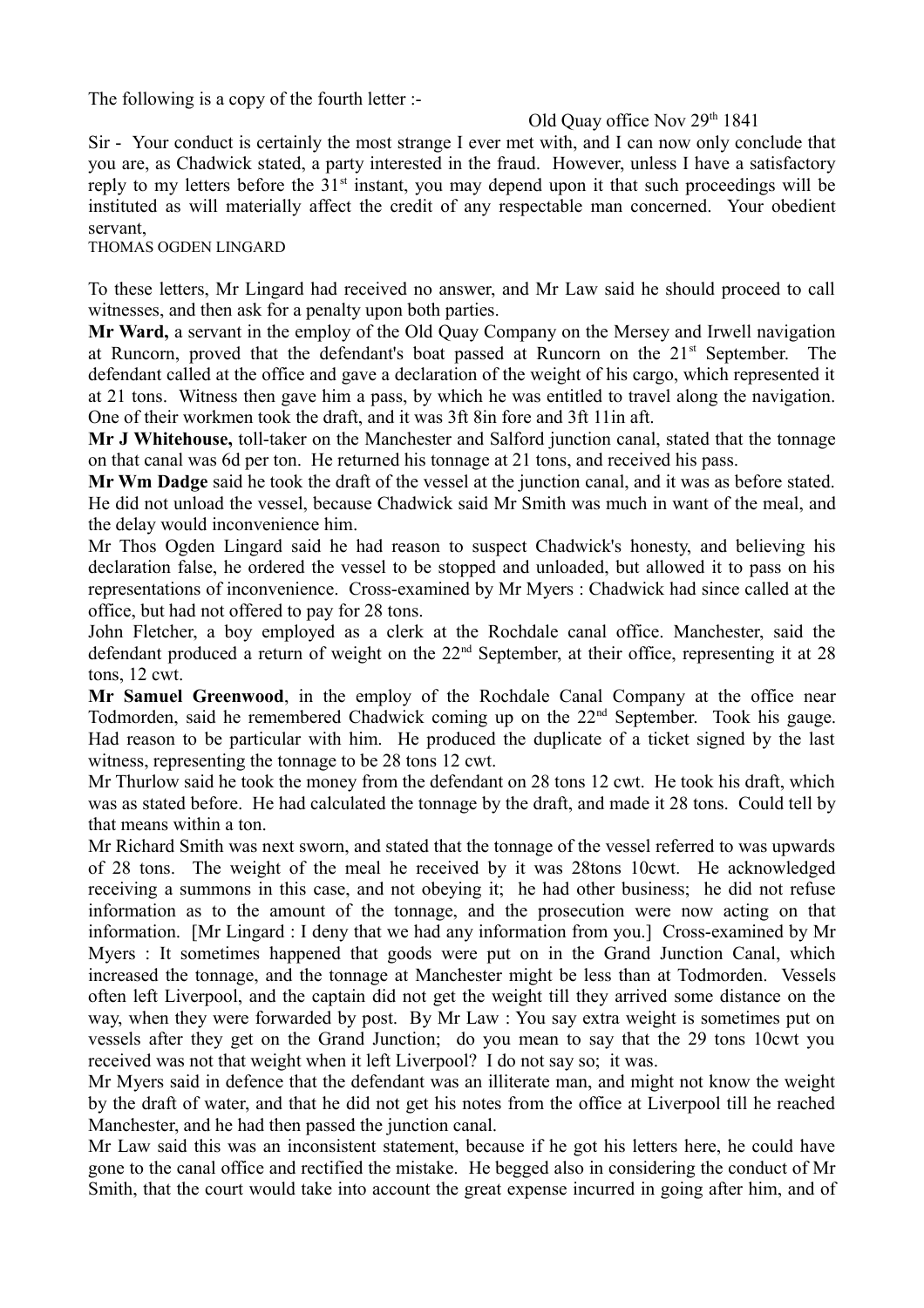other witnesses being brought into court several times from a distance.

In answer to a question from Mr Maude, it was stated that the extra expense of witnesses was 50s. Mr Maude said there could be no doubt of the fraud on the part of the defendant, Chadwick, because as an old boatman, he must have known the weight of particular drafts of water. With regard to Mr Smith, he thought there was no ground for saying he was acquainted with the fraud, but he did not think he had acted with the candour and frankness he ought to the company. There could not be a doubt, if the boatman had cheated him by putting any of the load overboard, they would have protected him, provided it came to their knowledge, and he ought in courtesy and fairness to have rendered assistance to a public company like this by answering frankly their queries. Under the circumstances, he thought that he ought to bear the additional expenses consequent on not doing so, and the penalty upon Mr Smith, therefore, for not obeying the summons and rendering information, was 50s.

Mr Lingard wished to say that Chadwick was unable to pay a penalty, and the company would be content with a nominal conviction without enforcing it.

Mr Maude : It is a great deal better than he deserves, that's all I can say.

Chadwick was then convicted in a penalty of £5 which, it was understood, would not be levied.

## **58 April 30 1842**

DEATH BY DROWNING On Wednesday, Mr Chapman held an inquest on the body of **James Booth,** a boatman, 42 years of age, residing in White Street, Pollard Street. He was in the service of a person named Lukes, a water carrier; and it appeared that on Tuesday evening, between six and seven o'clock, he was in his boat at the lock at Ancoats Bridge. **David Ogden**, another of the hands belonging to the boat, had left him on the side to go down and make some preparations at the lock further on, the boat having to descend the lock. Ogden and another man returned in twenty minutes, and found the boat below the lock, but the deceased was absent. His hat being seen floating in the water, it was supposed he had fallen in. On search being made, his body was found under the bridge. He was not tipsy, but had had two or three pints of beer. There being no evidence to show how he got into the water, the jury came to a verdict of "Found drowned".

## **59 August 20 1842**

ATTACK ON A MILL SUCCESSFULLY REPULSED Since writing the particulars which appear under the head of Wednesday, we learn that an attack was made by a ferocious mob on that day, on the cotton mill of Mr James Thompson, of Hope Street, Salford. Mr Thompson resumed work early on Wednesday morning, the hands having been anxious all along to begin again, and never having had any grievance whatever about wages; in fact, their wages are now the same as they have been for the last eight years. The mill is situate in a neighbourhood where a great many boatmen and loose characters reside, who had used all their endeavours to restrain the mill hands from returning to work; but notwithstanding this, the men came to the conclusion to go in again, and also resolved on defending themselves if attacked. This, it will be seen from the particulars below, they accomplished in gallant style. The number of hands employed by Mr Thompson is about 300, and the whole, with one single exception, a man who was sick, were at their places on Wednesday morning. About eleven o'clock in the forenoon, a mob consisting of several hundreds of men and boys were seen approaching the mill from Oldfield Road. An attack of this kind being anticipated, for three former attacks had been made on this mill, about 60 of the men had been furnished with "picking pegs" and were stationed outside the premises, to defend them in the same way as a police force might have done. The onset of the mob was furious, but the men defended the property most effectually, and prevented any of the rioters from effecting an entrance into the premises. In a conversation which some of them had with the mob, they told them that they were better employed and had a better master than they (the mob) would be, and that they were determined not to leave their work. While the struggle was at its height, a messenger was dispatched to the Salford Town Hall, and in a very short time, a party of police and a company of the grenadiers came in sight, on which the mob scampered off in all directions. The works have since proceeded with the slightest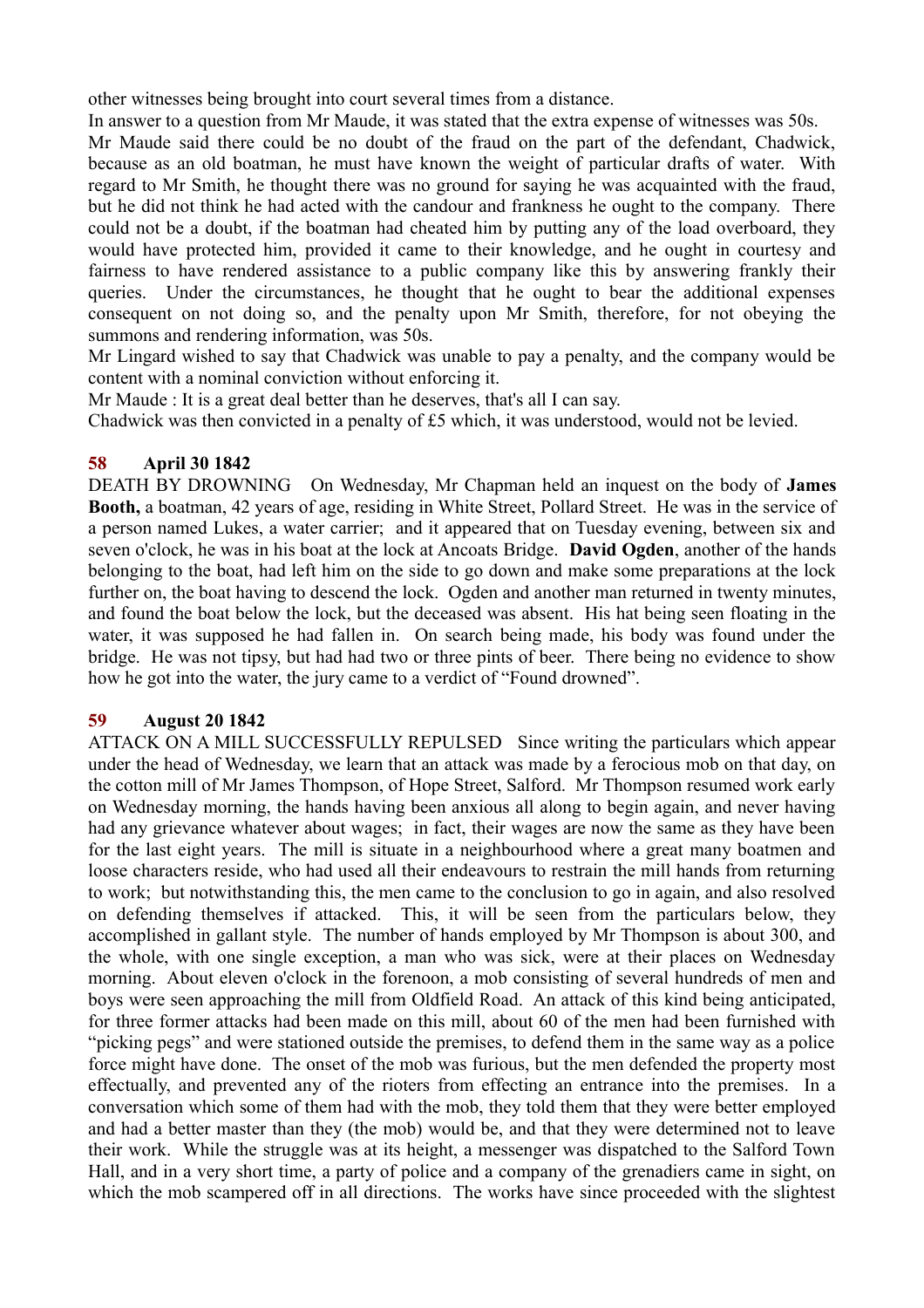interruption; the spirited conduct of the men, which is deserving of the warmest commendation, having evidently struck terror into the breasts of the mob.

## **60 August 20 1842**

STOCKPORT On Tuesday, three men named **William Mortimer**, a boatman, James Kershaw, power loom weaver, and William Smith, card-room hand, were brought before two county magistrates at Stockport and committed to Chester Assizes for trial, on a charge of rioting and breaking a lock gate, on the Peak Forest Canal at Marple, on the previous day.

## **61 October 8 1842**

INQUEST ON A BODY FOUND IN THE ROCHDALE CANAL On Wednesday, an inquest was held at the Flower Pot, Deansgate, before James Chapman Esq, the borough coroner, on view of the body of a woman unknown, apparently about 75 years of age, who had been taken out of the Rochdale Canal that morning. **James Bilton** stated that he was a boatman, and about a quarter to six o'clock that morning, as he was going along the canal with his boat, when near the steps of the Gaythorn Lock, next Deansgate, he saw a cap and a bedgown above the water, and with the assistance of the captain of the boat and another man, he got out the body of deceased, which was quite lifeless but seemed not to have been long in the water. She was without bonnet and shawl, otherwise her dress was entire. There was no appearance of violence on the body, but the face was dirty from having been in the water. No one about seemed to know anything of the matter, and the deceased was not owned. On the body being searched by the officer, a little green tea was found in a bag, also a short pipe and a tobacco box. Deceased presented the appearance of extreme poverty. Verdict "Found drowned".

## **62 January 28 1843**

CHARGE OF ROBBERY On Sunday evening, a collier from Mirfield Moor near Leeds named Joseph Whitehead, having been in company at the Egerton Packet Office, Deansgate, with some boatmen till the house closed, was induced to return with them to a boat at the Duke's Wharf, where they remained drinking until a late hour, when Whitehead went to rest on the master's bed. On awaking next morning, he missed his watch, and on Wednesday morning, **John Holmes**, one of the boatmen with whom he had been drinking, was brought before Mr Maude, at the Borough Court, charged with the robbery. Mr Stirrup, pawnbroker, Great Bridgewater Street, stated that the prisoner pledged the watch with him on Monday morning. The prisoner was committed for trial at the sessions.

### **63 February 4 1843**

DEATH FROM DROWNING On Thursday morning, the body of a man named **John Rhodes**, a boatman on the Rochdale Canal, in the employ of the Orrell Company, whose wharf is in Great Ancoats Street, was taken out of the Rochdale Canal near to the Brownsfield lock. The body was in an advanced state of decomposition, and had evidently been in the water several days. It was conveyed to the house of Mr Wormalds, the Brownsfield Tavern in Brewer Street, where an inquest was held before Mr Chapman, the borough coroner, on the same day. It appeared from the evidence that the deceased had not been seen by anyone since the evening of the  $21<sup>st</sup>$  ult, when he was in liquor, and it is supposed that he had fallen into the canal in trying to get into his boat, where he generally slept. The body was discovered floating in the water by a young man named Samuel Pearson, in the employ of Messrs W Jackson and Sons, carriers, Piccadilly Wharf. Verdict, "Found drowned".

### **64 May 13 1843**

DEATH FROM DROWNING On Tuesday, an inquest was held at the Flower Pot public house, Knott Mill, before Mr Chapman, on view of the body of Mary Davies, supposed to be about 85 years old. It appeared that about twelve o'clock on Sunday night, as a boat belonging to **Mr**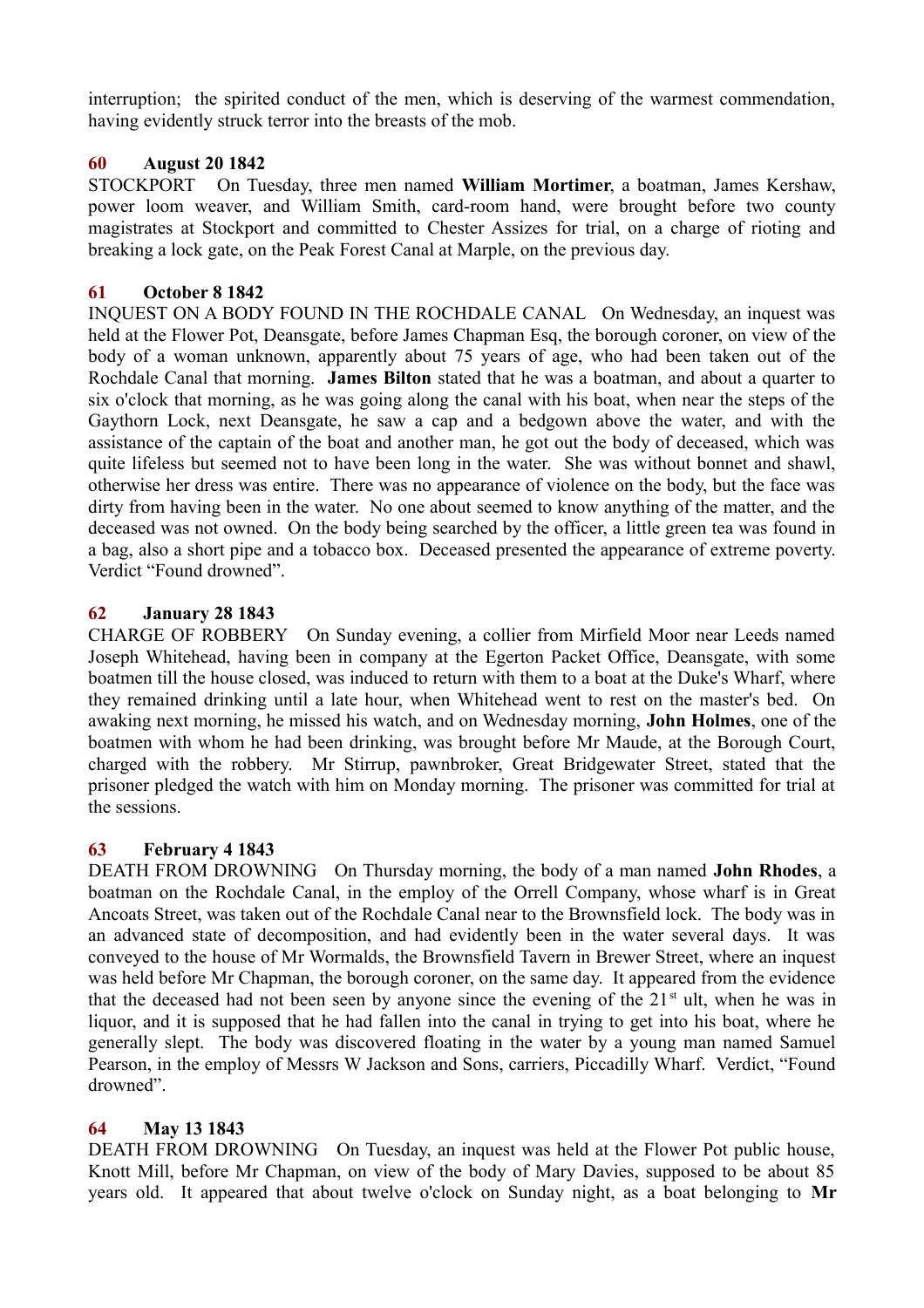**Jackson** of Piccadilly Wharf was passing through one of the Gaythorn Locks, the boatman could not close the gate, and suspecting that a body was there, he called the watchman on the beat, with whose assistance the deceased was got out. She had been seen near twelve o'clock at night going in the direction of the place where she was found. She had been many times in the custody of the police, and had only come out of the New Bailey on the 30<sup>th</sup> ult. Verdict, "Found drowned".

### **65 July 15 1843 Wigan**

ASSAULT **James Kitchen,** a boatman, was charged on Wednesday last with assaulting William Walker and his wife, as they were passing along the canal bank from the Bridge Inn to the Britannia on Sunday night at eleven o'clock. Walker swore that Kitchen took hold of his wife, used her very roughly and, when called upon to desist, he said, "she was a d----d ----, and he would pitch her into the canal". He was ordered to find sureties to keep the peace.

### **66 July 29 1843**

SHOCKING CASE OF STABBING At the Borough Court on Wednesday, a boatman named **T Dunbobbin,** lately discharged from the service of the Merchants' Company, Castle Field, was brought before D Maude Esq, charged with stabbing an ostler in the employ of the same company with a pitchfork. The ostler, whose name is Edwin Rafter, stated that on the night of the  $8<sup>th</sup>$  inst, between eight and nine o'clock, the prisoner came with some friends into the stables of the Merchants' Company and accused him of having got him turned out of his situation. They used high words, and at length prosecutor threatened to send for a policeman. At this Dunbobbin was much enraged, and attempted to strike him, but prosecutor retreated, threatening to return the blow with a pikel shaft. Ultimately he struck the prisoner with the pikel shaft, upon which the prisoner ran and fetched a pikel and struck him in the face with it, and he fell down on the floor of the stable. Dunbobbin's wife then tried to persuade her husband to leave him, but he struck and kicked prosecutor several times very violently first. Prosecutor afterwards left the stables alone, but met with a private watchman, who took him to a surgeon's. On the examination, one prong of the pikel was found to have entered through the eyelid of one eye, and to have penetrated the ball of the other eye. The result of the injury was that one eye was broken up, and the sight entirely destroyed; and the prosecutor had been laid up in the Infirmary ever since the  $8<sup>th</sup>$  instant, and suffered much pain. Mr Bent said the prisoner considered that Rafter had got him out of his situation. Mr Maude said that was no justification for such an assault. A gentleman named Bottomly, in the service of the Merchants' Company, said the prisoner had not been discharged through Rafter. The prisoner was fined £5, and in default of payment, committed for two months.

### **67 October 14 1843 Wigan**

CHARGE OF STEALING COALS On Wednesday, Wm Dawber was charged before the magistrates of this town with stealing a quantity of coal from some waggons at the pier head at the bottom of Wallgate, the property of Meyrick Bankes Esq, Winstanley. Mr Ackerley appeared for Dawber. The robbery was said to have been committed early on Monday morning. **Luke Parkinson**, a boatman, swore that he saw a person resembling Dawber, between two and three o'clock in the morning, go to the carriages three times, and from thence to Dawber's house, and he appeared to be carrying something in his hands before him. Several lumps of coal were found in the prisoner's house of the same description as that upon the waggons. A son of Dawber's said, in evidence, that his father went to bed early on Sunday night, and that when he (the son) arose at six o'clock the following morning, his father had never been out of it, for they both slept together, and he (witness) was awake several times during the night. The coal found in the house, he said, came from Mr Wood's colliery. There was no person present to disprove this, and the charge was dismissed.

**68 November 11 1843 Wigan** CHARGE AGAINST BOATMEN **William Heape,** captain of a boat, and **Henry Harrison,** his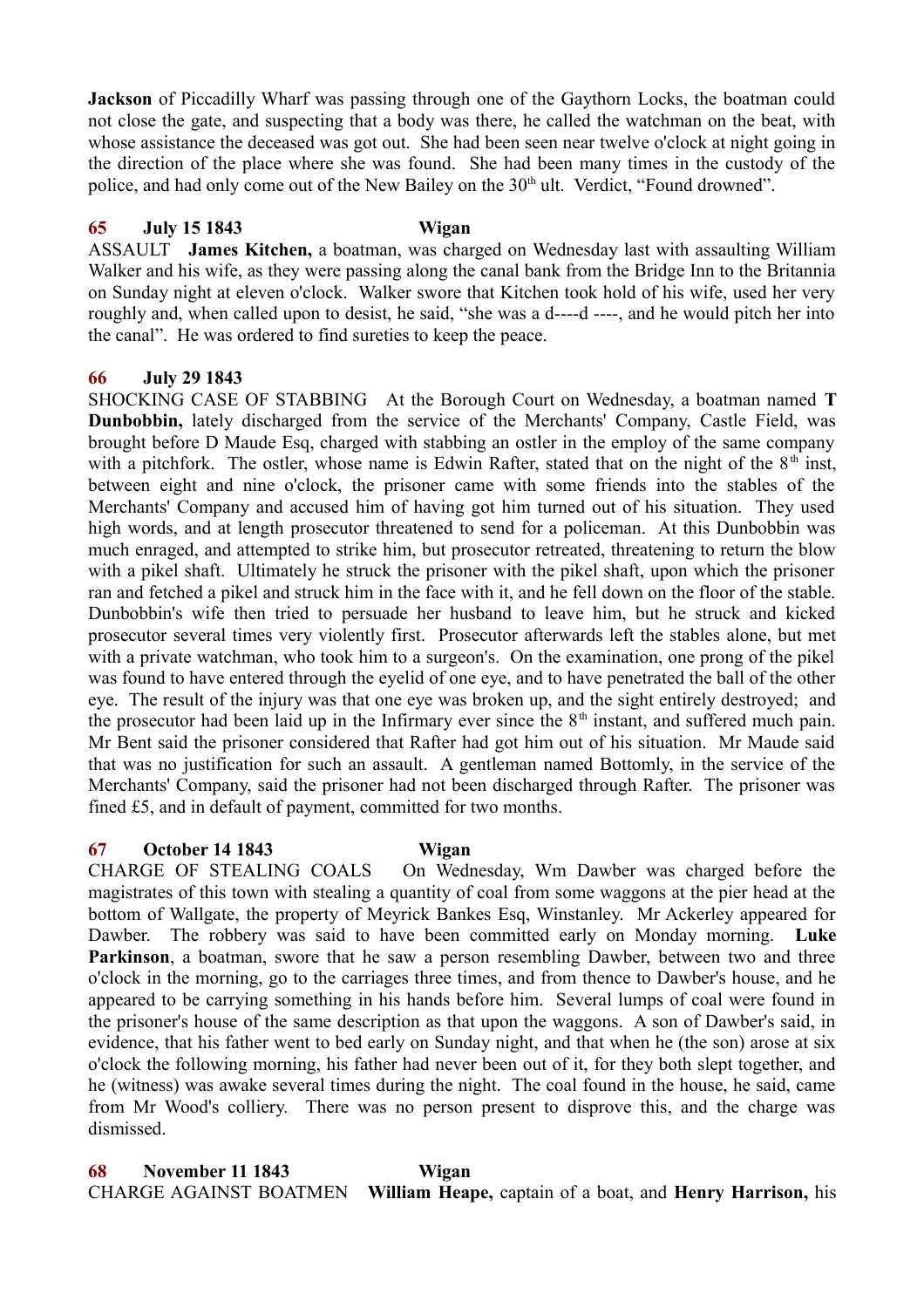mate, were brought before the magistrates of Wigan on Wednesday, at the instance of **Arthur Martin**, a canal constable, on a charge of stealing coals from a boat which they were taking to Liverpool. It appeared that orders had lately been given to set aside the practice of allowing boatmen to burn what coals they require from the stock on their journey to its destination; but there was no proof that the defendants had been apprised of such new regulation, consequently, they were discharged, the magistrates adding that if they were again brought up on a similar charge, it would be treated as felony.

### **69 November 26 1843 Rochdale**

MAN DROWNED Yesterday week, an inquest was held before Ferrand Dearden Esq and a respectable jury, at the house of Mr Lord, Summit Inn, on the Todmorden Road, on the body of **Joseph Reddie**, aged 32 years, a boatman, who was drowned on Thursday morning in the Summit Lock on the Rochdale Canal. It appeared that the deceased was crossing the gate to lift the draught, when his feet slipped and he fell into the water. Assistance was immediately rendered, but upwards of an hour elapsed before the body could be recovered. When taken out, life was quite extinct. Verdict "Accidental death".

## **70 January 27 1844**

CHARGE AGAINST BOATMEN Yesterday, two man named **George Brough** and **James Ratcliffe** were brought before Mr Maude under the following circumstances. Sub-inspector McLoughlin stated that he and police-constable Shannon had been sent on Thursday night to watch the rag shops in Hulme, and whilst there they saw the prisoners go to one of the shops, and Brough had something rolled up in his slop, which on seeing them he threw down on the floor and ran away. It turned out to be a quantity of iron; they found on taking them into custody that they were boatmen who had just come from Staffordshire with a load of iron for Mr Prickett. It was supposed that the iron they were taking to sell was part of the property, but it could not be said whether there was any missing from the boat till the cargo had been weighed. Mr Maude gave directions that the prisoners should be remanded until today, in order that the boat's cargo might be weighed, to see if the weight were deficient.

## **71 February 24 1844 Ashton**

ASSAULTING A WATCHMAN At the petty sessions on Wednesday, **Robert Lees,** a boatman, was brought up under a warrant, charged with having assaulted one of the town's watchmen, and attempted to throw him in the canal, on Sunday evening the  $11<sup>th</sup>$  instant. Fisher, the watchman, stated that on going his rounds on the above evening, he observed the prisoner and another man near to the canal warehouse at Dukinfield Bridge. He inquired their business, and what brought them there at that hour. They refused to tell him, when he said that he should be under the necessity of locking them up. On his going nearer to them, the prisoner and the other man (who has been out of the way since) seized hold of him, and attempted to drag him towards the locks. He struggled with them, and called out for assistance; he eventually got away and, knowing the prisoner, got a warrant for his apprehension. The prisoner, who denied the charge, was convicted in the penalty of 10s and costs, and in default of payment, one months imprisonment.

## **72 March 16 1844**

DEATH FROM DROWNING On Wednesday, an inquest was held before Mr Chapman, the borough coroner, at the Grapes Inn, Union Street, Manchester, on view of the body of Teresa, wife of A Baker, tailor of Ridgway Street. It appeared that the unfortunate woman, who had been for some time past in a desponding state of mind, had left her husband's house a fortnight ago, and no tidings could be obtained of her till Wednesday morning, when her body was taken out of the Rochdale Canal, near to Union Street, by a boatman in the employ of Messrs Lees and Booth. There being no evidence to show how she came into the water, the jury agreed to a verdict of "Found drowned". A letter was produced, which she had sent to her husband two or three days after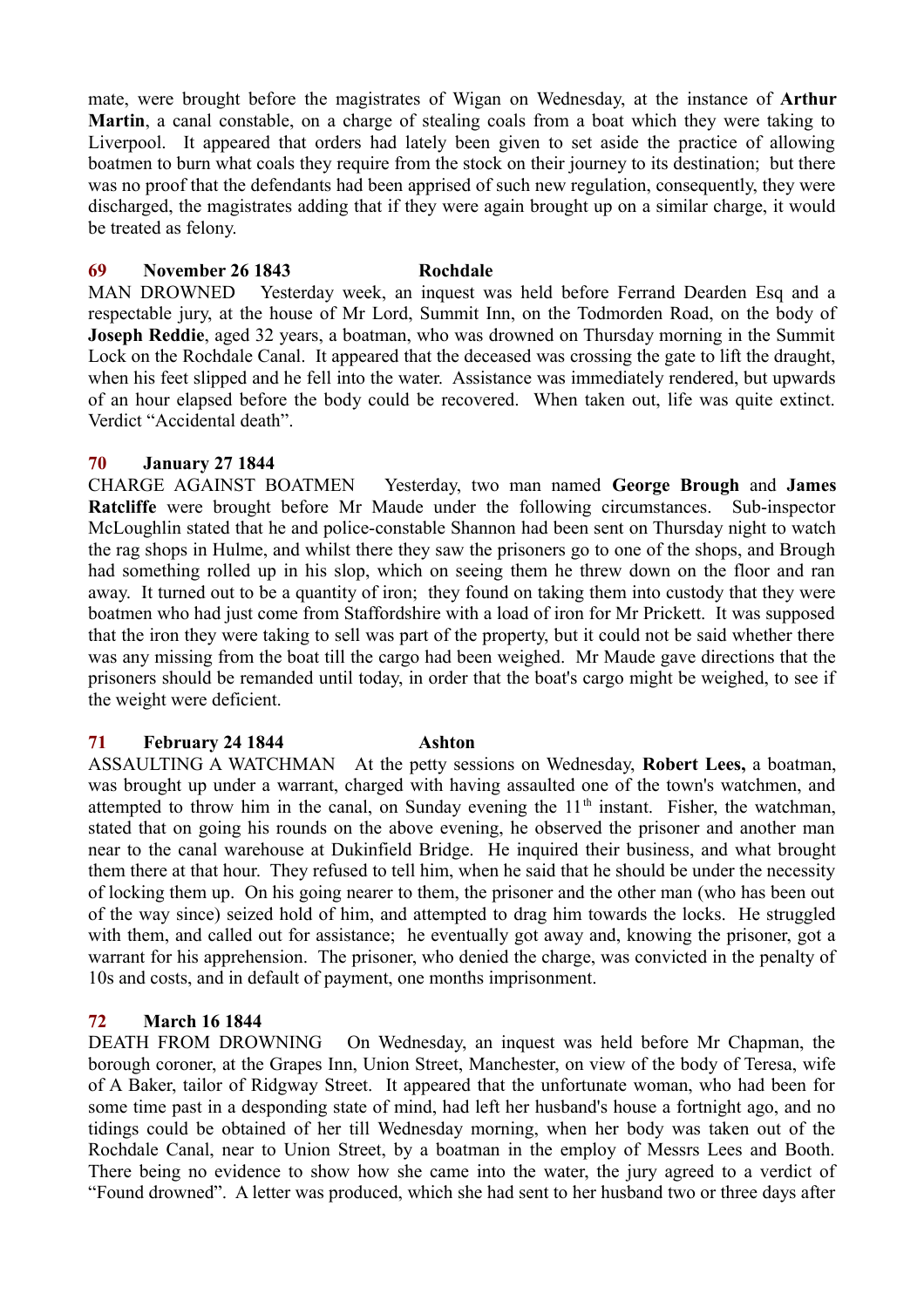she left home, from the following passage of which it would appear that she meditated self destruction :- "The world must not blame you for this rash act of mine; 'tis my own fault, and a depression of spirits is come across me that I cannot avoid it".

# **73 April 13 1844**

BODY FOUND IN THE BOLTON CANAL On Monday, Mr Rutter held an inquest at the Windsor Castle, Pendleton, on view of the body of a man unknown, apparently about thirty five years of age, who had been taken out of the canal near Windsor Bridge, on the same day, by a boatman named **Philip Lund.** The body had evidently been in the canal several weeks. The deceased appeared to be a mechanic, was dressed in a moleskin jacket, waistcoat and trowsers, and had on a check shirt and old Wellington boots. On the right side of his trowsers was a pocket for a carpenter's rule. He was of about middle stature, with black hair and whiskers. The jury returned a verdict of "Found drowned". The body has not been identified.

## **74 May 4 1844 Oldham**

ASSAULTING A CONSTABLE At the Monday's sessions, a boatman, who gave his name as **John Gaunt,** was brought up by parish constable Whitaker of Chadderton, charged with drunken and disorderly conduct, and with seriously obstructing him in the execution of his duty on Sunday evening last, at Walk Mill. It appeared from the statements of the constable and two witnesses that the defendant and four other similar characters were extremely abusive and violent in their conduct, and had been abusing two aged females. Gaunt was fined £1 and costs, and in default of payment was committed to twenty one days imprisonment.

# **75 May 18 1844**

DEATH BY DROWNING An inquest was held on Wednesday before Mr Chapman, the borough coroner, at the Atlas Inn, Oxford Street, Manchester, on view of the body of **William Robinson,** aged 11, son of **John Robinson,** boatman in the employ of Messrs Ackers, Whitley and Co of Bickersteth, near Leigh, coal proprietor. The deceased, it appeared, sailed in the same boat with his father; on Tuesday night, as a boat was passing through the Oxford Street lock of the Rochdale Canal, he was engaged in drawing the paddles, and whilst stepping from the side of the boat to the lock, as was supposed, fell into the canal. His father searched for him, and procured assistance in doing so, but near an hour and a half was lost ere his body was found, and life was then extinct. The jury found a verdict to the effect that deceased was accidentally drowned.

# **76 June 22 1844 Runcorn**

On Saturday last George Egerton Esq, the eldest son of Lord Francis Egerton, attained his majority, and this interesting event was celebrated in a style of old baron-like liberality worthy of a family whose extensive landed and commercial possessions place them in the first rank of the English nobility, and connect them intimately with the prosperity of the two great interests of the country.

In Runcorn, Saturday was observed as a holiday by nearly the whole of the inhabitants, and devoted by them to a participation in the festivities consequent upon this event. Some few of the shops were closed during the whole of the day, and although many remained open and the market was held as usual, the amount of business done was extremely limited. The population of the town, too, received a very large accession of holiday and festive folly, consisting almost exclusively of the *employees* of Lord Francis Egerton at various stations on the two canal properties now in his possession.

In the course of the morning, large numbers of persons in the employ of Lord Francis Egerton came into the town of Runcorn from Ellesmere Port, Stockton Quay, Warrington, Preston Brook, Altrincham, Lymm, Chester and Broad Heath, The boat from Warrington brought with it a band of music from that town. About half past ten o'clock, about fifty of the tenants and farm labourers of Lord Francis Egerton entered Runcorn in procession. They had also come to partake of the festivities of the day, and they formed nearly, if not the whole, of the agricultural dependants of the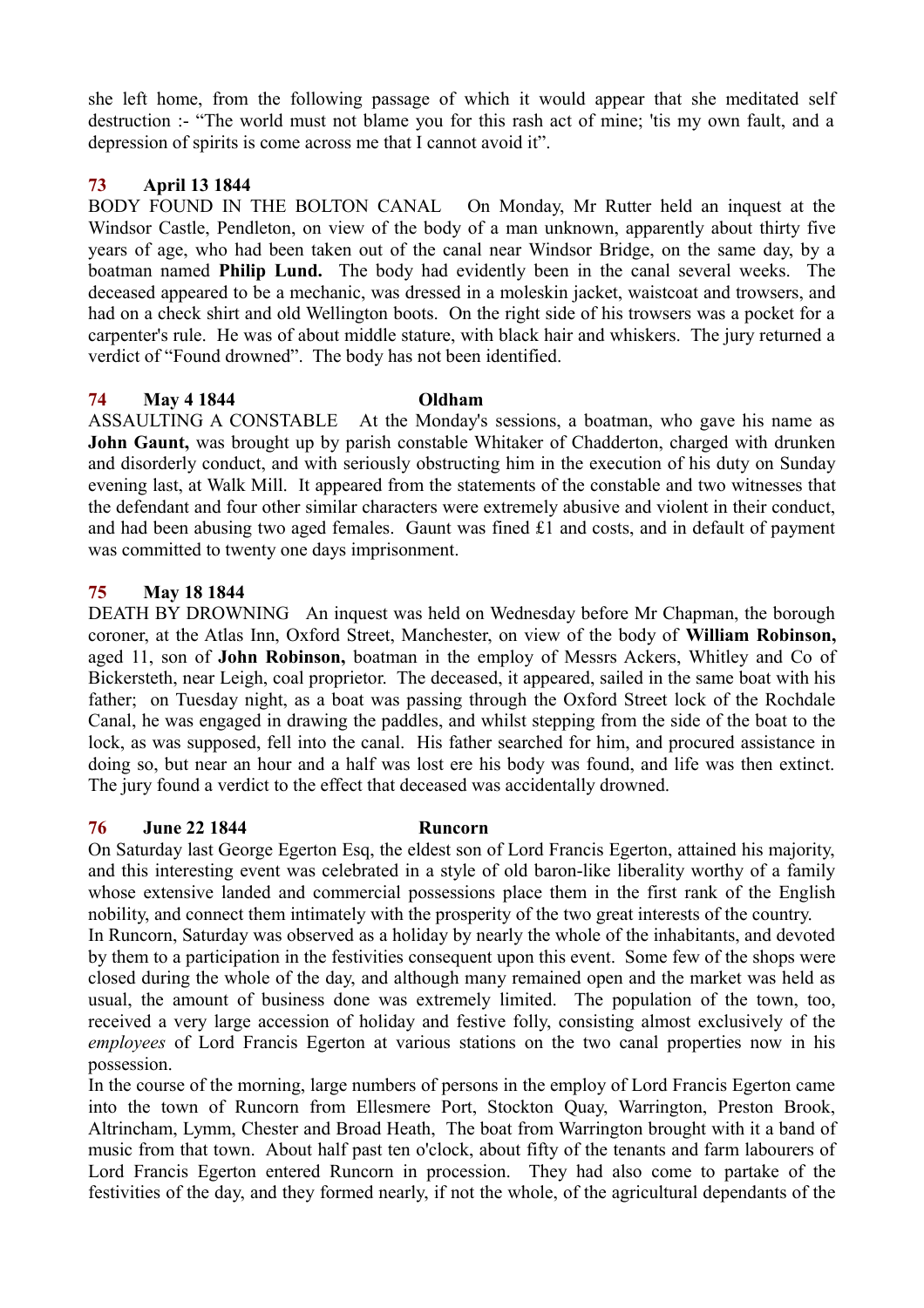noble lord who were present.

The outdoor amusements commenced shortly after eleven o'clock, in Cooper's Meadow, a large and beautiful field at the western extremity of the town, and near to the river. These sports consisted chiefly of the least objectionable of the outdoor amusements of the English people up to a comparatively recent period and which, even at the present day, are sometimes seen at country wakes and merry makings, namely a barrow race by blindfolded men, donkey races, in some of which the last and others the first was to win the prize, sack races, pole climbing, a pig race, &c. The principal feature of these amusements was, however, "a grand aquatic tournament" between six Bridgewater Trust flatmen and six Old Quay flatmen. A little after four o'clock, the agents, clerks and men in the employ of Lord Francis Egerton marched off in procession to the dinner pavilion, accompanied by a band of music.

This pavilion was erected for the occasion in the Old Quay yard, and covered a space of 1080 square yards, its length being 120 feet and its breadth 81 feet. It was calculated to accommodate 1200 or 1300 persons, and about five o'clock the whole of the persons had taken their seats. In one corner of the hall, on an elevated stage, Stubb's quadrille band was placed. The dinner itself was plain, excellent and abundant, consisting of barons of beef, sirloins, rounds, boiled and roasted, mutton and other pies, bread and ale, and, though last not least, either in general importance or relative size, capital plum puddings. On the chairman's table, besides other fine dishes, there was a roasted lamb, entire and of a goodly size. Before the men had taken their seats, the tables had been covered with ready filled plates of meat, huge slices of bread and pint jugs of ale, and he who wished to have his plate or jug replenished had only to apply to one of the many waiters, and his bidding was promptly done. About 25 cwt of beef was prepared for the dinner ; how much ale we know not ; but any arithmetical gourmand who is curious as to details may form an approximate notion when we tell him that each man was *stinted* to two quarts. Several tables were devoted to such of the men as were total abstainers. The beverages provided for them were lemonade and "water, bright water" in abundance. Mr Pendlebory of Liverpool took the chair, and Mr Stubb's band having played beautifully the vesper hymn, the company commenced operations.

A neat medal, commemorative of the event that occasioned the day's rejoicings, had been struck, and was distributed to every man belonging to the two trusts, as well as to some of the visitors. On the obverse were the words, "George Egerton of age, June  $15<sup>th</sup> 1844$ "; and on the reverse the arms of the family with the motto "*Sic donec*". Great numbers of the company wore these medals, suspended by red or blue ribbons, about their necks, and many had also rosettes or ribbons of the same colours. One of the rustics translating the motto in his own homely way, said he understood it to mean "*Sich doings*" and certainly "sich doings" he never recollected before!

At ten o'clock in the evening there was a grand display of beautiful fireworks upon Runcorn Island, to see which thousands of persons congregated in Cooper's Meadow which, being elevated considerably above the level of the island, commanded an admirable view of the whole pyrotechnic display. The day's entertainments were closed shortly before midnight, with a magnificent representation of a ship on fire at sea. One of the steamers towed out into mid channel an old flat, which was filled with combustible materials, and the vessel having been set on fire, the flames spread with great rapidity, and when they had enveloped the whole vessel, presented a beautiful sight of an hour's duration. For some time after the conflagration commenced, the steam boat remained in her original position of proximity to the burning vessel, and thus added to the interest of the spectacle ; for being behind the flames she seemed, in the lurid light and at the great distance, as though she were a part of the burning mass. When the heat became too intense for her to remain near, she moved off, and sailed several times round the flaming vessel, thus adding greatly to the beauty of the scene.

### **77 July 6 1844 Rochdale**

CHILD DROWNED On Wednesday afternoon, an inquest was held before T F Dearden Esq, coroner, at the Bridge Inn, Oldham Road, on the body of **Alfred**, son of **William Newcombe**, captain of a vessel, aged seventeen months. It appeared that the mother of the deceased had left the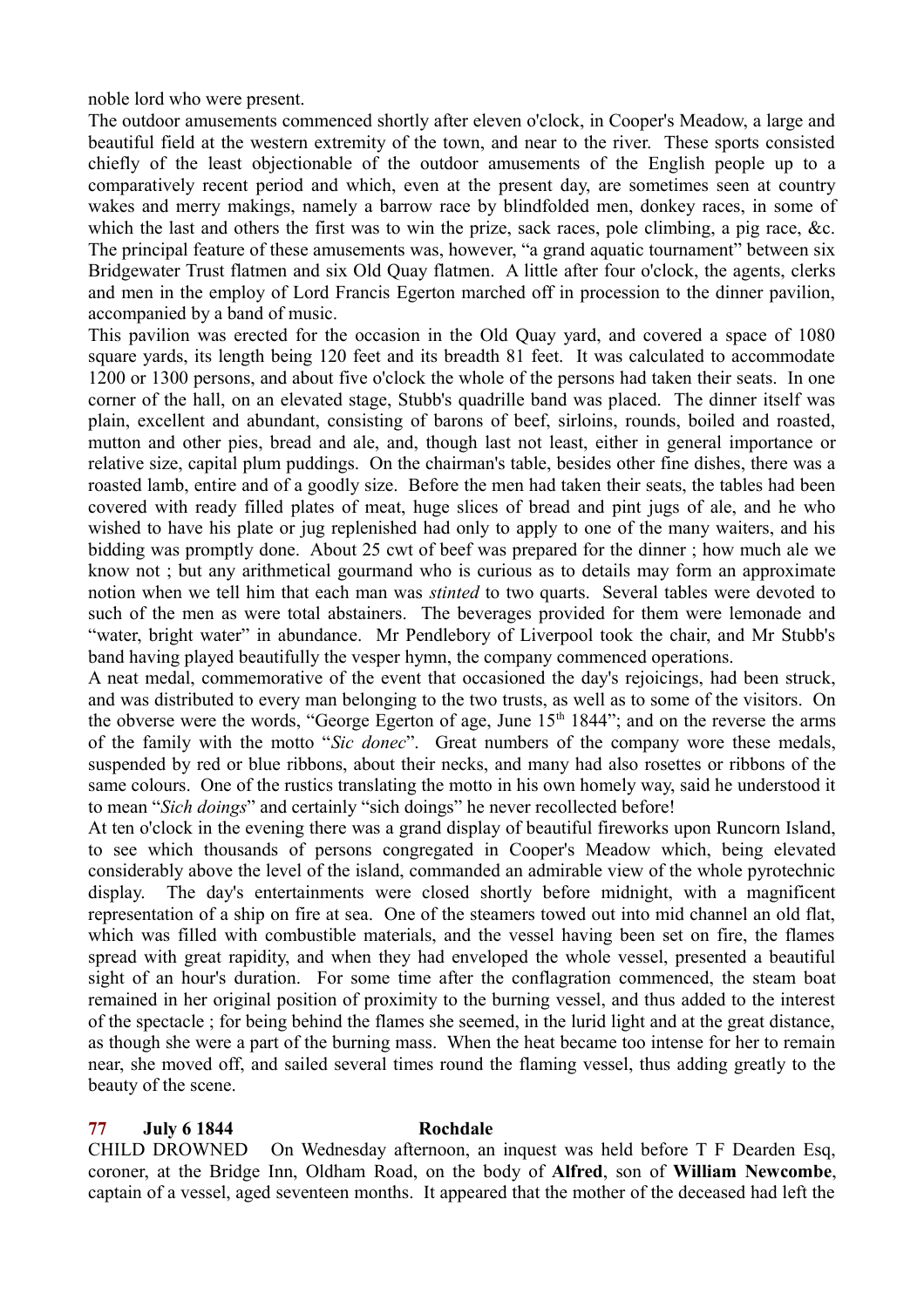child on the deck near the companion, whilst she went into the cabin to fetch some bread and milk for it. It was her only child. The vessel was drawn close to the shore near the bridge in Oldham Road, waiting of another coming out of the lock. A person on the towing-path saw the child fall into the water, and instantly gave an alarm to the boatman, who succeeded in drawing him on to the vessel with a boat hook, after being in the water not more than three or four minutes. Means were tried to restore animation for three quarters of an hour, when a surgeon, who had been fetched, pronounced the child dead. Verdict "Accidentally drowned".

#### **78 July 6 1844 Rochdale**

CANAL CASE At the sessions on Wednesday, a man named **Henry Beard,** captain of a vessel on the Rochdale Canal, was summoned under the  $81<sup>st</sup>$  bye law of the company for preventing a boat passing. Defendant pleaded guilty. Fined 25s and costs.

### **79 July 20 1844 Knutsford**

FELONIES On Saturday last, **William Fairclough**, a boatman who has been for some time residing in Blackburn in Lancashire, was brought before Trafford Trafford Esq of Oughtrington Hall, charged with appropriating to his own use £10 entrusted to him by Mr Peter Rigby of Altrincham, his then employer, to convey to a third person. The offence was committed in May 1843, but the prisoner managed to elude the vigilance of the police until last week. He was committed to the sessions.

### **80 August 24 1844**

MAN DROWNED IN CASTLE FIELD LOCK About ten o'clock on Monday night, an alarm was given in the neighbourhood of Castle Field that a man was in the lock of the Bridgewater canal there, and the private watchman and other servants of the Trust having gone to the spot, succeeded soon after in dragging on shore the body of a boatman named **Samuel Pixon,** who is supposed to have slipped in accidentally, owing to the darkness of the night. Life was extinct. Deceased was thirty years of age, and came from Weston-on-Trent, Staffordshire. He has left a widow and child. An inquest was held on the body on Wednesday, before Mr Chapman, when there being no evidence to show how the man got into the canal, the jury returned a verdict of "Found drowned".

### **81 September 7 1844 Wigan**

HORSE STEALING On Monday a lad, about sixteen years old, named Charles Cunliffe alias John Cunliffe, was brought before the magistrates of this town on a charge of horse stealing. The animal stolen was the property of **Edward Shaw,** boatman. Prisoner was also charged with stealing a bridle from the Meadows' Farm belonging to John Ormsher. On Saturday last, the prisoner, who was an inmate of the Wigan Workhouse, and who had been confined and chained for disorderly conduct, on being freed from his fetters, scaled the walls of the workhouse yard, and made his escape. It appears that he at once proceeded to the Meadows' Farm, where he stole a riding bridle, and then went in search of a horse. He was seen near the Seven Stars, at the bottom of Wallgate, about seven o'clock in the evening, with the bridle round his neck, and in the course of the night, Shaw's horse was taken from the inn stable where he (Shaw) had left it at half past eight o'clock. About one o'clock on Sunday morning, the police received information of the prisoner offering a horse for sale to a man named Matthew Chadwick; the pair were then in King Street. Five shillings was the price put upon the animal. Chadwick had no doubt that the horse was stolen but, whilst a person went to the police office, the prisoner made off in the direction of Wigan Lane, whither he was followed by Lowe and Ratcliffe, and apprehended between two and three o'clock. On Monday, Shaw identified the horse and Ormsher the bridle as their respective properties. The prisoner said nothing in his defence. He was remanded to Wednesday, the witness Chadwick not being in attendance. On the latter day, Chadwick deposed to the facts before stated, when the young prisoner was committed for trial at the next Liverpool assizes.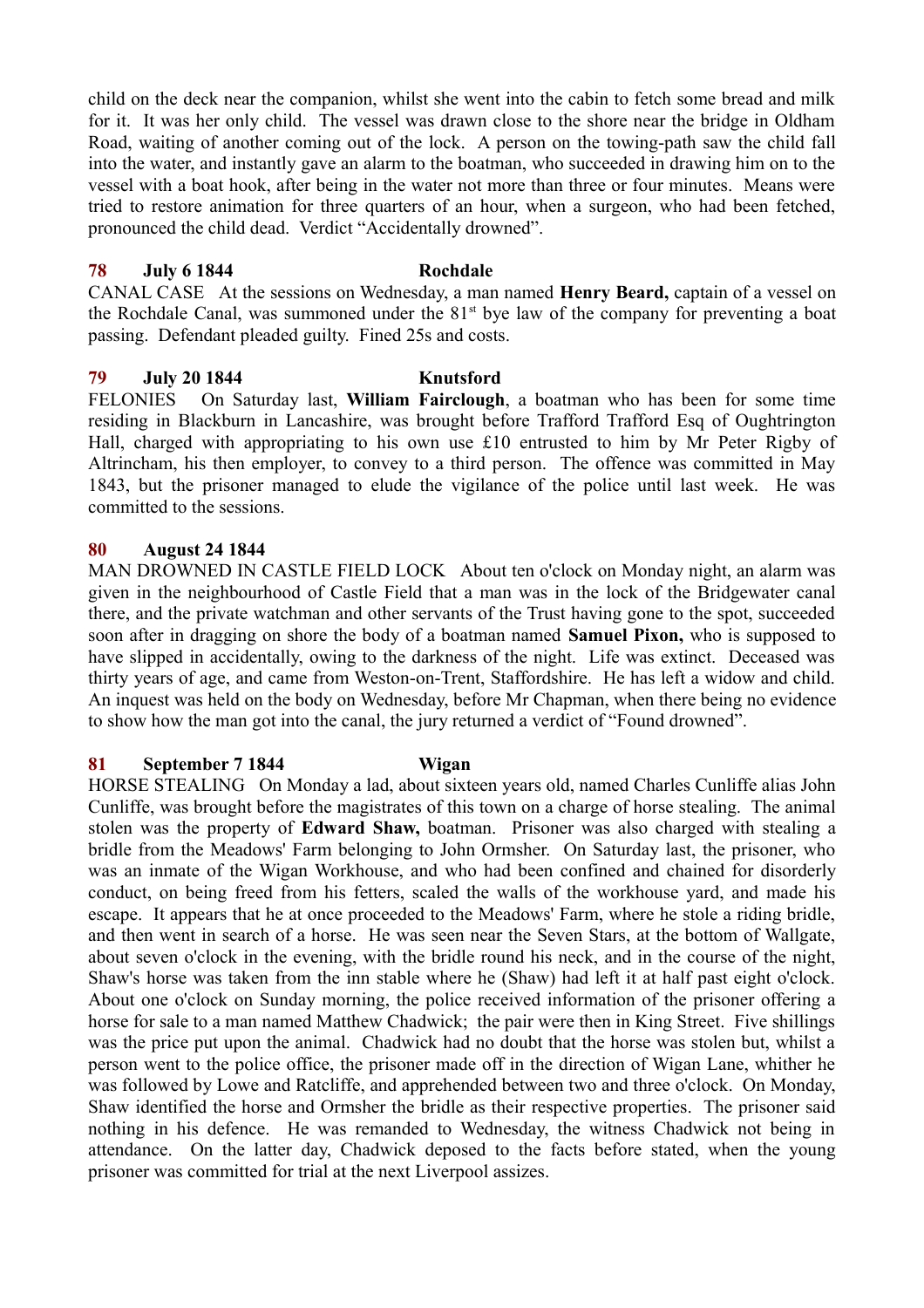## **82 September 14 1844 Knutsford**

FELONY **William Hewitt,** a boatman in the employ of Mr Charles Davison of Hawarden in the county of Flint, was brought before J H Harper Esq, charged upon the oath of Mr Davison the younger with having, on the thirtieth day of August last, in the township of Winnington, feloniously stolen a chain cable, the property of his father. Sufficient was elicited to send the case to the sessions, and the prisoner was committed to the Knutsford House of Correction to take his trial.

## **83 October 12 1844 Warrington**

CHARGE OF STEALING A DOG On Monday at the petty sessions, **W Morris**, captain of the Dolphin packet, which sails between Leigh and Manchester, was charged by John Clarke of the Green Dragon Inn, Warrington, with having stolen a dog, his property. It appeared from the evidence that complainant had bought the dog from a person named Abraham Porter, who said he had it from a boatman at Lymm. The defendant, however, said the animal was stolen from him about Christmas last; he produced the mother of it in court, and said he could prove it to be the same as that stolen from him, the gentleman who gave it him being then present, and having been given to him, he did not wish to part with it. At the time defendant took away the dog from complainant's house, he left his address, in order that they might know where to find him. The case was dismissed.

## **84 December 14 1844**

EXTRAORDINARY CASE On Wednesday, a poor woman named **Catherine Owen,** the widow of a boatman who died a short time ago, was safely delivered at her cottage in Rusholme, near Platt, of three fine boys who, with the mother, are doing very well. The children were baptised the following day, the names of Abraham, Isaac and Jacob being given to them. Before this event, the widow was in extremely destitute circumstances, but from the kindliness and attention of neighbours she has been rendered somewhat comfortable; and we trust that this notice of her distressing case will awaken in some of our wealthy and benevolent townspeople a desire to assist in her further relief.

# **85 March 8 1845**

CHARGE OF EMBEZZLEMENT At the petty sessions held in the Town Hall, Ashton, on Wednesday, **William West**, a boatman in the employ of Mr J Boulton, was brought before J Jowett, J Lord, J Harrop and J Grimshaw Esqs, charged with embezzling various sums of money, the property of his employer. Mr R Newton, chief constable, stated that a few days ago Mr Boulton, the proprietor of the swift packet boats plying from Ashton to the Guide Bridge railway station, mentioned to him that he had some reason to doubt the honesty of the prisoner, who was captain of one of the boats in question. He had therefore taken means to ascertain the fact. The prisoner was provided with a book by his master to put down the various sums of money he might receive during each trip to the station and back. The prisoner had regularly made entries in the book, but had not put down the whole of the money he had received. Mr Newton said that he had gone down by the boat himself during the last six days, and he had also sent several other persons to count the number of passengers in the steerage and in the cabin. He had then the numbers before him during twenty three trips, and on comparing them with the prisoner's book, he found that the difference in the numbers entered by him would amount to 14s. Considering that the number of trips were twenty one per day, and supposing that the prisoner had pocketed the fares in the same ratio as he had done during the trips he had noticed, it would in the course of a week amount to a considerable sum. The bench directed that the depositions should be taken, after which the prisoner was committed for trial.

# **86 May 31 1845**

LYMM At the petty sessions held at the Ring 0'Bells, Daresbury, before Thomas Lyons, William Hall and William Stubbs Esqrs, **George Siddall,** boatman, appeared to a summons charging him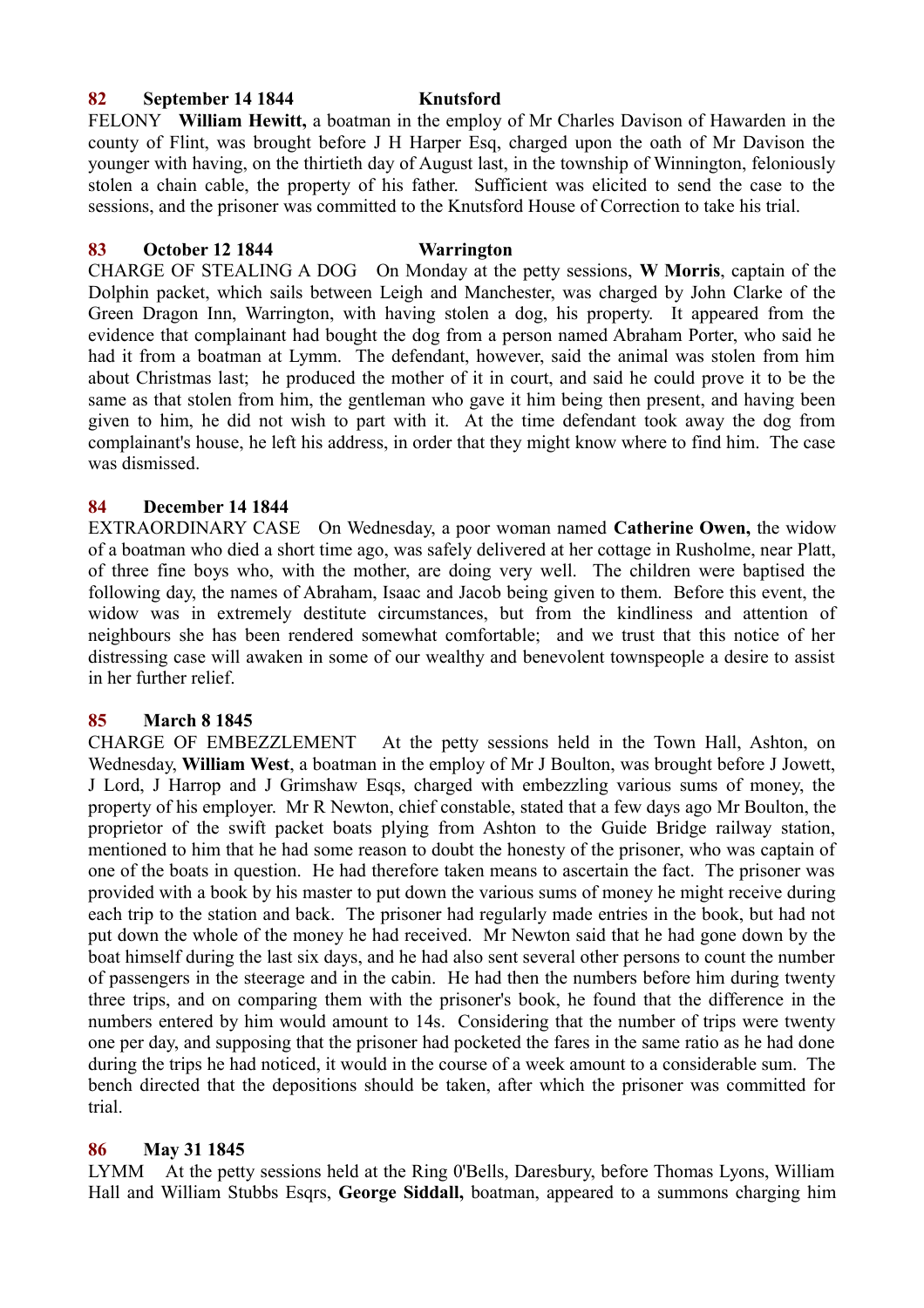with cruelty to his horse at Appleton on the  $9<sup>th</sup>$  instant. The constable stated that on the above day he was on the banks of the Bridgewater Canal, in the above township, and saw the defendant beating his horse with a piece of wood which he produced, and which appeared to be part of a pole, about a yard in length, cut small at one end so that he could hold it in one hand, with which he beat the horse most savagely. The constable further stated that both horse and boat belonged to the defendant. Fined 20s and costs, or to be committed for fourteen days. The fine was paid in court.

## **87 June 21 1845**

FATAL ACCIDENTS An inquest was held before Mr Chapman, borough coroner, on Thursday, at the King's Arms, Union Street, Ancoats, on view of the body of William Hall of Back Woodward Street, calico printer. On Thursday afternoon, the deceased was walking along the coping which runs inside the wall of the Rochdale Canal, near to the swing bridge, when his foot slipped and he fell into the water. He was got out in four minutes, and showed signs of animation, but owing to the long time which elapsed (three quarters of an hour) before medical aid could be obtained, he died. Verdict "Accidental death". The same afternoon, an inquest was held on George, son of **Morris Webster** of Pigcote Street, boatman, five years of age. The deceased had also been drowned in the Rochdale Canal; he had fallen in by attempting to get a dead cat out of the water. Verdict "Accidental death". On Wednesday, an inquest was held on the body of Thomas son of Thomas Johnson, labourer of Beatson Street, aged six years. On Tuesday afternoon, the deceased was bathing in a branch of the Rochdale Canal near to George Leigh Street; the water was very shallow where he went in, but having stepped over the wall which bounds the canal, and which was under water, he sunk, and a half hour elapsed before he could be got out. Verdict "Accidentally drowned".

### **88 July 12 1845 Runcorn**

FRAUD BY A BOATMAN At the petty sessions, held at the Town Hall, Runcorn, on Tuesday, before William Stubbs and Gilbert Greenwall Esqs, **John Allen,** boatman, appeared to a summons charging him with giving a false account of the tonnage of his boat on the 5<sup>th</sup> of May last. Mr Foulkes appeared on behalf of the trustees of the Bridgewater Trust and stated the case, from which it appeared that on the day above mentioned, Allen had a cargo of twenty seven tons of coal, and when passing through the locks (…....) was asked what some casks contained, and replied they were empty, but upon being examined were found to be full, and very weighty. Mr Crippin, the agent, ordered them to be weighed, and they were found to be 5 tons 18 cwt, thereby defrauding the trustees of the amount of dues upon that weight, and rendering himself liable to a penalty of £5. The magistrates gave Allen a severe reprimand, and fined him £2 19s and costs, being 10s per ton for 5 tons 18 cwts.

### **89 July 19 1845 Wigan**

NARROW ESCAPE A very narrow escape from drowning happened to Joseph Leyland, a boy about seven years of age, on Tuesday last at the Turnbridge, Westwood, near Wigan. It appears that a number of children were amusing themselves by turning the bridge, when Leyland, who was near the end, was thrown into the canal. Had it not been for two boatmen who saw the child fall off the bridge, and who were promptly on the spot with a large pole by which they succeeded in hauling him out, the child, most undoubtedly, would have met a watery grave. He was immediately conveyed to the residence of his parents in Millgate where, we are happy to say, he is in a fair way of recovery. We feel surprised that parents and guardians are not more careful than to allow children to visit such a dangerous place as the above. We also think the canal company ought to take some measures for preventing youth from visiting the said bridge.

### **90 July 19 1845 Wigan**

SERIOUS CASE OF RAPE Yesterday week, **John Sankey**, a boatman, was brought up at the Town Hall in Wigan, charged with having committed a rape of the most revolting nature on Sarah Barlow, a girl between nine and ten years of age, in the month of February last. The magistrates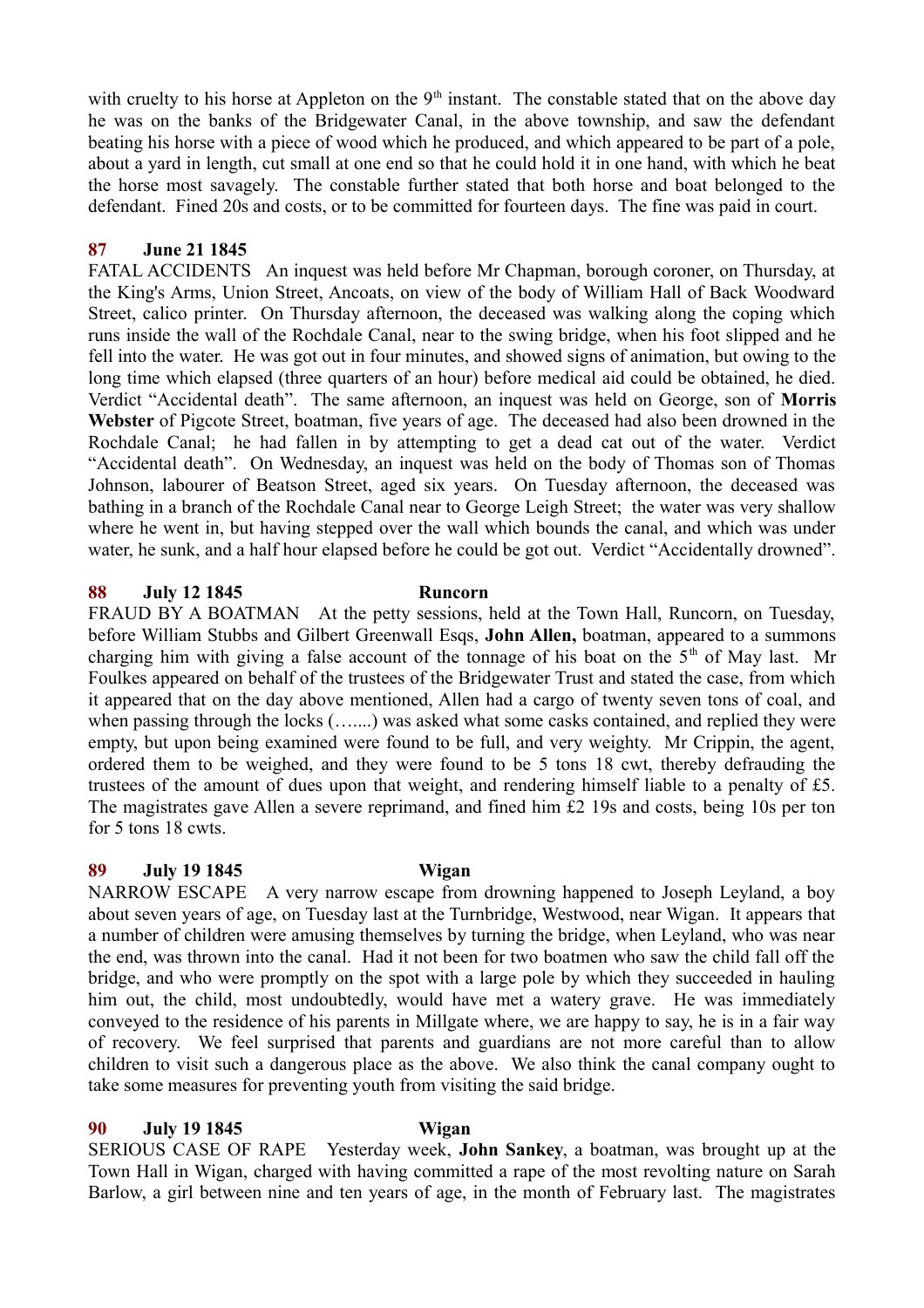present were the Mayor, Reece Bevan and Joseph Acton Esqrs. It appeared that the prisoner first accomplished his brutal object in the boat in the canal basin at the bottom of Wallgate, and then again near Runcorn. On each occasion, he told the poor girl that "if she mentioned it, he would cut her throat". The other part of the evidence was wholly unfit for publication. The villain was awfully afflicted with a certain disease, of which the girl has been suffering ever since. Mr Philips, surgeon, and other witnesses were examined. At the close of the evidence the magistrates, finding the case to be very clear, committed the prisoner to take his trial at the next Liverpool assizes upon the capital charge. Sankey, who has been out of the way ever since the transaction, was apprehended by policeman Smith about five o'clock in the morning of the day that he was examined, in a boat at the bottom of Chapel Lane.

## **91 September 13 1845 Runcorn**

PETTY SESSIONS – SEPTEMBER 9 Before Sir Richard Brooke, Bart and Gilbert Greenall Esq. **Philip Wroe**, boatman, in the employ of Messrs Wheatcroft, carriers, was brought before the magistrates charged with stealing a quantity of hay, the property, and from the stables of, the trustees of the Bridgewater trust, at Preston Brook, on the morning of the  $9<sup>th</sup>$  instant. The evidence adduced was as follows :- William Risley, a driver in the employ of the trust, stated that he left a quantity of hay on Monday night at the stables, and on Tuesday morning missed it. Samuel Thomson, watchman in the above employ, saw the prisoner carry some hay early on Tuesday morning from towards the stables, and place it on his boat; he gave information of what he saw. Isaac Hutt, in the same employ, sampled the hay found on the prisoner's boat with some left in the stables, and both corresponded. Thomas Varnham, constable, searched the boat and found a quantity of hay on board; he also apprehended the prisoner, who admitted stealing it. Mr Charles Mitchell, agent in the above employ in Preston Brook, stated that he never gave the prisoner leave to take any hay. Committed to the sessions for trial.

**James Shaw**, boatman, appeared to a summons charging him with assaulting his wife on the  $17<sup>th</sup>$ August last. The case was proved. Ordered to find sureties to keep the peace.

## **92 October 11 1845 Wigan**

CASE OF POISONING On Friday last an inquest was held, which had been adjourned for the purpose of having a *post mortem* made from the day previous, before the borough coroner, at the Fox Tavern, Chapel Lane, Wigan, on the body of **Robert Draper,** a boatman, who had expired suddenly on Wednesday. It appeared from the evidence of Mr Guest, druggist, Wallgate, that the deceased, along with a person named Taylor, called at his shop on the Monday, and deceased asked for two pennyworth of arsenic for the purpose, as he stated, of destroying two rats which were on board of his boat, but Mr Guest thinking the quantity too large for the object he had in view, declined to let him have it. The deceased called again shortly afterwards, and asked for the same quantity as before, but was again denied. Mr N C Latham, surgeon, stated that he had made a *post mortem* examination, and had found a corrosive poison in deceased's stomach. A piece of paper was produced, which was found in deceased's pocket, labelled poison, but where and when he had procured it, no person knew. The jury returned the following verdict, "Died from the effects of having taken poison, while in an unsound state of mind".

# **93 November 1 1845 Stockport**

CRIMINAL ASSAULT A boatman named **Robert Robinson,** alias "Rough Robin" was charged on Monday with a criminal assault committed on the person of a married woman named Mary Wolliscroft, in the township of Romily, at eleven o'clock on the night of Wednesday the 22<sup>nd</sup> October. The capital charge was fully proved, and the prisoner was committed for trial at the next Chester assizes.

**94 February 28 1846 Leigh** BREACH OF THE PEACE **Joseph Gore**, a boatman, was charged by the police with committing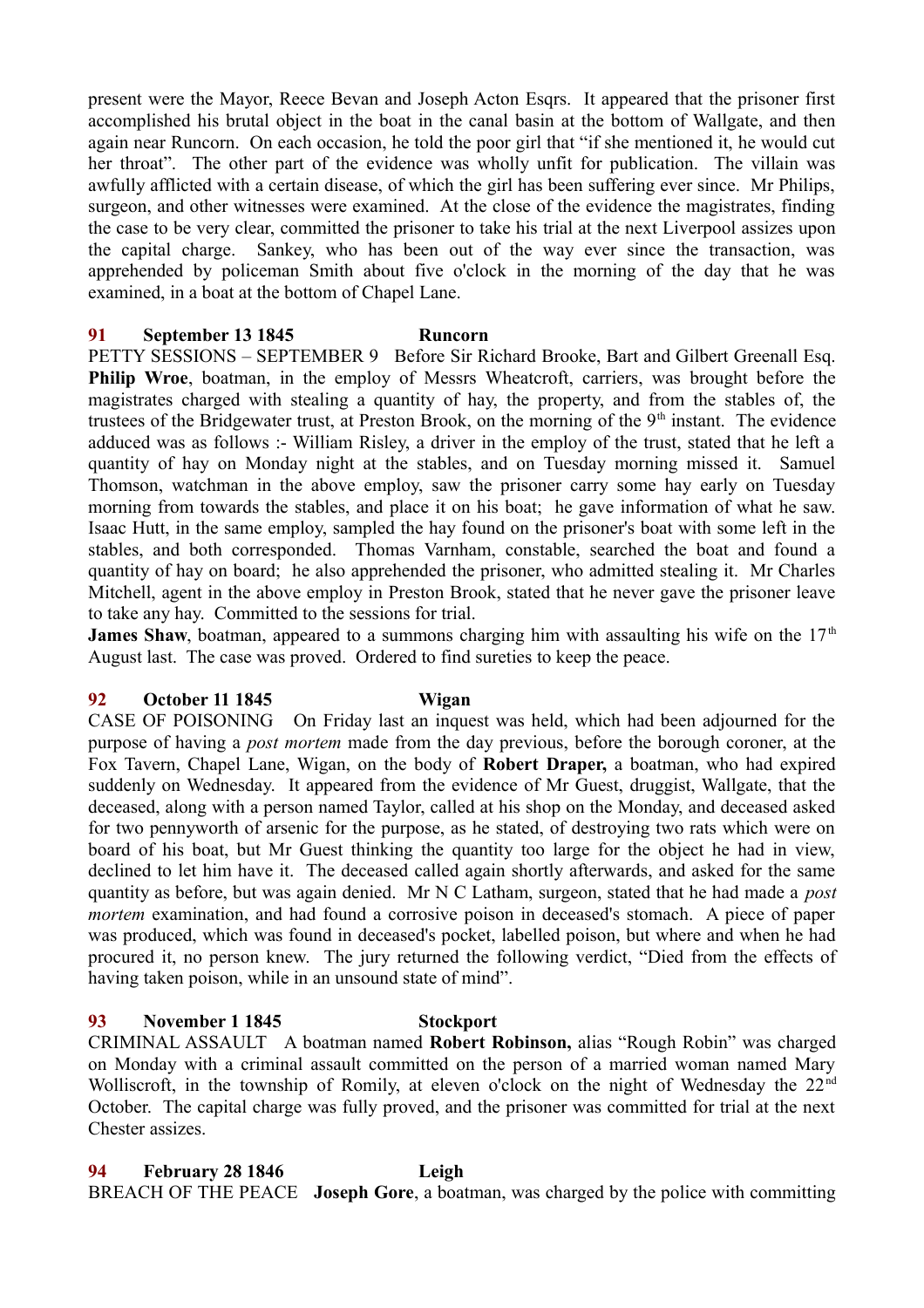a breach of the peace on the previous Tuesday. He was beating a woman opposite the Eagle and Child Inn, in Leigh, when the police interfered and took him into custody. He was very violent, and tore one of the policemen's coats. Reprimanded by the Bench, and fined 5s and expenses.

## **95 August 7 1846**

SUICIDE BY DROWNING On Tuesday, an inquest was held at the Atlas Hotel, Oxford Road, before Mr Chapman, the borough coroner, on the body of Sarah, the wife of James Leatherbarrow of Mount Street, labourer, aged 26 years. It was stated by **John Heath** of Astley, a boatman, that as he was crossing the Tib Lock of the Rochdale Canal at about eight o'clock that morning, his boat caused the body of deceased to rise to the surface of the water, and with the assistance of two men who were present, it was got ashore. Life was quite extinct. Ellen Williams, of 18 Mount Street, stated that deceased was her sister, and having been beaten on the previous night by her husband, she had slept at the house of witness, but had stolen out at an early hour, whilst the family were asleep. She had said on the previous night that her husband should never see her again. It appeared that her husband had been taken into custody by the police for creating a disturbance at the time he had beaten the unfortunate woman, and was still in custody when the inquest was held. Verdict, "Found drowned".

## **96 August 14 1846**

CORONER'S INQUESTS An inquest was held at the Brown Cow public house, in Woodward Street, on Tuesday, before Mr Chapman, on view of the body of Samuel James, son of George Clegg, sawyer, deceased, aged nine years, who came by his death as follows :- **Robert Heeds,** a boatman, stated that about half past five o'clock in the afternoon of the previous day, he was told by some children that a little boy was in the canal close at hand; and that they (the children) had seen the body come up to the surface three different times, and then sink to the bottom. Witness immediately went to the lock house for a drag, and on his return soon found his body, but not being able to lift it with the drag, he was obliged to go back and obtain grappling irons. He then succeeded in bringing the body ashore, and every attempt was made to restore animation, but without avail. Other evidence was given, showing that deceased had fallen into the canal whilst trying to reach some floating sticks, and the jury returned a verdict of "Accidentally drowned".

### **97 August 14 1846**

CHARGE OF FELONY AGAINST A WORKWOMAN A well dressed, good looking girl named **Martha Shaw** was brought to the Borough Court yesterday, charged with stealing a pair of stays, the property of Mrs Brown, Deansgate. Mrs Brown stated that the prisoner had been working for her for about two months, and she had missed several pairs of stays lately, which leading to a suspicion of the prisoner, had induced her to keep a watch on her. On Wednesday, the stays were counted before and after the prisoner went to dinner, and the number before dinner, thirty six, was written down. When the prisoner was gone to dinner, there was one pair missing. A boy at the shop of Mr Hunt, pawnbroker, Cumberland Street, proved that on Wednesday afternoon, a woman pledged the pair of stays produced at their shop for 7s, in the name of **Mary Barrow**. Mrs Brown proved that the stays so pledged were those taken on Wednesday. Mr Maude asked if there was any evidence to prove that the woman pledging the stays was connected with the prisoner. A policeman said that Barrow was known, but had gone off by boat to Liverpool. Mr Maude asked if the prisoner was married. The police officer said that she stated that she was married, and that her husband was a boatman and had gone to Runcorn. Mrs Brown said the prisoner had confessed having taken the stays, and had offered to bring them back, or pay for them. Mr Maude asked the prisoner if she had any family. Prisoner : Not yet. Mr Maude asked if she had any evidence to character. Prisoner : None of my friends know that I am here. A young man here stepped forward and said he had known the prisoner some years, and always believed her to be honest. Mr Maude then ordered the prisoner to pay a fine of 40s for unlawfully pledging, and 7s, the value of the stays, and in default she was committed for fourteen days to hard labour.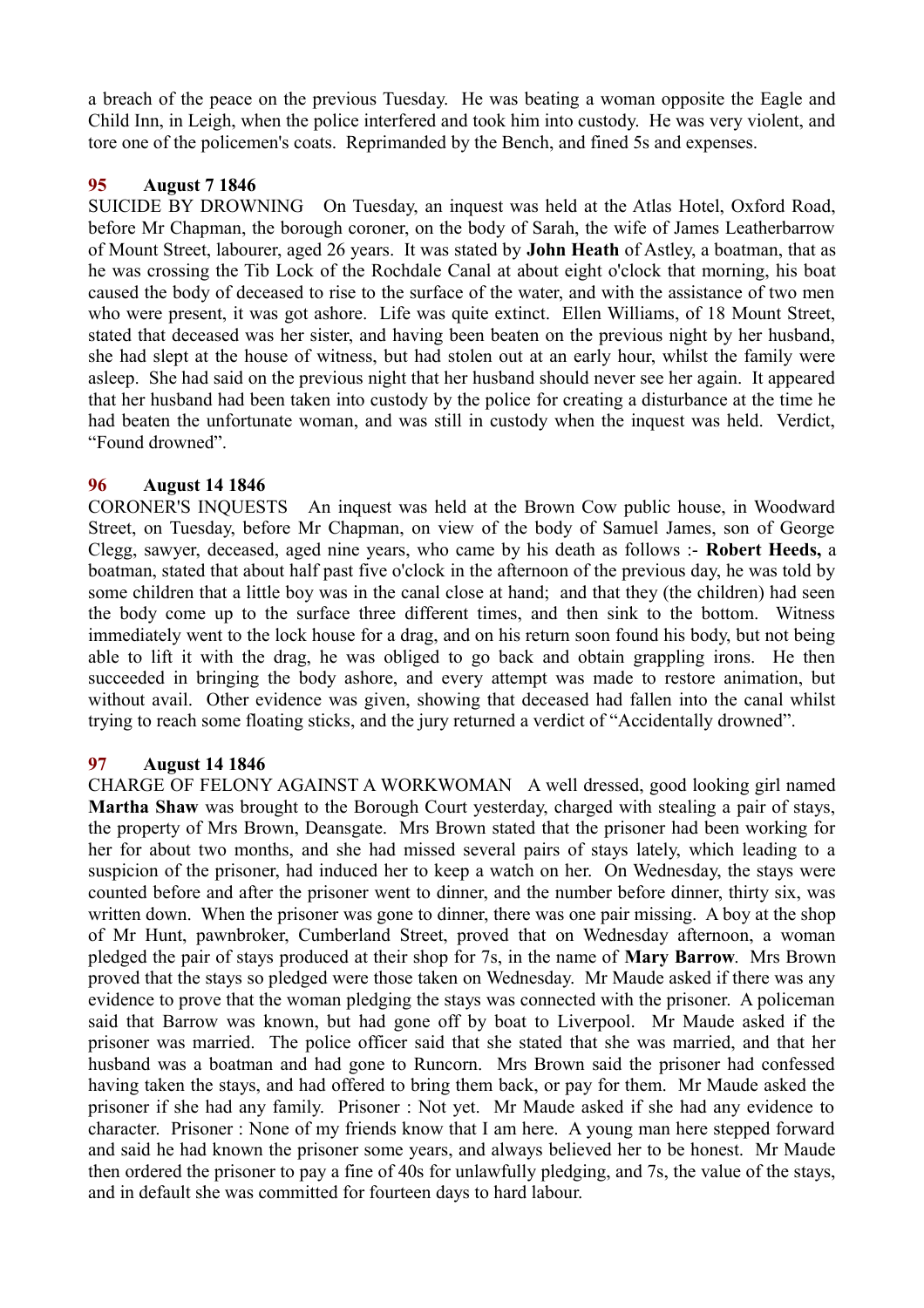## **98 September 18 1846 Rochdale**

CHARGE OF ASSAULTING A WATCHMAN At the petty sessions, on Wednesday, **Thomas Milne,** captain of a boat, was brought up under the following circumstances :- William Taylor, alias Bill Sye, an eccentric character, who is a watchman at the canal yard, Rochdale, stated that about two o'clock that morning, the prisoner was attempting to get over the wall at the canal yard, when witness told him he should be obliged to shoot him if he did not return; however, he was prevented shooting by the defendant getting over the wall and assaulting him, and whilst scuffling together, county police-constable No 270 came to his assistance, took the man into custody, and in all probability secured him from being shot by the watchman. The defendant stated that he had a vessel, and was going to sleep there. He was fined 5s and costs. About seven years ago, a boatman was shot by the watchman at the Rochdale Canal yard under similar circumstances, so that he died in a few days afterwards, and the coroner's jury returned a verdict of justifiable homicide.

#### **99 November 20 1846 Ashton-under-Lyne**

OBSTRUCTING THE FOOTPATH On Monday at the Stalybridge petty sessions, a boatman named **Samuel Hatfield** was charged with obstructing the public highway at Staley on the 20<sup>th</sup> October, by allowing his horse to stand half way across the road, the rope of the boat being held tight by the horse. Mr Charles Cheetham Bayley appeared to prove the case, and stated that the obstruction caused by the boatmen at this place was such as to call for the especial attention of the magistrates. On asking the defendant his name, he had refused to give it, and it had been necessary

**100 January 8 1847 Ashton-under-Lyne**

£1 6s.

STEALING A WATCH Henry Whitely, a boy about 17 years of age, was charged with stealing a watch, the property of **William Buckley**, a boatman. It appeared that on Sunday last, the prisoner was on the canal side near Marsden, Yorkshire, and asked for permission to ride to Stalybridge, which was granted, and when the boat arrived the next day, he left, taking with him a watch, which he offered to pledge at the shop of Mr John Gregory who, thinking that the tale told by the boy was not correct, called in constable Saxon, who went with the boy to Stalybridge, when he confessed to having taken the watch from a boat at that place. He was then committed to take his trial at the Knutsford sessions.

to send a constable after him to Bugsworth. The defendant was fined 10s and costs, amounting to

# **101 May 16 1847**

FRUITS OF INTOXICATION - A MAN FOUND DROWNED An inquest was held on Monday last before Mr James Chapman, the borough coroner, at the Moulders' Arms in Great Ancoats Street, on view of the body of Michael Doyce, a factory overlooker of Hayes Street, Chorlton-upon-Medlock, aged 30 years. **Elizabeth**, the wife of **James Hunt**, lock-keeper of Pickford Street, stated that about two o'clock on Sunday afternoon, a boatman came to her house, and said he believed there was something in the lock, as the water would not level. Her husband accompanied him with a grapnel, with which he for some time searched in the lock, when he at last laid hold of deceased, whose body, with assistance, he dragged to the side. Deceased had no hat on, though in other respects he was fully dressed. He had a large cut on the top of his head, extending from the crown to the middle of the forehead, and laying bare his skull, which was dreadfully fractured. There was also a larger cut near the deceased's left ear, and his left thigh was broken; she believed these injuries had been done by the lock gates. Pickford Street was not a thoroughfare, the canal crossing the street, but people frequently passed over the lock gates. Another witness, a female, spoke to seeing deceased intoxicated in the street about twelve o'clock on Saturday night when, as she imagined, he was in search of lodgings and tried to enter her house, but being repulsed by her, he passed on in the direction of the canal. Other evidence was given, showing that deceased had been seen drunk in the neighbourhood, and his acquaintances stating that he was a man fond of liquors,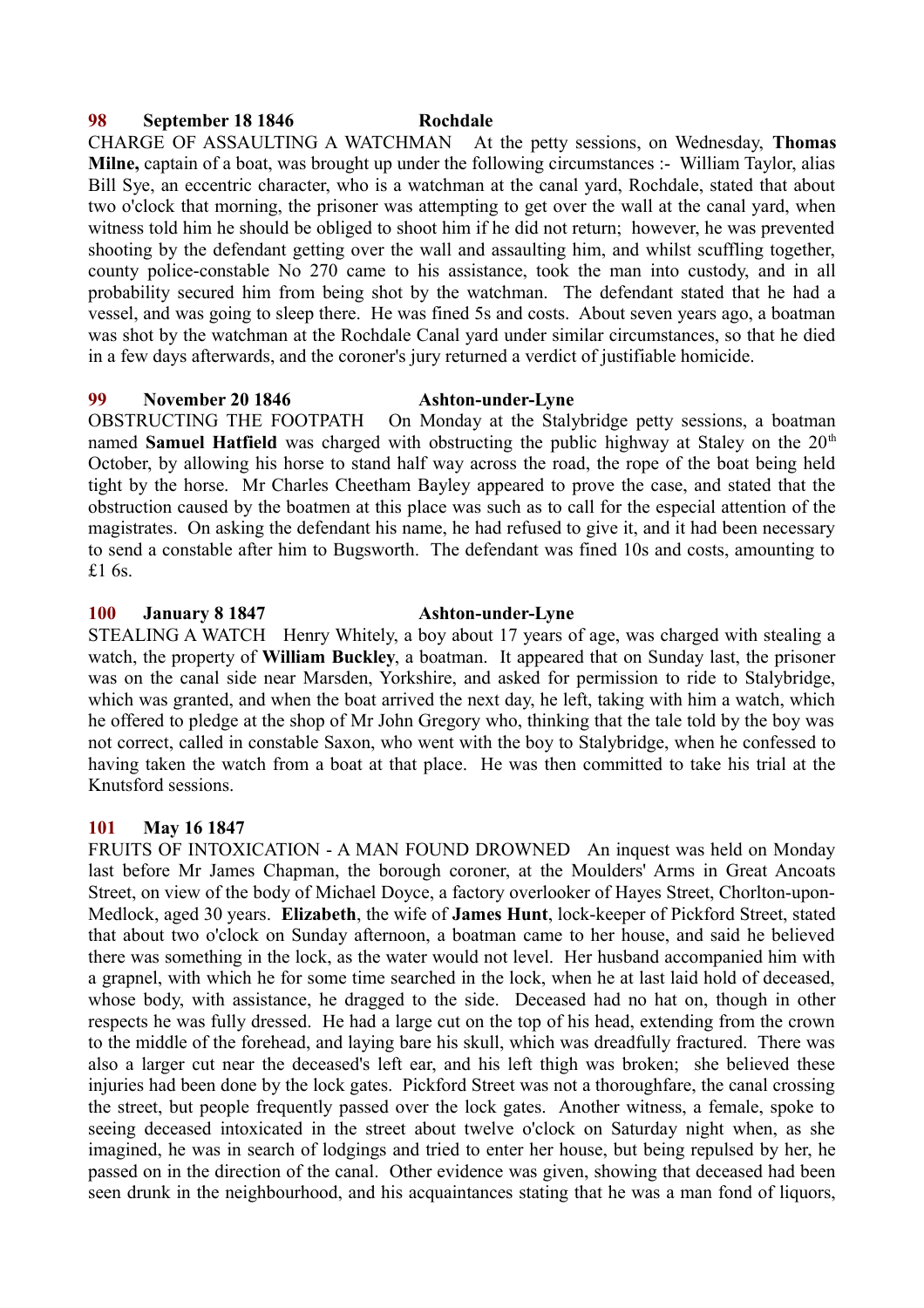the conclusion come to by the jury was that the unfortunate man had fallen into the canal whilst in a state of intoxication. Verdict, "Found drowned".

### **102 June 4 1847**

WOMAN FOUND DROWNED On Wednesday, the body of a woman, name unknown, was found in the Rochdale Canal near to Oxford Road, by a boatman named **Francis Syddal**. She is supposed to be upwards of 50 years old, and having on neither bonnet nor shoes, but merely a handkerchief tied over her head, it has been conjectured that she had thrown herself in. An inquest was held by Mr Chapman on the body the same day, at the Atlas Hotel, Oxford Road, when the jury returned an open verdict merely of "Found drowned".

#### **103 July 2 1847**

BREAK O'DAY BOYS Patrick Griffin, Patrick Connolly and John Nugent, three stout athletic Irishmen, who said they were "break o'day boys" from the county of Galway, were brought before the mayor and Messrs Greenall and Green, on Monday, charged with committing a violent assault upon **John Yates,** a boatman. The prisoners, who had struck Yates with bludgeons without provocation, were committed to the House of Correction for six months.

#### **104 July 16 1847 Oldham**

AN UNKNOWN PERSON FOUND DROWNED On Wednesday, Mr Clarke, deputy coroner of Rochdale, held an inquest at Hollinwood on the body of a middle aged man (name unknown) who was found drowned in the Oldham Canal at Hollinwood at an early hour on the same morning. There being several bruises on different parts of his body, a report was spread that deceased had been murdered and thrown into the canal. From information since received, it appears he was a person from Manchester, who was a boatman or assistant to a boatman. He appears to have accidentally fallen into the canal. Verdict, "Found drowned in the Oldham Canal".

#### **105 August 7 1847 Oldham**

CHARGE OF APPLE STEALING At the petty sessions on Thursday, a miserable looking youth, apparently employed in connection with coal boats, who gave his name as **Henry Scotton**, was brought up by county police Sergeant Jackson, charged with having stolen a small quantity of apples from the orchard of Mr Royle, of Alkrington Cottage near Middleton. The policeman stated that a young man who was present had seen the prisoner steal a number of apples, the person he alluded to being a watchman employed on Mr Royle's premises. The watchman stated that about five o'clock the same morning, he had detected the accused busily occupied in stealing apples from Mr Royle's garden, and on examining his person, he found all his pockets loaded with apples. The prisoner, when asked what he had to say, stated that he was a native of Scotland, and acknowledged that he had picked up a few of the apples. In answer to further questions, the young offender admitted that he had been employed as a boatman's assistant. He was convicted in a penalty of one penny damages and costs, and in default of payment was committed to one months imprisonment and hard labour.

### **106 August 7 1847 Rochdale**

CAUTION TO BOATMEN At Rochdale petty sessions on Monday, the following boatmen were fined 10s each and costs for acting contrary to the rules and regulations of the Rochdale Canal Company :- **James Lukes** of Manchester; **Thomas Isherwood** and **Samuel Garforth**, both of Rochdale.

### **107 August 7 1847 Rochdale**

ASSAULT At the Rochdale petty sessions on Wednesday, **John Greenhalgh**, boatman, for having assaulted **John Isherwood,** another boatman, on Sunday morning, and kicking him over the head and face so that he lost two of his teeth. Defendant agreed to pay £1 and expenses, which was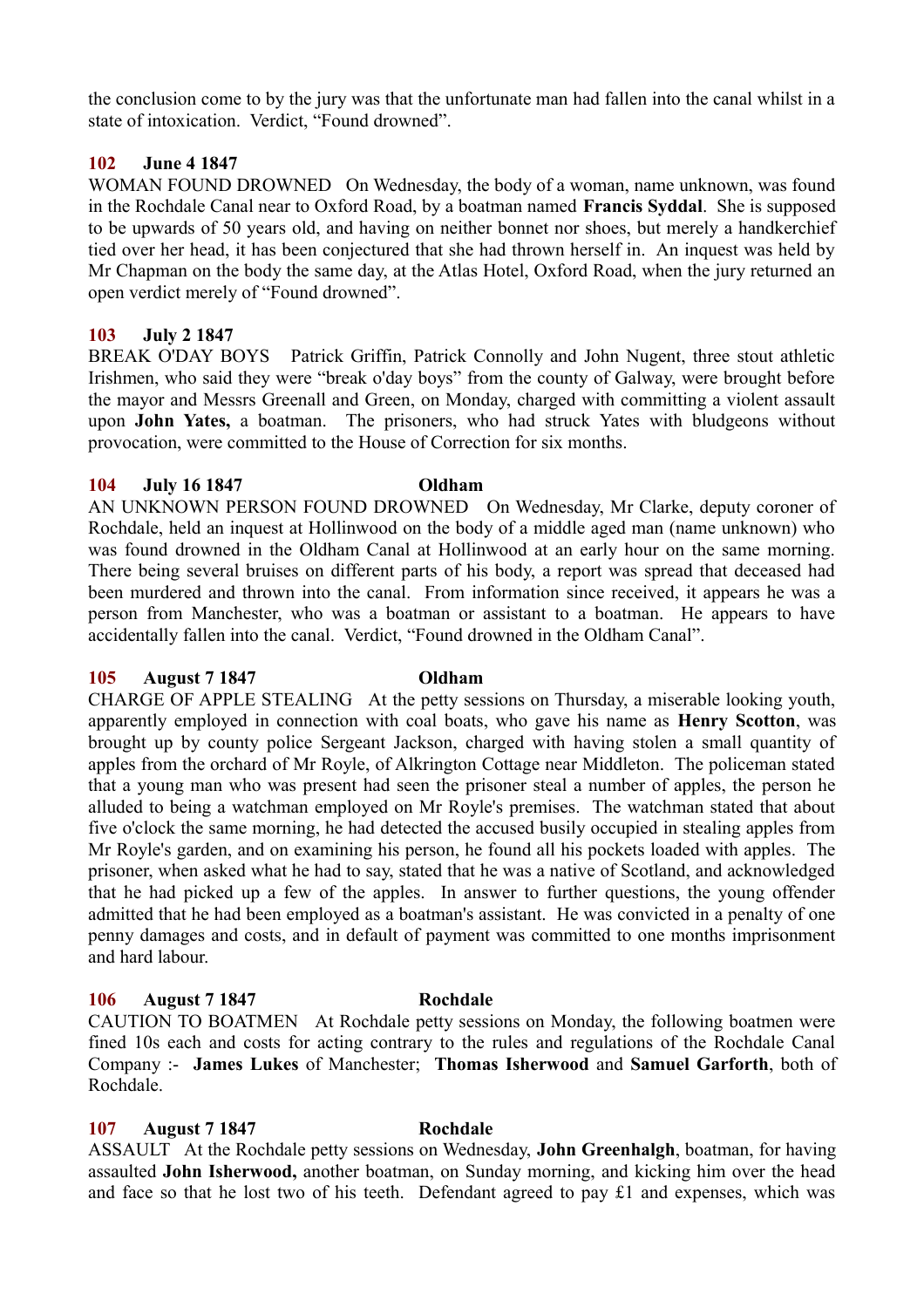agreed upon.

# **108 August 21 1847 Bolton**

SERVED OUT At the Borough Court on Thursday last, a young woman named Elizabeth Burns was brought up, charged with stealing four sovereigns belonging to **George Hammond**, a boatman, who stated that he came from Cheshire. The prosecutor, a young man, came to Bolton on Sunday, met the prisoner in Bridge Street, who found him with lodgings, eased him of four sovereigns, and in return the borough found her lodgings for a month in the New Bailey. A portion of the money was found upon her, but it was ordered to be kept towards her maintenance, and the prosecutor was recommended to keep better company.

## **109 January 15 1848 Rochdale**

MAN DROWNED On Tuesday evening, Mr Clarke, deputy coroner, held an inquest at the Navigation Inn, Drake Street, Rochdale, on the body of **Thomas Buckley**, boatman, aged 31 years. About half past six o'clock on Tuesday morning, the deceased accidentally fell off his boat into the canal near the Navigation Inn, and it was upwards of twenty minutes before he could be got out, when life was extinct. Verdict accordingly.

## **110 February 12 1848 Rochdale**

CHARGES AGAINST BOATMEN At the petty sessions on Monday, two boatmen named **James Dawson** and **William Dawson** were fined in penalties of 10s each and costs for having wilfully wasted water belonging to the Rochdale Canal Company.

## **111 November 4 1848 Ashton**

CHARGE OF STEALING A BOAT **Miles Slater,** a boatman, was charged with stealing a boat. It appeared from the evidence that on Friday last, the boat was taken possession of by two bailiffs in the employ of Mr Martin Newton, under a process from the Salford Hundred Court of Record, when, during the night, defendant, in company with others, took the boat from the wharf and was proceeding towards the tunnel, and when at the mouth thereof the bailiffs begged to be allowed to get out, which was willingly acceded to on the part of the defendant, who went off with the boat. Defendant said it was not his boat, and expressed his belief that he was acting right. Mr Brooks, who appeared for the prosecutor, said he was not anxious to punish the defendant. The bench adjourned the case until this day, and it was understood that if the parties could agree, the case would not be proceeded with.

### **112 June 30 1849**

MELANCHOLY ACCIDENT The body of Louisa Sowerbutts, a girl about 14 years of age, who lived with a female named Ann Pierce, 73 Portland Street, Manchester, was, on Wednesday morning last, discovered floating in one of the locks of the Rochdale Canal by **James Blike,** a boatman. Blike succeeded in taking the body, which was in a state of decomposition, out of the water, and it was removed to the Flower Pot Inn, Deansgate. It appears that the girl had left home in a pet on Monday morning last, having been reproved by Ann Pierce for taking money out of the till and spending it on sweetmeats, a practice of which she had more than once previously been guilty. Being of a hasty and passionate disposition, the girl left her home and was never seen by her friends until after the discovery of the body as just related. Decomposition had been hastened by the warm water which had flowed into the canal from the various mills on the banks. An inquest was held on the body on Thursday by Mr Herford, when a verdict of "Found drowned" was returned.

### **113 September 19 1849**

IMPRUDENT DARING – FATAL ACCIDENT On Monday at the Infirmary, Mr Herford held an inquest on the body of **William Havard,** a youth eleven years of age, the son of a boatman living in Runcorn. About a fortnight ago, the father of deceased had occasion to leave the flat, which was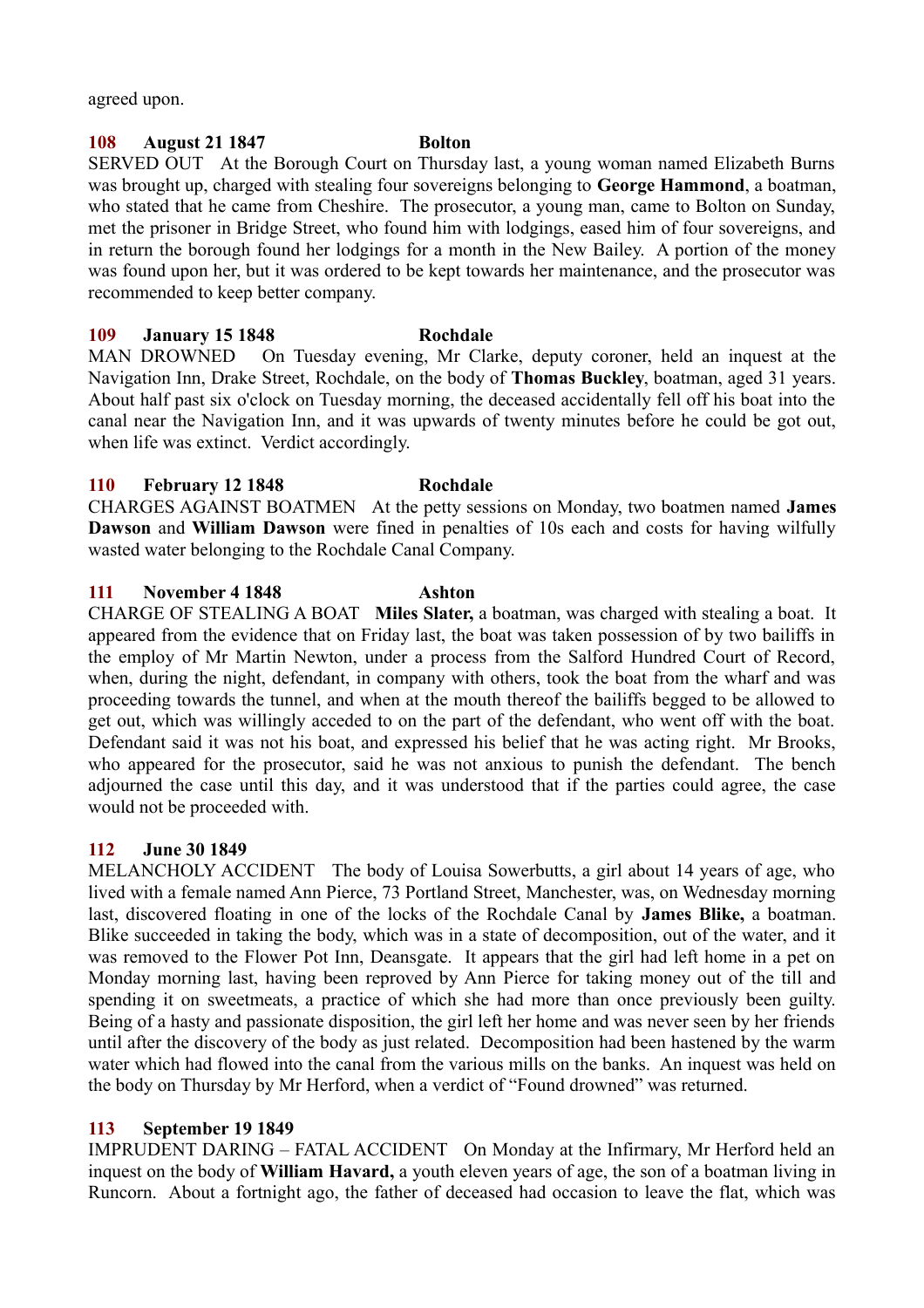lying in the canal near Knott Mill and, during his father's absence, deceased went to the windlass and attempted to lower the mast. When he had succeeded in bringing the mast about halfway down, its whole weight beginning to bear upon the windlass, the lad could not hold up against it; the handles were wrenched from his hand, and being whirled violently around, they struck the poor fellow violently on the head and fractured his skull. He died on Saturday last. Verdict, "Accidental death".

## **114 November 28 1849 Ashton**

CORONER'S INQUEST An inquest was held before Mr Rutter on Saturday afternoon at the Navigation Inn, Ashton, on the body of a boy unknown, which was found the night before in the tunnel of the Huddersfield Canal. It appeared that a boatman gave information at the warehouse that he had found a boy's cap on the water, and that he thought a boy was drowned in the tunnel. Search being made, the boy was found. For want of further evidence, the jury returned a verdict of "Found drowned". After the coroner had left, the jury consulted respecting the number of deaths which have occurred under this tunnel, when they passed a resolution to forward a letter to the directors of the Huddersfield canal, of which the following is a copy :-

## *To the Directors of the Huddersfield Canal*

"Gentlemen – We the jury assembled to inquire into the cause of death of a boy unknown, who was found in the canal under the tunnel at Ashton-under-Lyne, on Friday the 23rd instant, respectfully beg to call your attention to the great number of foot passengers passing to and fro under the tunnel, and also the number of accidents which have occurred thereunder (this being the third body found under or near the tunnel); and we would most respectfully suggest that you would cause the passage to be stopped, so far as regards the public, as a means of preventing a recurrence of such accidents. Signed on behalf of the jury, J CORRY, Foreman".

### **115 January 2 1850 Rochdale and Middleton**

BURGLARIES At the Rochdale Petty Sessions on Friday, **William Bastow,** captain of a vessel, and **John Wild**, a boatman, were placed in the dock under the following circumstances. County Police superintendent Carswell stated that during the last week, two burglaries had been committed – one at the Hopwood Arms, and the other at the George and Dragon Inn, both on the Rochdale and Middleton Road. From information received, search had been made in a boat on the canal at Slattocks, near Middleton, and at the bottom of the vessel a large quantity of the stolen property had been found; also a dark lantern, and keys suitable for robbers. The prisoner, William Bastow, received an excellent character from his employers, Messrs Thomas Davies and Jackson, salt merchants in Manchester. It appeared, also, that the stolen property had not been found at that end of the vessel occupied by the captain and his wife, but in the cabin occupied by Wild. Wild was remanded to Monday, and Bastow was bound, himself in £50, and two sureties of £25 each, to appear on Monday. On that day, Wild, along with **William Sharpe** and James Shoesmith, were placed in the dock. Bastow, the captain, having been discharged, proved that Wild and Sharpe had charge of the forecastle of the boat when the property was found, and that they slept there. Sharpe, when apprehended at Wakefield, had on a pair of boots which had been stolen from the above public house. Wild was apprehended near Middleton, and had a knife and a pair of boots that had been stolen from the same house. The prisoner Shoesmith was at the Rochdale station inquiring for his brother-in-law Sharpe, when a silk handkerchief, taken from the George and Dragon Inn, was found upon him. The three prisoners were committed to the Liverpool assizes for trial. The prisoner Sharpe was committed on a second charge of having burglariously entered the counting house of Mr Holden, corn miller, Rochdale. A particular knife that had been stolen was found upon him when apprehended.

# **116 February 2 1850**

EXAMINATION OF THE RIVINGTON BURGLARS The examination of the persons in custody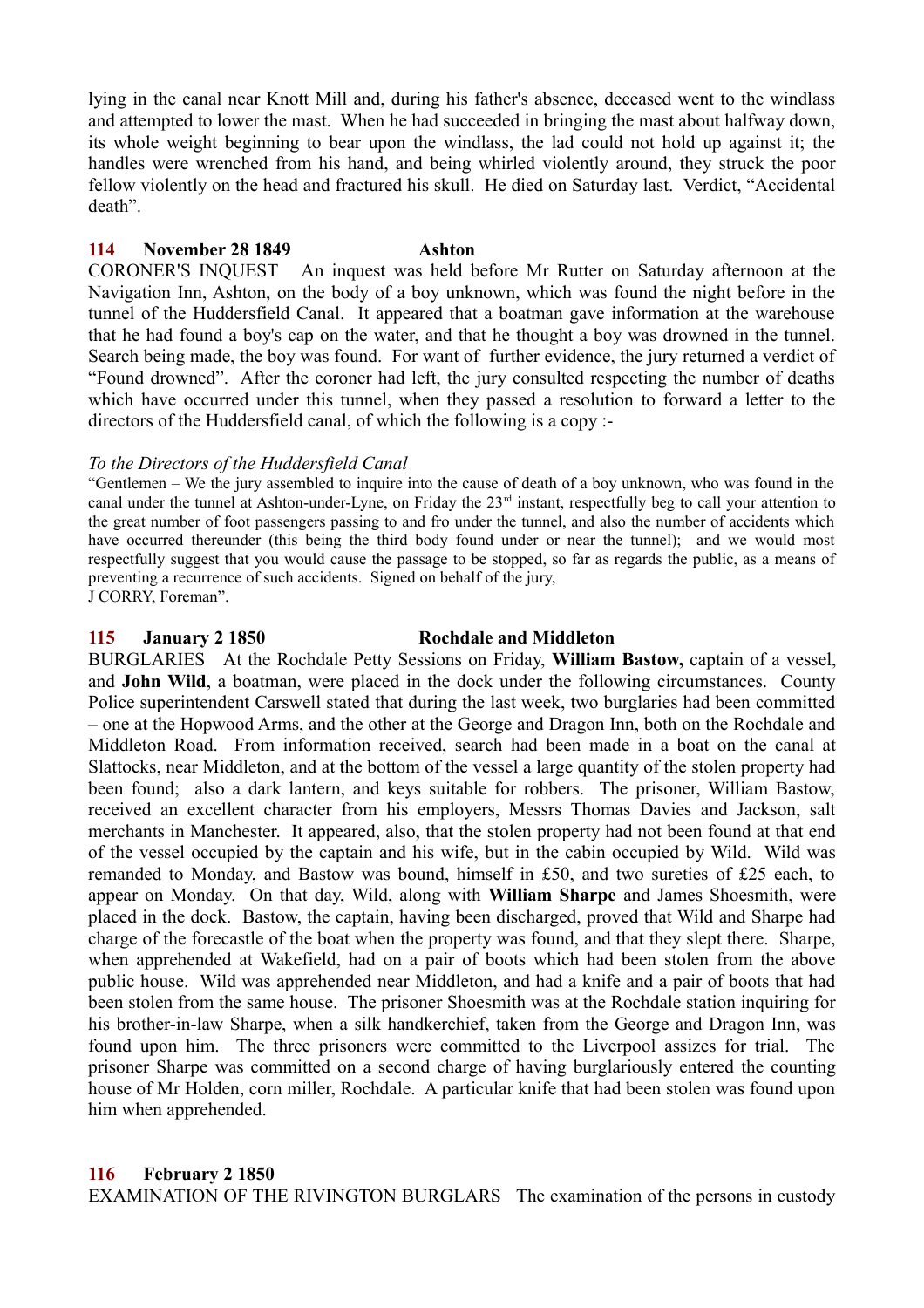for the burglary at the house of Mr Marsh at Rivington on Sunday morning week, commenced on Monday before the Rev J S Birley, W F Hulton, Peter Martin, R Andrews and Harrison Blair Esqrs at the Town Hall, Little Bolton. The court was crowded to excess, and the proceedings were not adjourned until seven o'clock in the evening. The prisoners arraigned were eleven in number, and were described as follows :- Jonathan Taylor, Wigan, collier; Thomas Ball, Chorley, labourer; William Hindley, Wigan, labourer; Jas Unsworth, Wigan, collier; Edward McKnight, Wigan, weaver; **Peter Taylor,** Wigan, boatman; **Samuel Leyland**, Wigan, boatman; **Jas Taylor,** Wigan, boatman; Chas Fielding, Habergham Eaves, collier; Patrick Corrigan, Wigan, weaver; Thomas Henry, Wigan, weaver. Mr H M Richardson declared that he appeared for James Taylor, Peter Taylor, Samuel Hindley, Unsworth, Ball and McKnight. The Magistrate's Clerk said there was no evidence against Leyland and Fielding, who were at once discharged. Mr Milne, superintendent of the Bolton division of the county police, stated that on Sunday the  $20<sup>th</sup>$  ult, he received information of a burglary committed at the house of Mr John Marsh of Rivington. He went to the house on the same day, and in examining the building, he found that two squares of glass, together with the frame, had been broken out at the east end of the house. He measured the place, and found the aperture to be 10 inches by 16 inches, so that a man could get through it. He found that Mr Marsh had received a severe cut on the head, and both his eyes were blackened. Mr Marsh was too ill to be present at the inquiry that day. Mrs Marsh had a severe cut across one hand. In consequence of information received, he went to Wigan on the 23<sup>rd</sup> and apprehended Peter and James Taylor, who were father and son. Both denied all knowledge of the burglary. On Thursday (the day following), Sergeant France of Hindley delivered to him the key (produced) of a safe, and upon that, he went to the house of Mr Marsh where, on trying the key, it exactly fitted. Mr Marsh gave him another key, which is exactly similar. By Mr Richardson : It was about twelve o'clock that he apprehended Peter and James Taylor – one was upon the sofa and the other in bed. He searched the house, but found nothing.

Norman France, sergeant of police at Hindley, stated that he went to Jonathan Taylor's house at Wigan about five o'clock on the morning of Tuesday. William Fisher and John Smith of the Wigan police, accompanied him, and they found Taylor in his own residence, in an opening near the Brown Cow in Green Street. On entering they found him standing near the fire, with a cut nose and a black eye, and immediately charged him with the offence. He said he knew nothing about it, and had been at home all night. They commenced a search, and found a large clasp knife in his pocket, and 6 1/2d in copper. Witness then asked him where the money was that he had been exhibiting at the public house on Saturday morning. He said, "What money" and the officer joined, "Why, those sovereigns". He then said, "I have none". The officer, turning to the wife, asked if she had any, and she replied that she had a sovereign, and pulled out one and a fourpenny piece. They then commenced a search, and found some new check print, a dark lantern and a hat in a box upstairs, and upon this removed them to the police station, locking the house up. They returned to it again, and found a safe key, some gold hid behind the grate slate, and some bludgeons in the cellar. J Taylor cross-examined witness at considerable length, but did not shake his testimony. He added that he apprehended Corrigan and Henry, and found £1 16s 5 1/2d upon one and £1 10s upon the other.

William Fisher, another officer, corroborated France as to the search made at Jonathan Taylor's, and said that on pulling down the grate, he found 18 sovereigns concealed. He apprehended Ainsworth and McKnight, but found nothing upon them.

The inspector spoke in corroboration.

John Paulett of Wigan, publican, proved that Jonathan Taylor came to his house, in company with William Hindley, on Sunday morning, and paid for several glasses of rum and took two bottles away with him. He was drunk at the time, and exposed a quantity of gold. Prisoner cross-examined him at some length, but elicited nothing to improve his own character.

Thomas Birchall of Wigan proved that Peter Taylor, James Taylor and William Hindley were in company with Jonathan Taylor at his house, but nothing happened beyond a dispute amongst them.

Evidence was then gone into to prove that Thomas Ball went by the railway from Wigan to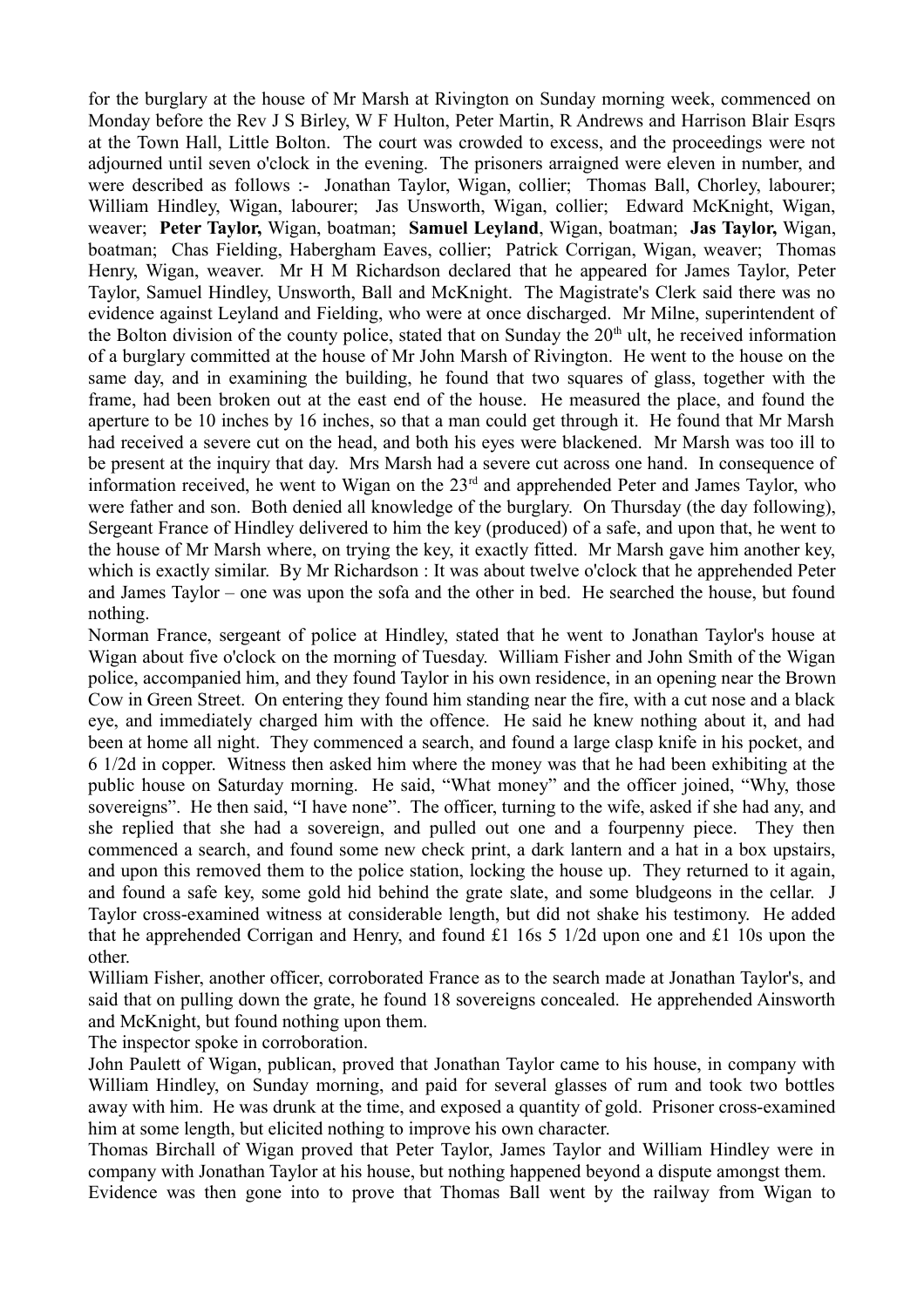Farrington on the Sunday morning about nine o'clock, and was then in liquor. On arriving at Farrington, he said he wanted to go to Chorley to see a child of his, and ultimately got a lift with a cart, and arrived at the Parker's Arms in Cuerden, where he got out and fell asleep. The landlord having observed money upon him, called a witness, and they took his purse from him whilst asleep, and found it to contain twenty five sovereigns and two spade ace guineas. He awoke about six o'clock, when his money was returned to him. He left behind a seal, which proved to be one stolen at the burglary.

The magistrates at this stage of the proceedings said that, as Mr Marsh was dangerously ill, they should adjourn to the following day (Tuesday) when, if Mr Marsh could not attend, they must examine him at home. The following is a copy of Mr Marsh's statement :- "I live in Rivington, out of business, and keep a few cows. My house stands by itself. The next inhabited house is occupied by a farmer named Mangnall, and is two fields from my house. My house is about two hundred yards from the highway. Myself, wife and sister in law, Martha Eatock, were the only persons living in the house. On Saturday the  $19<sup>th</sup>$  January, I and my wife went to bed about eight o'clock, leaving Martha Eatock up. After I had been in bed about four or five hours, I heard a noise outside the house; and I and my wife got out of bed, and I slipped on my trousers. I opened the bedroom door and went downstairs, my wife following. I lighted two candles and left them on the kitchen dresser, and then returned upstairs, and looking through the bedroom window, saw several men in the yard. My wife then gave me a hand bell and the gun, but before I could charge the gun, I heard a crash of windows breaking and steps upon the stairs. I went to the top, and saw several men coming upstairs, some of them armed with staffs, and others had old rusty swords. They had also lighted candles. They had covering over their faces, with holes to see through. As the first man came up, I struck him with the bell, as savage as I could, and cracked the bell with the blow. He fell back. I plucked a staff out of one of their hands, and fought with the staff until the lights went out, and two men closed in upon me and got me down, and a third came to help them. They swore, "Kill him, kill him". I said, "That you haply have done already". I was then a good deal beat and cut about the head, and bled a good deal from the head, and made no further resistance. I lay on the floor, and two men kept guard over me some time. One man came and asked me to open the closet door. I opened the closet door; it opens from the staircase; and some of them went into the closet, leaving me alone. Before they left me, some of them asked if I had any refreshments in the house, and I said I had some ale in the cellar. Whilst the men were rummaging about, I slipped into a room which has a window looking onto a portico. I opened the window, and slid down onto the portico, and then slid down one of the pillars into the garden. I then got over the garden wall, and went right on to Mangnall's, with nothing on but my shirt and trousers. I knocked Mangnall and his two sons up; but my shirt being smeared with blood, they were frightened and durst not go back. Mangnall lent me a coat, waistcoat and shoes, and one of his sons went off for further assistance. I staid at Mangnall's about half an hour, until some other men came to assist, when we went back to my house. I found some of the county police there, and the thieves gone. There were six or seven men in the house, and some of them said there were as many waiting outside. After I returned home, I kept some of my friends with me. We did not go to bed again that night. I went upstairs, and found a drawer open in which I kept money. It was all gone. I had received £50, £13 10s and £9 for rent about the 1<sup>st</sup> January, which I had placed in the drawer amongst some silver I previously had. There was £6 in half crowns; all the rest were in sovereigns. I also missed a silver snuff box out of the drawer; I saw them two or three weeks ago. There was a bank book and other things removed out of the drawer, which I afterwards found in another drawer. I also missed my hat. The seal produced is also mine. The hat lining has been torn out since missed; it had two letters, "J M", on the side, and the same at the bottom. I have an iron safe in the house. I had two keys to it, and my wife kept one, and the other was kept in some oiled paper in the safe. On Thursday, Mr Milne brought the key now produced, and compared it with the one kept with my wife; they are both alike. I also missed a knife, a bottle of brandy, two bottles of rum and a bottle of port wine".

The magistrates again met yesterday morning, and it was at once arranged to take the prisoners to the house of Mr Marsh, about seven miles from Bolton, in order that the depositions of the family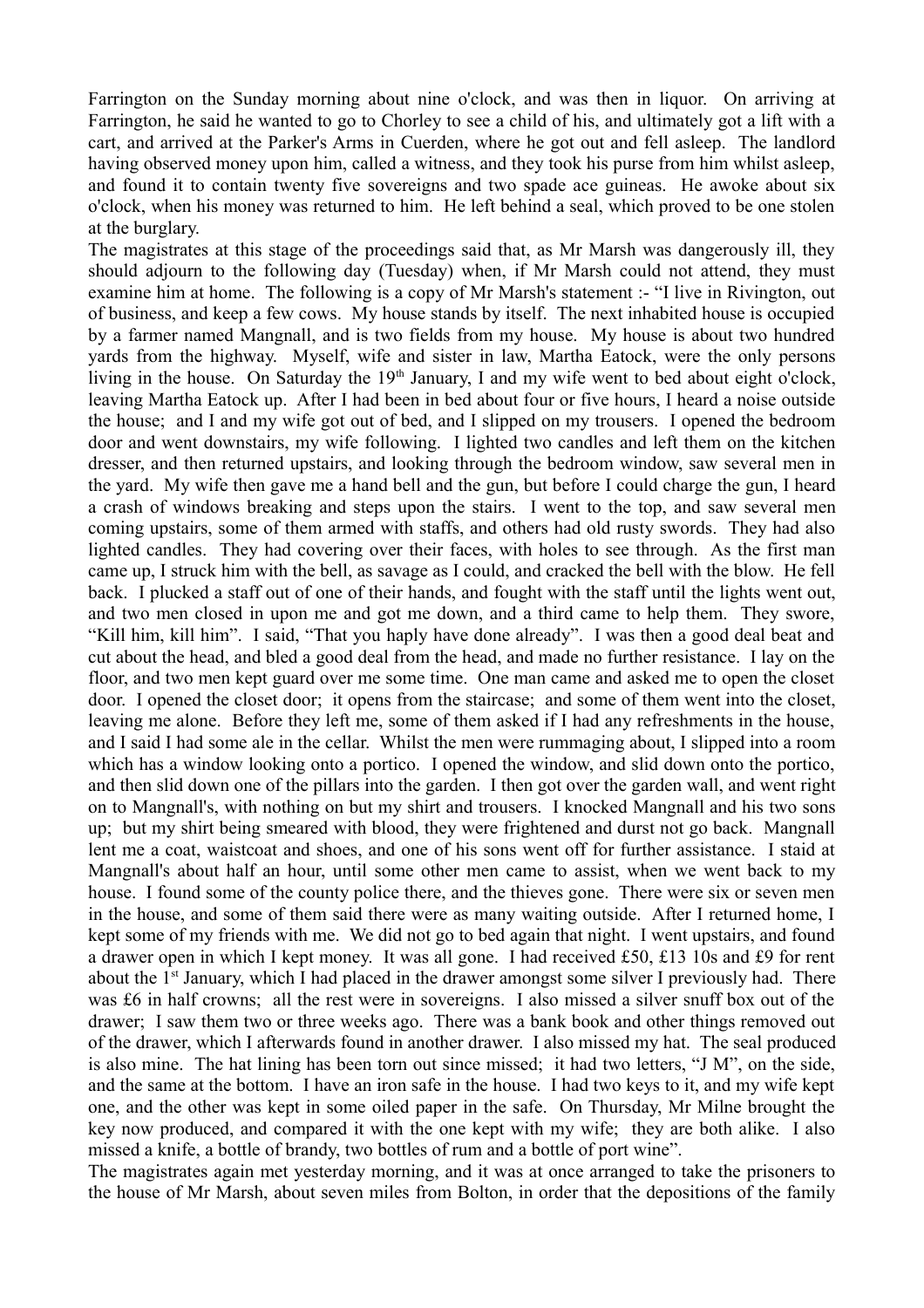might be taken. The house is nearly new and built of stone in a secluded spot in the vale, below the towering heights of Rivington Pike, and the very site that might be imagined for the commission of an outrage upon a family in wealthy circumstances, and not guarded by any domestics. Mr Marsh appeared to be much bruised about the head, which was swollen, but his faculties not the least impaired. Two other men had been taken into custody at Wigan yesterday morning by Mr Superintendent Milnes and Inspector Scott, but were not arraigned on this occasion. The evidence of Mr Marsh was taken, and was precisely as above given in his statement. Alice, wife of John Marsh, stated that she recollects looking through the kitchen door and bolting it on the night of Saturday the  $19<sup>th</sup>$ . The front door is generally kept locked. We went to bed about eight o'clock at night, and my sister Martha Eatock went shortly afterwards. We had been in bed some hours when we heard the breaking of windows, and got up. My husband went out and returned, and on finding they were coming upstairs, I gave him the hand bell, and he used it so actively that the men blew the lights out; and when he had lost the bell, I took him the gun. I heard them say, "Now, d---l, we'll do for thee". They closed upon him in the dark, and I called out, "Oh, do let my dear John alone", and they said, "If you don't desist, we'll kill you", and I received a blow on the hand, which cut it. They then said they would desist from hurting him if I would not cry out. My husband then escaped by the closet, and one of the men compelled me to find the key of the safe, which I furnished from the escritoire. When I unlocked the escritoire, they pulled the drawer out and took a silk purse containing about £20 in gold and silver. There was also a pair of new boots that I have since missed from the escritoire. They could not open the safe with the key, and I told them they must pull the stopper out. I assisted them in opening it because I knew there were nothing but writings in it, and told them so. They emptied the boxes of the deeds and papers but, as I had told them, found no money. They then began to pull linen out of the drawers, and I said you are making rough work, when one of them replied, "Mistress, you have nothing to do but straighten it". They then went to my sister (Miss Eatock's room) and thrust it open; some of them rummaged the drawers, and some the chest, and I told them there was nothing in but old things. They measured the chest both inside and out, as if to see if there was a false bottom. They told us to get to bed, as they had ways in their trade we must not look at. I heard them go downstairs, and in a short time after, I went down, and finding the kitchen door unfastened, I locked and bolted it, and shortly after, my husband returned. On the following day, we missed the gun, and a watch from the escritoire. I gave the key of the safe, and the bell produced, to Mr Milne, of the police, on the following day. J King of Chorley, superintendent of police, produced the brooch which Ball lost in the public house. On Thursday, he was in his office and heard Mrs Ball inform her husband that the child was dead – alluding to an illegitimate child at Chorley – and which might in some degree account for Ball's anxiety to get to Chorley on the day of the robbery. Miss Eatock corroborated the statement of her sister, Mrs Marsh, and said that after they had gone to bed, she made the windows, and saw all was fast. She said that three or four men, on entering her room, ransacked the drawers, having candles without sticks in their hands. They took a quantity of sovereigns, but she could not tell the exact number. A silver tankard, a snuff box and brooch were also taken out of the garret, and some money out of a corner cupboard, in different parcels, as I had received them, and a lot of silver, made out of a stocking bag. I had some guineas missing and a quantity of old silver coin, but she could not say of what reign. She could not tell the exact sum missing, but had above £100 in sovereigns. Mr Marsh further added that he saw one of the men with his hands in the drawer in which Miss Eatock's brooch was placed.

Mr Richardson pressed for the discharge of Peter Taylor, James Taylor and Hindley, which was acceded to, and the other prisoners were remanded back to Bolton at four o'clock. They were brought up again on Tuesday evening at the Town Hall, and further remanded to Thursday, when Jonathan Taylor, Thomas Ball, Jas Unsworth and Edward McKnight were again brought up (the other prisoners, Patrick Corrigan and Thos Henry, having been discharged on Tuesday night), and a further remand to Monday was applied for, Mr Marsh being still unable to attend. Mr Richardson opposed it on behalf of Unsworth and McKnight, alleging that he was prepared to prove an *alibi;* but that was overruled, and they were consequently remanded to Monday, at twelve o'clock.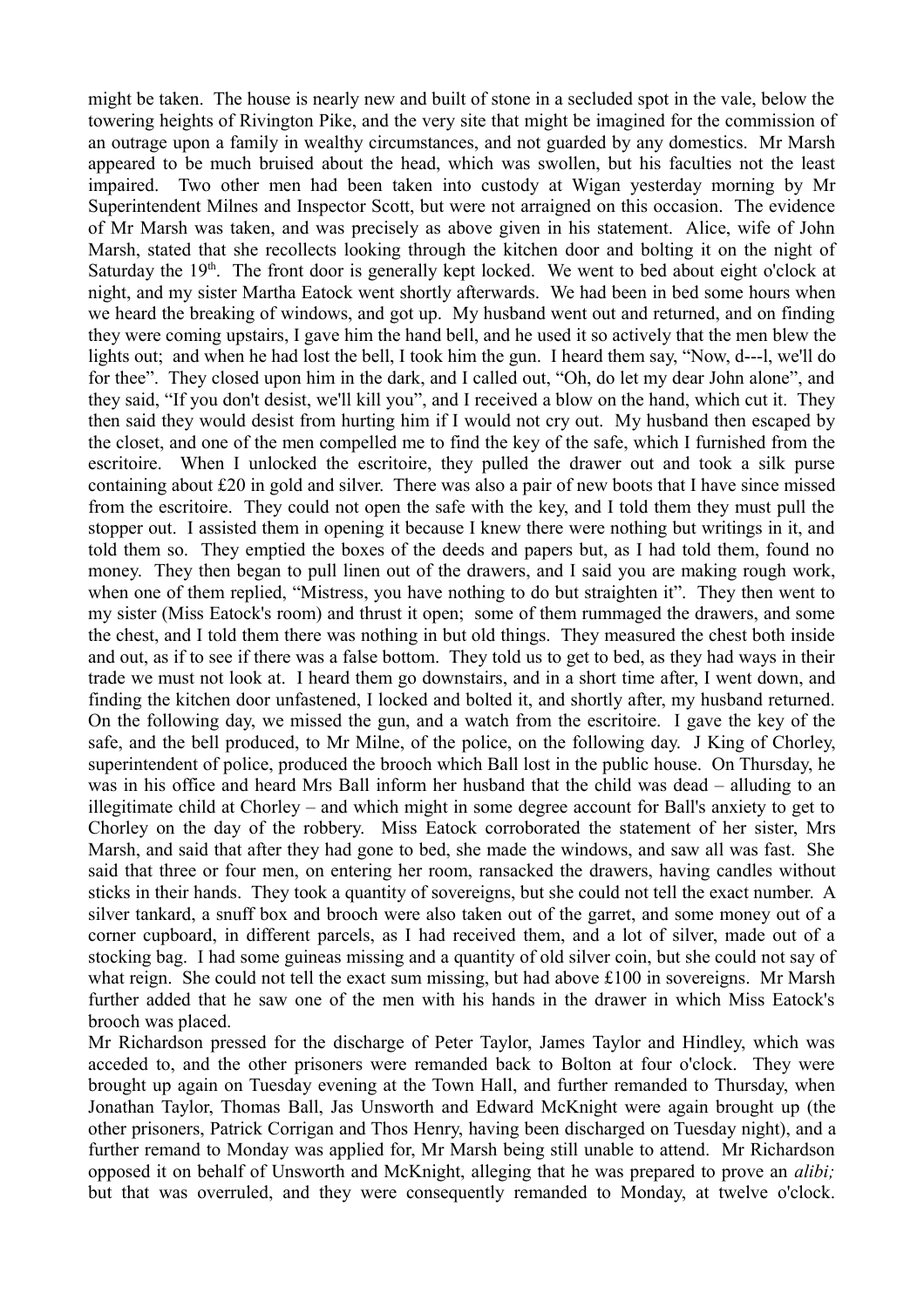Thomas Tootal of Wigan, sinker; John Pearce alias Nuttall of Wigan, weaver; and William Taylor, also of Wigan, labourer, who were apprehended on Tuesday, were then arraigned as being concerned in the burglary, and were also remanded to Monday. Ball had made a statement which, if admitted, will implicate all the parties, together with one not yet in custody. The gun has been found about three fields from the house, and there is other evidence against them not yet given.

## **117 March 2 1850**

DISTRESSING ACCIDENT TO A YOUTH At the Royal Infirmary on Tuesday afternoon, an inquest was held by Mr Herford on the body of a youth, thirteen years of age, named Martin Brennan. The circumstances connected with the death of the boy are these :- On Thursday week, he and some other lads were playing on the banks of the Ashton Canal, near the seventh lock, and as a boat was passing through the lock, the deceased caught hold of it, and swung from its side. Almost at the same moment, however, owing to a lurch of the boat, he was crushed between the boat and the abutment of the bridge. He contrived, however, to raise his legs, and throw himself over into the boat, and when it had risen by the influx of the water, he was lifted out. He was so much injured that he could not stand, and another boat coming up, he was taken down to Manchester and conveyed to his father's house. Next day he was removed to the Infirmary. Such was the statement of one of deceased's companions. It appears somewhat strange that the man who was steering the boat, who must have seen the deceased, did not caution him to keep away. One of the boatmen gave a somewhat different version of the affair. He said that when the boat was passing under the bridge, he supposed the deceased had made a jump, and caught hold of the stern of the boat. Hearing one of the deceased's companions calling out, he (the boatman) alighted to see if anyone was in the water, but he afterwards found that deceased was in the boat. This witness said that the deceased himself got out of the boat; and that, after kneeling on the ground a short time, he went away. He also stated that he (the witness) had threatened to punish the lads for playing about the boat. Mr Dyson, surgeon to the Infirmary, said that deceased was admitted there on the day of the accident, and that he died on the Monday following. His stomach was much bruised, and a post mortem examination had shown that the pelvis was fractured, a portion of the bone having ruptured the bladder. This was the immediate cause of death. Verdict, "Crushed by a boat".

### **118 August 3 1850 Ashton**

CAUTION TO BOATMEN **James Wilde**, a boatman, was charged with running his boat on the lock gate of No 3 lock on the Huddersfield Canal, at Ashton. Mr Batley of Huddersfield, solicitor to the company, appeared to support the charge, and called **Joseph Sykes,** the lock-keeper, who proved the case. Defendant promised not to offend again, and was allowed to pay the costs.

### **119 August 14 1850**

DEFEAT OF PROTECTIONISTS The proverbial stillness of the town of Ledbury, Herefordshire, was violently interrupted on Tuesday. A Mr Candy, a protectionist lecturer, and an essayist upon safeguards to native industry, was announced to give an address on the "Fallacies of Free Trade". The protection party assembled on the occasion in good numbers, but their views were unexpectedly frustrated by a violent opposition upon the part of the canal boatmen and their wives, and others, who seemed bent on defeating any attempt of the lecturer being heard. The formidable and threatening aspect of the populace prompted the farmers to forego their speech making, and deprived them of the advantages of Mr Candy's harangue. It would be difficult to describe the commotion in the town. One strenuous protectionist fled from the hotel in a postchaise, in full gallop, taking the opportunity of the crowd being drawn away by a fight some distance off.

### **120 August 21 1850**

ROBBERY FROM THE PERSON, WHILST ASLEEP A little before one o'clock on Sunday morning last, a police-constable on duty in Great Dacie Street saw a man asleep, and apparently intoxicated, lying upon a door step. Shortly after passing him, he observed a person approach the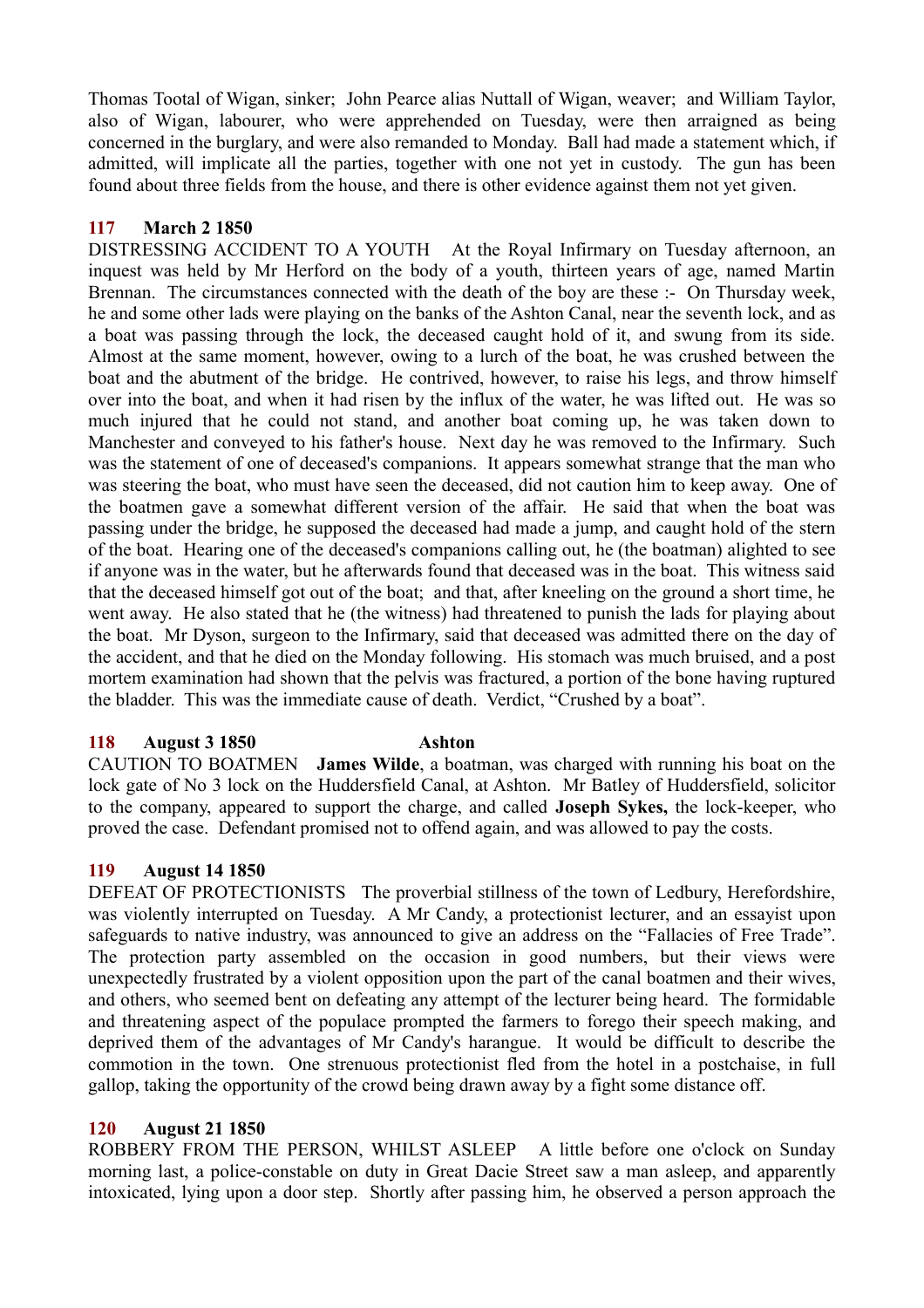sleeper, and suspecting that his object was dishonest, the officer went to see what he was doing, and inquired of the man upon the step if he had been robbed. He was then sobered sufficiently to take an inventory of his personal effects, and on examination, said he had lost his tobacco box from his trousers pocket, containing a sovereign. Several other articles were also missing from his other pockets, or, to use his own comprehensive expression, he was "completely cleaned out". The policeman then seized the man who had been in contact with him, and found upon him the box and sovereign. He proved to be a boatman named **George Kay,** and was charged with the offence at the Borough Court on Monday. In his defence, however, he gave a different account of the occurrence. He said that he saw the policeman robbing the man, and on going up to the place, the policeman dropped the box, which he (the prisoner) took up and put in his pocket. The man who was robbed confirmed the policeman's statement respecting his awaking him and asking him if he had been robbed, and the prisoner was committed to the sessions for trial.

## **121 August 28 1850 Ashton**

MALICIOUS DAMAGE **George Woolstencroft** and **Peter Jepson**, boatmen, were each fined 2s 6d for killing a turkey, the property of John Sidebottom Esq on Saturday last.

## **122 August 31 1850**

FOUND DROWNED – SUPPOSED SUICIDE On Tuesday morning at six o'clock, a boatman named **Walker,** while watering his horses in the Rochdale Canal at the bottom of Granby Row, found in the water the lifeless body of a woman who, on subsequent inquiry, proved to be one Mary Bradley, a widow, fifty six years of age, whose place of residence was in Granby Row. At the inquest on the body, which was held the same day at the Bull's Head, London Road, the woman with whom the deceased lodged stated that the latter had gone out the previous night at about eleven o'clock, saying she would visit a neighbour; since which time nothing had been seen of her till the body was found in the canal the following morning. The deceased was described as having been in low spirits for a considerable time, depressed by the fear of being reduced to starvation; and it was said that about three weeks ago, she attempted to poison herself, and had on one or two other occasions threatened to put an end to her existence. The jury returned a verdict of "Found drowned".

# **123 November 13 1850**

UNPROVOKED ASSAULT UPON A POLICE OFFICER Yesterday, a powerful boatman named **James Sawley** was charged at the Borough Court, by policeman No 11 of the C division, with committing an assault upon him. He stated that he was walking along Great Ancoats Street, when Sawley came near him and, without speaking a word, struck him a violent blow on the head and knocked him down. He made his escape at the time, but was afterwards apprehended near the Bolton Canal. He was fined 20s which he seemed inclined to pay rather than be committed for a month.

# **124 December 7 1850 Warrington**

INQUEST An inquest was held on Monday last at the Bridewell upon the body of **John Woodward,** who came to his death under the following circumstances :- The deceased was a flatman in the service of the Old Quay Company. On Saturday evening last he was with his flat, and whilst in the Cadishead locks, it appears that, by some means or another not known, he fell from the flat, and being caught between the flat and the lock side, was crushed to death. He was between fifty and sixty years of age. Verdict of "Accidental death".

### **125 December 11 1850**

ROBBERY FROM A VESSEL At the New Bailey on Wednesday last, **William Millington**, a boatman, charged **James Percival**, who had been a short time in his service, with stealing his watch from the cabin of his vessel. The watch was suspended in the cabin on the  $27<sup>th</sup>$  of November, the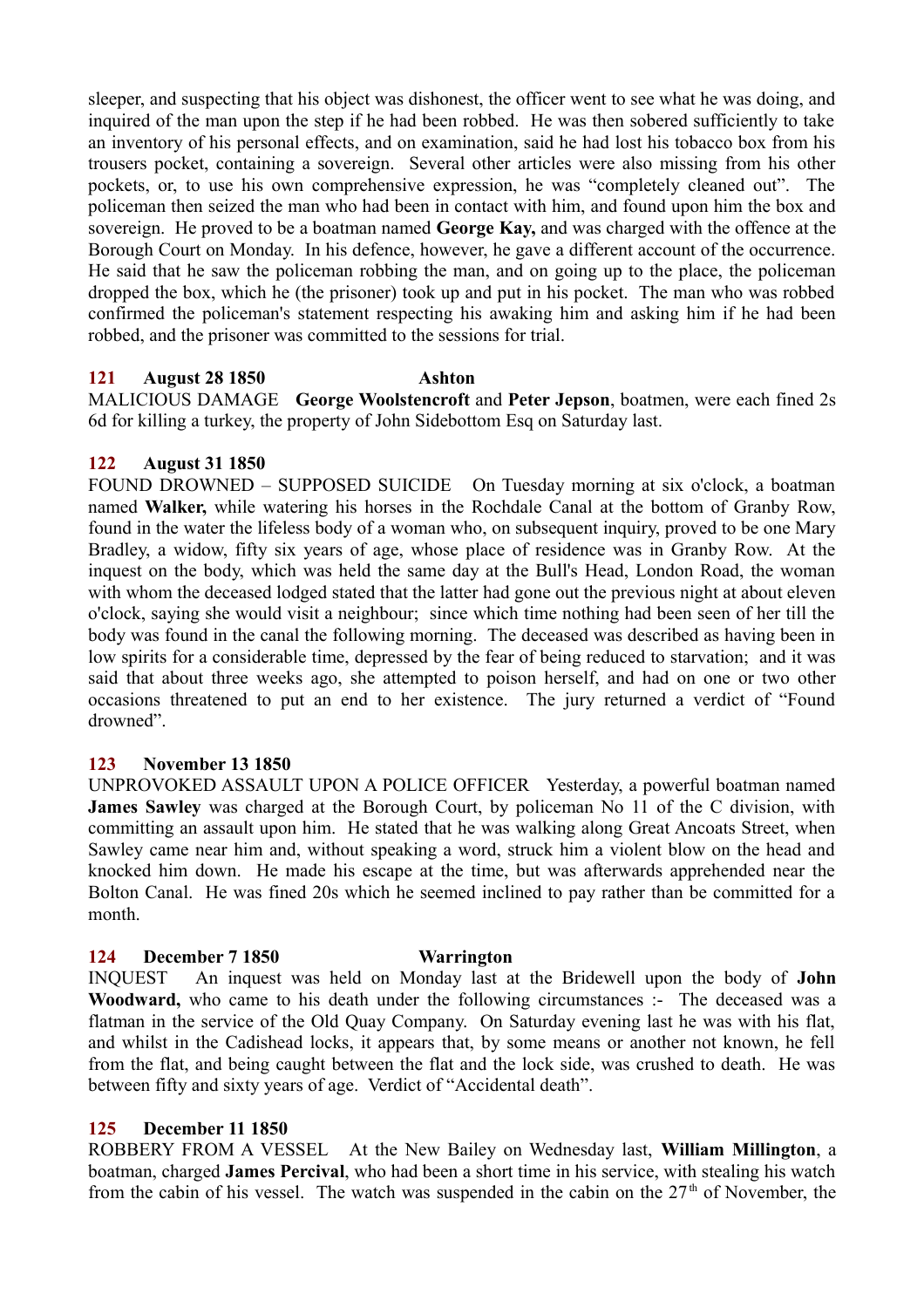boat being then in the Bridgewater Canal at Patricroft. The prisoner, after taking a meal alone in the cabin on that day, went ashore, and the watch was missed shortly afterwards. He was apprehended at Lymm in Cheshire on Monday last, and conveyed to Salford. He was committed to the sessions for trial.

### **126 January 15 1851**

ASSAULT Yesterday at the Borough Court, two men named George Jones and William Cheetham were charged with this offence by a boatman named **Shallcross**. It appeared that the complainant had been drinking in a public house in Deansgate on the previous night, where were also the two defendants. Jones had taken the complainant's cap from his head, and on his claiming it back, he refused to give it up, and said it was his own. Cheetham also knocked him down and kicked him. The complainant had called the aid of a police officer, who stated that he got hold of Cheetham, but the latter kicked him severely and got away; both the men ran towards Fleet Street, where he followed them, and having got assistance, they captured them descending from a high wall. Complainant had recovered his cap from Jones, on consenting to pay him sixpence for it. Jones was fined 10s or 21 days imprisonment, and Cheetham 20s or to be committed for one month.

#### **127 January 15 1851 Rochdale**

SUDDEN DEATH On Wednesday last, a person named **Michael Ackroyd,** a boatman, suddenly fell down dead, at Lower Place, near Rochdale. An inquest was held the same day on the body, at the White Lion Inn, Lower Place, and a verdict of "Died by the visitation of God" was returned.

### **128 March 15 1851**

MISTAKEN IDENTIFICATION – CHARGE OF SHOOTING AT A WOMAN At the Salford Borough Court on Thursday, a boatman named **John Chantler** was placed in the dock on a charge of having twice fired a pistol at **Elizabeth Rothwell**, the wife of a boatman residing in Rupert Street, Ordsal Lane. The prosecutrix stated that a short time since, the prisoner worked for her husband, but was discharged. Three weeks ago, he came to the house for some money which was due to him. She told him that he owed her husband more than was due to himself, and he must let his own debt stand against theirs – he should not have it. To which he replied, "I will have it, one way or another". On Tuesday night last, about seven o'clock, she was going to her father's, along Cross Lane, Salford, and when passing Blackburn's Buildings, she noticed a man standing, but on seeing her, he stepped out of the way to let her pass. When she had walked a short distance, she observed that he was following her, and saw him put his hand into his pocket, to take out, as she thought, a pigeon, to let fly in the air. Instead of a pigeon, however, he brought from his pocket a pistol, and discharged it at her. He was about ten yards off, and the flash went towards her. She believed the man to be the prisoner. She was alarmed, and ran to her father's, and told her father and mother that she had been shot at. John Crook, father of the prosecutrix, said that about seven o'clock on Tuesday night, his daughter came to his house and said she had been shot at. She remained about three quarters of an hour, and witness went home with her for protection. When they had passed Blackburn's Buildings, he saw a young man loading a pistol, to whom he said, "What art thou doing with that pistol?" To which he replied, "I don't know". When they had got about twenty yards from him, he fired the pistol at them; he then seemed as if he was throwing the pistol away towards some grass; and crossed the road and ran off. Witness followed him twenty or thirty yards, but being himself much excited and alarmed for his daughter, he returned, and found that she had got into a neighbour's house. Neither of them had sustained any injury. The report was a loud one, but he could not say that he heard any whizzing noise as if a ball or shot had passed him. He only saw the side of the man's face, and would not undertake to swear to him, but he believed he was the man, and his general appearance in every respect resembled him. When he saw the man loading the pistol, his daughter said to him, "That's Canney", meaning Chantler. A police officer stated that he apprehended the prisoner in White Cross Bank, on the previous day, and desired him to accompany him to the office, which he did, when the chief constable told him that he was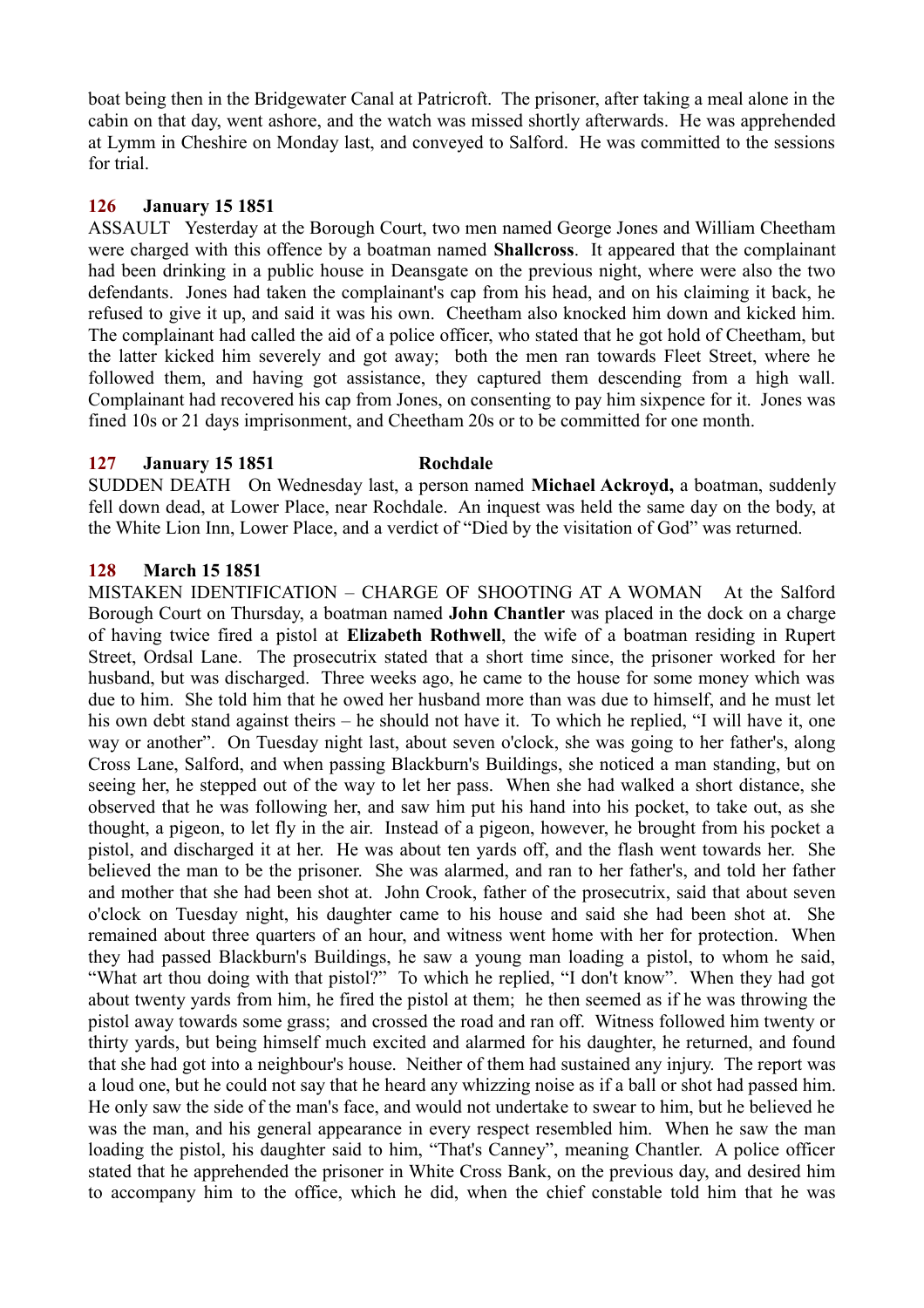charged with shooting at a woman, when prisoner said he was innocent of it. Mrs Rothwell was fetched, and she identified him as the man who had shot at her. When being locked up, he said, "I am innocent of the charge; they should have paid me, and then". The prisoner said in defence that on Tuesday night he left his work at six o'clock and went to his lodgings, where he remained until eight o'clock, when he went out with some corn to feed a horse; he returned in about twenty minutes, and then played at dominoes until ten o'clock, and was not out again during the night. He then called Mrs Alice Stretch, of No 2 Canal Street. She stated that the prisoner lodged at her house; that on Tuesday night he came home at dusk, and was only out from eight o'clock to twenty minutes past. There were several other persons in the house at the time, and she said they could testify the same. The prisoner was then remanded to yesterday morning, when he was again brought up. Mr W P Roberts appeared for him, and the evidence given on the previous day was repeated. Mrs Ramsbottom was next called, and stated that she lived in Blackburn's Buildings. About seven o'clock, and again at eight o'clock, on Tuesday night last, she heard a report as if from a gun. In a few minutes after the second report, the prosecutrix came to her door in a state of great agitation, and asked her to allow her to come into the house, stating that she had been shot at. She said she knew the man who had done it, but did not give his name. After remaining a short time, her father came for her, and she went away with him. Mr Roberts then addressed the Bench on behalf of the prisoner, urging that he had to contend against a powerful tendency in the human mind to get up a great case, and to make the most of whatever crime was supposed to be committed. Mr Trafford said that he might state that no evidence had been given that the pistol was loaded; if, therefore, the prisoner was proved to be the man who fired it, he should only deal with him under the act for "wantonly and maliciously firing a pistol in the street". Mr Roberts said that if the evidence of identity were not sufficient to prove him guilty of an attempt to murder, it was not sufficient to prove him guilty of any offence at all, and he should be able to prove that he was not the man who could have committed it. Mrs Alice Stretch, the landlady of the house where the prisoner lodged, repeated her previous statement, to the effect that the prisoner went home at six o'clock, remained until eight, then left for about twenty minutes to feed a pony, when he returned, and was not out of the house again during the night. Thomas Stretch, her son, Elizabeth Stretch, her daughter, and a young man who stated that he played at dominoes with the prisoner until ten o'clock, gave evidence to the same effect; upon which Mr Roberts submitted that a case of alibi was established. Mr Trafford said he had no doubt but that the prosecutrix conscientiously thought that the prisoner was the man who had shot at her, but he believed that she had mistaken him for some other individual. He regretted that the man who really perpetrated the act had not been apprehended. He was inclined to think that, whoever he might be, his intention was not to kill, but to frighten, and he had seriously frightened the person at whom he shot. The prisoner was then discharged.

# **129 March 26 1851**

CHILD FOUND DROWNED IN GAYTHORN On Thursday, Mr Herford held an inquest at the Cross Keys in Camp Street on the body of a lad, ten years of age, son of William Hingley, porter of Kay's Court, Jackson's Row. The lad was found quite dead, at six o'clock on Thursday morning, in the Rochdale Canal in Gaythorn, by a boatman named **Walker**. Verdict, "Found drowned".

# **130 March 26 1851**

STEALING COPPER COIN A boatman named **Samuel Lamb**, and an elderly woman and her daughter, named respectively Ellen and Elizabeth Hyde, were placed in the dock at the Borough Court on Monday last, on a charge of being concerned in stealing copper coin to the value of £14 10s from the warehouse of the Grocers' Company in Castle Street, Knott Mill. John Grant, a clerk in the establishment, proved that he left the copper safely locked up in a box on Friday night. Nicholas Holloway, private watchman, stated that the doors were properly fastened on Friday night, and about one o'clock on Saturday morning, he discovered that one of them had been broken open. He entered, and went over the warehouse, but could see no one, but found that a box had been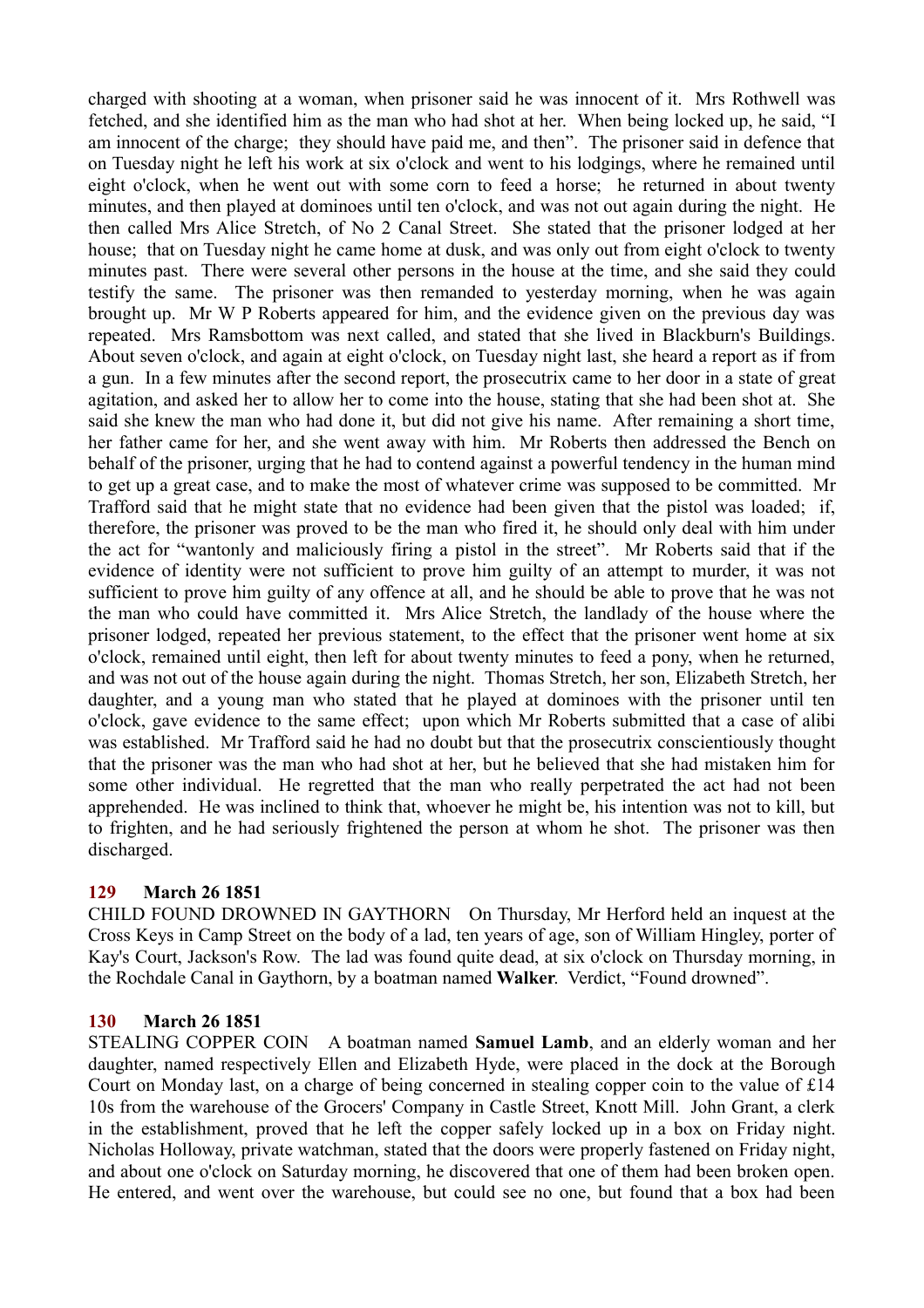broken into, and the copper which it contained taken away. John Shaw proved that he had delivered £8 10s of copper to a carter of the company, and identified two penny pieces amongst the copper produced in court as being part of the £8 10s which the carter had delivered to the clerk of the company. Sub inspector Partington stated that he heard of the robbery on Saturday morning, and having ascertained that the prisoners had been changing a quantity of copper into silver, he went to the house of the old woman and her daughter, where Lamb also lodged, and under a flag in a back cellar, he found £9 in copper, and learned that at least £3 had been changed. Mr Superintendent Taylor then called Elizabeth Hyde, who stated that the elder prisoner was her mother, and the younger one her sister; on Saturday morning, she saw Lamb take up a flag in the cellar and afterwards put it down again; she also saw a quantity of loose copper, and he gave her 9s to get changed, which she did by getting three shillings in silver for it at three different places. Mr Taylor said he did not press the case against the old woman, who declared her ignorance of the transaction; but as the copper stolen weighed more than a hundredweight, he thought it probable that some other party had been concerned in it, and applied for a remand. Ellen Hyde (the mother) was then discharged, and the other two prisoners were remanded to Friday next.

[Must be an error with names here, as both the accused and one of the witnesses are shown as Elizabeth Hyde]

## **131 April 16 1851 Blackburn**

SHOCKING ACCIDENT ON THE EAST LANCASHIRE RAILWAY On Thursday night, an accident of a painful nature occurred on the East Lancashire Railway, near to the Blackburn station. It appears that a man named **Thomas Holden**, a boatman residing in Ninepenny Row, in this town, was found in the tunnel, with his right leg broken and his head much crushed. It appears that he had been in Accrington that day, and by some means had got onto a luggage train. On the train nearing the station house at Blackburn, through the tunnel, he made an effort to get off, when he must have fallen. At about twelve o'clock, a man at the station heard a moan, and on searching found him with his head lying on one of the rails, over which a luggage train was in a few minutes to pass; he was immediately conveyed to the house of Mr Riding, the White Bull Inn, Church Street. A medical gentleman from King Street was called in, and removed several fractured bones from the front part of the skull, bandaged it up, and then left the man. Mr Riding and many others endeavoured, during the whole of the following morning, to induce the medical gentleman to set the fractured limb, or to get an order from the relieving officer to convey the poor man to the workhouse, where he might be at ease, and have every assistance which such an establishment and a surgeon could give. Strange to say, neither one nor the other could be accomplished until twelve o'clock on Friday. Mr Ashton, the relieving officer, inquired of the medical gentleman if Holden was fit to be removed to the workhouse. "Yes," was the reply, "but wait a little longer until I make some inquiries" thus the man lay in the kitchen of the White Bull from twelve on Thursday night until a little after twelve on Friday morning, at which hour Mr Ashton determined to relieve the poor man's misery. Mr Rogerson, the surgeon from No 2 district, was dispatched to the White Bull, and had the man immediately conveyed to the workhouse, and placed under proper and careful nurses, and all that medical skill could suggest was done to cure or relieve his bodily sufferings. The whole circumstances connected with the case created great indignation amongst the inhabitants, and during Friday it was the chief topic of conversation. Too much praise cannot be given to Mr and Mrs Riding for the care which they bestowed on the man. After the man's removal to the workhouse, the company sent a medical gentleman from Manchester to visit him. We have since ascertained that Holden died on Sunday evening,

# **132 May 14 1851**

CHILD KILLED BY FALL OF DEALS IN A BOAT On Monday, an inquest was held at the Blue Ball, Chester Road, Hulme, touching the death of **Thomas Walker**, four years of age, son of a boatman of Latchford, near Warrington. On Friday evening, the boy's father was discharging deals from a flat at Mr Hunt's yard, in the Old River, and the deceased and another little boy were playing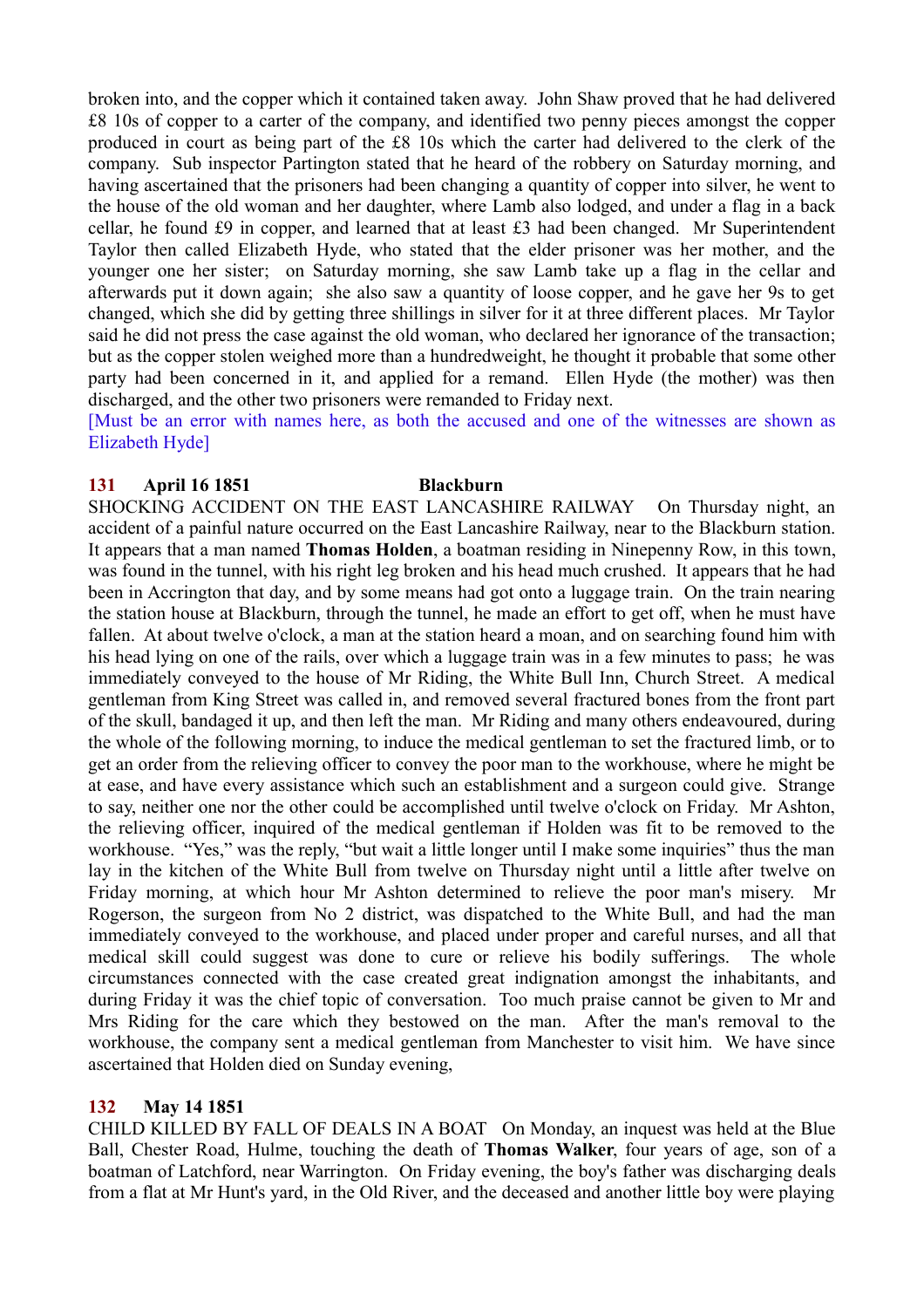in the hold. The passage of another boat caused a roll in the water, which made a quantity of deals fall into the hold. The other little boy escaped free from injury, but Walker was killed by the wood which fell upon him. Verdict, "Accidental death".

## **133 May 24 1851**

ROBBERY FROM A COAL BOAT During the afternoon of Wednesday, as a youth was coming with a coal boat towards Manchester on the Rochdale Canal, having no one on board but himself, a powerful man got upon the boat, and taking the shaft with which he was pressing it along out of his hand, the newcomer forced the boat towards the shore, when another two men made their appearance and carried off a quantity of coal. On arriving at Manchester, the youth informed Mr Birch, to whom the coal was consigned by Messrs J Harrop and Co, of what had occurred, and the man who first boarded the boat in the canal was apprehended. His name was **John Johnson**, a boatman, and he was charged with the offence at the Borough Court on Thursday. He admitted being present but denied the robbery. He was committed for one month.

## **134 June 28 1851**

ATTEMPTED MURDER AND SUICIDE IN WORCESTER On Saturday night last, **John Waters,** a man who plies as a boatman in Worcester, made a murderous attack upon a woman named Mary Ann Burk, who has been living with him for several months. Having quarrelled with her, he inflicted a serious wound upon her neck with a knife, and subsequently stabbed himself in the throat in two places. An enquiry into the circumstances took place at the police station on Monday before two of the city magistrates, who remanded the prisoner Waters for a week, in consequence of his being too ill to undergo an examination. The woman Burk is recovering from the effects of her wounds, and is considered out of danger. It appears that the prisoner Waters had been heard to say several times in the course of Saturday that he would murder the woman, and was seen to sharpen his knife (a pocket one), which was found covered with blood on the floor of the room.

### **135 July 12 1851**

A MAN BURNT IN A LIMEKILN On Tuesday, Mr Herford held an inquest upon the body of **James Buckley**, a boatman 58 years of age, whose death in the Infirmary had taken place on the previous day, in consequence of burns on the feet and back which he had received through falling into a lime kiln. A labourer named Johnson stated that on Wednesday morning he went to work at a lime kiln belonging to Mr Brocklehurst, at Pinmill Bridge, and found deceased lying inside; he threatened that if he found him there again he would take him before the magistrates, and deceased promised that he would not return. Witness then went to the other side of the kiln, and soon heard a loud scream, and on looking down saw the deceased at the bottom of the kiln amidst the fire. With the help of some men, he drew him up, and had him conveyed to the Infirmary, where he died as above stated. Verdict, "Accidental death".

# **136 August 2 1851**

VIOLENT ASSAULT ON A MAN IN THE STREET In our last publication, we gave some particulars respecting a brutal attack which was made upon Patrick Lyons and William Bridger, between two and three o'clock on Tuesday morning last, near the Caledonian Vaults, Great Bridgewater Street, by a party of boatmen, one of whom, named **Robert Culshaw,** was apprehended, and charged with the offence at the Borough Court the same morning. Patrick Lyons, who is the keeper of a beerhouse in Chester Street, Hulme, was disabled from attending to give evidence, and the prisoner was remanded to Thursday. On that day he appeared, although still suffering from the loss of blood and ill-treatment. He stated that he was, for some reason unknown to himself, suddenly knocked down by the boatmen, and kicked whilst perfectly insensible. He could not identify the prisoner as being one of the assailants. A person residing near the place stated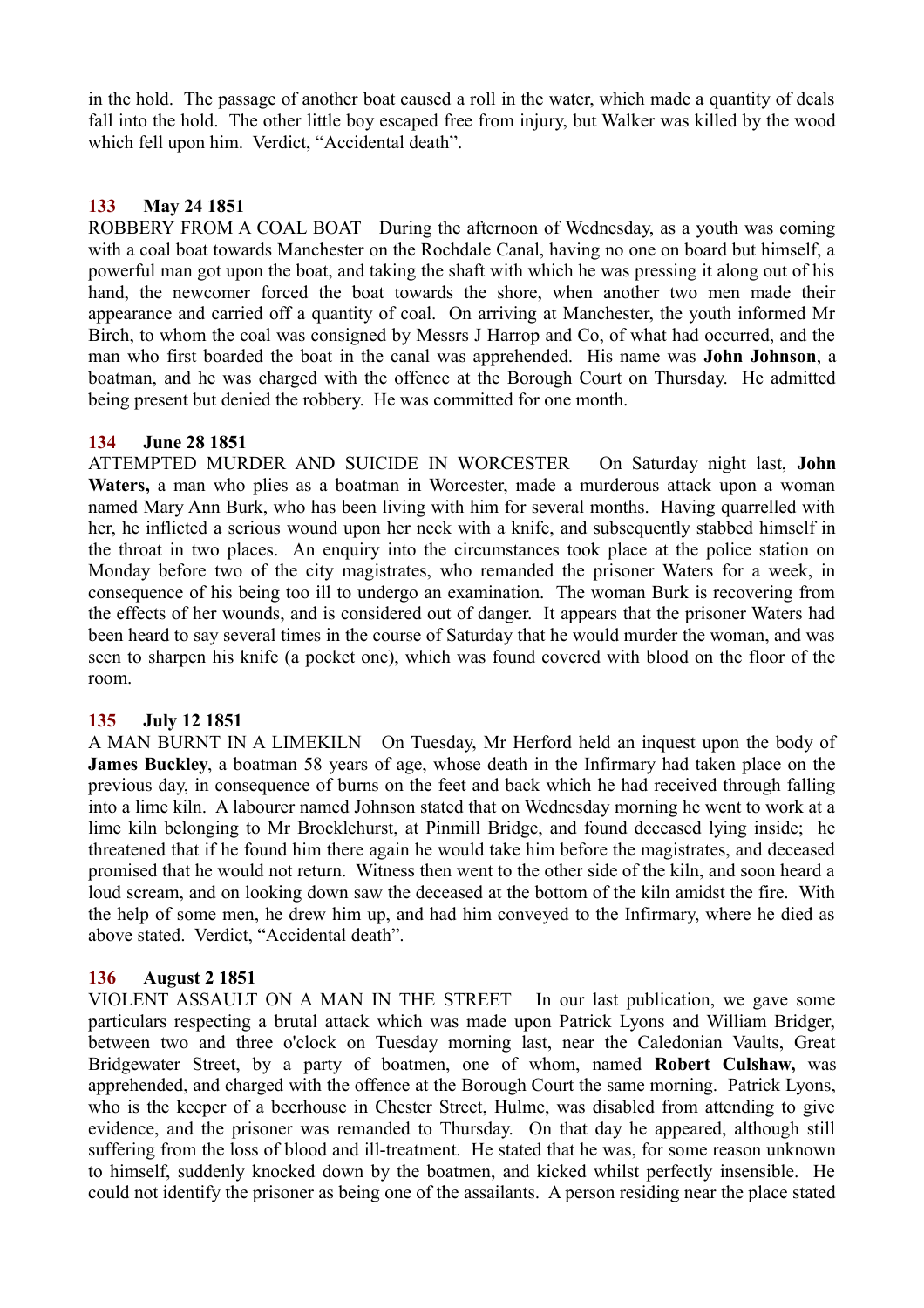that he heard a noise, and on looking out of the door of his house, he saw the prosecutor lying on the flags, and five men kicking him. He went towards them, and they ran away; if he had not done so, he believed they would have kicked him to death. He was laid on his left side, with his head in a pool of blood, there being a deep wound on the forehead. Bridger, who had also been violently struck and bitten, said that the prisoner was one of the party. It appeared from the statement of the landlord of the Rose and Crown Inn, Lombard Street, that the prisoner and his companions had been drinking there; that some man had stolen a pair of shoes from a person in the house, and that the boatmen went out of doors, saying they would punish the first man they met for it. Bridger and Lyons happened to come up, and though they had nothing to do with the shoes, the men attacked them, and he could distinctly swear to the prisoner being the ringleader of the party. The prisoner denied the charge against him, but could assign no satisfactory reason for his running away and leaping into the canal at Gaythorne, from whence he was piloted to the (dry) dock. He is believed to be from Wigan, and he was committed to the sessions for trial.

# **137 November 22 1851**

MELANCHOLY DEATH OF A BOATMAN On Tuesday night, at about a quarter past six o'clock, **Jas Schofield**, 26 years of age, a boatman from Rochdale, fell into the canal at Allport Town. His father and brother, who were on the lock gates, saw him standing on a bench in the boat, pulling the boat out of the lock with a boat hook, and presently heard a fall and a splash, which denoted that the deceased had fallen into the water. Three times did the deceased cry out for help; a rope was thrown to him by his father, and a life buoy by the lock keeper, but the night was dark and the deceased could not be seen, and the consequence was that these appliances never reached him, and he was drowned. His body, recovered by means of grappling irons, was soon afterwards got out, and was taken to the Black Horse, where a surgeon endeavoured to restore animation, but in vain. The jury who sat on the inquest held on Thursday, at the Black Horse, gave it as their verdict that the deceased had "Accidentally been drowned".

## **138 December 6 1851**

INQUESTS On Monday last, an inquest was held on the body of **William Carey,** a boatman who accidentally walked into the canal between Ashton and Stockport during a heavy mist on Friday night week. A verdict of "Accidental death" was returned.

### **139 December 20 1851 Ashton**

CHARGE OF FELONY Mary Manley and Thomas Makin were charged with stealing half a cwt of coals from a boat, while passing along the canal at Clayton. It appeared that the male prisoner had been employed by the boatman, **Wm Ogden,** to assist him with the boat through the locks, for which he paid him 4d; and the female prisoner said she had paid the male prisoner 1d to be allowed to take them. They were committed for a month each to Salford New Bailey.

# **140 January 10 1852**

RAILWAY FESTIVITY Nothing has caused a greater change in the social and commercial part of this country, in modern times, than the establishment of railways. Men of latent talent, that required only an opportunity for its development, rose into fame through through the means of cutting and constructing railways and their requirements. One of such men was Stephenson. But the development of talent is but one of the least benefits that railways have conferred upon England. They have wrought great moral changes in the characters of those employed by inland carriers. Canals of late were the greatest facilities that were offered to the mercantile community for the transit of their goods. Six days were considered a very reasonable time to convey merchandise from Manchester to London; whereas, now, goods that were in the manufacturer's warehouse last night are in London today. The power of steam performs this. But how was it a few years back? Boats were used for this purpose, varying in tonnage, hauled by horses in the voyage between Manchester and London. The brutal cruelty of the drivers in whipping the poor animals forward,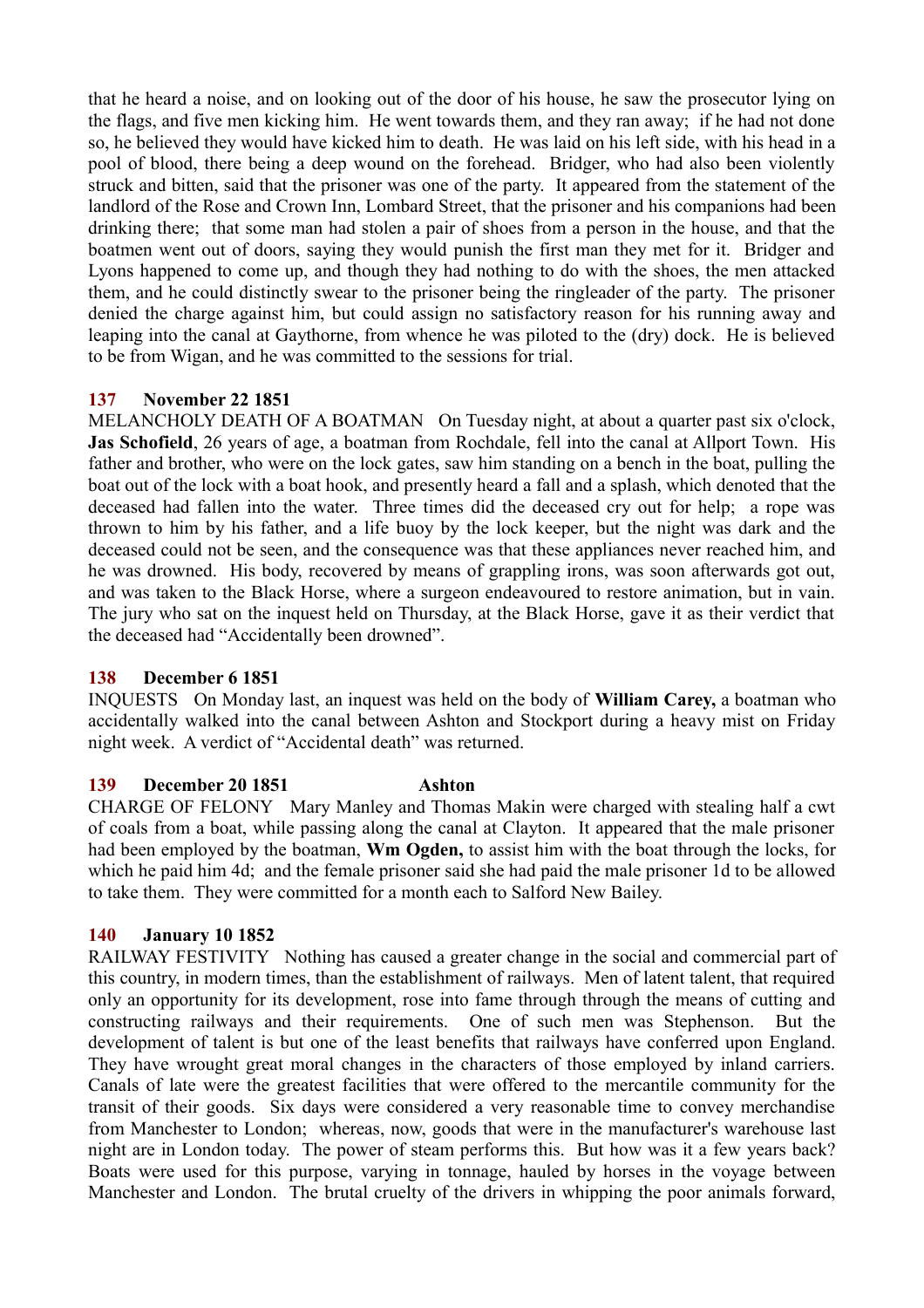and the horrid oaths that almost accompanied every lash, can only be fully known to those who have been intimately connected with canal carrying. A more fearfully demoralised class of men than canal boatmen could not be found in England. Their occupation was a nursery of vice. The cabins of the boats contained three berths or bed places for the crew, who consisted of half a dozen males, the chief of whom were mostly accompanied by women, who frequently were females of infamous characters. Gross wickedness characterised these men, to whose custody were committed goods of all kinds and value. They were inveterate sheep stealers and poachers. A day of rest was unknown to them, except when a stoppage took place upon the canals for repairs. Then these holidays were spent in every species of available vice. The name of Jesus, except as an oath, was unknown to a number of them, and to divine service, as a religious worship, they were equally strangers. Being born the children of boatmen, they were employed in that capacity as soon as they had acquired sufficient physical strength to be useful; and although called Christians, they grew up and lived in a state of greater religious, moral and intellectual darkness than the poor heathen who "sees God in clouds, and hears him in the wind". None seemed to care for their welfare, except here and there a good man would rise up and feel for them. Of this character was Mr Samuel Salt, now goods manager to the London and North Western Railway, London Road, Manchester, who still retains in his present high status the same regard for the happiness and welfare of all the persons employed under him in the carrying business. At his own cost, he has established for the use of those persons a library containing upwards of four hundred valuable books, treating upon history, philosophy, biography, travels, chemistry, &c, allowing a period of time for reading according to the nature and size of the book. We believe that none can be more anxious for his workmen's welfare than Mr Salt. But he is a strict disciplinarian, so that the whole establishment under his management is moved like one vast well regulated machine. Every year, he provides a social banquet for those employed under him, and on Saturday evening last, at seven o'clock, 180 persons sat down to dinner at Hayward's Hotel, Bridge Street. Mr Thomas Kay, the goods superintendent, presided, and Mr Adshead occupied the vice chair. After the enjoyment of good roast beef and plum pudding, Mr Kay proposed as the first toast, "The Queen, Prince Albert and the royal family", which was loyally responded to. The next toast was "The directors of the London and North Western Railway". He (Mr Kay) observed that the servants of that company, as well as the shareholders, were greatly indebted to the directors for the very successful manner in which they had conducted the affairs of the railway. Through many a storm and critical crisis, they had steered the good ship, safely guiding her past the shoals and quicksands, when the hurricane of speculation roared loudly and agitated the sea of railway commerce; but now she sailed steadily under a light breeze and spread sails, bringing every year a good and sure freight to the owners. But it could not be without great care and anxiety that the directors stood at the helm of the affairs of that company, which represented a capital, including loans, of thirty seven millions of pounds sterling, and a length of railway measuring five hundred and sixty miles. He would liken them to the governor bails of the steam engine, that regulate the working of the entire engine. It was the interest of all employed to work harmoniously with the directors, from the highest to the lowest servant in the service, each party performing his duty honestly, faithfully and efficiently. He (Mr Kay) was glad to say that he believed such was the case with those whom he addressed, and trusted it ever would be so, as it was the surest means of promoting their individual welfare and happiness. The toast was drunk with applause. Mr H Spencer Harrison, superintendent of the passenger department, being called upon to reply on behalf of the directors, briefly returned thanks for the enthusiastic reception that the meeting had given the toast, stating further that, as the directors had great anxiety in promoting unity of purpose and harmonious feeling between and amongst the several grades of their officers and men, it would, had circumstances permitted, have been most highly gratifying to their feelings to have viewed from the spot where he (Mr Harrison) now stood, the full gathering of happy faces which he saw before him. The next toast was "The health of Samuel Salt Esq, goods manager". Mr Kay observed that it was almost useless for him to preface that toast with many words; they all knew Mr Salt. He was a gentleman of great experience in the carrying business, possessed sound judgement, and an unflinching integrity. If a man did his duty he was sure of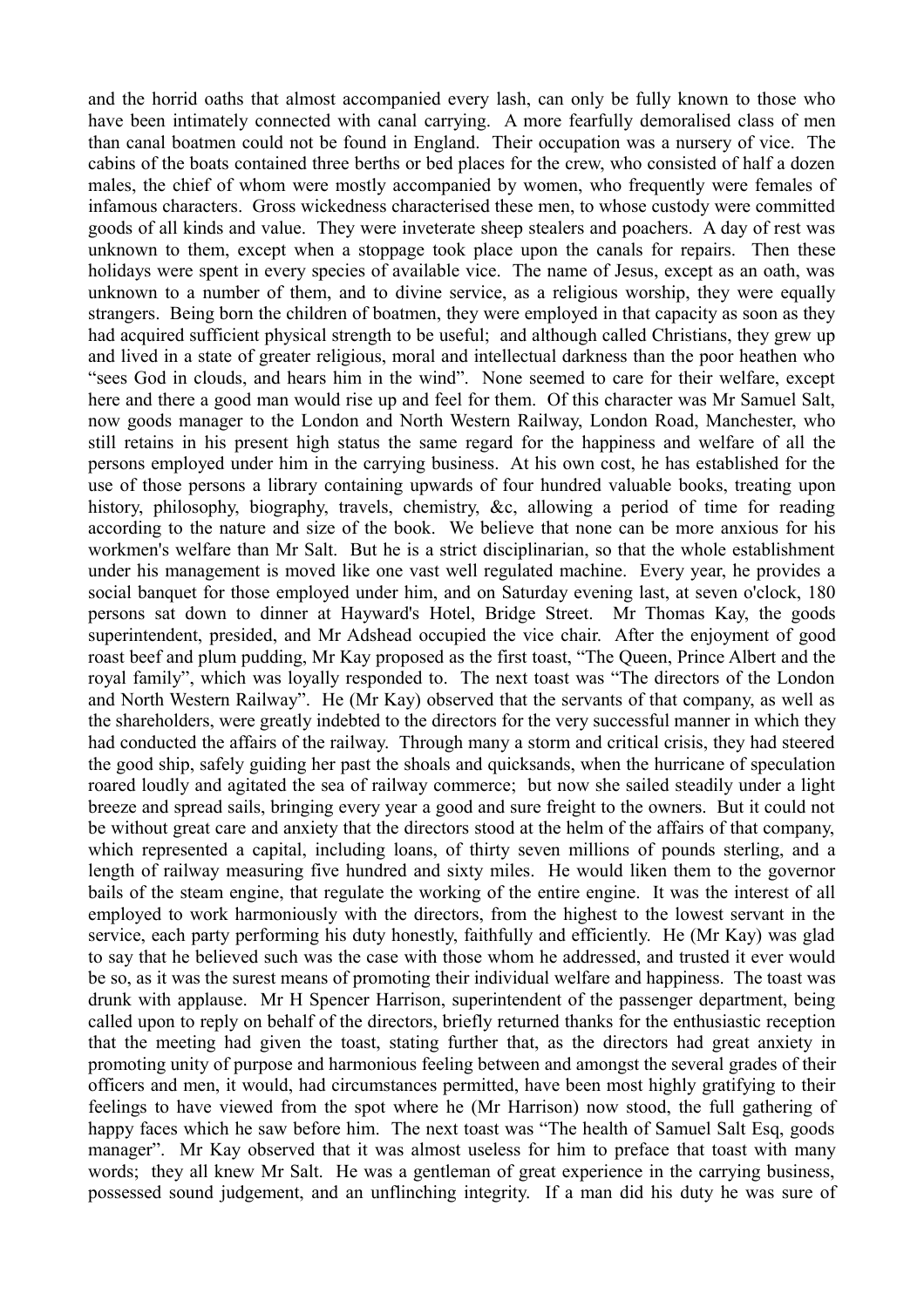certain employment, and advancement according to his ability and service. He was also a gentleman of a kind, humane heart, which never ceased to feel for the happiness and welfare of all persons employed under him, and had not indisposition prevented arising from a severe cold, he would have been amongst them that evening. The health of Mr Salt, Mrs Salt, and family, was drunk with much applause. Song, "The Old English Gentleman" by Mr Evans, performed with much taste and ability. Mr Adshead responded to the health of Mr Salt, and observed how cheering it would have been for Mr Salt to look upon so many happy faces, and behold such unity, kindness and goodwill. He would, from the grounds of his heart, have wished them a "happy new year". How good and pleasant was it for friends to work together in unity; how delightful to themselves, and satisfactory to the employers. That meeting was composed of different members, but of the same body of which Mr Salt was the head. None could injure another without injuring himself. Let not the head despise the foot, nor the body disrespect the head; but let the blood of unity and goodwill circulate through this body commercial, and all would be happy, healthy and well. On behalf of Mr Salt, his kind lady, and family, he (Mr Adshead) begged to tender to the meeting his hearty thanks for their goodwill. The next toasts were "Prosperity to trade and commerce", "Success to railways, especially the Manchester, Sheffield and Lincolnshire Railway", "The ladies", "The workmen", to which Mr Platt of Macclesfield, Mr Lees and Mr Mooney of Huddersfield, Mr Evans, Mr Helm and Mr Spencer Harrison of Manchester, made suitable replies. The healths of the president and vice president were drunk, after which "God save the Queen" was sung, and the meeting separated, well pleased with the evening's entertainment.

### **141 January 17 1852 Ashton**

CAUTION TO BOATMEN At the petty sessions held on Wednesday last, **John Spencer,** a boatman, was charged by Mr R Smith, canal manager of the Manchester, Sheffield and Lincolnshire Railway Company, with having wilfully caused a large waste of water at the No 17 lock of the Ashton Canal. It appeared that defendant and another boatman met at the above lock, when each wanted to have possession of the lock, and they quarrelled about it, and while so doing, the loss of water took place. He pleaded guilty, and was fined £2 and costs.

# **142 February 25 1852**

STEALING LEAD Two boatmen named **Kirk** and **Costello** were brought up at the Borough Court on Friday on a charge of stealing about fifty pounds weight of lead piping from a tunnel crossing the Bolton Canal, near to Ordsal Lane in Salford. The pipe was connected with an engine at the works of the Lancashire and Yorkshire Railway Company in Salford. The prisoners, while passing through the tunnel in a boat, were seen knocking at the pipe, and it was missed shortly after they came out. Their boat was stopped in the lock, and on the water being run off, some lead was found in the bottom of the lock which corresponded with the pipe. The prisoners were committed to the sessions for trial.

# **143 March 7 1852 Rochdale**

CAUTION TO BOATMEN On Monday last, at the petty sessions, a charge was preferred against **Bernard Oates,** a boatman, for having committed a breach of the canal act by opening the bottom clewer of the lock before the top one was shut. He was fined twenty shillings and costs.

### **144 March 10 1852**

FATAL ACCIDENT FROM MISMANAGEMENT OF A TEAGLE An inquest was held on Thursday at the Royal Infirmary, before E Herford Esq, on the body of **William Hicklin,** a waterman 26 years of age, lately residing in Back Quay Street. Mr Hull, manager for the New Quay Company, stated that on Thursday evening some men were loading a boat at the New Quay wharf, with bales to carry to Liverpool. A bale was being lowered by means of a teagle from an upper room to the boat, which was moored at the bottom of the teagle hole ; the bale by some means or another got free from the hooks and fell, knocking off witness's hat, and falling on the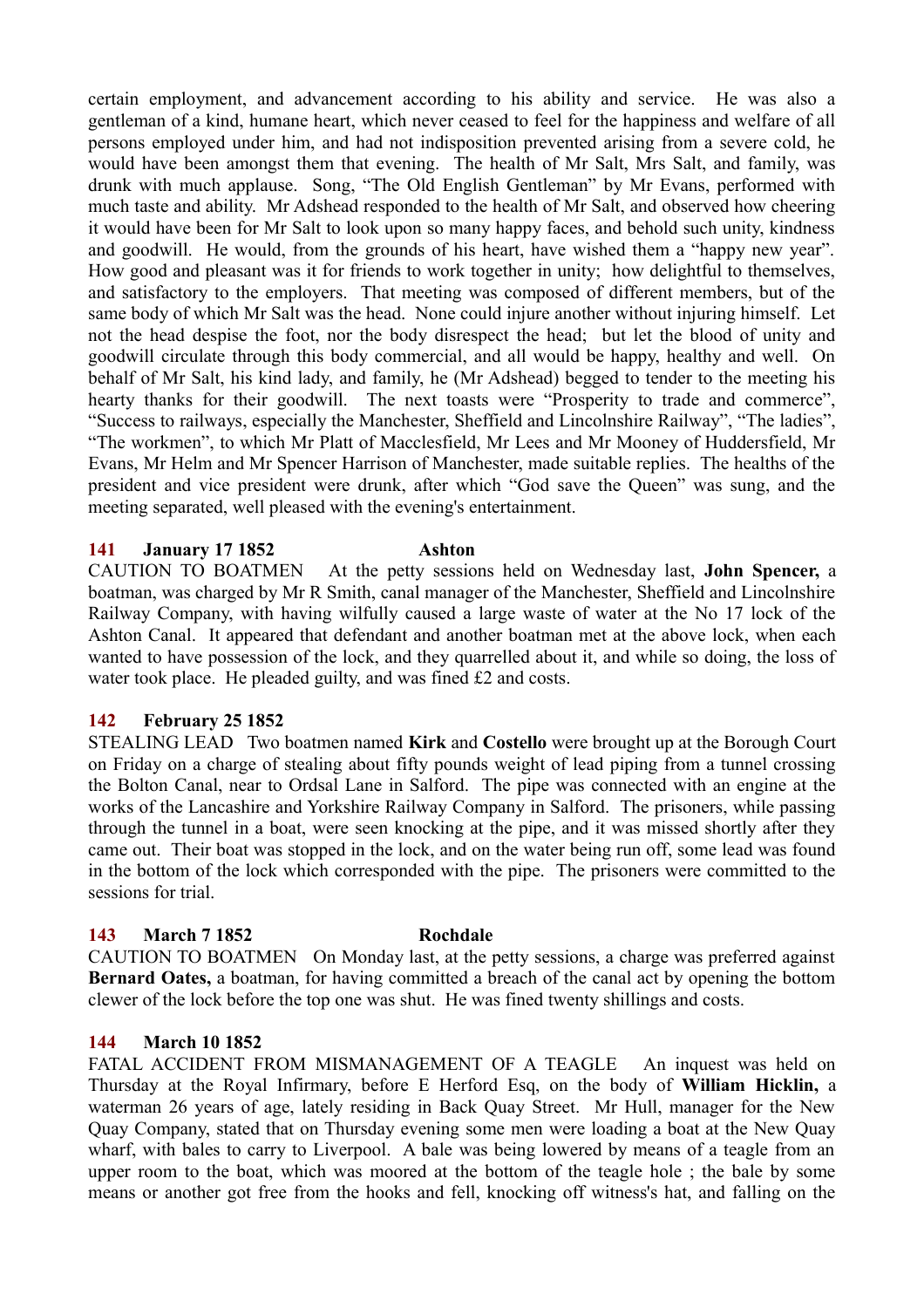deceased, who was acting as flatman below. Deceased was conveyed to the Royal Infirmary as soon as possible, but he had received a concussion of the brain from which he failed to recover. His death took place on Tuesday week. No blame was attached to anyone by the jury at the coroner's inquest.

## **145 April 28 1852**

ROBBING A PUBLIC HOUSE At the Borough Court, on Monday last, three man named Henry Hague, **George Whittaker** and **John Calvert** were placed before the magistrates, charged with being concerned in breaking into the Brownsfield Tavern, Port Street, kept by Mr Robert Halsall. A policemen stated that at twenty minutes past four on Sunday morning he met the prisoner Hague in Leech Street, carrying two large bottles. On asking where he had got them, Hague replied that he was carrying them from the Brownsfield Tavern. Thinking this might be without the consent of the owner, he compelled the prisoner to return with him to the public house. On awaking the landlord, it was found that one bottle of brandy, two bottles of port, and one of sherry were missing from the cellar, and that the kitchen window had been broken open, by which access had been obtained to the cellar. The value of what was taken was about £4. The prisoner pointed to the stable connected to the premises, and said there were other men there, and the policeman found Whittaker and Calvert there asleep. They were boatmen, and it was stated that men from the boats frequently entered the stable to sleep. There was no conclusive evidence against them, and they were discharged, but Hague was committed to the assizes for trial for the burglary.

## **146 May 19 1852**

FATAL ACCIDENT TO A BOATMAN On Monday, Mr E Herford held an inquest at the Royal Infirmary on the body of **Thomas Oldknow**, a boatman 48 years of age, who has left a wife and seven children, and who lately lived at 27 New Street, Liverpool Road. On the Monday afternoon previous, the deceased was engaged in the management of a flat on the Rochdale Canal near Middleton; he had just let a "fender" drop to the side of the boat to protect the latter from scraping against the side of the canal ; the violence with which the boat struck the side caused him to fall into the water, and the boat, rebounding, went to the other side of the canal, and severely trapped his body before he had time to get away. He lingered for some days suffering much from the crush he had received, and died on Saturday morning. Verdict : "Accidental death".

# **147 June 23 1852**

A BOY DROWNED On Wednesday last, an inquest was held before Mr E Herford, borough coroner, on a boy named William Bostock, aged ten years, son of Thomas Bostock, a porter, living in Back Whitfield Street, Chorlton-upon-Medlock, who had come to his death by drowning. It was given in evidence that about half past four o'clock on Tuesday afternoon, the deceased was crossing the gates of the lock on the canal at Gaythorn, when his foot slipped and he fell in and disappeared. A youth named James Boot stripped himself and went into the canal to search for him, but without avail. Shortly afterwards, a vessel came up, and the boatman brought the body to the surface with a boat hook, but life was extinct. Both stated that at the time the deceased crossed the lock gates, there were an alarm raised about the police coming, and he was hurrying to get away when he fell into the water. A verdict of "Accidental death" was returned.

### **148 August 14 1852**

ROBBERY AT NEWTON Two men named Richard Roberts and Charles Rydings were placed before the magistrates at the New Bailey on Wednesday last, charged with stealing a quantity of wearing apparel, the property of William Manley. Mrs Manley, living at Clayton, in Newton, stated that the articles were safe at eleven o'clock in the forenoon of Tuesday, but that they were in a cellar to which access might be obtained without being observed. Subsequently, a boatman named **Sidebottom**, who was passing in his vessel along the canal, saw the prisoners go in the direction of the house which was robbed, and afterwards come along the canal bank. He noticed that Roberts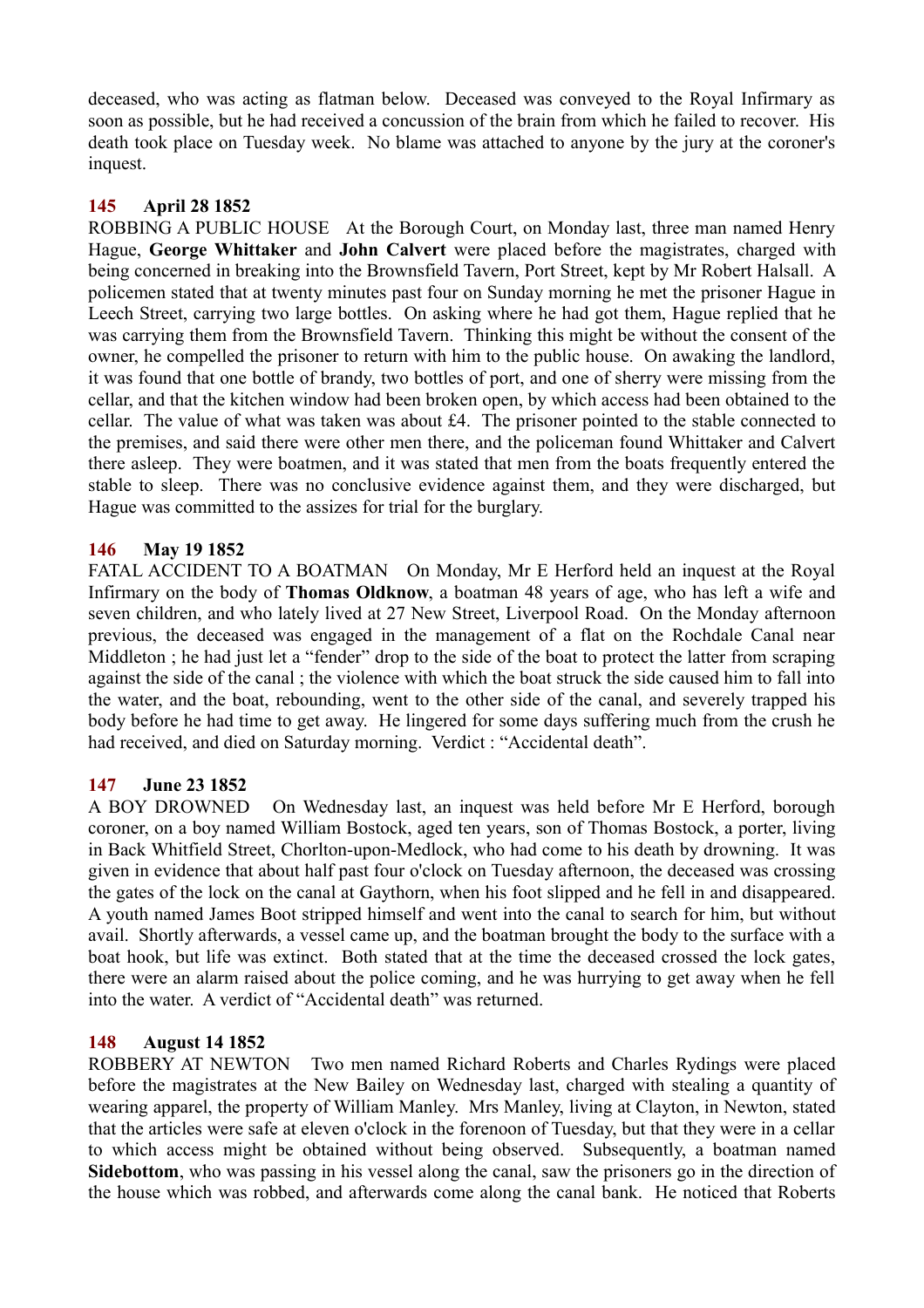had then a bundle under his arm. A signal was made to another person, and they contrived to secure both the prisoners, and pass them over to the police. The property found upon them was identified by the owner, and they were committed for trial at the sessions.

### **149 August 25 1852 Blackburn**

AN IMPUDENT ROBBERY On Monday last, at the Police Office before W Eccles Esq MP and D Thwaites Esq, Alice Haworth was committed for trial for having stolen a basket of fruit and other articles, on Sunday morning last about three o'clock, from the wife of a boatman who had incautiously fallen asleep on the steps of a shop in Darwen Street.

### **150 September 8 1852**

FATAL ACCIDENT TO A CHILD The wife of one of the canal boatmen, named **Anderson**, was taking charge of a barge, a day or two since, her husband being absent, he having been committed to the House of Correction. She had her baby with her, a little boy eleven months old, and no other person was on board the vessel. She was steering it on the canal, and when it came to the Union Mill, near Deansgate, the mother had to throw a rope out ashore, in order that the boat might be hauled in. While doing this, she put her baby down on the deck. There is a hole there, through which the chimney of the cabin passes ; and the child fell down this hole, a depth of only a yard and a half, but its head struck against the cabin floor ; and in so falling, it upset a kettle of boiling water on the cabin fire, so as to be severely scalded. The child was taken to the Infirmary, but died on the next morning.

### **151 November 10 1852**

CHARGE OF MANSLAUGHTER A stout boatman named **William Abbott** was placed before the magistrates at the Borough Court on Monday last, on a charge of having caused the death of William Walmsley, aged 52 years, a private watchman over a field (belonging to the corporation) in which night soil is deposited, near Dawson Street, Chester Road. John Wilkinson stated that, about ten minutes to three o'clock in the morning of Wednesday last, when in his house in Regent Road, he heard a noise towards the river. He went across the bridge, and saw two men struggling together. One was down, and the other man (the prisoner) kicked the one on the ground three times, saying "I will kill the old ----". Witness called out, "Avast there, what is to do?" The prisoner replied that he had gone over the wall and had fallen asleep, and that the old man (the deceased) was trying to rob him of his watch. Witness said to the prisoner, "Why, don't kick him," to which the prisoner replied, "If you take his part, I will kick you". The face of the deceased was bleeding and very much bruised. The prisoner, who was drunk, went towards the canal. Wm McCloud, a street sweeper, stated that the prisoner came to him at twenty minutes before five o'clock on Wednesday morning, and asked if he knew of any beerhouse open, for he was very cold ; he had been sleeping out, and a man had tried to get his watch out of his pocket. He had kicked the man, but he hoped a doctor would be sent for him. A police officer deposed that he met the deceased in Egerton Street, Hulme, about four o'clock the same morning, who told him that he had found a man drunk and asleep behind a wall, and when he awoke the man, the latter began to kick him, both on the head and body. He took the old man to the Infirmary. William Walmsley, a son of the deceased, stated that on Tuesday night his father was quite well ; on Wednesday he went to see him at the Infirmary, where he died on Friday last. Mr J R Baker, house surgeon at the Royal Infirmary, stated that the deceased, when received into the Infirmary on Wednesday morning, was suffering great pain ; three ribs were fractured on the left side, and the upper rib had penetrated the lung. He had also received some wounds on his face. He died from the effects of the violence on Friday morning at half past eight o'clock. The prisoner had been apprehended to Liverpool, and was committed to take his trial at the assizes on the charge of manslaughter. An inquest had been held by the coroner on Friday, and a verdict returned of "Manslaughter" against some person or persons unknown.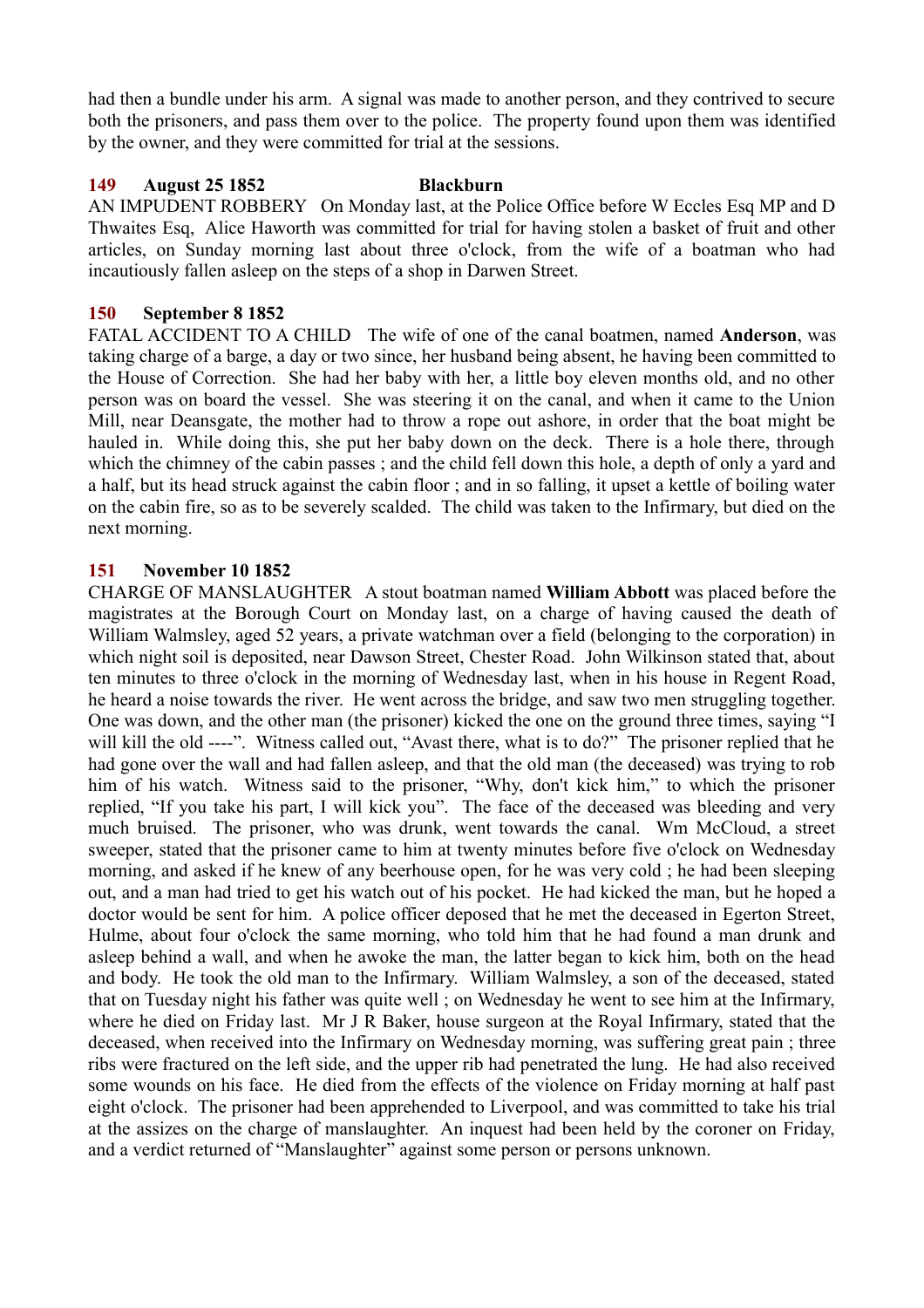# **152 November 27 1852**

A BOATMAN DROWNED On Saturday night, a boatman named **Hargreaves,** riding in a boat on the Ashton canal near the middle lock, saw something floating on the water, which proved to be a man's cap. Subsequent enquiry showed that a boatman named **Thomas Wild** was the owner of the cap ; and Hargreaves, suspecting that all was not right, went with a policeman to the middle lock, and thence dragged out Wild's dead body. Deceased had been last seen on Saturday night, at a short distance from where his corpse was found, and he appeared to be somewhat intoxicated. The verdict at the inquest was "Accidentally drowned".

# **153 December 8 1852**

BODY OF A BOY FOUND IN THE CANAL On Friday last, an inquest was held at the Soho Tavern, Great Ancoats Street, before Mr E Herford, on the body of a boy unknown. **-?- Pollitt**, a boatman, stated that on the previous day, whilst passing along the Ashton canal, he saw a body floating in the water, and got it into the boat. The appearance of the body seemed to indicate the age of about sixteen years, and it had on a pair of cord trousers, a slop, and a new pair of clogs, with iron at the bottoms. A verdict of "Found drowned" was returned.

# **154 January 22 1853**

CORONER'S JURIES – COMPULSORY ABSENCE FROM THE INQUEST OF PERSONS UNDER SUSPICION In our Wednesday's publication, we gave the particulars of a case of manslaughter, in which **Thomas Greenwood**, a boatman or jobber about the canal, was committed to the assizes from the Borough Court, on a charge of causing the death of Michael Corr, a bricklayer's labourer, by kicking him on the stomach on Saturday night last. An inquest was held on the body on Monday afternoon before Mr E Herford. Greenwood, the accused man, was placed before the magistrates on the forenoon of the same day, and remanded till Tuesday, in order to hear the evidence of the surgeon, when he was fully committed. The prisoner being in the custody of the police at the time the inquest was held, he was not present at the inquest. Some dissatisfaction was expressed by the jury (as on former occasions) at the absence of the suspected party ; and we understand that an address from the jury on the subject is intended to be presented to the town council at its next meeting.

# **155 February 9 1853**

THE FATE OF A RUNAWAY About three weeks ago, **Henry Entwistle** of Trumpet Street, son of a deceased shoemaker, ran away from his work at a silk mill ; his mother beat him for the offence, and on the following morning, she set out to take him back to his work. On the way thither, he escaped from her, and she heard nothing more of him for a fortnight, except that she was given to understand that he had been seen with some boatmen. In fact he had engaged himself to one of the boatmen of the West Leigh Colliery Company, and was employed to drive a horse upon the towingpath of the Rochdale Canal. On Thursday night, the boat reached the Tib locks in Gaythorn, and the lad there managed, in some way or other, to tumble off the lock gates into the canal. He was missed in a short time, and in about ten minutes was found dead in the canal, near the lock gates. An inquest was held on his body before Mr E Herford at the Railway Inn, Deansgate on Saturday last. The verdict was that the deceased was "Accidentally drowned".

# **156 March 9 1853**

STEALING COAL FROM BARGES A wharf, rented of the Lancashire and Yorkshire Railway Company by Messrs (Brownlelaw?) and Co, coalowners, at the back of Stanley Street, Salford, has been exposed to much depredation of late, so that the stolen coals have been selling in the neighbourhood as cheap as 3d per cwt. The barges which bring the coals from Ringley, being left in the canal all night, had often been robbed, and although a watch was set, the thief could not be detected. About three o'clock last Sunday morning, however, Policeman Davis and another, who were watching the place, saw a man come up with a boat, alongside the loaded barges, and take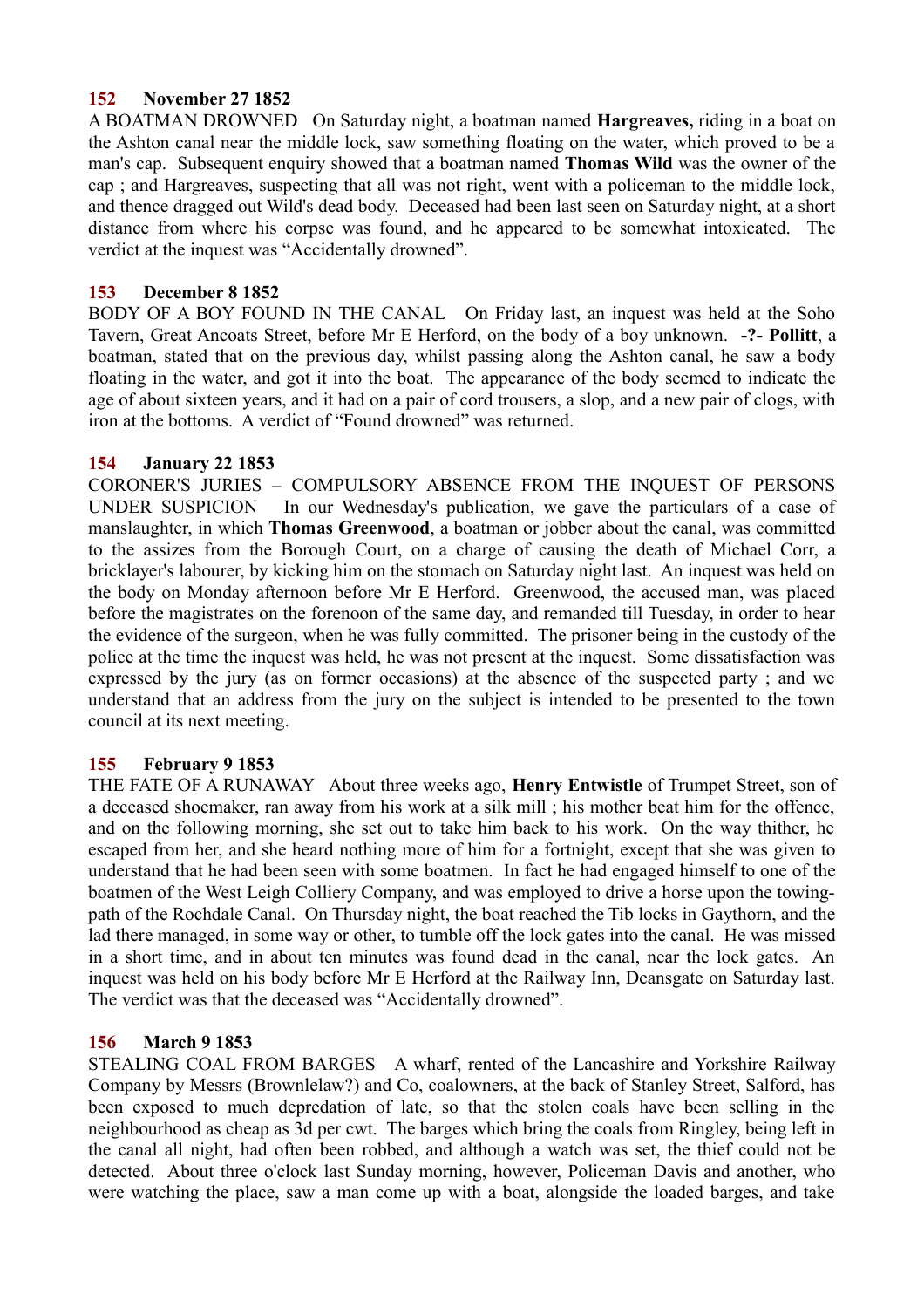some coal out. They arrested him, and found he was **William Smith**, a boatman plying between Manchester and Wigan. He has been committed for trial.

## **157 May 28 1853**

MANSLAUGHTER BY A BOATMAN A boatman named **James Russell,** travelling between Manchester and Leigh, 28 years of age, arrived in Manchester on Monday last with a pair of boats, and went for refreshment to the Bridgewater Arms Inn in Liverpool Road. He quarrelled with a man named Kitchen, until he was told to "drop it" by another boatman named **Ainscow,** who blamed Russell for some unfair conduct to himself of which he assumed him to have been guilty. Russell then asked Ainscow to pay him a 6d which he owed him ; Ainscow told his wife to pay the 6d, and immediately afterwards said to the deceased, "Is that all you can pick your spite at?" Ainscow then rose, without another word being said, and gave Russell a heavy blow with his fist under one of the ears. Russell fell off the seat on which he was sitting, and lay on the floor scarcely stirring or breathing afterwards. He was dead in a quarter of an hour. Mr Baker, surgeon, who examined his body, found that the vessels in the brain had become very extensively ruptured, and this mischief he attributed to a blow. Russell and Ainscow were both in liquor at the time of the quarrel. Ainscow absconded, but was apprehended at Rivington by a policeman, to whom he confessed at once that he had killed the deceased. He was taken before Mr Herford, the city coroner, at the inquest which was held on Tuesday at the Royal Infirmary ; he then said that he had not thought of doing the deceased any harm. He was committed for trial on the coroner's warrant, the jury finding a verdict of "Manslaughter" against him.

## **158 June 15 1853**

DROWNING IN THE ASHTON CANAL A boatman's boy named **Joseph Bostock,** 10 years of age, stood the other day on the banks of the Ashton Canal near Goulden's Buildings ; all at once, without apparent cause, he was observed to fall into the lock ; before he could be fished out, animation had become extinguished. At the inquest which was held at the Bird in Hand, the jury found that the deceased had been "Accidentally drowned".

### **159 June 18 1853**

INTOXICATION AND DEATH At the Bridge Inn, Regent Street, Salford, on Wednesday last, an inquest was held before Mr George Rutter, deputy coroner, on William Orme, aged twenty two years, a labourer, residing in Stott Street, Hulme. Evidence was adduced that, on Tuesday evening, the deceased, along with some other men, was drinking at the Bridge Inn until nearly half past nine o'clock, and afterwards went to the Regatta beerhouse, Regent Road. He left the beerhouse about half past ten o'clock, being then very much intoxicated. What direction he took was unknown ; but a boatman named **Isaac Taylor,** whilst in his boat alongside the New Quay, where the towing path is very high, heard a noise as of someone moaning, about half past eleven o'clock. He could see nothing, and the sound ceased. At one o'clock, he heard a scuffling noise on the bank, and on looking towards the spot he saw a man falling down the bank into the water. He called one of his boatmen, and they immediately dragged the place ; in a few moments, they brought up the lifeless body of the deceased. It was supposed that he was attempting to walk along the path, and being much intoxicated, accidentally fell into the water ; and a verdict to that effect was returned.

### **160 July 9 1853 Rochdale**

INQUEST On Tuesday evening last, an inquest took place at the Navigation Inn, Drake Street, Rochdale, before Mr Dearden, coroner, on the body of **William Moss**, boatman, who was killed on the previous day at the canal wharf, Rochdale. It appeared from the evidence that Mr Grandidge, timber dealer, Rochdale, had a large quantity of oak trees brought out of Yorkshire, and while the men were engaged in unloading the vessel that had conveyed them, the chain of the crane broke, and the tree that was being lifted from the vessel fell, by which the captain, **William Sharp**, was knocked down ; the foreman at the wharf, John Hand, had one of his hands much injured ; a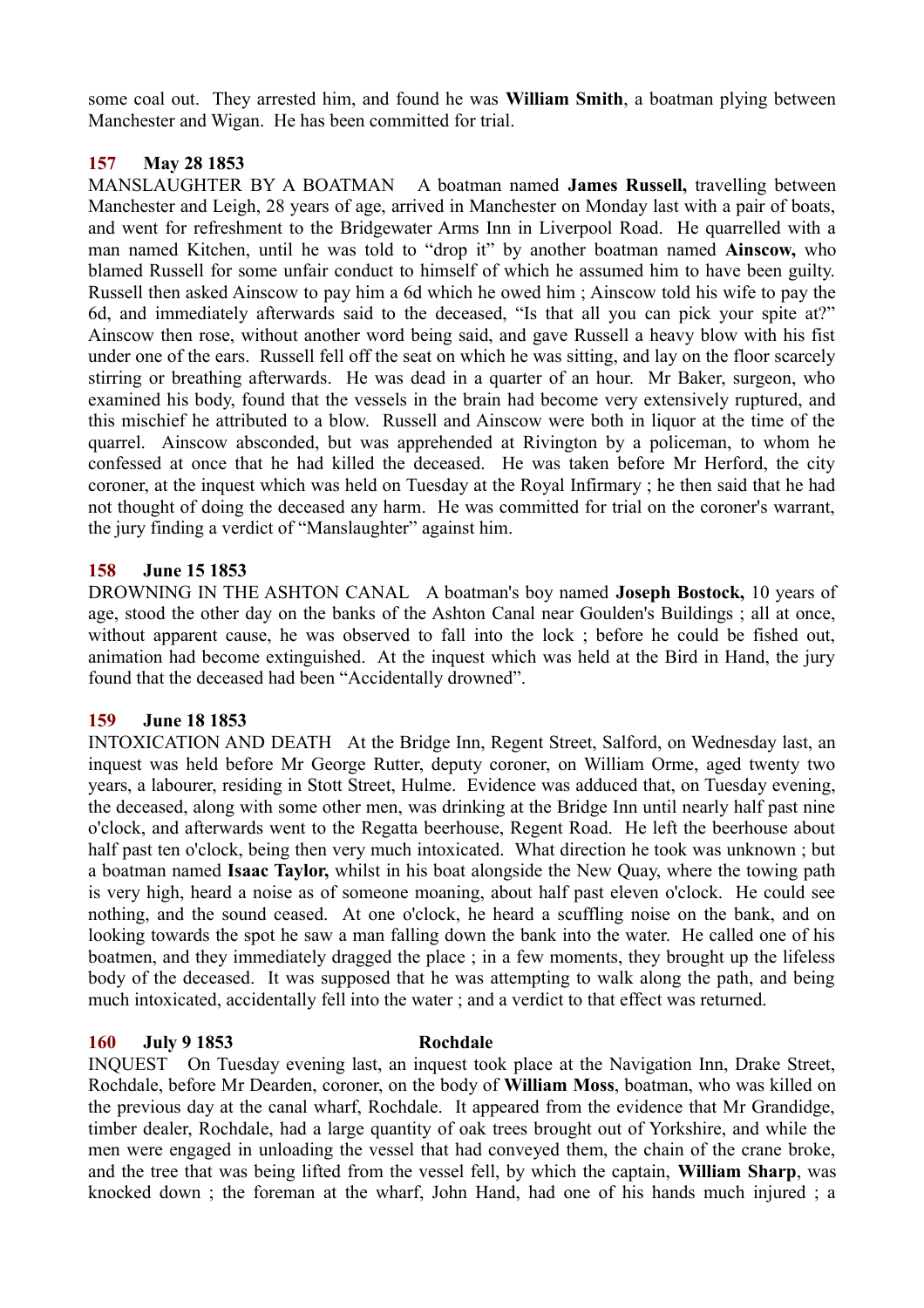boatman named **George Donkin** was precipitated from the top portion of the tree, where he was standing for the purpose of balancing it, into a boat on the canal, and was very severely injured by the fall ; and the deceased, William Moss, was struck by the rebounding of the tree, and his head coming between it and the frame of the crane, he was dreadfully injured. He was attended by Messrs Butterworth, Lumb and Crompton, surgeons, but he was too much injured to render medical skill effectual for his restoration. He died about six o'clock the same evening, and the accident had occurred at noon. Before the accident occurred, Donkins expressed an opinion that the chain was not sufficiently strong to bear the weight of the trees, but Mr Hand, who has been in the service of the Rochdale Canal Company twenty six years, calculated that as it was an (3/8?) inch chain, it was capable of bearing the weight of three tons, and he had previously asked Mr Grandidge respecting the probable weight of the trees, and he thought that the heaviest would be about a ton and a half, and he (Mr Hand) consequently was not at all apprehensive of danger from the breaking of the chain. He had been instructed by Mr Halstead, on behalf of the company, not to allow the risk of accident by the employment of chains of insufficient strength. There had not a chain been broken during the last twelve months previous to the one which broke on Monday, and no fatal accident of the kind had ever occurred at the canal company's wharf. The men were employed in lifting the last tree from the boat when the accident occurred, and there had been heavier trees raised that morning by the same chain. It appeared that the trees had been placed in the vessel with a thick and thin end foremost alternately, for the convenience of carriage, and in placing them on the wharf, it was necessary to place the thick ends nearest to the canal ; therefore, one half of the trees had to be turned half round while suspended on the crane, and it was supposed that it might be the twisting of the chain which had occasioned the breakage. If the vessel had been removed from the place, the tree would have fallen into the canal, and no serious accident would have occurred. Deceased was a single man aged 28 years. Both he and Donkins resided at Oil Mill, near Barnsley, Yorkshire. After the conclusion of the evidence, the jury were left to themselves, and in a short time they agreed to a verdict of "Accidental death". Mr Halstead, who had been present during the hearing of evidence, stated that the canal company would pay the expenses resulting from medical attendance.

### **161 August 24 1853**

THE CONDEMNED CRIMINAL PEDDER The wretched man, **Richard Pedder,** who has been convicted at the Lancaster assizes of the wilful murder of his wife and sentenced to death, has been attended since his conviction, night and day, by watchmen, but his demeanour has been of the most quiet character, and marked by apparent indifference to his impending fate. The Rev J Rowley, chaplain of the castle, is most assiduous in his attentions to the criminal. Pedder is said to have been a man of violent temper, and when under the influence of intoxication particularly, to have been almost the terror of the neighbourhood. The unfortunate woman with whose death he was charged was also addicted to the same habit, and from this circumstance, and a feeling of jealousy, the prisoner and his wife lived on very bad terms. Pedder is a boatman by occupation, and some years ago was in the habit of visiting Lancaster Quay in a flat bottomed vessel. It is not yet known when the execution will take place, but unless a reprieve arrives – and there is no expectation that any clemency will be recommended – the unhappy man will have to suffer the last penalty of the law within a fortnight, that period generally being allowed to elapse after the departure of the judge. *Lancaster Guardian*

# **162 August 31 1853**

EXECUTION OF RICHARD PEDDER FOR THE MURDER OF HIS WIFE About six o'clock on the evening of the 18th of April, **Richard Pedder**, a man about 50 years of age, formerly employed as a boatman on the Preston and Lancaster Canal, entered the Shovels Inn at Hambleton (the village where he resided) and coolly announced to the assembled company, "I have killed our Bet", alluding to his wife. Scarcely crediting the startling statement, two of the men present proceeded to Pedder's house for the purpose of satisfying themselves upon the matter ; and there, in the garden at the back of the premises, they discovered the lifeless body of the unfortunate woman, lying in a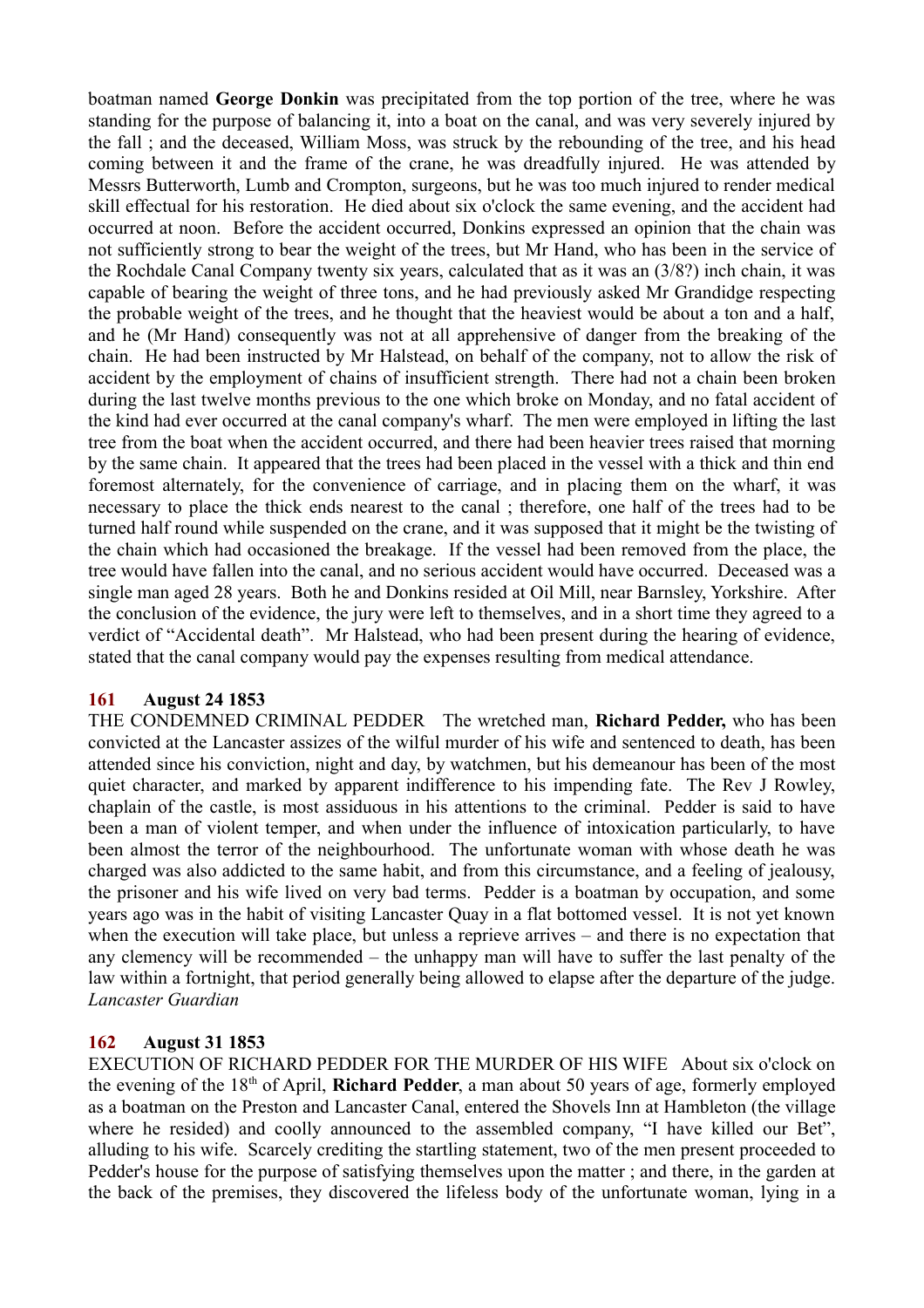pool of blood, her head and face being mutilated with gunshot wounds. Meanwhile, Pedder returned home, where he performed various strange vagaries, throwing himself on the ground by the side of the corpse, weeping and making other demonstrations of grief, and finally attempting to terminate his own existence by shooting himself. In a short time, however, a policeman arrived, and the murderer was conveyed to Stalmine police station. On the way thither, he stated that he shot his wife from the kitchen window, adding, "I am a good shot ; I aimed at the killing place, and that was her head". This statement he repeated several times, but without assigning any reason for the deed of blood. The prisoner was arraigned at the late assizes at Lancaster, and after a vain attempt on the part of his counsel to convince the court that the death of the deceased was the result of accident and not premeditated violence, he was found guilty of wilful murder ; the verdict, however, being accompanied with a somewhat vague recommendation to mercy, conveyed by the jury through their foreman. Sentence of death was of course pronounced upon the convicted murderer. The recommendation of the jury was followed up by a meeting convened at the house of Mr J C Slatterthwaite, Castle Park, Lancaster "to take into consideration the steps to be adopted to procure the reprieve of the wretched man, Pedder, from the extreme penalty of the law". A petition was drawn up on his behalf, and with 530 signatures appended (headed by the Vicar and Mayor of Lancaster) was presented to the Home Secretary by Mr Wright, the prison philanthropist. On Thursday an unfavourable answer was received from the Secretary of State, who intimated that he saw no ground for his interference with the course of justice. The execution was accordingly fixed to take place at noon on Saturday, and that dread functionary, Calcraft, arrived in Lancaster on Friday night. We understand that the culprit observed a decorous demeanour since his condemnation. From the time of his entering the gaol, he seemed to appreciate the awful position in which he was placed, and read with attention, and apparently with reflection, the different books placed in his hands by the zealous chaplain, the Rev J Rowley. We have been informed that he lately attributed his wife's death to an accident, stating that he was unaware of the gun, which was the instrument of the fatality, being loaded. There having been no execution at Lancaster for eighteen years (the last sufferer being John Orrell, who was strangled on Thursday March  $26<sup>th</sup>$ 1835), the event was anticipated with intense interest by those who have a morbid taste for such painful exhibitions, as was manifested by the immense importation of strangers into Lancaster. The crowd thronged the Castle parade and the adjacent churchyard, which from its elevation commanded a complete view of the gallows, and there, front places were greatly in request. Mr Wright, this benevolent gentleman, a second Howard, spent many hours in the condemned cell, and states that of the twenty prisoners he had attended under sentence of death, none have afforded him so much satisfaction, in a religious point of view, as Pedder, who was patient, prayerful, and resigned to his fate, and evidently deeply thankful for the instruction and spiritual consolation afforded to him. The convict frequently expressed a hope that his sad end might be a warning to others. He said that if he had a voice which could be heard east, west, north and south, he would declaim against the vice of drunkenness. During several nights, he was very restless, declaring that he could not sleep, for "his sins lay like mountains upon him". He could remember, he said, every sin he had committed since he was seven years of age. During last night, however, he slept calmly for a few hours. About eight o'clock, he partook of a little breakfast, and at nine had an interview with his brother, William, who is a labourer in Fleetwood. The convict, addressing his brother, said something to this effect - "I hope that what thou will see today will be a check to thee, and that thou will attend the house of God". The interview was one of a very affecting character. At half past eleven, the culprit received the sacrament along with Mr Wright. To the latest moment of his life, Pedder persisted in his statement that he did not shoot his wife designedly, but that it was done accidentally. At twelve o'clock, the church bell tolled the criminal's death knell. The door leading to the scaffold opened, the culprit stepped forward with a firm and steady step and took his place under the fatal beam, breathing an aspiration, "Lord Jesus, receive my soul". Calm and collected, though his countenance bore traces of recent weeping, he respectfully made obeisance to the assembled crowd, with a movement of his left arm to the extent the straps which bound him allowed. The executioner approached, adjusted the noose, and drew a white cap over his face. The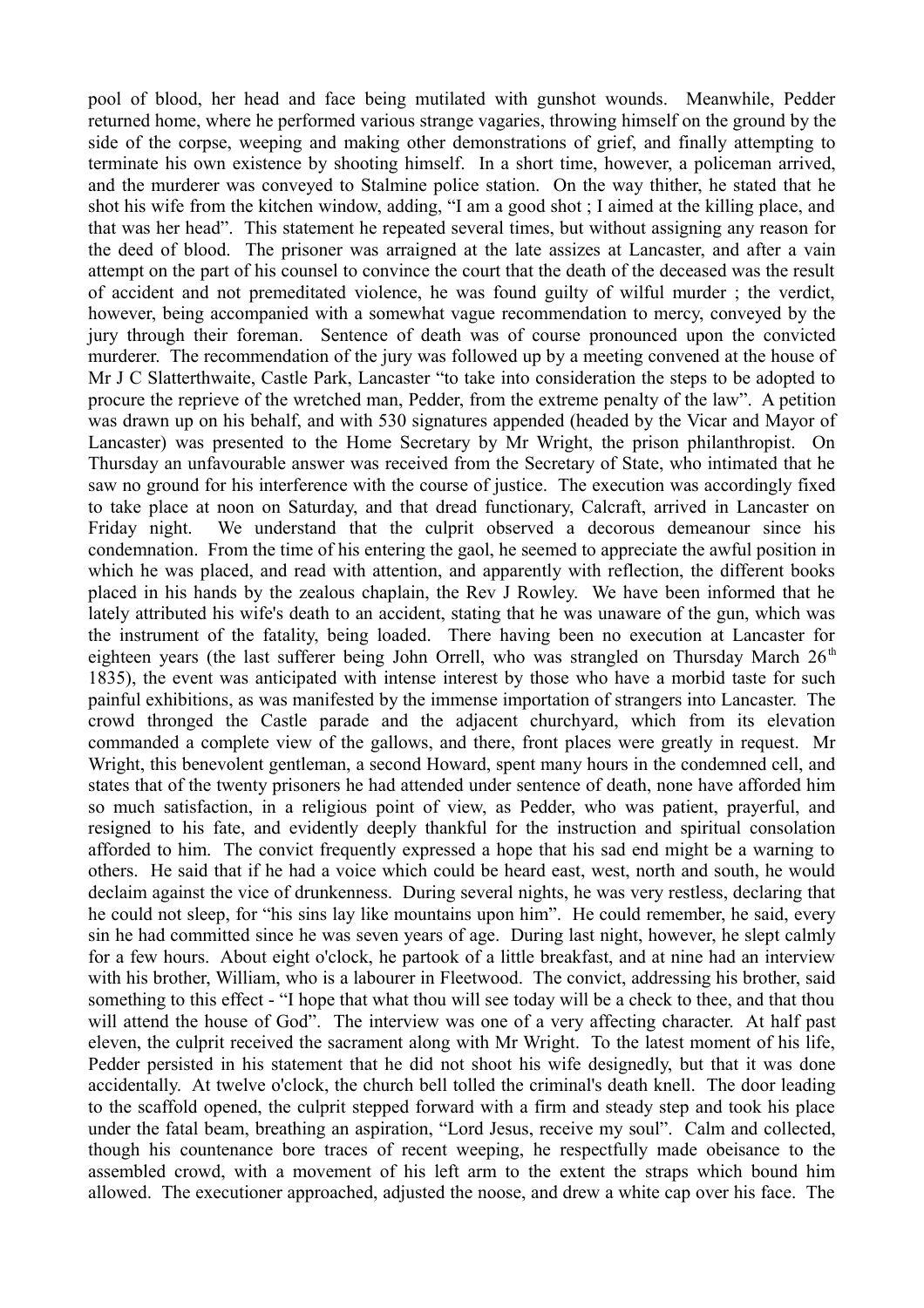venerable chaplain read the burial service, which occupied about four minutes. The drop fell, a momentary thrill of horror pervaded the spectators; a few brief struggles on the part of the sufferer were perceptible ; and all was over. The crowd soon began to disperse, comparatively few remaining until the expiration of an hour, when the body was cut down to be interred within the precincts of the prison.

*Preston Guardian*

## **163 September 14 1853 Stalybridge**

ROBBERY ON THE CANAL At the Magistrates clerk's office on Friday last, before James Adshead Esq, **Stephen Jones** and **Daniel Hindley** were charged with stealing a quantity of coals from a boat whilst in a state of transit on the canal near the Black Rock, Staley, the property of J Harrop Esq, Bardsley. It appeared that Jones was the captain of the boat and Hindley his assistant, and that they were engaged in taking the coal by the boat to Mossley ; and that, when they got to the Black Rock, they were seen by a man named Crossley to take a quantity of coal out of the boat and leave it at the lock house. Information of this having been given to Mr Hickey by Mr Pridgen, Mr Harrop's general manager, and Mr Stafford, Mr Harrop's agent, Mr Hickey apprehended the prisoners, who were in bed – one at Stalybridge, and the other at Hollinwood. When charged with the offence, they stated that they were only leaving the coals as an equivalent for hot water they had had from the boathouse ; but, notwithstanding this, they were both committed to Knutsford for trial. Mr Hutchinson attended to watch this case on behalf of the London and North Western Railway and Canal Company, and he stated that he should report the same to Mr Carter, the superintendent, in order that some means might be taken, if possible, to put a stop to the extensive system of plunder carried on by boatmen on the canal. It was stated that as much as one to two tons of coals were sometimes stolen on a journey ; and it was remarked that the offence was a most serious one, as it involved the credit of the seller with the buyer, and was a source of great annoyance, as well as loss, to all parties.

### **164 September 14 1853**

INQUESTS IN THE CITY OF MANCHESTER The following inquest was held before Mr E Herford, coroner for the city of Manchester, at the Royal Infirmary on Monday :-

In the case of **Noah Holden,** nine years old, the son of a Runcorn boatman, he was steering the hindmost of two boats through the canal between Brook Street and Oxford Road on Saturday, when a man named **Bates,** who was steering the first boat, suddenly missed him, and after half an hour's search, his body was found in the water. The boy had often steered the boat before, but was scarcely strong enough for it, and probably the rudder knocked him overboard. Verdict "Accidental death".

### **165 October 8 1853**

WHOLESALE ROBBERY OF TIMBER On Wednesday last at the City Police Court, two men named **Peacock** and **Birtles** were placed in the dock, charged with being concerned in stealing 202 deals from the wharf of the Harrington Carrying Company, near Knott Mill. Peacock is the owner and captain of a boat, and Birtles is a labourer. There was also placed in front of the dock Henry Ault, a joiner in Salford. It appeared from the statement of a bookkeeper that Messrs Hay, McNish and McKean, joiners and builders, Oxford Road, had a quantity of timber in the yard of the Harrington Carrying Company, and as some deals had been seized by the police, bearing a mark similar to that on their deals in the yard of the Harrington Carrying Company, the latter were desired to ascertain the number in their care. The number was found to be 6779 but, by the account of Messrs Hay and Co, there ought to have been 6981, consequently 202 deals were missing from the Harrington Company's yard. Mr McNish stated that on the forenoon of Thursday last, he went to the Town Hall, and then to the Clarence Street Yard, where he saw a number of deals, upon which was the mark of the firm. He then sent to the Harrington Carrying Company for a statement of the number of deals which they held for his firm. The account was rendered, and it showed a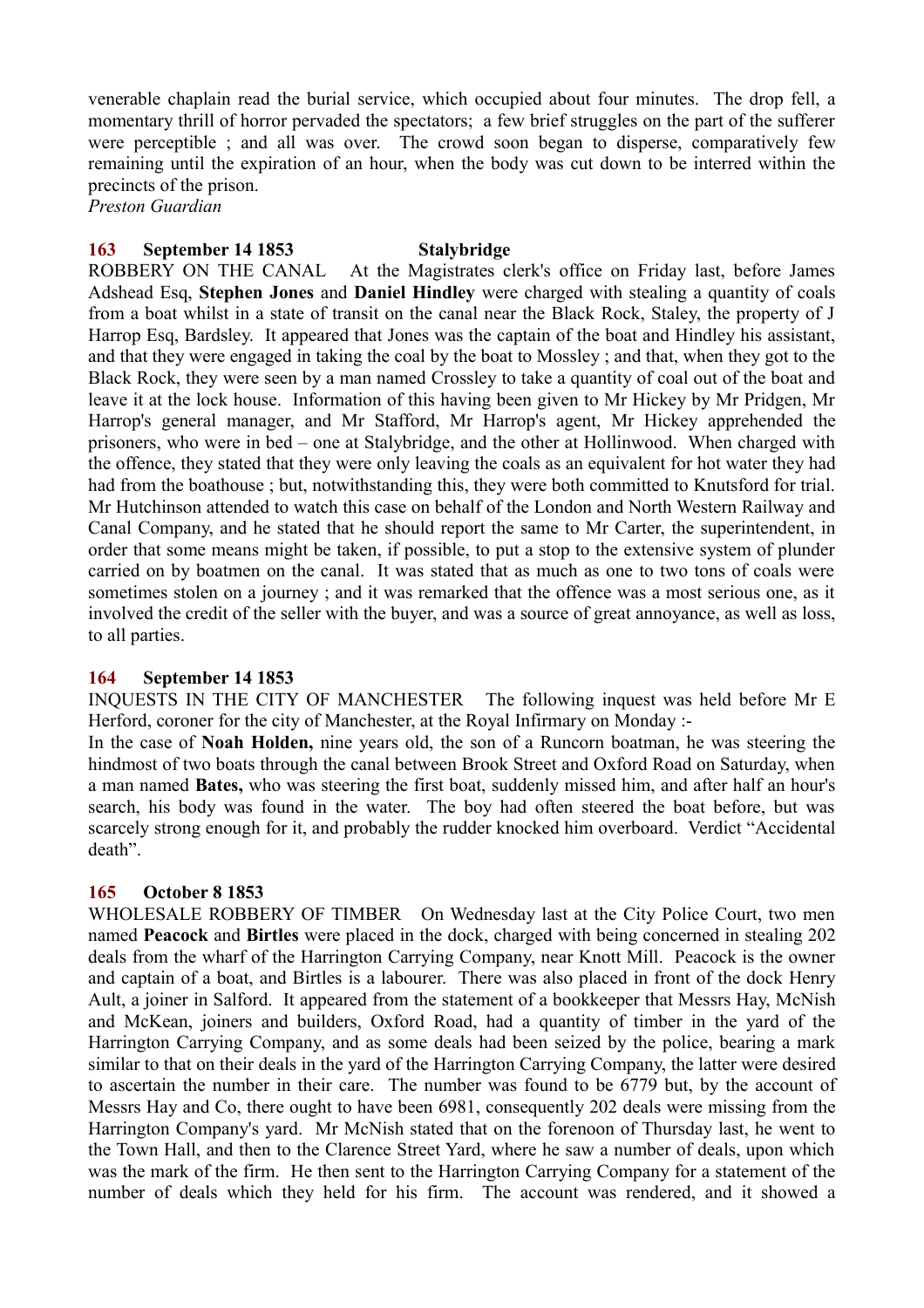deficiency of 202. There were none missing either from the prosecutor's yard, or from that of Messrs Bellhouse, where they also stored deals. John Lister, employed under the Bridgewater Trust to collect river dues, stated that on Wednesday morning last he saw the prisoner Birtles and another man on a boat in the river, and he told them he wanted 2d per ton for river dues, and the other man (not in custody) paid him for twelve tons. The boat was about 800 yards from the wharf of the Harrington Carrying Company. John Harney, in the furniture business, stated that about a fortnight ago, he met Henry Ault in Salford, and whilst having a glass of ale together and talking about the dimensions of timber, Ault told him he had been in Liverpool the day previous, and had bought 300 deals, and witness having said that Ault was more lucky than himself, Ault said that he would let him have 30 of them at very little beyond what he had bought them at. After inquiring several times if they had arrived, he went, on the previous Wednesday morning, down Liverpool Road, and saw a boat with deals in it. He asked the boatman if they were for Henry Ault, to which he replied that they were. Witness said, "I am glad of that, for he has promised me thirty of them. Birtles and Peacock were on the boat. The deals for witness were sent to a sawmill in Jackson's Row, to be sawn up for him. He was to pay 4 3/4d per foot for them. The deal produced in court was one of them. Charles Shaw, a porter, stated that Henry Ault engaged him at 1s 6d per hour to lead thirty deals to the saw mill in Jackson's Row. Inspector Partlington stated that he got 12 deals and 48 planks from the saw mill, and found 181 deals in the yard belonging to Henry Ault in Salford. When he told Ault that the deals were stolen property, he said he had bought them of Peacock. He found that Harney had also purchased some deals. Inspector Maybury stated that as some of the deals were yet missing, he must apply for a remand. Mr Roberts, on behalf of Peacock, and Mr Bent jun for Birtles, applied for and obtained bail for their clients. The case was remanded to Monday next, when Ault was ordered to attend on that day. Yesterday, Henry Ault was placed in the dock. Mr Robinson stated that the prisoner had been before the court on suspicion of receiving a large quantity of stolen deals. His word was taken that he would appear again on Monday next, but the police, from what had since transpired, had thought it prudent to take him into custody. He then called John Shorrocks, foreman to the Harrington Carrying Company, who stated that on Thursday week he missed a number of three inch spruce deals from the wharf. William Cowan, bookkeeper to Messrs Hay, McNish and Co, stated that he had seen another lot of deals at the town's yard, and that they were the property of his employers. Inspector Maybury said that on Saturday last he told Ault that 160 deals were recovered, but that 272 were taken from the boat ; did he choose to give any account of the remainder? Ault replied that he knew nothing of any others. On further inquiry, however, he had ascertained that 80 deals had been sold to Mr Worsley in Quay Street, from whom 72 had been recovered. On mentioning this fact to Ault on Thursday afternoon, he told the officer they were part of the same cargo. Mr Worsley jun stated that his father purchased 80 deals from the prisoner on the  $28<sup>th</sup>$  ult ; 72 had been given up to the inspector, and 8 had been worked up. Mr Robinson applied that the prisoner might be remanded to Monday, and brought up on that day with the other two prisoners. This was acceded to and he was admitted to bail on finding two sureties in £50 each.

### **166 October 19 1853**

STREET ROBBERY At the City Police Court on Monday, John Lord alias John Matthews was placed before the magistrates, charged by **Jonathan Wadsworth,** a boatman, with robbing him of his money. The prosecutor stated that on Saturday night last, after he met with the prisoner in Ancoats Lane, who told him that he was badly off and asked for assistance, he gave him a glass of ale, something to eat, a pair of clogs and sixpence, and then left him, having first told him that if he was short of a night's lodging, he would allow him to sleep on his boat. The prosecutor went towards the wharf where his boat was, but when in Store Street, the prisoner came behind him, pushed him down, and robbed him of what money he had, 14s 0d. The prisoner, in his defence, stated that he saw three men attack the prosecutor, and that it was they who robbed him. He was committed to the assizes for trial.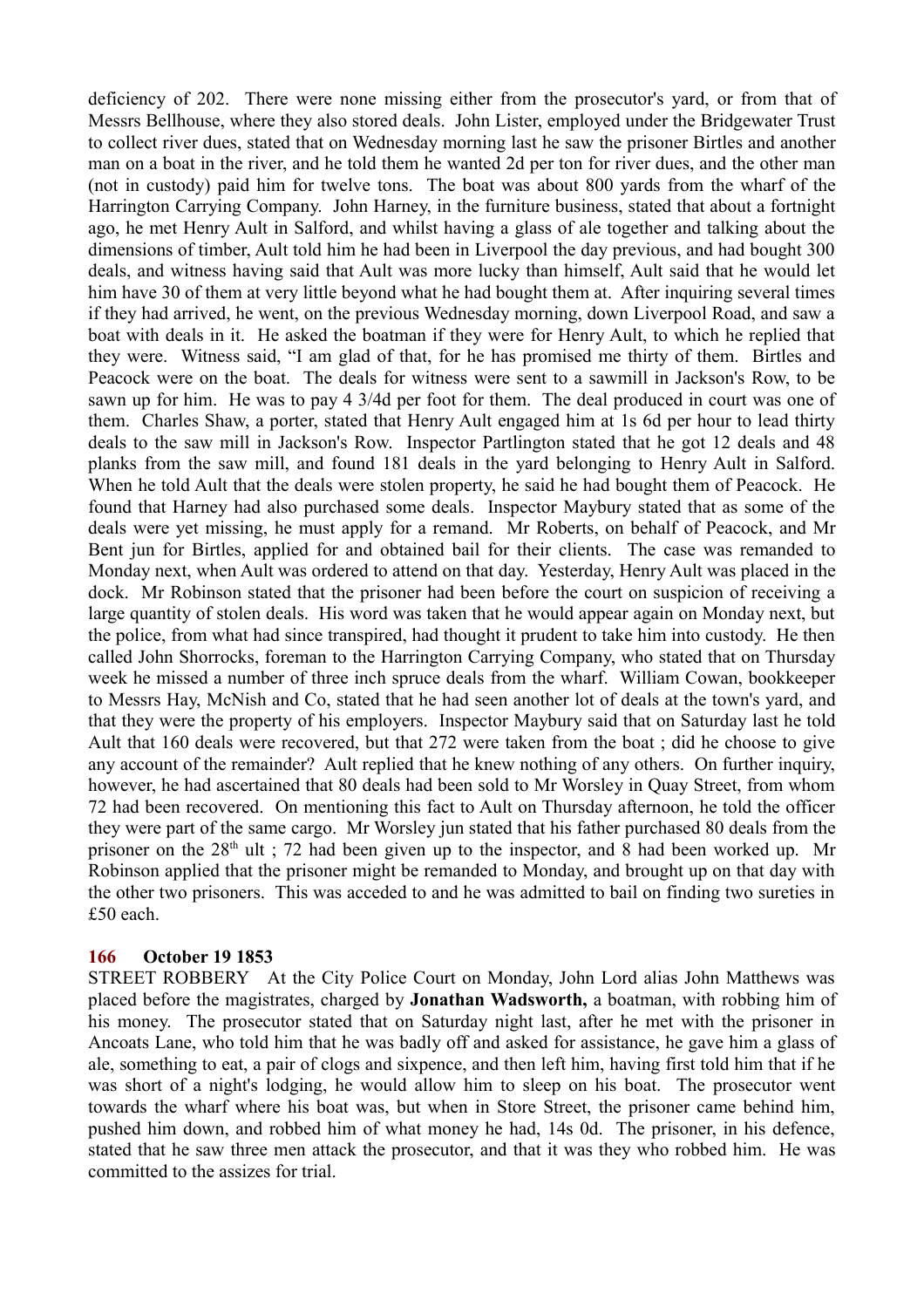#### **167 December 14 1853 Bolton**

STEALING A DONKEY At the County Sessions Room on Monday, an old man named Wm Prescott was charged with stealing an ass, the property of **Thomas Lee,** a boatman of Aspull. On the  $27<sup>th</sup>$  of last month, the animal was missing, and it had only been found the day previous. The prisoner had sold it once, and got it back again, and he had then given it to a person named Heyes in lieu of one he had stolen from him on a former occasion. He was committed for trial.

#### **168 February 15 1854**

A NEW POET AMONGST THE WORKERS Gerald **Massey** is one of the real horny-handed, who have met poverty face to face, yet feared not, but mentally and morally triumphed over a daily crowd of difficulties. That he is a poet, we have the best evidence in a small volume just issued from the press, in which will be found not only an extraordinary flow of language for a self educated man struggling with harsh circumstances, but a fine imagination, a brilliant fancy, and a stern , honest outspeaking against the injuries under which his class have suffered and are still suffering. Occasionally, we are startled by the bitterness which he denunciates ; but again, turning over the pages, we come to sentiments the purest, couched in language the most gracious, expressive of sympathy with, and faith in, all that is good, and true, and beautiful.

Oh, many and many a day before we met, I knew some spirit walkt the world alone, Awaiting the Beloved from afar; And I was the anointed chosen one Of all the world to crown her queenly brows With the imperial crown of human love And light its glory in her happy eyes. I saw not with mine eyes so full of tears, But heard Faith's low sweet singing in the night, And, groping thro' the darkness, toucht God's hand. I knew my sunshine somewhere warm'd the world, Tho' I (trod?) darkling in a perilous way; And I should reach it in His own good time Who sendeth sun, and dew, and love for all : My heart might toil on blindly, but, like earth, It kept sure footing through the thickest gloom. Earth, with her thousand voices, talkt of thee :- Sweet winds, and whispering leaves, and piping birds ; The trickling sunlight, and the flashing dews; Eve's crimson air and light of twinkling gold; Spring's kindled greenery, and her breath of balm; The happy hum and stir of summer woods, And the light dropping of the silver rain. Thine eyes oped with their rainy lights, and laughters, In April's tearful heaven of tender blue, With all the changeful beauty melting thro' them, And Dawn and Sunset ended in thy face. And standing as in God's own presence chamber, When silence lay like sleep upon the world. And it seemed rich to die, alone with Night, Like Moses 'neath the kisses of God's lips! The stars have trembled through the holy hush, And smiled down tenderly, and rend to me The love hid for me in a budding breast, Like incense folded in a young flower's heart,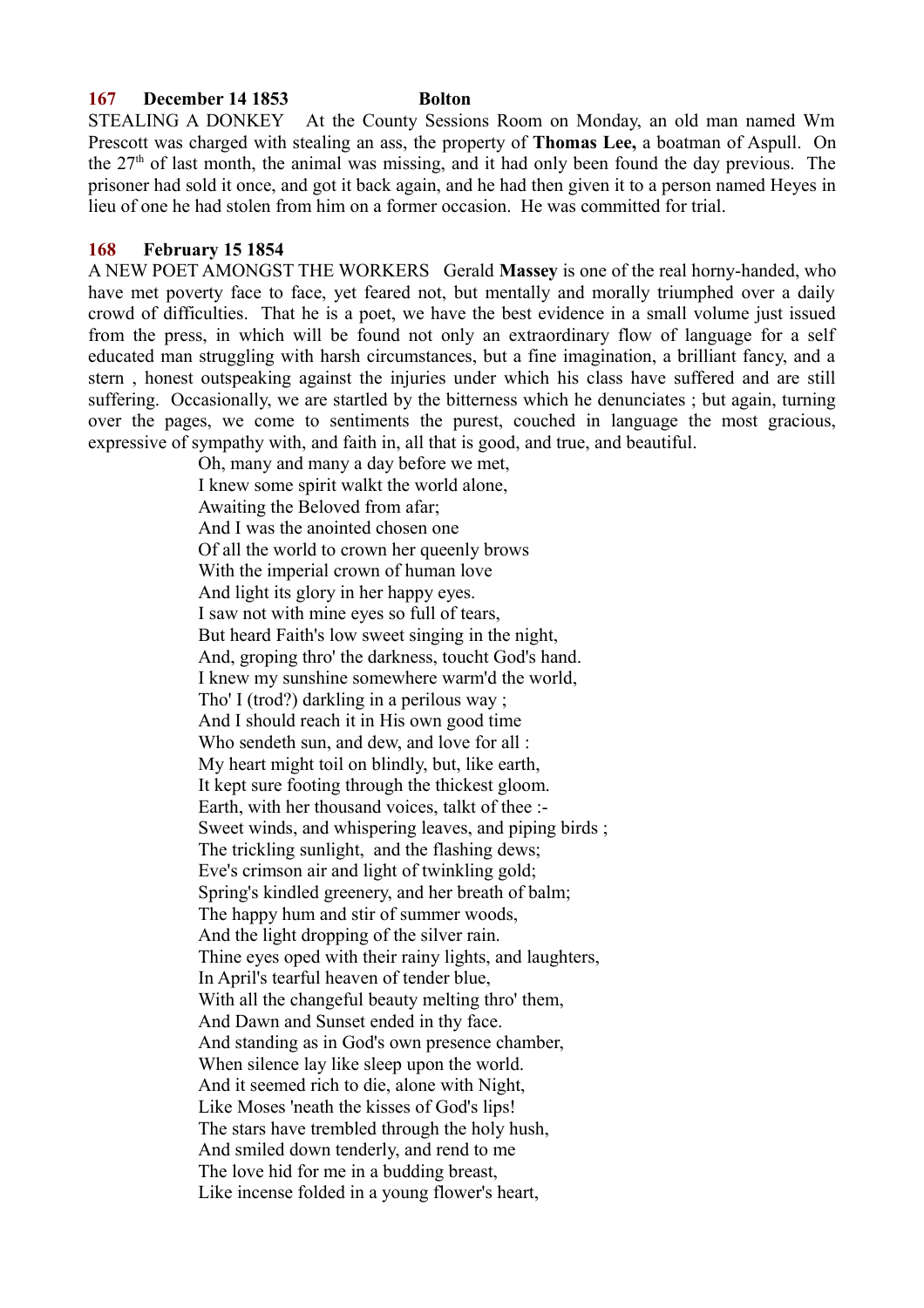Strong as a sea swell came the wave of wings, Strange trouble trembled thro' my inner depths And answering wings have sprung within my soul ; And from the dumb waste places of the dark, A voice has breathed, "She comes", and ebb'd again ; While all my life stood listening for thy coming. Oh, I have guessed thy presence out of sight And felt it in the beating of my heart, When all was dark within, sweet thoughts would come, As starry guests come golden down the gloom, And thro' Night's lattice, smile a rare delight ; While, lifted for the dear and distant Dawn, The face of all things wore a happy light, Like those dream smiles which are the speech of Sleep. Then Love lived on, and strengthen'd with the days, Lit by its own true light within my heart, Like a live diamond burning in the dark.



JOHN A CHARLES WATEINS PROT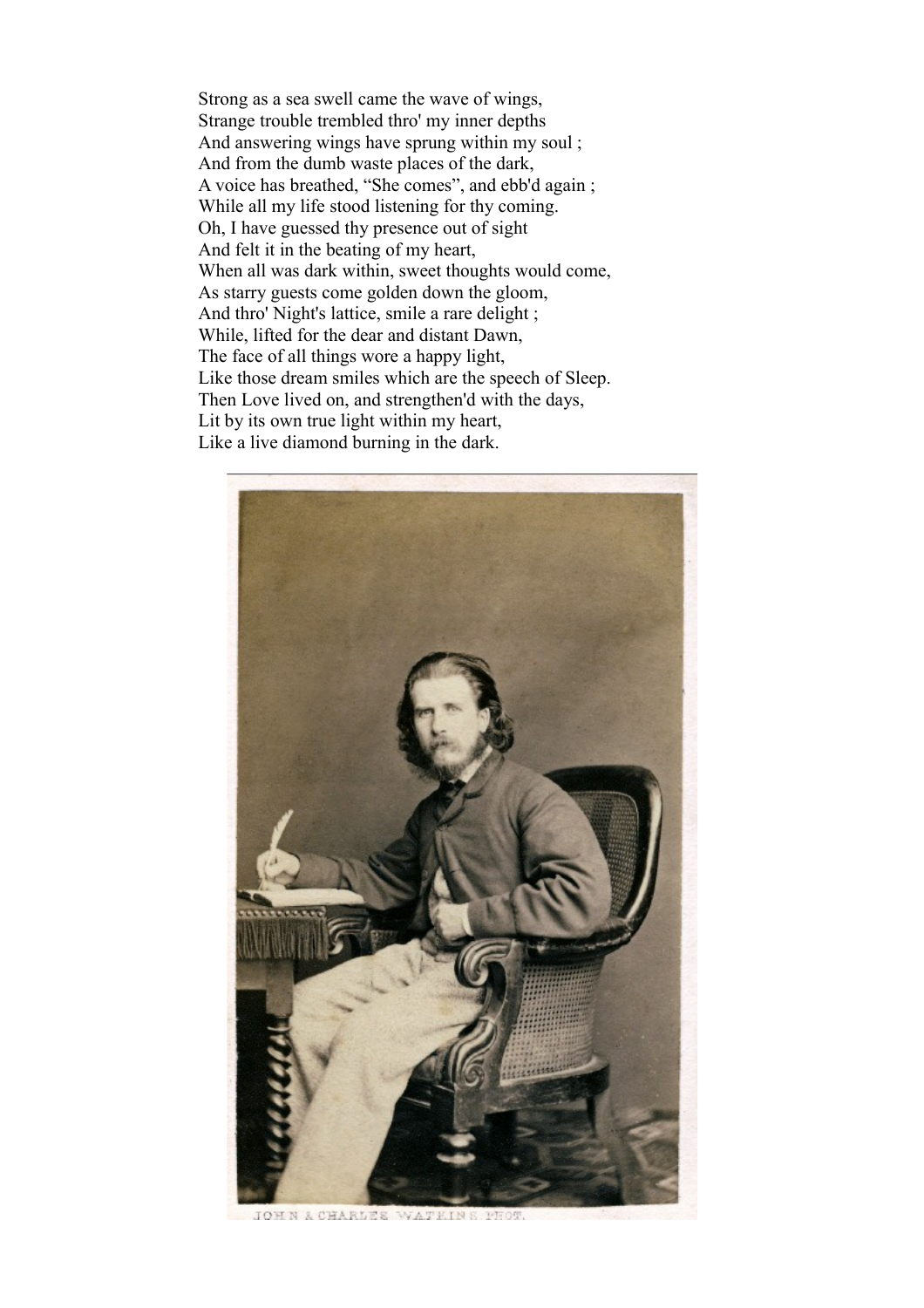*Photo : Gerald Massey, with thanks to David Shaw, whose biography of Gerald Massey is available online at gerald-massey,org.uk.*

Nor are the following less talented, taken from a poem upon "The Chivalry of Labour". Come let us worship Beauty where the budding Spring doth flower, And lush green leaves and grasses flush out sweeter every hour; Or Summer's tide of splendour floods the lap o' the world once more With riches like the sea that surges jewels on its shore. Come feel her ripening influence when Morning feasts our eves -Thro' open gates of glory – with a glimpse of Paradise : Or queenly Night sits crowned, smiling down the purple gloom. And Stars, like Heaven's fruitage, melt i' the glory of their bloom Come let us worship Beauty with the knightly faith of old, O chivalry of labour toiling for the age of gold!

> Come from the den of darkness, and the city's soil of sin. Put on your radiant manhood, and the angel's blessing win ; When wealthier sunlight comes from heaven, like welcome smiles of God, And earth's blind yearnings leap to life in flowers from out the sod. Come worship Beauty in the forest temple, dim and hush, Where stands Magnificence dreaming ; and God burneth in the bush ; Or where the old hills worship with their silence for a psalm, Or ocean's weary heart doth keep the sabbath of its calm. Come, let us worship Beauty with the knightly faith of old, O chivalry of labour toiling for the age of gold.

And these lines are written by one who gives the following insight of his early life and associations :-

He was born in May 1828 and is, therefore, barely twenty three years of age. He first saw the light in a little stone hut near Tring, in Herts, one of those miserable abodes in which so many of our happy peasantry – their country's pride – are condemned to live and die. One shilling a week was the rent of this hovel, the roof of which was so low that a man could not stand upright in it. Massey's father was, and still is, a canal boatman, earning the wage of ten shillings a week. Like most other peasants in this highly favoured Christian country, he has had no opportunities of education, and never could write his own name. But Gerald Massey was blessed in his mother, from whom he derived a finely organised brain and a susceptible temperament. Though quite illiterate like her husband, she had a fine, free spirit – it's broken now! - a tender yet courageous heart, and a pride of honest poverty which she never ceased to cherish. But she needed all her strength and courage to bear up under the privations of her lot. Sometimes the husband fell out of work ; and there was no bread in the cupboard, except what was purchased by the labour of the elder children, some of whom were early sent to work in the neighbouring silk mill. Disease, too, often fell upon the family, cooped up in that unwholesome hovel ; indeed, the wonder is, not that our peasantry should be diseased, and grow old and haggard before their time, but that they should exist at all in such lazer houses and cesspools. None of the children in this poor family were educated, in the common acceptance of the term. Several of them were sent for a short time to a penny school, where the teacher and the taught were about on a par ; but so soon as they were of age to work, the children were sent to the silk mill. The poor cannot afford to keep their children at school, if they are of an age to work and earn money.

Here is the first intimation that he had within him of the "fire divine" :-

Now I begin to think that the crown of all desire, and the sum of all existence, was to read and get knowledge. Read ; read : read : I used to read at all possible times, and in all possible places ; up in bed till two or three in the morning, nothing daunted by once setting the bed on fire. Greatly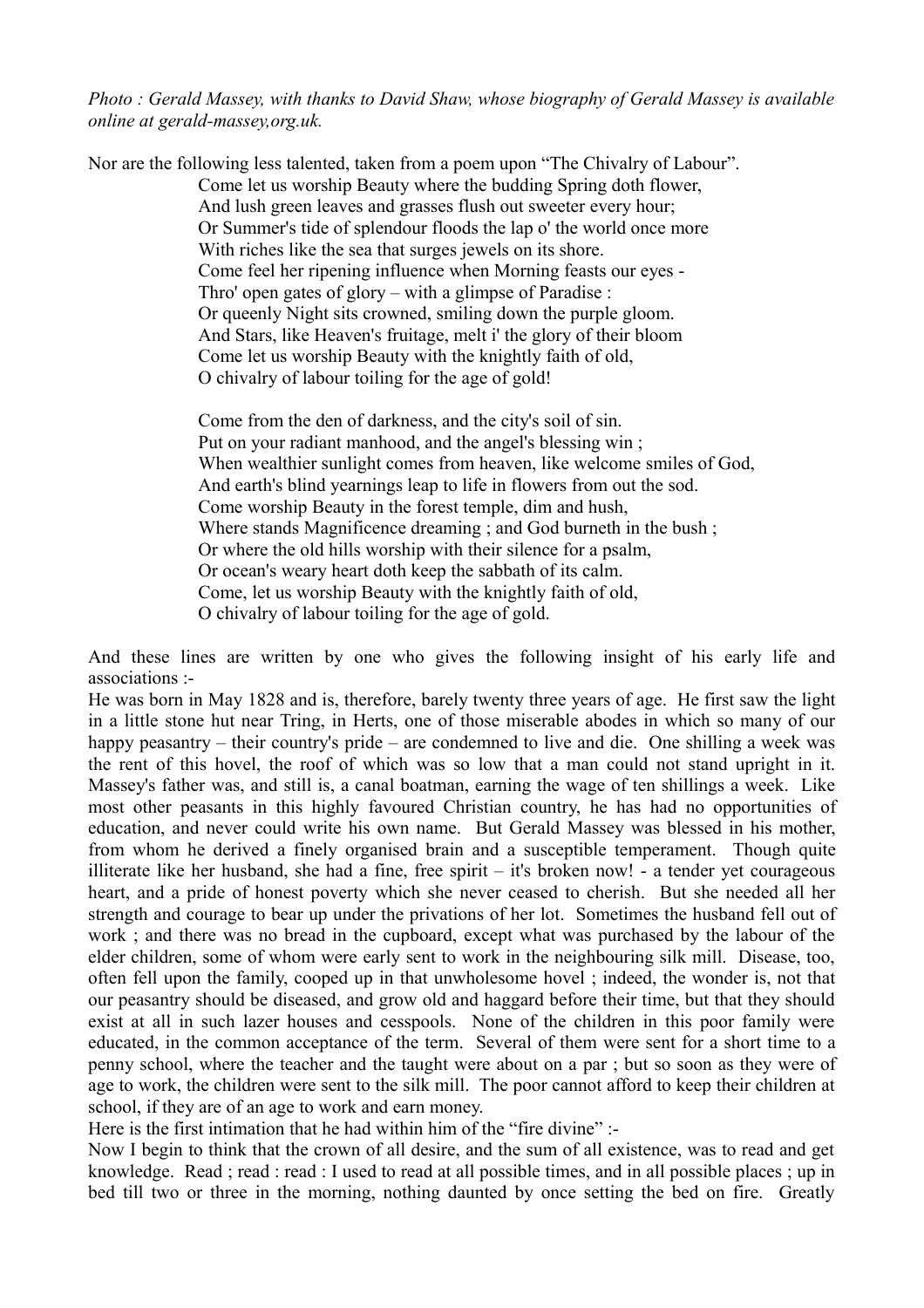indebted was I also to the bookstalls, where I have read a great deal, often folding a leaf in a book, and returning the next day to continue the subject : but sometimes the book was gone, and then great was my grief! When out of a situation, I have often gone without a meal to purchase a book. Until I fell in love, and began to rhyme as a matter of consequence, I never had the least predilection for poetry. In fact, I always eschewed it ; if I ever met with any, I instantly skipped it over and passed on, as one does with the description of scenery &c in a novel. I always loved the birds and flowers, the woods and the stars ; I felt delight in being alone in a summer wood, with song, like a spirit, in the trees, and the golden sunbursts glinting through the verdurous roof : and was conscious of a mysterious creeping of the blood, and tingling of the nerves, when standing alone in the starry midnight, as in God's own presence chamber. But until I began to rhyme, I cared nothing about written poetry. The first verses I ever made were upon "Hope", when I was utterly hopeless; and after I began, I never ceased for about four years, at the end of which time I rushed into print.

# **169 February 18 1854 Ashton**

SERIOUS ASSAULT At the petty sessions, on Wednesday, **John Gallagher** was charged with assaulting **John Jones,** a boatman. It appeared that, on the  $7<sup>th</sup>$  instant, complainant was engaged delivering a boat load of coal at Mossley, and agreed with prisoner to assist. When the work was done, he was offered 9d, being his share of the allowance, which he refused, and complainant was at considerable trouble to induce him to take it. Prisoner, however, refused, and then afterwards met complainant, who again offered the money, which was refused by the prisoner, who then threw a large stone at complainant, which struck him on the head, inflicting a serious wound. Prisoner did not deny this, but declared that complainant refused to give him the 9d. A witness was, however, called, and proved the complainant's statement. The bench, therefore, fined the prisoner 20s and costs, and in default to be committed for one month.

### **170 February 22 1854**

VIOLENT STORM AND LOSS OF LIFE AT LIVERPOOL Throughout Friday night, and during the greater part of Saturday, Liverpool and its suburbs were visited by a violent hurricane from N and NW, which has proved very disastrous to the shipping in the river and in the channel, and caused a serious loss of life. At intervals during the gale there were heavy falls of rain and hail. The Egremont Ferry steamers ceased running during the whole of Saturday, and the other ferry steamers only plied occasionally, and at times it was dangerous to land on either side of the water. The most serious disaster we have to record happened about noon on Saturday, by which eleven lives were lost. The steam tug *President,* with the Liverpool life boat in tow, and the steam tug *Victoria,* with the Steam Tug Company's life boat in tow, were dispatched to a distressed vessel – the *Cherokee.* It is usual on such occasions for the crew of the life boat to remain in their own boat whilst being towed out, and they did so in this instance. All went well until a bank called the "Flats" was reached, when the life boat was struck by a heavy sea, capsized, and all on board, with the exception of one man, were drowned. In consequence of the heavy sea running, it was utterly impossible to save them. Among those who perished was **Captain William Roberts** of the steam tug *Albert,* who volunteered to command the lifeboat ; he has left a wife and four children. **Henry Archer,** the boatman saved, was in a very exhausted state when got on board the steam tug. The poor fellows who lost their lives were all, with the exception of Captain Roberts, river boatmen, and their families, numbering between twenty and thirty children, have been left without the means of subsistence through the disastrous occurrence, which makes the case extremely deserving of the sympathy of the benevolent. Whilst on the Hoyle Bank, the Hoylake lifeboat succeeded in taking off a part of the crew of the *Cherokee*, and the others were taken off during the afternoon. The *Cherokee* drifted over the bank at high water, and went ashore at Dove Point, where she remains, full of water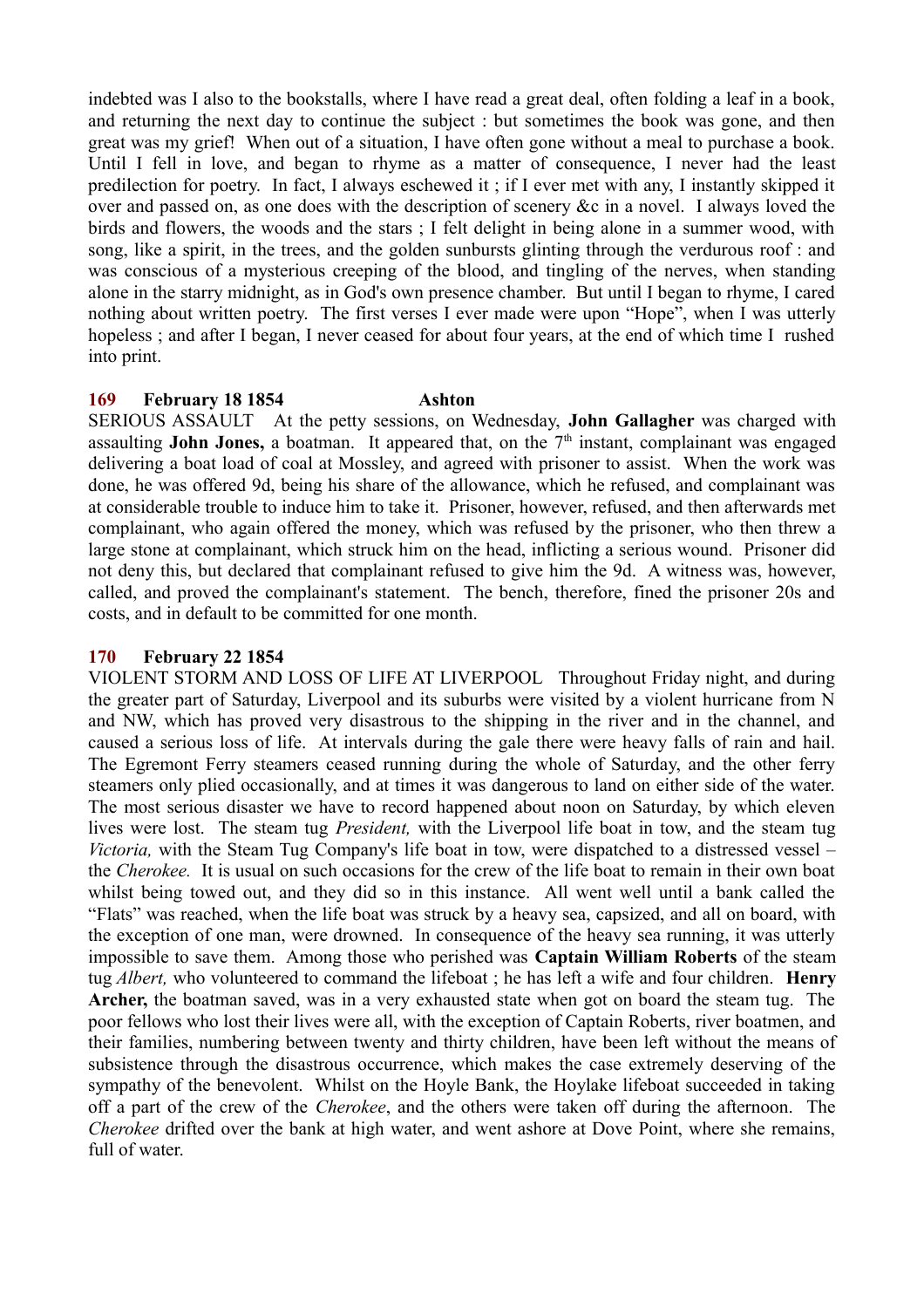## **171 March 14 1854**

THE LATE EXPLOSION AT THE INCE HALL COLLIERY The adjourned inquest, held by Mr C E Driffield, county coroner, on the 89 persons killed in the explosion of the Arley pit of the Ince Hall Colliery, near Wigan, on Saturday afternoon, was resumed at the Navigation Inn, Ince, on Thursday last, when the following evidence was adduced :-

Thomas Graham : I was foreman of the district at the far end of the main north level. I left the mine at half past one ; the air was very good then. That morning, I fired one "shot" at the lower level, and two on the top level. There was no gas, except just a little at the back of cuttings, which would be removed in an instant by the blast of air caused when the shot was fired. I had 12 men and drawers to overlook in that part of the mine, the north workings beyond the No 2 jig. I always fired my shots with touch paper and with a fusee. I had been in No 2 slant that day ; the air there was very good, and I never saw a bit of gas there that day. There was only one man there, Robert Blackledge, and he was allowed to fire his own shot. I had been and bratticed his place up that day ; he was an experienced man, I thought, and Dobison was of the same opinion. Dobison knew that he was allowed to fire his own shot. All the lamps of the men were locked, but I had the key, and could light any of their lamps in their own places for them, if I took care to find that there was no gas ; but if there was any gas there, I should take the lamp out of the place to light it, or else it would blow us both up together. I had lighted a lamp in one of the men's places that morning. I never lighted a fusee with a naked light, but with touchpaper – not often with wire, because the wire is bad to carry. The places, when they were fresh cut down, would make a little gas ; but a quarter of the air we had there would have been enough to clear it. The bratticing was kept up within two or three yards of the face of the coal (the new cut part of the coal, at the far end of the workings). I never fired a shot in the levels, without having the brattice set up within three yards of the end, and within four yards of the up brow (uphill) workings. The men complained if the bratticing was too close up, in the up brow workings, that the dust was slying in their eyes. The height of the seam of coal in that place was about four feet, and about eighteen inches of space was generally left behind the bratticing ; the air was forced to go up into the workings, by a stout partition of tarred cloth, across the level passage below. I think there would be no danger in one of these places remaining half an hour without bratticing ; I think it would take all night for the gas to foul one of these up brow places, if it were left without a brattice ; but a level place would foul much sooner. I never saw the bratticing down in one of the levels ; I saw it down a week or two ago in one of the up brow places, and there was no gas ; it might have fallen down half an hour before. I have been fireman some time ; I was there before the last explosion ; and I have worked a couple of years, off and on, in those north workings. When I say there was a little gas in the fresh cuttings, I mean in the places where a man had just cut into the coal, a hole three or four feet long, and perhaps six inches or so in width; there, if you put your arm with the lamp far into such a hole, you would find a little gas at the farther end of it ; but I never saw even this in the up brow workings. No man in my beat was allowed to fire his own shots except Blackledge, and he was employed in cutting air courses. I think there were six or seven colliers getting coal that morning in the places to the north of the No 2 jig which were under my care ; and I had seen all those places that morning, and they had good air and no gas. Bromiley, the former fireman, had been reduced from fireman to be assistant fireman, because he had let one of the men fire his own shot, and I succeeded him as fireman, There was no difference, as to danger, between the working that Blackledge did and the work the others did ; but I understood that Dobison allowed him to fire the shots for himself. The air which passed through those places north of No 2 jig had passed previously through a "down brow" (which he pointed out on the map); and there were several men working there; I do not know where the air passed afterwards.

Mr Dickinson, the government inspector, referred to the rules about the construction of the "crossings" or partitions made across the principal passages, to stop the current of air and divert it, and force it to go up into the workings. The rule provided that the foundation of such crossings should be made upon the solid rock, below the coal; but witness said he did not know whether they had been so constructed or not; the book of rules stated that, for want of such a foundation of the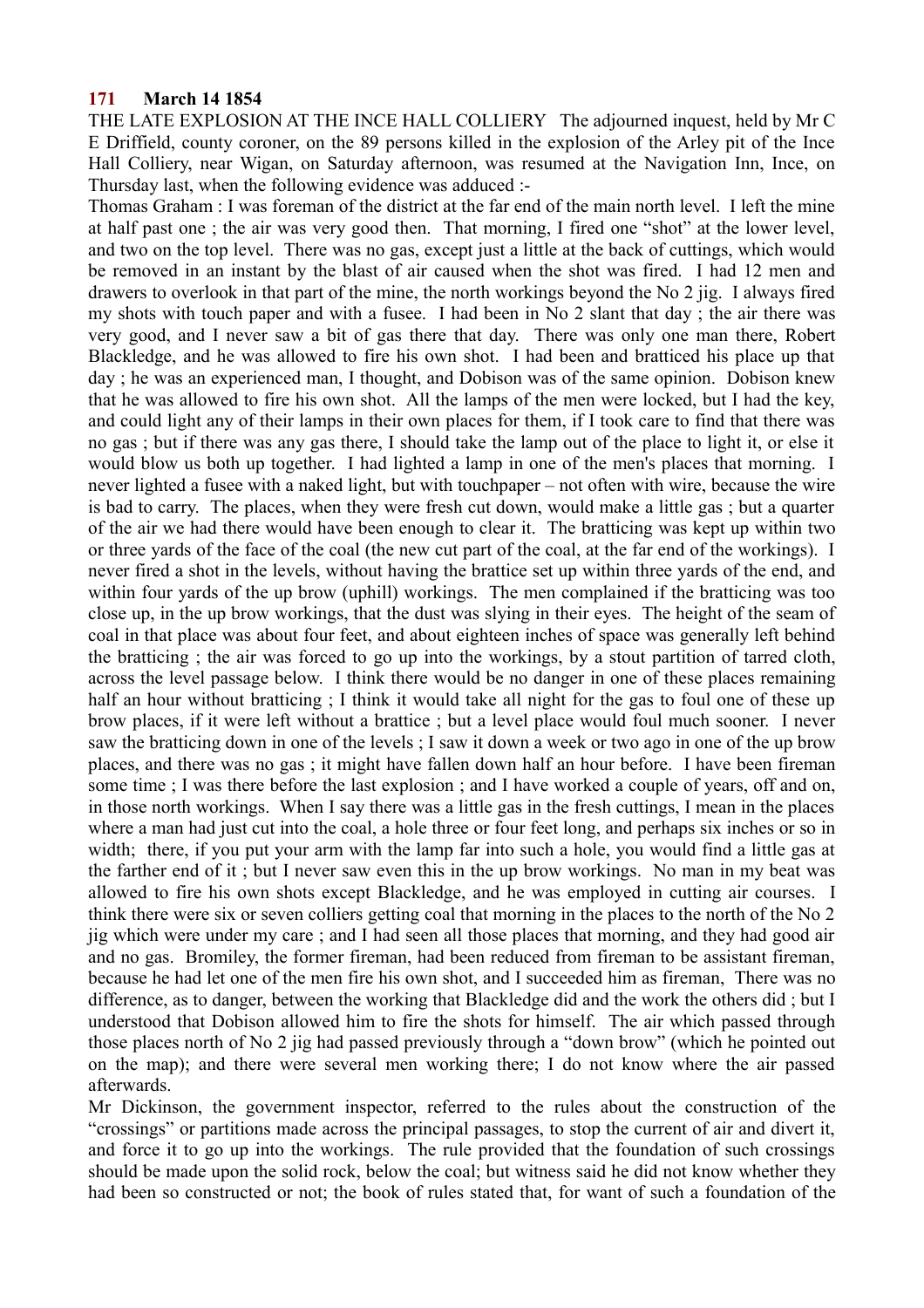crossing partition, many hundreds of lives had been lost in coalmines, through the passage of choke damp there. With reference to Blackledge, Mr Darlington (general manager of the colliery) stated that he, being an experienced and competent man, and employed only in making air courses through a part of the mine where there were no new workings, and where the coal had not been worked since the last explosion, was allowed by Dobison, the underlooker, with his (Mr Darlington's) consent to fire his own blasting shots.

Robert Blackledge was the next witness : I worked up the No 2 slant, and had been up there for some weeks doing day wage work in timbering for some time, and "meddling", but I had been working in the coal for a week before the explosion. I had been in the habit of blasting for myself; I have had to look after the furnaceman, to see he was keeping a good fire. Another of the day wage men, Robert Wain, working in the metal, was allowed also to fire his own shots. I have had the privilege allowed me, if the fireman was not there, of firing one or two shots, while I was working in the coal; Mr Dobison gave me leave to do so. I had been above, five or ten minutes before the explosion occurred. I had fired one shot for myself that day, and there was no gas to be seen then; there was plenty of good air in that place. I never used touch paper to fire a blast; I carried a wire in my cap, which did as well. I never carried a key to my lamp; but when I was a day wage man, working in the air roads, my lamp was not always locked. When I worked in the "metal" I used to blow up the walling and the roof; it never gave off any gas; I never heard of gas coming from any "swag" of the roof, and I never saw such a thing. I have seen some breakdowns of the roof, and never saw any gas at all; it is a strongish "metal" roof, not of rock. I was fireman for a month or two; I might have had the situation if I had chosen. In answer to questions from Mr Mayhew, attorney for the manager, witness said that, on one occasion, he remembered a fall of the roof 50 or 60 yards long, and four or five yards wide; but he did not see that it gave off any gas; that was four or five months ago, and happened in the new slant, in a place which he pointed out upon the map. Some mines made gas in the roof, and then, when there was a fall of the roof, the gas would be set at liberty; but other mines were different. Witness had never seen any extensive fall of roof in the mine except the one he had spoken of. Witness did not believe there was anything in the northern workings beyond where he was working towards the far end, that could cause the explosion; the air there was return air, but it kept good, and there was no gas in those places when he left them. In general, witness thought, the mine had been so well managed by the underlooker, that there was no one who could mend Dobison's work. There were about ten places beyond where witness was. In answer to Mr Wynn, government inspector, witness said he did not think the Arley mine roof gave off as much gas as some others did. If the roof was ? or not well propped, an explosion would bring it down. Witness was asked some questions by Mr Swallow, agent for operative miners in the district, but nothing important was elicited. He said he did think it was as safe to work in the return air as in the first air, and he never felt it stifling, although it was warm; but knowing what he does now, he should not think it safe to fire a shot in the return air.

The underlooker, Dobison, was asked, then, whether he remembered having ever seen the hand lamp which the boy, the son of Bromley, said he had used in the pit. He said that he had once seen the boy with the lamp, but not lighted, and asked him where he got it; and that the boy answered, he used it to come to his work and to go home. Dobison had not recollected this before. Mr Darlington said the lamp ought not to have been allowed to be carried into the pit as a matter of system, and Dobison had no authority to allow it there; but if it were used by the boy in that place where he worked, it would not affect the safety of the mine, because there were uncovered gaslights in that place.

The boy, Amos Bromley, was recalled, and repeated his statement that he had used that common hand lamp, because the lampman had told him, when he asked for a safety lamp, that Dobison said he did not want one. Dobison denied this.

John Ockleshaw, whose duty was to supply the men and boys with safety lamps before they went below, stated that he had given this boy a safety lamp, or the boy had brought one with him, every day he worked in the pit, except one day, when he had left his lamp top at home.

The boy, however, adhered to his statement that on four days, at least, he had been refused a safety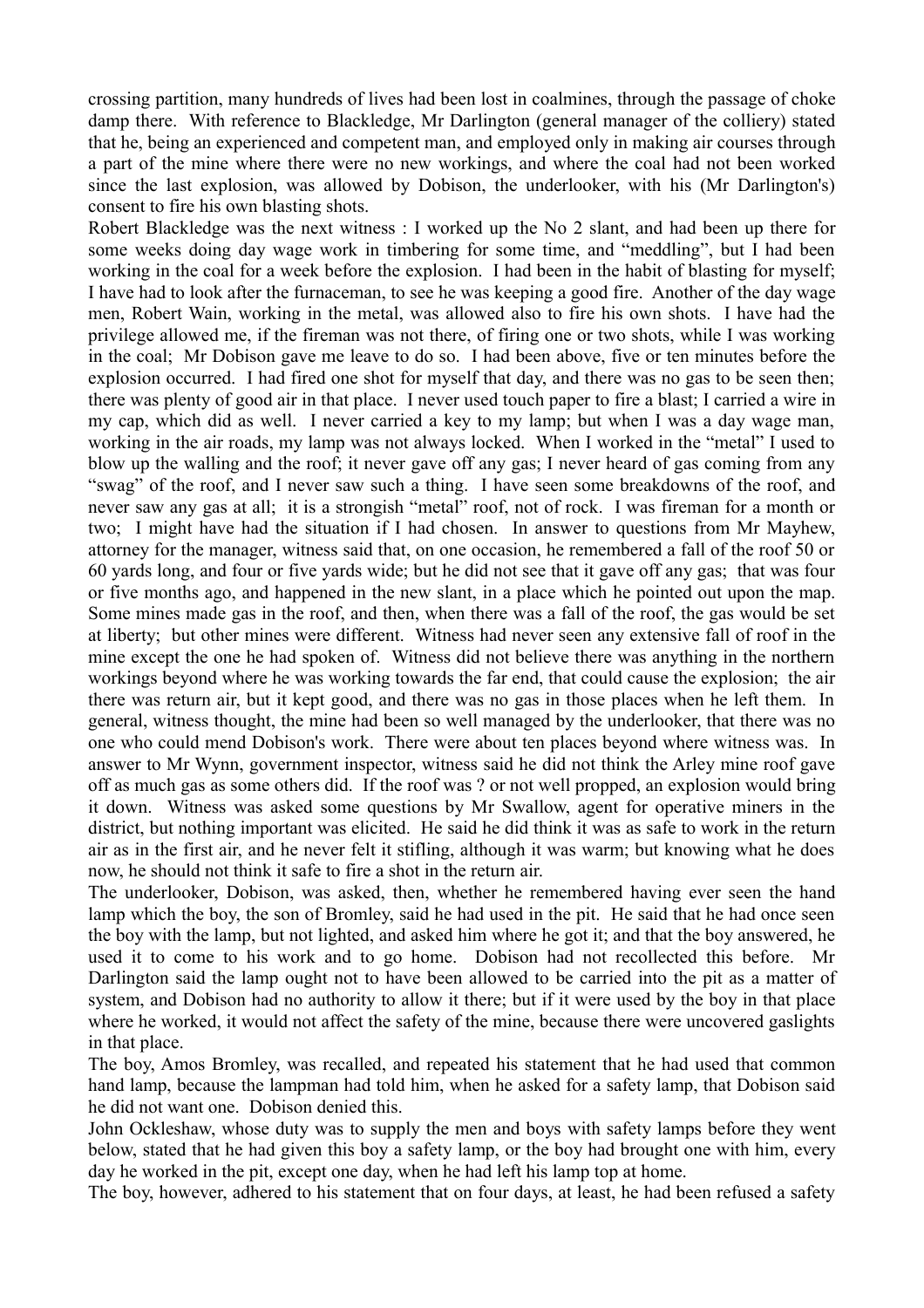lamp; and once he told Dobison, the underlooker, who said he must go to "John", the lampman, and get one.

The Coroner did not think it necessary to make any further inquiry about this lamp, and left it to the jury to say which of the witnesses they would believe.

**Thomas Barlow** : I worked in the north workings until Wednesday the  $15<sup>th</sup>$  of February. I left, then, because there was firedamp in my place, and I made a complaint of it to a man named Joseph Rigby, who worked in the next place to me. It was a place about eight yards up from the opening below. Rigby told Brown, the fireman, who came up to me, and went on shamefully; I told him there was gas, and he never examined it himself, but told me I knew nothing about gas, and that I should leave, and should have a summons; but he went and fetched Mr Dobison to the place. The gas was all gone then. Mr Dobison discharged me; he said I must get my tubs filled out and go, but I went away directly. It was about half past nine in the morning when I found the gas there. I came to work rather late that morning, at six o'clock; there was a mark on the coal then, to show that the fireman had been there. I have worked as a collier, I dare say, five years altogether; but I have also been a boatman, and in service, and have worked in a tunnel; I don't consider myself a very experienced collier. I was one of the hands they got in this pit at the time the colliers were on strike; I was what they called a knobstick, but I knew enough of the work. I had never seen gas in a place before, in that mine, but I had seen gas before. It was gas like mixed with black sulphur, and made the flame rise two inches and a half in my lamp, and I smelt the gas. It was three days before the explosion. Mr Darlington said this was not correct; the case of Barlow was reported to him six days before, and he had told Dobison to call Barlow before him on the Saturday, and on the Monday. Mr Darlington himself then gave the following evidence :-

Mr James Darlington : I live at Ince, and am the general manager in charge of the whole of these works, and have been so for the last four years and a half. The works commenced in 1818. I was not present at the time of the explosion. I had left the works about ten minutes before, and I was back about twenty minutes afterwards. I put on the overlooker's coat, and went down immediately and, with the exception of half an hour, was engaged there from that time to Sunday night, when 86 of the bodies had been found. No time was lost. So soon as I got into the pit, I found that it had been ignited for some distance in the north workings. The coal had been ignited by the flame of the explosion. The aircourses were got in a tolerable state again after the extinction of the fires and the erection of two crossings, so as to allow us to explore any district of the mine. On the north and north west side were all the dead who were got out. The north west workings are ventilated by a separate process from the north workings; and all who died in the north west, at higher level, died from suffocation or choke-damp; those who were burnt were all in the southernmost part of the drifts of the No 1 slant, on the north side of the mine. I have since then been through all the workings several times. The site of the explosion has been rightly fixed by the other witnesses. In one of the subsequent inspections I discovered the body of Brown, the fireman, lying near the spot where the explosion is supposed to have originated ; therefore, I think the explosion is to be attributed to the ignition of the gas by his firing the fusee of Pilkington's blasting shot. We have no proof that there was gas in the place at the time he fired it ; the fusee would, no doubt, proceed to burn as soon as he lighted it. [A piece of the fusee was produced and exhibited, and it was stated that, if this were lighted at a blaze, it would probably burn with a blaze, but if lighted with a hot wire it would not] Mr Darlington said a piece of this, about 2 1/2 feet long, was used in blasting. Brown's body was found about twenty yards from the "shot" which proved that the explosion did not occur at the very moment of firing it, or he would have been killed on the spot. The body of Pilkington was found nearer to the "shot". I had the utmost confidence in Brown as a fireman ; I had him from the cannel pit after the last explosion, for I considered him the best man we had in the neighbourhood; the other firemen here came from the north of England. About ten days before this last explosion, the underlooker of the cannel pits applied to have him again, but I refused, knowing the carefulness of the man's character. I have no reason to think differently of him now. The quantity of gas in this case does not seem to have been very large, not extending over more than two or three drifts at the most; but it was highly charged, and in a very explosive state. I cannot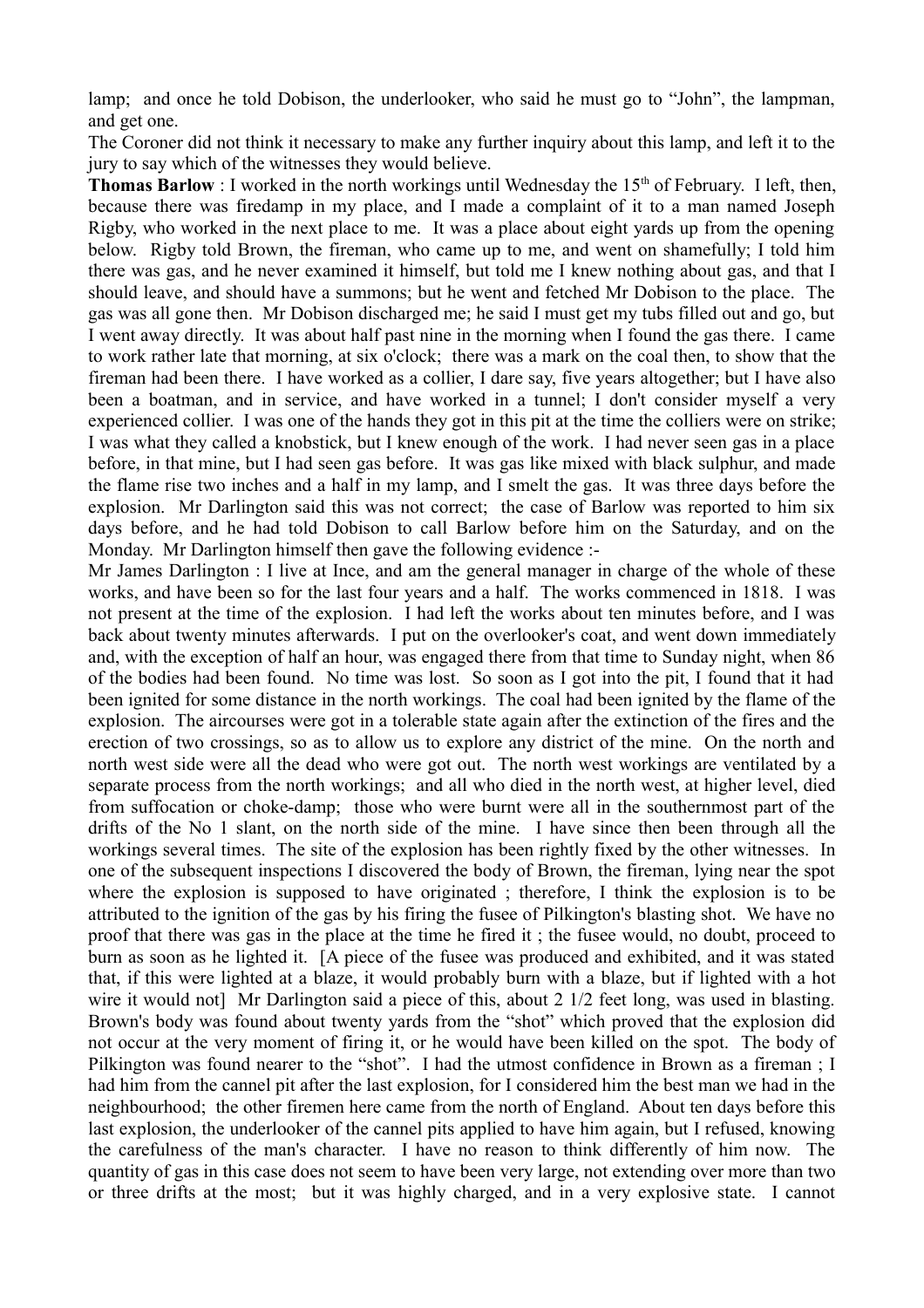conceive it had come from very far along the aircourse, because it was in so very explosive a state ; but that it had been liberated suddenly, at some point to the north of where the explosion took place, because the air was coming from the north. I think it must have come from very near also, because it had not been seen when shots were fired within 150 yards of that place. Not many days before, on the  $4<sup>th</sup>$  of February, I inspected the whole of the workings myself, and I am satisfied that no accumulation of gas had taken place. I went into all of the men's places north of No 1 jig, and afterwards went into the air course of No 1 slant on that day, a fortnight before the explosion, and I then met with no gas whatever, and heard of none ; in fact, the men were rather annoyed that I stopped them to examine for gas ; they thought it unnecessary. I have never seen gas in the pit in my life during its ordinary working – not so much as would show on the lamp, except in the derangement after an explosion. I was aware that the new workings there would give off a little gas, but the ventilation was so ample that the gas would be carried off, and would be diluted, so that it could not be seen in the lamp. I have daily reports from the underlooker ; it is his duty to report gas, if he finds it, but I never had any gas reported there by Dobison : only, if the bratticing were deranged, there would be gas. Dobison reported to me the same day Barlow's statement about gas being in his place; he mentioned it to me verbally, and also made a written report of it, on the 9<sup>th</sup> of the month. [The written report was produced ; it stated that Brown, the fireman, and Dobison, the underlooker, examined the place and found no gas, and that Barlow's statement about there being an inch and a half of gas in the lamp was proved not to be true, because that would cause an explosion] This was nine days before the explosion of the mine. Dobison told me he believed Barlow knew nothing about gas and only wanted to make mischief among the men, and that he had discharged him. I told him it was desirable not to discharge the men in that way, and that he should desire Barlow to come to me and explain it. This I desired several times, but Barlow could not be found. I conceive about 10,000 feet of air per minute is quite sufficient to ventilate the whole of the places of that north district whilst the men were not there, and to keep them free from gas. We had at that time 30,000 feet of air in the north side of the mine, and there were three air splits acting on that part where the explosion happened. The most probable cause of the explosion apparent to me is a sudden outburst of gas from some unusual quarter, and I think it must have been from the fall of the roof in Woodcock's place. If that fall of the roof had occurred a few minutes before, and liberated from a fissure in the roof a quantity of gas which had been there at high pressure, having bugged out the roof previously, I think a quantity of gas would be liberated, sufficient to cause an explosion ; but I am perfectly satisfied that the ordinary production of gas from the faces of the cuttings would in no way account for the explosion. I have examined the roof of Woodcock's place ; it is ragged in the usual way, and I believe the roof of the Arley mine is particularly subject to gas, much more than the coal itself ; but I find no clear fissure or crack that can be actually shown in the roof now. The roof of this mine generally, in every district I have visited, is liable to these fissures and cavities containing gas ; I have heard that some of them could be fired seven or eight years after the roof was made. I am satisfied that the gas has been liberated from some adjacent quarter, and this is the most apparent ; we have not found any other fall of the roof. I conceive that the gas had existed above the roof, and so soon as the props were taken away the gas caused the roof to bag out, and when the roof fell, for such a great extent, the gas, having been compressed, was liberated very suddenly. It may be connected with the hard "post" or rock, which exists about 15 feet above the coal, and which is known to contain immense quantities of gas. I attribute the explosion to some extraordinary discharge of gas from some place adjacent, and this fall of the roof is the most apparent cause of it. I have had no report of any deficiency or interruption of the air. The quantity of air has been increased, almost weekly, since the explosion last year, by doubling the air courses, by decreasing the friction, splitting the air in one or two places, and increased furnace power. The quantity of air was 40,000 cubic feet at the time of the explosion last year, and on the Thursday before the last explosion, it was reported to me, in Dobison's returns, at 77,000 feet. I believe those reports to be correct ; they tally to my own observations from time to time, and I have satisfied myself that 10,000 feet of air is amply sufficient to ventilate those lower north workings – I do not say while the men were there – and they had 80,000 feet. We had a proof of the sufficiency of this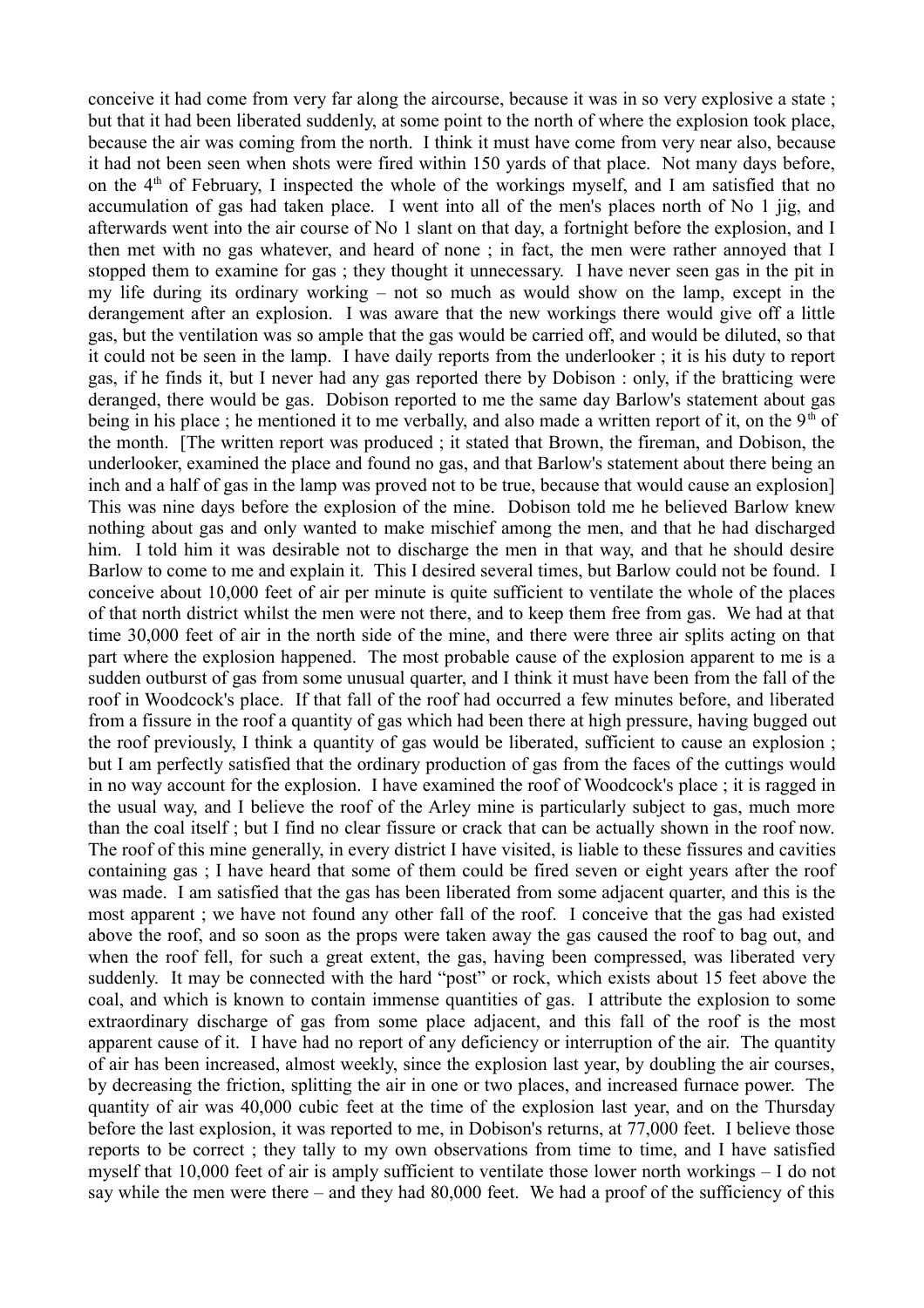after the explosion, when the natural ventilation of the mine alone kept it clear and safe ; but in case of a sudden outburst of gas, more would be requisite, and to provide against that, we continued to work with locked safety lamps, though in the ordinary state of the mine they would not be necessary; but after the last year's explosion the directors referred it to me, whether it would not be better, taking the advice of Mr Pence and Mr Foster, to prohibit naked lights. The men, previously to that explosion last year, were allowed to fire their own "shots", but that has since been discontinued ; and we have had nine firemen, instead of 4 or 5, as then, to attend to that matter, and to the bratticing, having only that work to do. Only Blankledge and Wain, as air course men, had been allowed to fire their own shots ; they are two of the most intelligent men in the pit, and we have frequently asked them to become firemen, but they would not. There had been eight or ten complaints only of neglect of duty or smoking in the pit since the explosion of last year ; two or three were taken before the magistrates, and the others fined ; one man was sent to prison for taking his lamp off ; and Bromley, the fireman, who was a very respectable man, very intelligent and careful, was reduced to assistant fireman for once allowing one of the men to fire his own shot. All the nine firemen had keys to their lamps, and the underlooker, and the district underlookers ; but I believe no one else. The men at the jigs had open lights, and I do not know that they had keys ; the hookers-on at the bottom of the shaft might have keys. [Several safety lamps with locks of different construction were shown to the jury, and the keys tried] Mr Darlington added that since the last explosion, every man who entered the pit had a copy of the rules read over to him, not to the men in a body, as formerly was the practice, and he was required to sign the rules, and to keep a ticket specifying that the rules had been read to him. After the strike, a great number of the men having got into the pit without signing these rules, he (Mr Darlington), when he discovered it, had the work of the pit stopped for several days, and obliged the men to hear and sign the rules which they had been unwilling to do, because they did not choose to be prohibited from smoking tobacco. There were also double the number of door-tenders now than there were at the time of the last year's explosion, being a boy to each door, instead of one to each pair of doors, as formerly. They were from ten to fourteen years of age, and remained in the pit nine or ten hours a day ; they had to sit at the door all day, and in some cases they had to sit in the dark, but they had lamps if they were not near the light at the jigger ; and men were constantly passing and repassing. Their duty was to open the doors ; the doors were so hung as to shut of themselves. Another improvement was that the "cuts across" for air were made, generally every 30 yards, whereas previously to the explosion of last year, Jones, who was then underlooker, used sometimes to make the intervals of 40 yards. The cage in the up-cast shaft had also been reduced in size that it might not impede the ventilation. The system of working had not been changed, in some respects ; the drifts had not indeed been worked at the far extremities of the levels on the north side, because property intervened which did not belong to the company, and they could not proceed beyond their own boundary ; in the neighbourhood of Wigan, there were very great difficulties in working such a mine, because there were such a number of small properties, which had to be treated for separately. Mr Dickinson asked some questions of the witness with respect to the plan of the mine, with a view to elicit an acknowledgement that the ventilation of the mine would have been greatly simplified if, instead of working so many drafts within one or two hundred yards of the shaft, the coal had been got at the farther extremities of the levels first. Mr Darlington, however, said that there was no danger or disadvantage in working the drifts near to the shaft. The most approved way was to split the air as much as possible ; but this mine could not be worked on the pillar system, because it was under the town except on the north side. Mr Dickinson was about to refer him to his (Mr Arlington's) evidence before a parliamentary committee, in which he had expressed an opinion in favour of working out the coal at the extremity of the levels ; but the Coroner did not think that matter (which was discussed at the inquest last year) belonged properly to this inquiry. Mr Dickinson observed that it appeared everything had been done in the way of management, and every precaution had been taken which was suggested at the inquest last year except altering the system of management which, so long as it continued to be the same, would be likely to result in similar calamitous accidents. Several other questions and remarks passed between Mr Darlington and the inspector,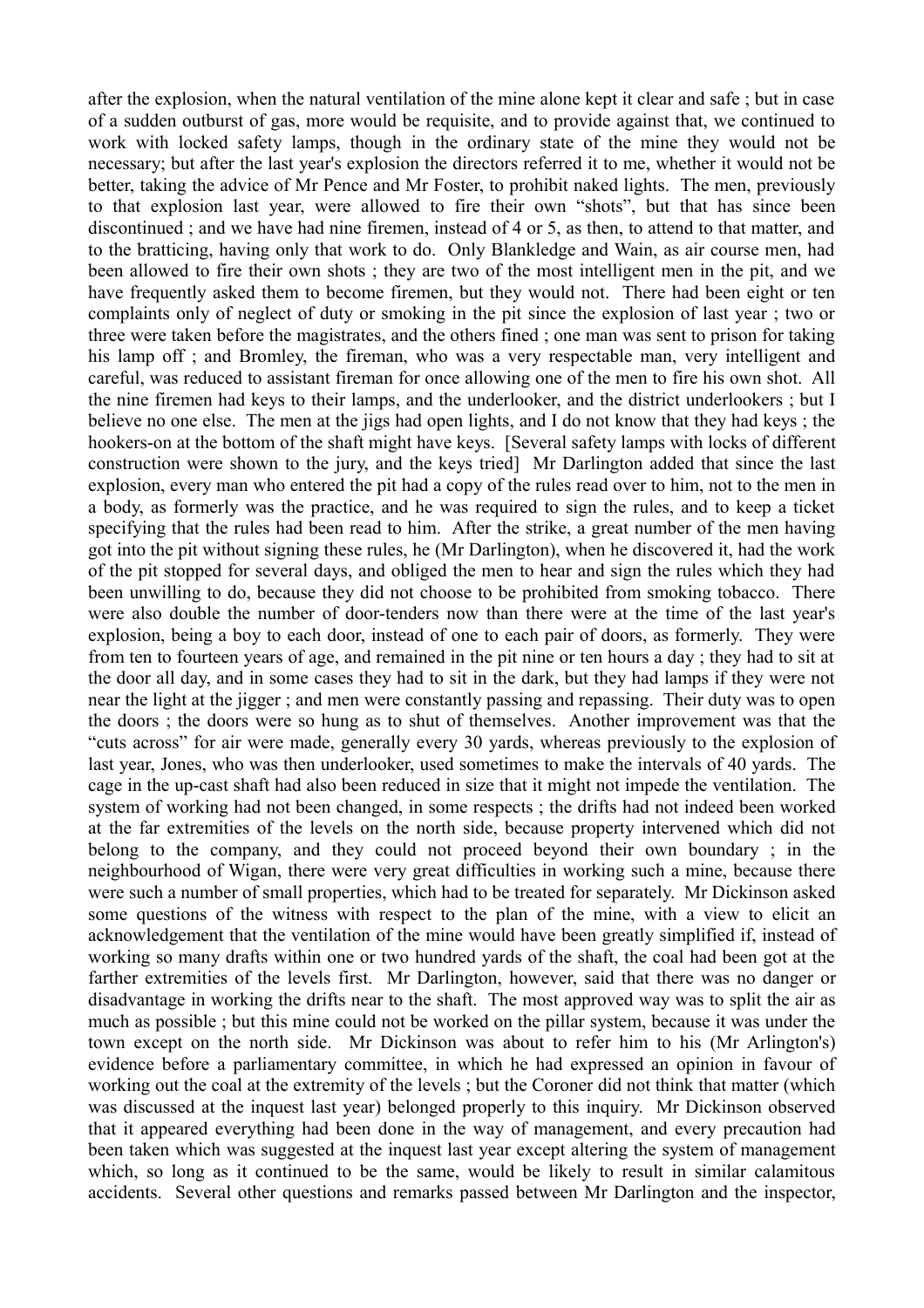but mostly of a technical character, or else requiring constant reference to the map, so that we could not easily make them intelligible to our readers. In one particular, Mr Dickinson pressed him very urgently – as to the present state of the mass of roof that has fallen in Woodcock's place ; Mr Dickinson's opinion being that this stuff, and also the part of the roof above whence it fell, are so clear of dust, compared with the adjoining parts of the mine, as to prove that the fall of the roof occurred after the shock of the explosion, and not before it. The witness, however, did not admit this argument because, he said, a blast of wind had evidently passed through that part of the mine, and swept away the dust as with a broom. He said, in reply to Mr Wynn, the other government inspector, that it was from the statement of Dobison he understood that the roof of Woodcock's place had been "swagged" or bagged, as from an accumulation of gas from a fissure above ; and, when the props were removed, he supposed, this roof fell in. He explained, with more precision, the position of the air courses and the quantity of air conveyed by them ; he did not believe it possible that, in the ordinary working of the mine, the return current of air could be foul with gas. One of the instructions in his book of rules was that "the return air should be prevented, so far as practicable, from passing through the men's workings"; in this instance, the return air did pass through the drifts where the explosion occurred but, under the circumstances, nothing else could be done ; and cuttings had been made for that purpose, since the explosion of last year. The directors were going now to take the best measures that could be advised, at an extraordinary expense and sacrifice, and they had, for that purpose, called in several eminent engineers, to consult with them upon what else should be done to ensure the safety of the mine from such deplorable events in future.

Mr George Elliott of Houghton Hall in the county of Durham, colliery manager for the Marquis of Londonderry, said that he inspected the mine on Monday and Tuesday last, and the place where the most violent effects of fire were visible was in the south workings of the No 1 slant ; but he had great discussion in his own mind whether the fire was not from the furnace, since flame was not very readily communicated from a fusee. He thought there was no conclusive evidence that the fire did not take place from the furnace ; but he might venture to say that, so far as his observation had gone, the fire would appear, from the examination of the action of the blast, to have radiated from the place where Pilkington had been working. It was his opinion that the fire had taken place either in one or the other of these situations, and he could not say in which. He had not heard the evidence in this case ; but when he was down in the pit, he learned where the men were found to be burnt, and where they were choked. I do not think (said he) that the question as to where the gas originated is at all affected by the question of where the fire began ; because the distance from the furnace to Woodcock's drift is not so great, but that the gas might go on to the furnace without being sufficiently mixed with air, if it was a large quantity of gas, although that would also depend on what quantity of fresh air you had; and a stream of gas might extend all the way to the furnace. If that stream was there, Brown was in it, and might have perceived it with his lamp ; but if there was a current of wind, which he felt, perhaps he might not try for the gas with his lamp. It is my opinion that the gas was accumulated in those No 1 slant workings, or not far off ; but, unfortunately, it is difficult to point out what place it came from. Unless the ventilation of the mine were generally very good, I could account for the accident by supposing the gas from other parts of the mine had accumulated there, the return air being foul, this being, as it were, the last reservoir of the return air before it goes to the up-east shaft to escape. The next supposition is that there was a large fall of roof, and it is by no means uncommon for a great quantity of gas to come from such a fall. It is a very extensive fall, fifty or sixty yards, and supposing the gas to have been much pent up and condensed there, it is possible that it would be discharged in such a quantity as to be quite sufficient to cause the explosion ; I have known gas so pent up to rush out with a roar like a steam engine. But it is my opinion that the part which has fallen is not blackened and dusty like the rest of the pit, but then the fall does not all come down at once, and there might be frequent other droppings from the jagged roof after the explosion ; so that I should not attach so much importance to that argument as Mr Dickinson does. The fall seems to have taken about four feet out of the roof, and the stuff lies on the ground, rather spread, about five feet high. There are often two explosions, as it were, in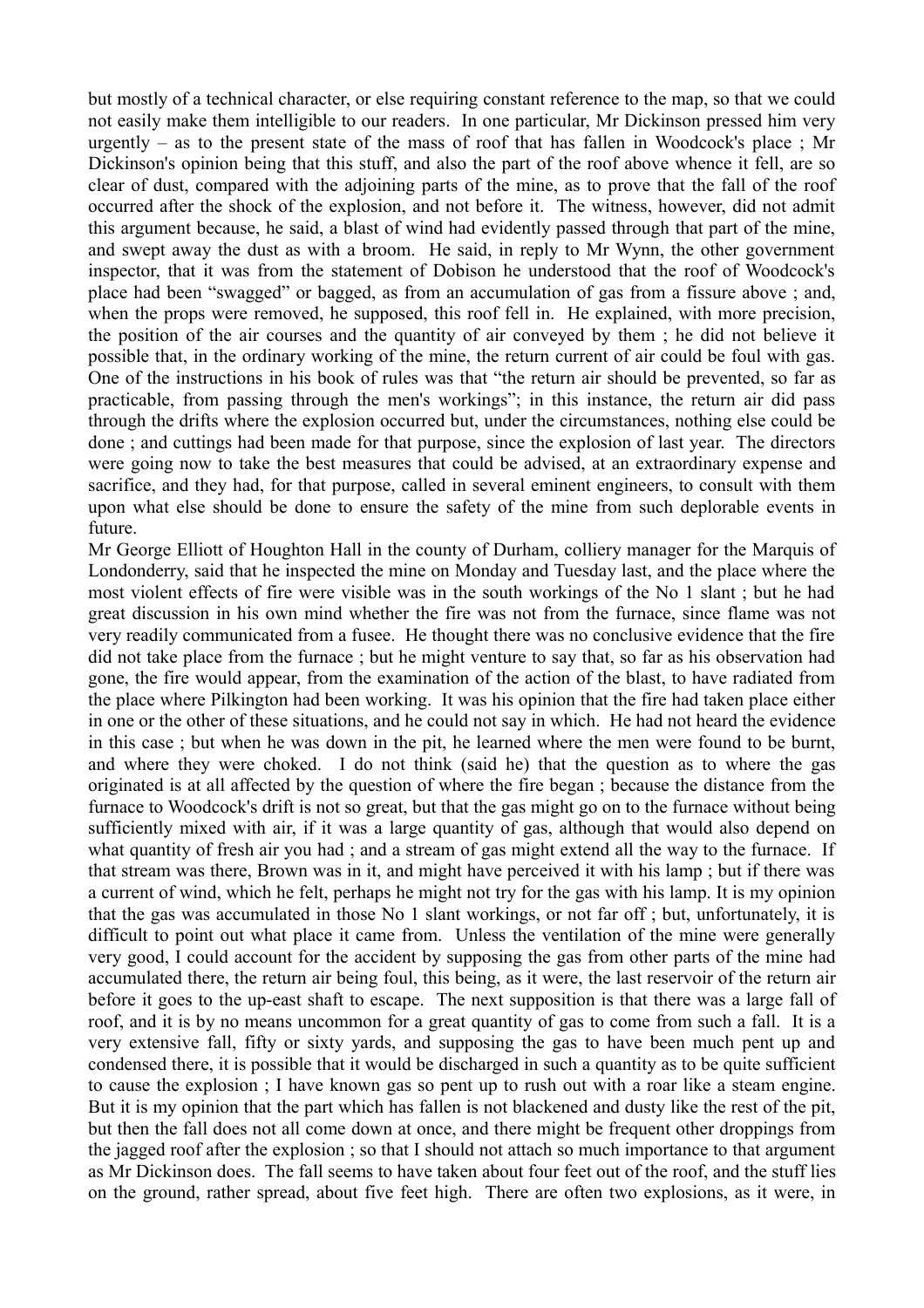these cases – a sort of return blast. In the experience we have in my part of the works, it not infrequently happens that a fall of coal or metal does cause a great deal of gas to be evolved ; and the roof in this case was shattered, not unlike what I have seen in such instances. The mystery is that, now, there is no gas to be seen ; so that, though the bratticing is down, I would venture to take any one of the jury down the pit, and go everywhere with a naked light. That is the most melancholy part of it, that we cannot find where the gas is.

The inquest was then adjourned to Monday morning next.

## **172 March 22 1854 Nisi Prius Court**

OGDEN V BOOTHMAN AND ANOTHER The defendants, Messrs Boothman and Babbington, are extensive limeburners and owners of boats upon the Ashton Canal. The plaintiff was a carrier upon that and neighbouring canals, and on the  $27<sup>th</sup>$  of August, one of his boats was loaded with vitriol at the works of Mr Becker at Fox Denton, to be carried to Macclesfield. It was in charge of two men, and it reached Manchester on the same night, and was transferred from the Rochdale to the Ashton Canal. That was on Saturday night. On the Monday morning, the boat was started to go to Macclesfield, but had to pass through the Ancoats middle and top locks. The plaintiff's boatmen had to stop at the office of Mr Hall, close to the middle lock, to pay the canal dues and obtain a permit. The boat was named the *Lavinia* ; and **Owen,** the man who was in charge of it, left it for a while to go to the office, desiring a man named **Bridge** to take his place at the helm. When the boat approached the Holt Town Bridge, the defendant's boat came after them, the driver apparently urging his horse as fast as he could, to overtake the plaintiff's boat. The Beswick aqueduct, where the canal crosses the railway, was subject to a certain rule of the canal, that whenever any other boat had reached the aqueduct, no other boat should attempt to pass it or to go into the Beswick lock before it. The plaintiff's boat had, however, just got to the lower end of the lock, when the boat belonging to defendants, which was of light burthen and high out of the water, ran into the plaintiff's boat, the *Lavinia*, and sank her. "The lovely young Lavinia once had friends", and those who were interested in her now brought this action to obtain redress of the insult and injury she had sustained. Several witnesses were called to prove the facts ; and on the other side, Mr Serjeant Wilkins, with whom was Mr Cleasby, contended that Owen, the plaintiff's servant, gave the captain of the defendant's boat permission to pass on first with his empty boat, the *Earl Spencer,* and that the collision had occurred through the inefficiency of Bridge, the man left in charge of plaintiff's boat. - Bridge, though an experienced boatman, being in a weak and sickly state of health, and unfit for such a duty. It was alleged that the driver of the horses of the plaintiff's boat, one **Spenser,** would not let defendant's boat come up with him, but laughed at it, and urged on his horse ; in fact, there was a regular race between the two boats, but the defendants declared that their boat was actually the first to reach the lock. There was a different account, however, given by some witnesses, who declared that the plaintiff's boat struck against one of the ironbound guards of the lock, and was thrown back against the defendant's boat, and thus heeled over and sank, and broke her back by resting across a heap of gravel. On the other side, again, it was contended that if the plaintiff's servants had given permission to the *Earl Spencer* to pass them because Owen had been delayed at the office, that was only to pass them at the "Quaker Pool", and not in the aqueduct, where no boat was allowed to pass another. Verdict for the plaintiff for £35 damages, according to arrangement; the sum first claimed had been £100.

## **173 April 15 1854 Nisi Prius Court**

A COLLISION CASE *Rodriguez v Melhuish and others* – The plaintiff was **Emanuel Rodriguez**, a river boatman, and owner of an anchor boat called the *John.* The defendants were Messrs Melhuish and others, owners of the ship *Matilda Wattenbach,* and **William Jones,** pilot on board the vessel at the time the occurrence took place which gave rise to the action. The larboard bow of the boat was stove in by a collision and, in consequence of her being pinned down and prevented from sheering also by the vessel's starboard chain and anchor, she careered over and sunk, the crew being thrown into the water, and one of them unfortunately drowned. The boat was well adapted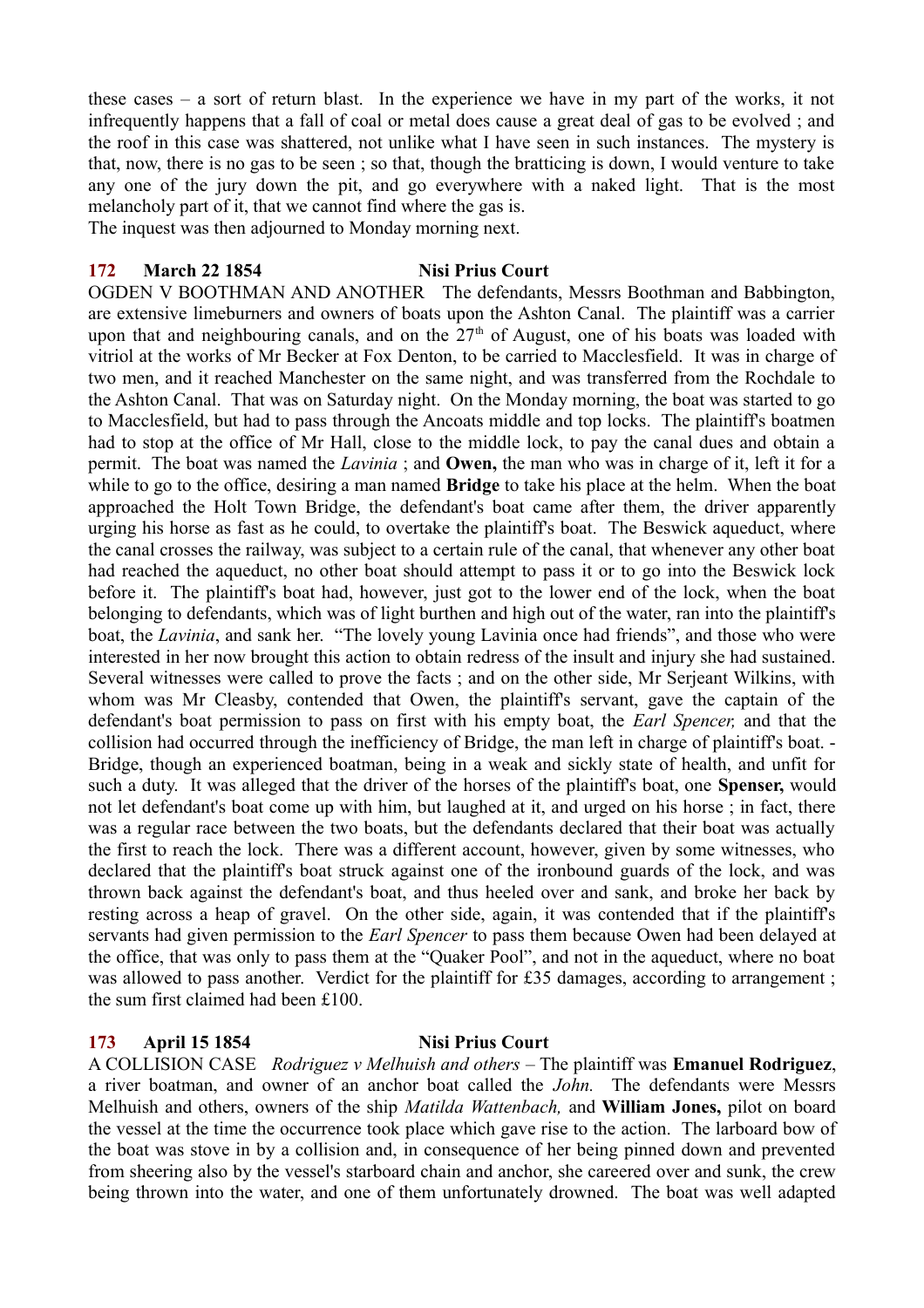for the service in which she was engaged, and had been raised since the collision, repaired, and since employed in raising anchors much heavier than that of the *Matilda Wattenbach*. The action was brought to recover the damage done to the boat, and the loss for some time of her services. The jury returned a verdict for the plaintiff. The amount of damages was agreed to be settled out of court.

#### **174 April 19 1854 Police Courts**

STEALING PIG IRON Three boatmen named **Britton, Jepson** and **Broughton** were charged at the City Police Court with stealing three pigs of iron from the wharf of the Bridgewater trustees. Jepson was seen to hand the iron to Britton, who deposited it under the bed in the cabin of his boat. All the prisoners were seen together in the cabin, and on Saturday Inspector Neaves was informed, and there found the stolen property. The prisoners made no defence, and were committed to the sessions for trial.

## **175 July 5 1854 Police Courts**

EXTENSIVE ROBBERIES OF TIMBER At the City Police Court today, two serious charges were preferred against men for stealing deals from timber yards. In one case, upwards of 200, and in another 800 were missing, only a small portion of which have been recovered. There were placed in the dock Thomas Whittaker, Thomas Fairhurst, **Aaron Collier** and **William Foster,** charged with being concerned in stealing deals, the property of Mr Charles Hunt, from his yard in Water Street. Mr Francis Robinson was for the prosecution ; and Mr Bent defended Collier and Foster, and Whittaker and Fairhurst had the assistance of Mr Rigge. Mr Robinson stated that the prisoners Collier and Foster, two boatmen, were charged with stealing a large quantity of deals belonging to Mr Charles Hunt, timber merchant, and the other two prisoners, Fairhurst and Whittaker, were charged with receiving the same knowing them to be stolen ; witnesses would be called to show that the two boatmen took another person's vessel to the prosecutor's wharf, and there placed deals in it, and took them away. These, and other stolen deals, would also be traced to the possession of Fairhurst and Whittaker. Mr Charles Hunt stated that he had timber in Manchester and Salford, but the yard from which he had lost timber was in Water Street, Manchester. From information which had been furnished to him, he gave directions for his yard to be watched on the night of Friday the  $23<sup>rd</sup>$  of June. On the following morning, he was shown thirty deals in a boat, which bore his mark "H", which he knew to be his. He had found 87 deals which he could identify; fourteen came from John and Thomas Whittaker's (Thomas Whittaker, the prisoner) in Back Queen Street ; thirteen came from Mr Southern's saw mill ; thirty six from a yard in Hardman Street. John Griffiths, book-keeper and yardman to Mr Hunt, stated that he had taken stock, and found that 816 deals were missing. The stock had previously been taken on the 3<sup>rd</sup> of November. George Barrow deposed that he received direction to watch the yard on the night of the  $23<sup>rd</sup>$  of June. About half past twelve o'clock on the morning of the  $24<sup>th</sup>$ , he saw a man in the yard, who was in his shirt sleeves ; it was too dark to enable him to identify him. The man went along the edge of the water to the pier head. Witness followed him, but lost sight of him ; he must have either gone in a boat or taken to the water. Witness then fetched Inspector Maybury, and on their return, they could hear the voices of two or more persons : and the noise of sliding timber from the pier head into a boat, and also the stowing of it in the boat. They saw a policeman and a private watchman approach on the opposite side of the river, who called out, "Boat, ahoy!" but no answer was returned. Witness kept the boat in sight ; it was taken to the Hulme Hall arches. He went to it, and found 31 deals ; one of them was in court ; they were the property of his master, Mr Hunt. **John Lawrence,** the captain and owner of a boat, stated that when at Manchester he kept his boat fastened near the yard of Mr McDougall, who frequently employed him. On the morning of the 23<sup>rd</sup> of June, the prisoner Foster, whom he knew, asked him if he slept on board the boat. Witness told him he did not, as he lived near. During the night his boat was taken away. On the following morning, he saw Foster in Water Street. Witness said to him, "Somebody has made a job for me ; my boat has been taken away, and I have found it at Hulme Arches with about 30 deals in it".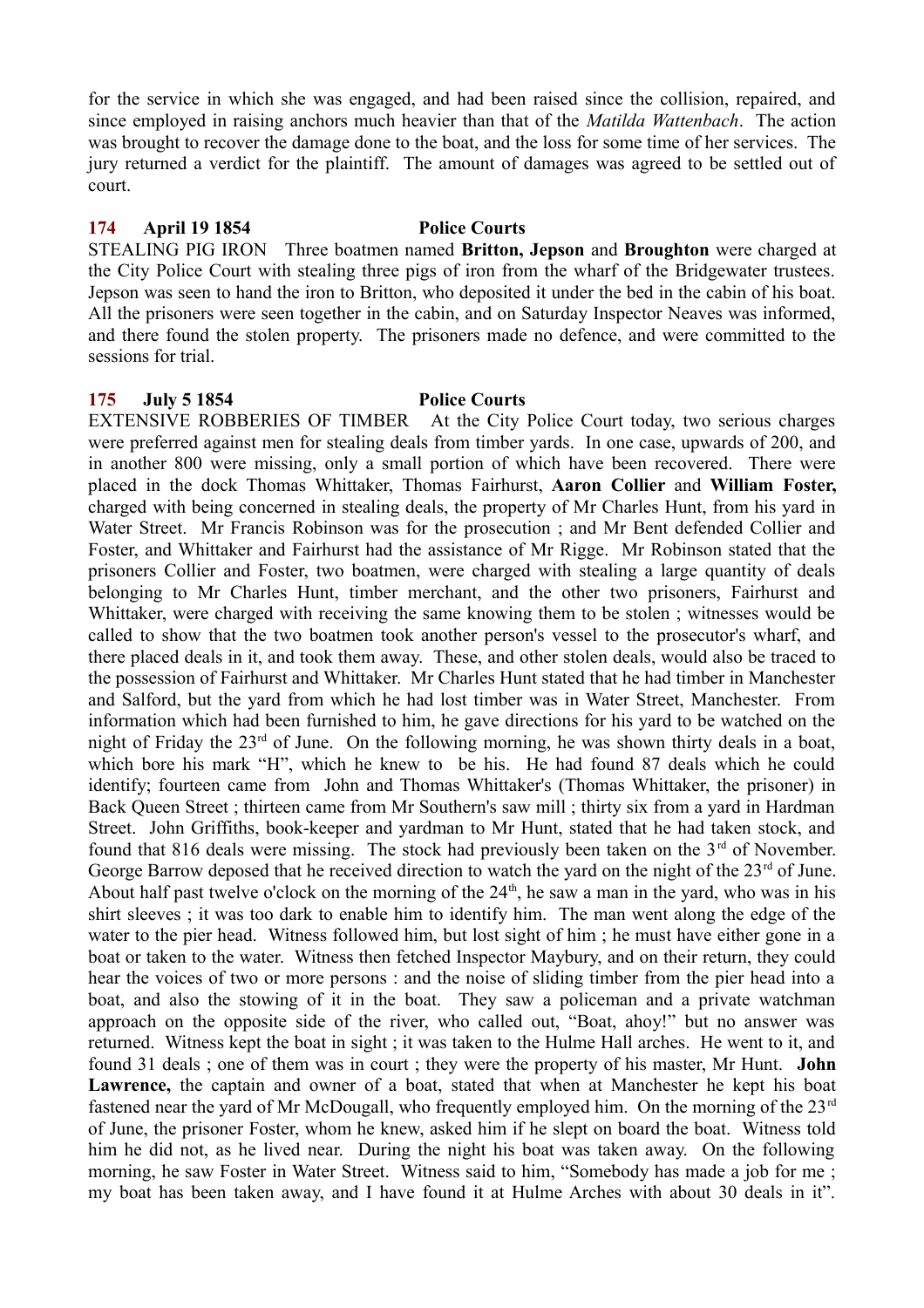Foster said he knew nothing about it. During the conversation, Collier came up. Collier had been to witness's house on Thursday night, and told him that he had best keep an eye on his boat as a party were going to take it away to fetch deals from Mr Hunt's yard, and carry them to Hulme Arches, where there would be a cart at five o'clock in the morning. He had heard this whispered by the persons, and that they could sell them at 2 1/2d per foot. When witness found the deals in the boat, Collier recommended him to go and tell Mr Hunt's foreman. On Friday night witness went, with a policeman, to Hulme Hall Arches at half past ten o'clock, and there saw a cart, which had on its board, "George Wilson, porter and coal dealer, Hulme". Witness went to the Town Hall on Saturday evening, and gave information of what had occurred. On his return, Foster met him, and asked him what he had been at the Town Hall for. Witness told him, amongst other things, that he had informed them that he (Foster) had asked whether or not he (witness) slept on his boat at nights. Foster replied that he was a d----d fool for saying that. George Wilson stated that he was a carter. Five or six weeks ago, Foster applied to him to cart some wood. It was six o'clock in the morning, and they went together to the Hulme Hall railway arches. They there took into the cart a load of deals, and conveyed them to Back Queen Street. In a few days afterwards, he was engaged to take a load to Hardman Street. After that, he was told by Foster to leave his cart, about ten o'clock at night, at the arches, as there were some deals coming from Liverpool. In the morning he went to the place, and carried another load to Hardman Street. When he had unloaded at a yard in Hardman Street, he was engaged to reload the deals and take them to Mr Grimes's coalyard – a place to which he afterwards took Inspector Maybury. On one of those occasions, the prisoner Collier assisted Foster. On the night of June 23rd, by Foster's direction, he took his cart to the Arches, but next morning he fetched it away, there then being no deals (the police having intercepted them). Walter Watson, keeper of the coalyard of Mr Grimes in Hardman Street, deposed that he was in the yard when a load of deals was brought to the yard. The driver said he was sent by Lawrence Whittaker. (Witness refused to admit them until Whittaker came himself). He came, and leave being given, the deals were placed in the yard, and afterwards given up to Inspector Maybury. Inspector Maybury said that he had some conversation with Lawrence Whitaker, and in consequence of what he heard, he went to the place of the prisoner, Thomas Whittaker, general dealer, Back Queen Street, and told him that he had found a quantity of deals in his possession which were identified by Mr Hunt as his property – what account had he to give of them? He replied that he and his brother John had bought them from Mr Bennett's, in Dale Street. Having caused Lawrence Whittaker and Thomas Whittaker to attend at the Town Hall, he sent for the prisoner Fairhurst, and told him that Lawrence Whittaker had bought from him some deals, stolen from Mr Hunt. Fairhurst said he had sold Lawrence Whittaker no deals, but Lawrence Whittaker said he had. Witness went to a place in Hardman Street kept by Lawrence Whittaker, and there found thirty six deals, which he said he had purchased from Fairhurst. These deals belonged to Mr Hunt. They had been marked with "H" in red raddle ; but this was covered with chalk. On washing off the chalk, however, the red mark was visible. The prisoner Fairhurst was brother-in-law to John and Thomas Whittaker ; John Whittaker had absconded. Inspector Neaves stated that, on Monday week, on going to the place of John and Thomas Whittaker, he saw the prisoner Thomas Whittaker there, and took him to the Town Hall. He afterwards took possession of 40 deals. On Monday afternoon, he took possession of a cart in the street containing deals cut into planks. From information given by the carter, he went to Mr Ellis's saw mill, where he found 11 more sawn up. He found another lot on the premises of Lawrence Whittaker ; they were cut into boards, but some of them bore Mr Hunt's mark, covered with chalk. Witness had been unable to find John Whittaker. Mr Hunt, on being recalled, admitted that he had no means of proving that the deals found had not been sold, although it was not at all likely. Mr Bent urged, on behalf of Collier, that he went to the boatman and warned him the night before the robbery on the 23<sup>rd</sup>, which he submitted was proof that he was not one of the thieves. Mr Riggs, on behalf of Thomas Whittaker, urged that he could not be convicted of receiving, since it was not proved that the deals with which he had dealt were really stolen. Some had been stolen on the night of the  $23<sup>rd</sup>$ ; but, then, these had been intercepted by the police, and had never been into the possession of Whittaker. Against Fairhurst there was nothing beyond suspicion. Mr Maude said it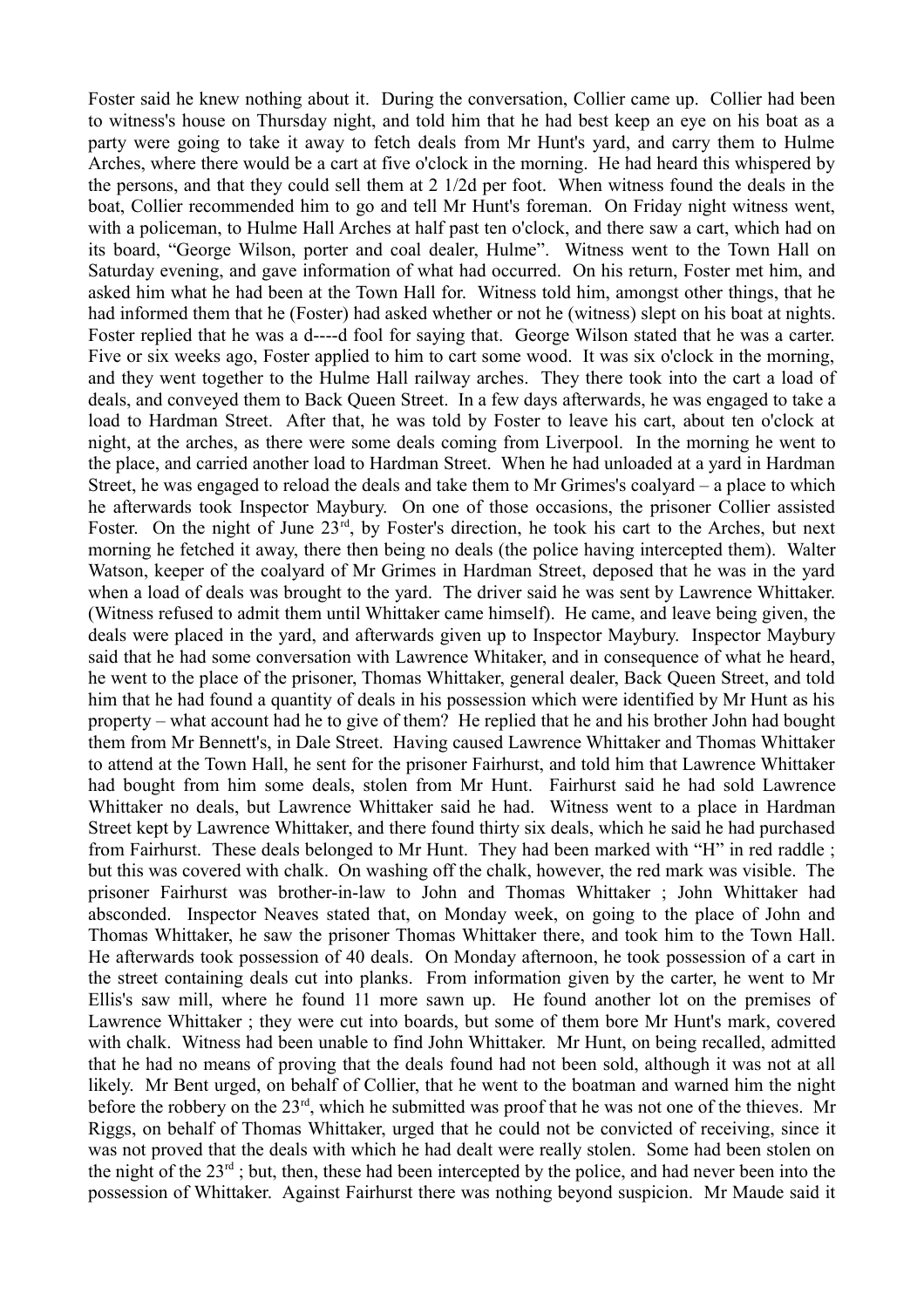was clear that the prisoner Foster had on several occasions hired a cart to take away the deals, and there could be no doubt that on several occasions the timber yard had been robbed ; but there was no distinct proof of it, consequently the prisoners Collier and Whittaker could not be convicted as receivers. Collier, Fairhurst and Whittaker were then discharged (Whittaker being detained for another robbery) ; but Foster was committed to take his trial at the sessions.

ROBBERY OF 800 DEALS Thomas Whittaker, the prisoner in the last case, was again placed in the dock, and along with him, Thomas Welsh, a carter in the employ of Mr Thomas Penk, builder, Clarence Street, Cheetham. Welsh was charged with stealing, and Whittaker with receiving, a large number of deals, the property of Mr Penk. George Penk, book-keeper to Mr Penk, stated that on the 22<sup>nd</sup> of June, he went to Mr Southern's saw mill, in Jackson's Row, and there saw 84 deals, which he believed to be the property of his master ; after that, he went to the premises of John and Thomas Whittaker in Back Queen Street, and there saw 22 deals ; afterwards to Lawrence Whittaker's place, and found five more. The deals came from Mr Anthony Roberts at Liverpool, and not one of them had been sold. It was some time since stock was taken until now, and there were 826 deals missing. The deals found were bought on the  $18<sup>th</sup>$  of May last, and bore the initials "T P M". James Whittaker (brother of the prisoner Thomas Whittaker) deposed that he knew Welsh, and had seen him take seven or eight loads of deals to the place of Thomas Whittaker. The last time was about a fortnight ago. The cart had Mr Penks's name upon it, and there were 30 or 40 deals in each load. Witness's brother paid Welsh 3 1/2d per foot for them. Mr Southern deposed that he had purchased several lots of timber from the prisoner Whittaker. The last lot was bought a little more than a fortnight ago, for which he paid 4 1/2d per superficial square foot. That was rather a low figure. A policeman came to the place with Mr Penk, and said the deals must not be disturbed, and they were afterwards taken away. Constable Handford stated that he went to the saw mill of the last witness on the  $27<sup>th</sup>$  of June, and found 84 deals, which George Penk said belonged to his master. He apprehended Welsh, and told him he was charged with stealing deals from his master and selling them to John and Thomas Whittaker, Back Queen Street. He denied that he had done so. On searching him, witness found 22 sovereigns stitched up in a belt which he wore around him. Mr Penks's cashier stated that Welsh had been four years in his master's employment, and had no authority to sell timber, or to receive any money. The timber cost 5d per foot, and the carriage in addition. Inspector Maybury deposed that he told the prisoner Whittaker that a number of deals which he had sold had been found at Mr Southern's, which belonged to Mr Penk, and asked what account he had to give of them. He replied that he and his brother John were partners, and bought them at Bennett's in Dale Street. He also said that he bought some from a carter, and on Welsh being shown to him at the Town Hall, he said he was the carter of whom he bought them. Witness then charged Welsh with stealing the deals and selling them to Whittaker, but he denied the offence. Inspector Neaves stated that he found twenty two of Mr Penk's deals at Thomas Whittaker's, and five more he found in Lawrence Whittaker's possession. Mr F Robinson, who appeared for the prosecution, said he conceived that in this case the evidence was conclusive against both of the prisoners. Mr Roberts, on behalf of Welsh, suggested that the deals he took to Whittaker's might have belonged to some other person, and not to Mr Penk, as it was known carters sometimes used their master's carts and horses for a private benefit which, though improper, was not necessarily a felony. For Whittaker, Mr Rigg contended that a fair price was paid by him to Welsh for the deals, and that his client was ignorant of their being stolen. Mr Maude said there was evidence that Welsh had taken away the timber, since shown to be stolen, in his master's cart, he must therefore go to his trial. Whittaker had been purchasing the same timber at a low price, without invoice, and on his premises was to form a large mass of property, stolen from different timber yards in the town. He must go before a jury. Application was made for bail, but time was taken to consider the matter.

#### **176 July 19 1854 The Police Courts**

ROBBERY BY A BOATMAN **Mark Derbyshire**, the captain of a canal boat, was committed to the sessions at the City Court, on proof of having stolen a chain, value £1, from the wharf of Mr Matthew Lee. A private watchman at the wharf of the Bridgewater trustees stated that at three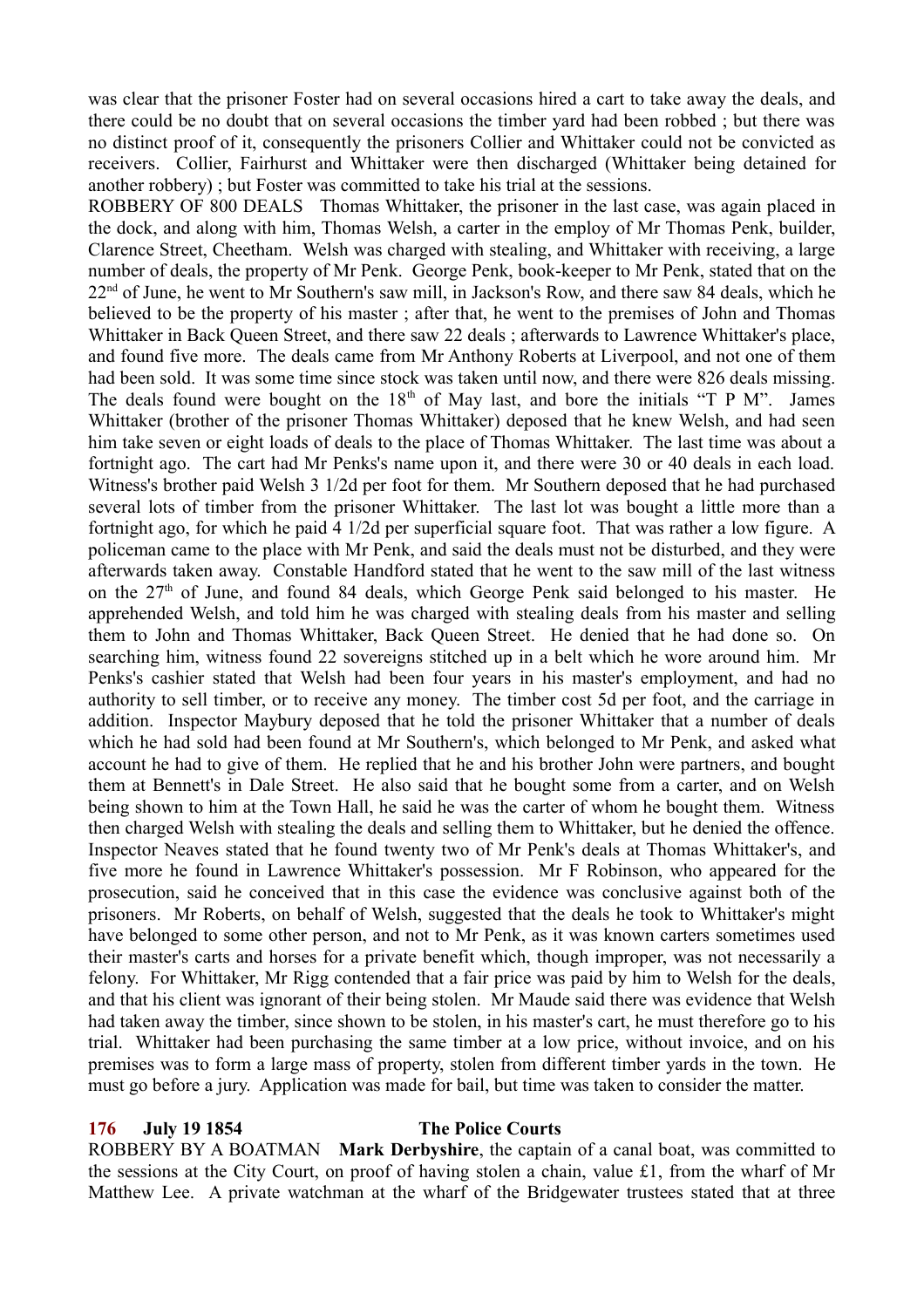o'clock the same morning, he saw the prisoner come from his boat and go upon the wharf with a bag, into which he placed the chain, and was carrying it aboard when stopped.

## **177 August 9 1854 Dukinfield**

WASTING THE WATER OF THE HUDDERSFIELD CANAL COMPANY At the Stalybridge Petty Sessions on Monday last, **John Jepson** of Dukinfield was charged, upon the information of Mr Hutchinson, inspector of the London and North Western Railway and Canal Company, with having, on the 17<sup>th</sup> of July last, at Staley, neglected to shut the lower gates of the lock of the canal before he opened the upper gate, and thereby wasting the water of the canal. Mr Freeman, solicitor, Huddersfield, said the charge was laid under the Huddersfield Canal Act, and the penalty for the offence was 40s. He would leave the penalty in the hands of the magistrates, but at this time of year it was very important to the company that the water should not be wasted and, therefore, it was requisite that an example should be made, and he thought they would not feel justified in mitigating the penalty in this instance. He then called the lock-keeper, **Heaton,** who proved that the defendant had committed the offence, and that the paddles of the lower end of the lock were open until closed by the strength of water which was running away. The magistrates' clerk, on looking at the act, said there was no mitigation clause in it ; the words were "shall forfeit 40s". Mr Freeman explained that he had wished the magistrates to understand, that as the fine was the same for all offences of this kind, great or small, that if the magistrates considered there was any ground to recommend that the full fine should not be inflicted then, if they stated to him their wish on the subject, he would lay it before the company for their consideration. The magistrates said they did not consider the offence had been committed wilfully to waste the water, and they therefore recommended that the smallest penalty should be accepted by the company ; but, as they had no discretion in the matter, the offence having been fully proved, they inflicted a fine of 40s and costs, or 14 days imprisonment. **John Teal,** boatman for Johnson and Sons of Wakefield, was also fined 40s and costs or 14 days imprisonment for a similar offence, but without any recommendation as to mitigation, he not appearing, and having told the lock-keeper, Heaton, that he both had and would do it.

## **178 August 12 1854 Rochdale**

DRUNKENNESS On Wednesday last, at the petty sessions, Charles Dearden, collier, Smallbridge, was charged with having been drunk, and was ordered to find sureties for good behaviour, or be imprisoned 21 days. **Christopher Berry,** boatman, Hollingworth, was charged with a similar offence, and was fined 6s and costs.

## **179 October 18 1854 The Police Courts**

EXCUSE FOR A ROBBERY Three ragged boatmen, named **Cook, Knowles** and **Wyatt,** were placed before the city magistrates, charged with having, by a cunning expedient, got possession of the silver snuff box belonging to an elderly Jew named Levi Levy. The prosecutor could barely make his charge intelligible in English. He said : I come up street, Saturday night. Dis man (Cook) says to me, "Have you lost a knife?" and showed it to me. I said, "No". He said, "It is a nice knife : have you a pinch of snuff?" I helt my box to him, and he ran away with it. I said to de otter man, "If you will fetch de box, I will give you two chilling"; and he fetch it, and say it vos a joke. The prisoners were told that it was not the practice of honest men to run off with a silver snuff box, at night, belonging to a stranger. It seemed that the thief had soon found out that the matter was too perilous, and therefore returned the box. Had this been done less promptly, they would have been committed for trial. They were cautioned and discharged.

# **180 November 17 1854**

ALARMING BURGLARY NEAR LIVERPOOL – APPREHENSION OF THE GANG About a month ago, at an early hour in the morning, four desperadoes with blackened faces, and armed with guns and bludgeons, broke into the premises of Mrs Charles, a widow, occupying a solitary house at Halsall, near Ormskirk. Two of them forced their way into the bedroom where the old lady and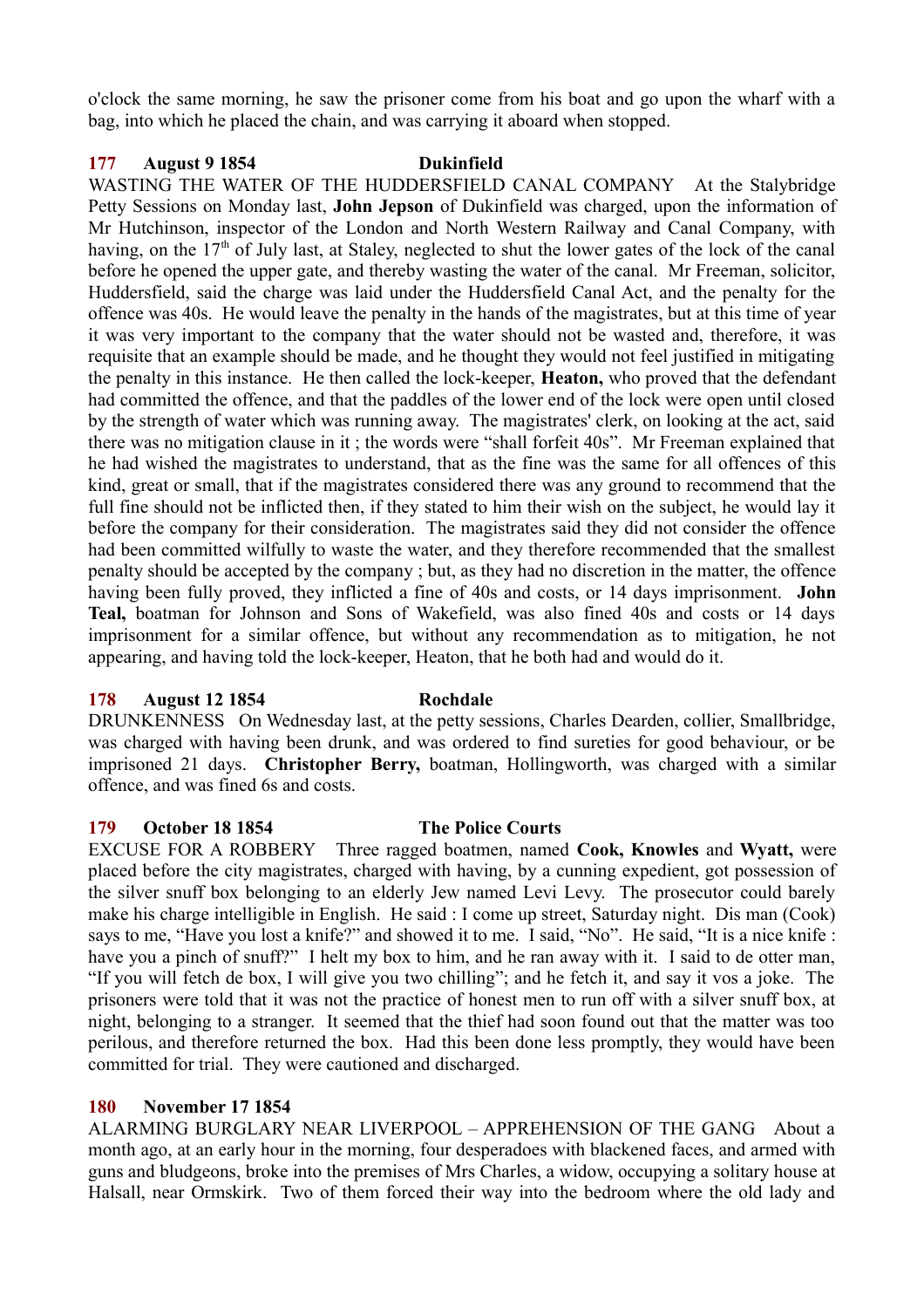another woman, a relative, were sleeping, and with many abusive threats demanded her money. She said she had no money except a few shillings, which were in her dress pocket. With many frightful oaths they said they knew better, that they were aware of the existence of a safe in the house containing £2000 ; and that if she did not show them where it was, they would shoot her. With remarkable presence of mind, she replied that formerly there was a safe in the house, but that it had been removed to another place, giving them an indefinite direction. They then demanded her keys, with which they opened and ransacked all the cupboards and drawers they found in the house, overlooking, fortunately, a second bunch of keys in a little corner cupboard, one of which was, in fact, the key to the safe. They succeeded in finding nothing but two guns, a few shillings in silver, and a verge watch. Information was given to the police, and a few days ago it was ascertained that the watch had been pledged at Mr Shepherd's in Lime Street. On Thursday, a little girl went to the shop to redeem the watch, stating that she had been sent by a man who was waiting at Chadwick's public house in Argyle Street until she returned. She was detained, and intelligence forwarded to the police. Detective officers Murphy and Carlisle went to the public house, where they succeeded in apprehending a flatman, who was subsequently identified as one of the burglars ; and they afterwards apprehended the remaining three at Runcorn. They are all flatmen, and their names are **George Clarke, Simon Barlow, Charles Tomlinson** and **John Leech.** Barlow has been identified as the man who presented the gun at Mrs Charles, and Tomlinson as the man who held the candle. A gun which, it has been ascertained, was one of those stolen, was found at the house of one of the prisoners. Barlow and Tomlinson have been twice convicted at Knutsford, and Leech has been several times in custody. The prisoners would be taken a second time before the magistrates at Ormskirk for examination on Tuesday (yesterday) *Liverpool Albion*

#### **181 November 18 1854**

MURDER AT WOLVERHAMPTON A boatman named **Robert Leverett**, accompanied by two other boatmen and his wife, were walking up Canal Street shortly before eleven on Saturday night last, with the intention of purchasing some articles of food in the town. Opposite the door of the Admiral Vernon public house, a number of blackguard Irishmen were collected, and these fellows hailed the passing Englishmen with epithets of a most disgusting character, and insulted Leverett's wife in revolting terms. The woman asked her husband to turn back, as she was afraid of these scoundrels, to which the poor fellow replied, "It's as bad to go backwards as forwards, as there are lots of Irish behind us". Immediately after this observation, his wife was knocked down, her head striking forcibly against a pump which is erected on the spot. Leverett was also felled to the ground. Leverett's two "butties", for such his companions were, managed to escape, and communicated to a couple of policemen in Stamford Street the particulars of the savage and unprovoked assault that had just occurred. What followed is not so clear as could be wished ; but we give the version related by Leverett's wife. She says that she was assisted from the ground by a woman and that, accompanied by her husband, she ran towards the Black Horse public house, where they met two policemen, who inquired if they were the parties who had been ill used by the Irish. They replied in the affirmative, and the officers requested them to walk down Canal Street, promising to be on the watch if anyone dared to interfere with them. Unfortunately, they complied with this desire and, on approaching the spot where they had before been assaulted, saw the same four Irishmen again collected, one of whom exclaimed, "Here the ---- come again", and directly ran towards them. The woman was first knocked down, and while on the ground, saw her husband fall heavily on the earth, and while in that prostrate position, receive several severe kicks from the fellows around him. She observed one inhuman wretch hold his head, while another kicked him thereon. She got up, ran to her husband, and screamed, "Murder". A cry of "Police" was raised, and the brutes ran away towards the canal bridge. The injured man was lifted from the ground and placed in a chair, but it was evident to those around that he had ceased to live. He was conveyed to a brewhouse attached to the Admiral Vernon, and Mr Dehane, surgeon, was sent for. That gentleman promptly attended, and pronounced the unfortunate man dead. The deceased man is a native of Oxford, twenty five years of age, and had only been married two months. -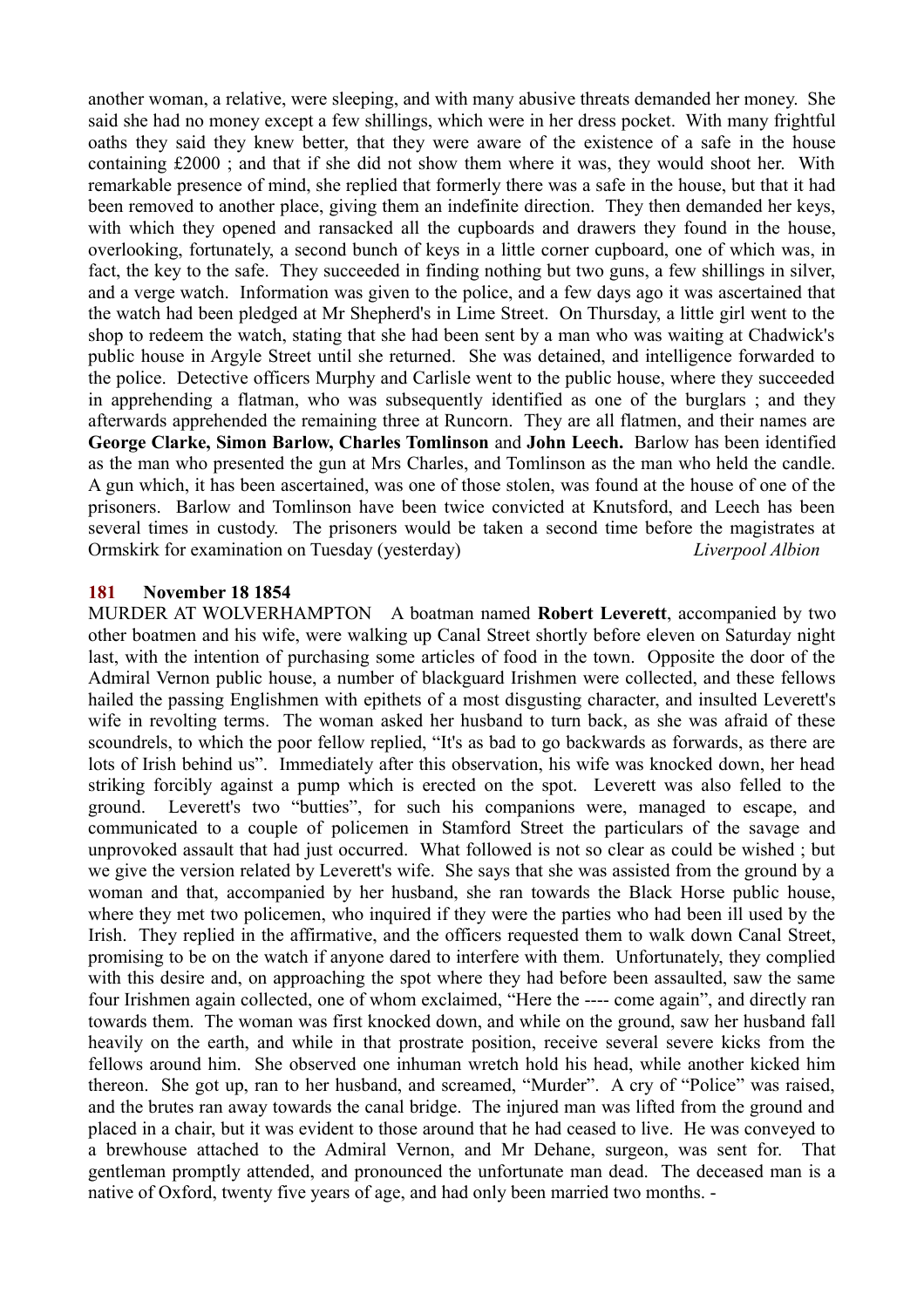## **182 December 2 1854**

MURDER AT WOLVERHAMPTON On Friday the  $24<sup>th</sup>$ , a coroner's inquest, held at Wolverhampton, terminated in a verdict of "Wilful murder" against three Irishmen, named Samuel Moran, a bricklayer ; Anthony Devaney, a collier ; and David Flynn, a slater. The crime of which they are accused was committed upon the night of Saturday the  $11<sup>th</sup>$  ult. The victim was a boatman named **Robert Leverett**, in whose company they had been drinking. They attempted, but in vain, to provoke a quarrel with another boatman. Afterwards, they saw the deceased and his wife in Canal Street when, after using insulting language to them, they set upon him (Leverett) with one accord, knocked him to the ground, and kicked him so savagely about the head and various parts of his body that he died before the arrival of a surgeon, who was sent for immediately after he was picked up senseless by some bystanders. The men did not afterwards appear in their old haunts, and in the opinion of the police, they remained concealed somewhere in the neighbourhood. On Friday evening last, printed placards appeared, offering a £150 reward by the government for the apprehension of the parties. This excited a good deal of vigilance, and one of the Irish was apprehended on Monday afternoon. David Flynn was recognised in a public house at Portobello, about two miles from the town, and private information being conveyed to Colonel Hogg, chief constable at Wolverhampton, he proceeded instantly to the place, and took him prisoner. Hopes are entertained that his accomplices will not long remain at large. *Wolverhampton Herald*

#### **183 December 16 1854 South Lancashire Winter Assizes**

DARING BURGLARY AT HALSALL **Matthew Barlow,** 40, **Charles Tomlinson,** 31 and **George Clarke**, 38, all flatmen, were indicted for entering the house of Jane Charles on the night of the 18th October, and stealing a watch, two guns, and twenty shillings in money. The prosecutrix, a widow living in a farm house, was alarmed about eleven o'clock at night by a noise, and seeing a light in one of the rooms. Before she could give an alarm, the prisoners Barlow and Tomlinson broke into her room, one of them carrying a cart leg, and the other carrying a gun which he had procured from the room below. Their faces were blackened. Barlow broke open a box, and took out a watch which had belonged to prosecutrix's son, and some money. Barlow demanded to know where the safe was, threatening to blow her brains out if she would not tell. She had received some money the previous day for a quantity of hay sold, and she told them the safe was in a neighbour's house. While ransacking the premises, one man shouted to another below stairs, which was responded to by a cry of "All right". The prisoners were traced to a public house in Liverpool, where they had been carousing on their spoils. Barlow was known to prosecutrix, and she identified him. The prisoners were discovered through attempting to redeem the pledged watch. Both prisoners were sentenced to twenty years transportation.

## **184 April 28 1855 Deaths**

SPEED On the 25<sup>th</sup> inst at Preston Brook, aged 82 years, Mr William Speed, boatman. He had been in the late Duke of Bridgewater's employ upwards of 70 years.

## **185 May 30 1855 The Police Courts**

ASSAULTING THE POLICE **James Costella**, a boatman living in Hope Street, Oldfield Road, was charged with this offence. On Sunday night, policeman McFarlane went to suppress a disturbance, when he was immediately attacked, knocked down, kicked and his clothes torn, by a gang of disorderly persons. Another officer arrived, and the prisoner Costella, one of the most active of the assailants, was captured. He was fined 20s and costs, or be imprisoned for one month.

## **186 September 8 1855**

INQUEST On Tuesday, an inquest was held by Mr Herford, city coroner, on the body of a boatman, name unknown, a native of Wrexham, aged about 45, who was found drowned in the Rochdale Canal near Knott Mill on Tuesday morning.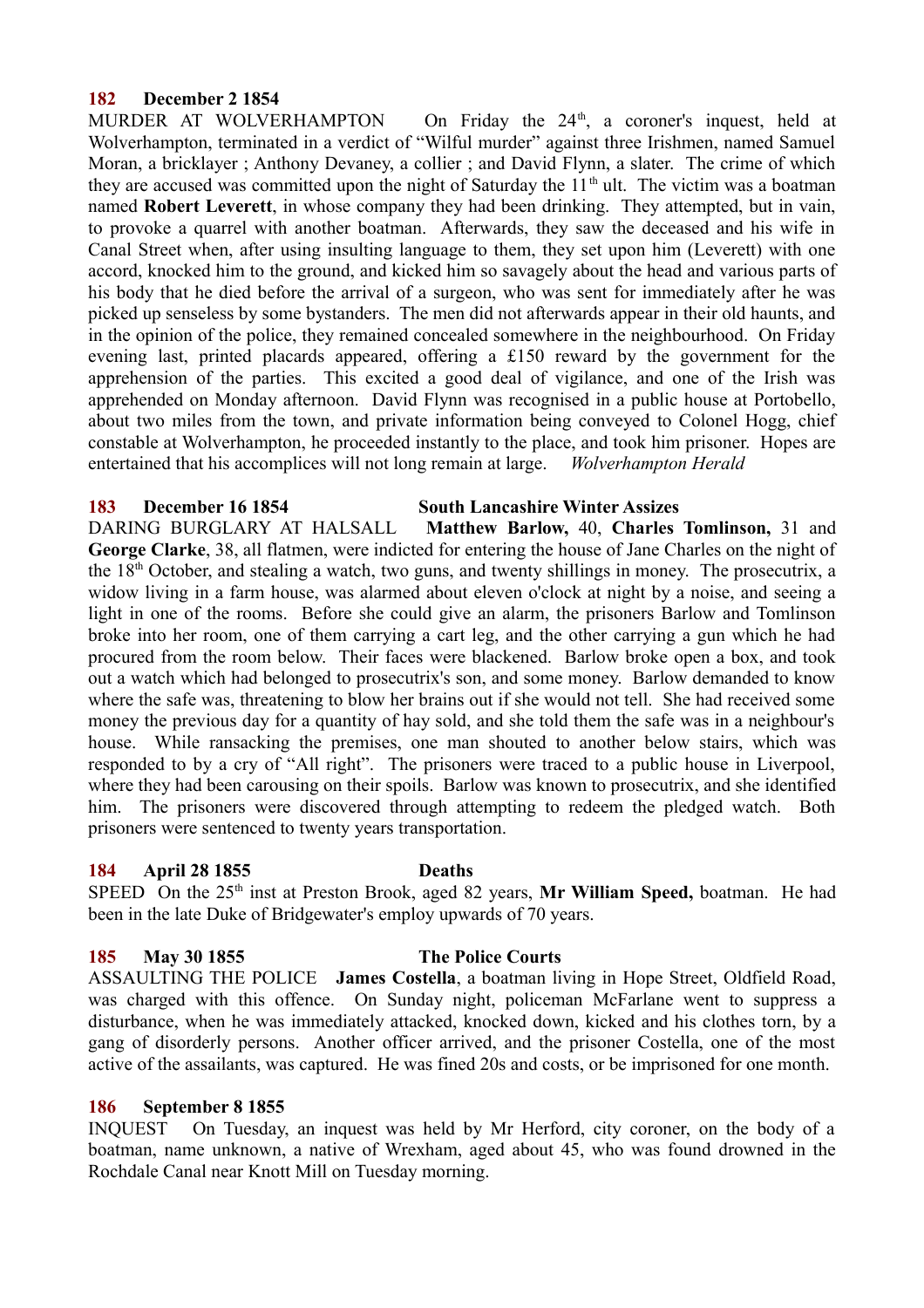#### **187 October 20 1855 The Police Courts**

SHOWING FIGHT **Thomas Cliffe,** a boatman, was brought up at the City Police Court, charged with assaulting a gentleman in Dale Street on Tuesday evening. The gentleman was walking unsuspiciously along Dale Street, when the prisoner rushed upon him, struck him, and then knocked him down. Cliffe, who was sober at the time, was fined 10s, or in default of payment, committed to imprisonment for seven days.

#### **188 November 17 1855**

SUPPOSED SUICIDE BY DROWNING Mr Edward Herford, city coroner, held an inquest at the Wellington Inn, Newton Street, on the body of Thomas Perrin. John Jones, police-constable, deposed that he had heard of a man missing since Tuesday last, and was ordered to drag the Rochdale Canal in Union Street. He dragged down to Ancoats Bridge in an empty coal boat, and about fifty yards higher up, opposite Murray Street, a boatman, in a boat that was passing, called out, "He is here". He looked, and saw the man held up by the coat collar. The body was then removed to the Wellington Inn. There was only a shilling in money found upon his person, but the deceased was well dressed. He might have been in the water three or four days. The man they were grappling for was a much older man, who goes about beating mats. The deceased has not been owned. **William Smallwood,** a boatman, corroborated the constable's statement. William Williams, a confectioner of Great Ancoats Street, stated that the deceased was in his employ, and lived in his house. He left home on Sunday last, having had a gill of beer ; they had not heard of him since. Gave information at the Detective Office, Town Hall, that such a man had been lost ; but he only inquired if they had a man upon their books of the name of Perrin. The deceased sometimes got too much drink. The jury returned a verdict of "Found drowned in the Rochdale Canal".

#### **189 January 12 1856 Stockport**

THEFT FROM A BOAT A young man named Thomas Taylor, alias Tinker, was charged with stealing a quantity of provisions, a knife and other articles, the property of **John Swindells**. The prosecutor, a boatman in the employ of the Manchester and Sheffield Railway Company at Marple, on the night of the  $29<sup>th</sup>$  ult, left his boat in the canal, having first secured the cabin door. On going to the boat the following morning, he found that the cabin had been forced open and the above articles stolen. The prisoner was committed for trial.

#### **190 February 9 1856 Ashton**

## THEFT AND INGRATITUDE On Wednesday, at the county sessions, Martha Savage was charged with stealing 23 yards of print and calico, with several articles of wearing apparel, to the value of about 9s, the property of **Thomas Robinson,** boatman, Droylsden. The prisoner, being destitute, was allowed to sleep on Robinson's sofa, and in the morning, she decamped with the above property. She pawned two pieces of print. Committed for trial.

## **191 March 1 1856**

ACCIDENTAL DEATH Mr E Herford, city coroner, held an inquest yesterday at the Royal Infirmary, upon the body of **William Cornwall**, late of Stoke-upon-Trent, boatman, aged 20. The deceased came with his boat to Manchester, and on Thursday, the boat was required to be passed through the lock at Ingersole Street, and the deceased got on to the land to open one of the gates, so that the boat might pass through. There was a flat on the ground, the edge of which extended over the bank, and the deceased, by advancing too near the edge, raised the flat and precipitated himself into the water. He could not be got out for five minutes, and was dead in consequence. The jury in this case returned a verdict of "Accidentally drowned" and followed up their verdict by a recommendation that a pair of drags should be kept at each lockhouse.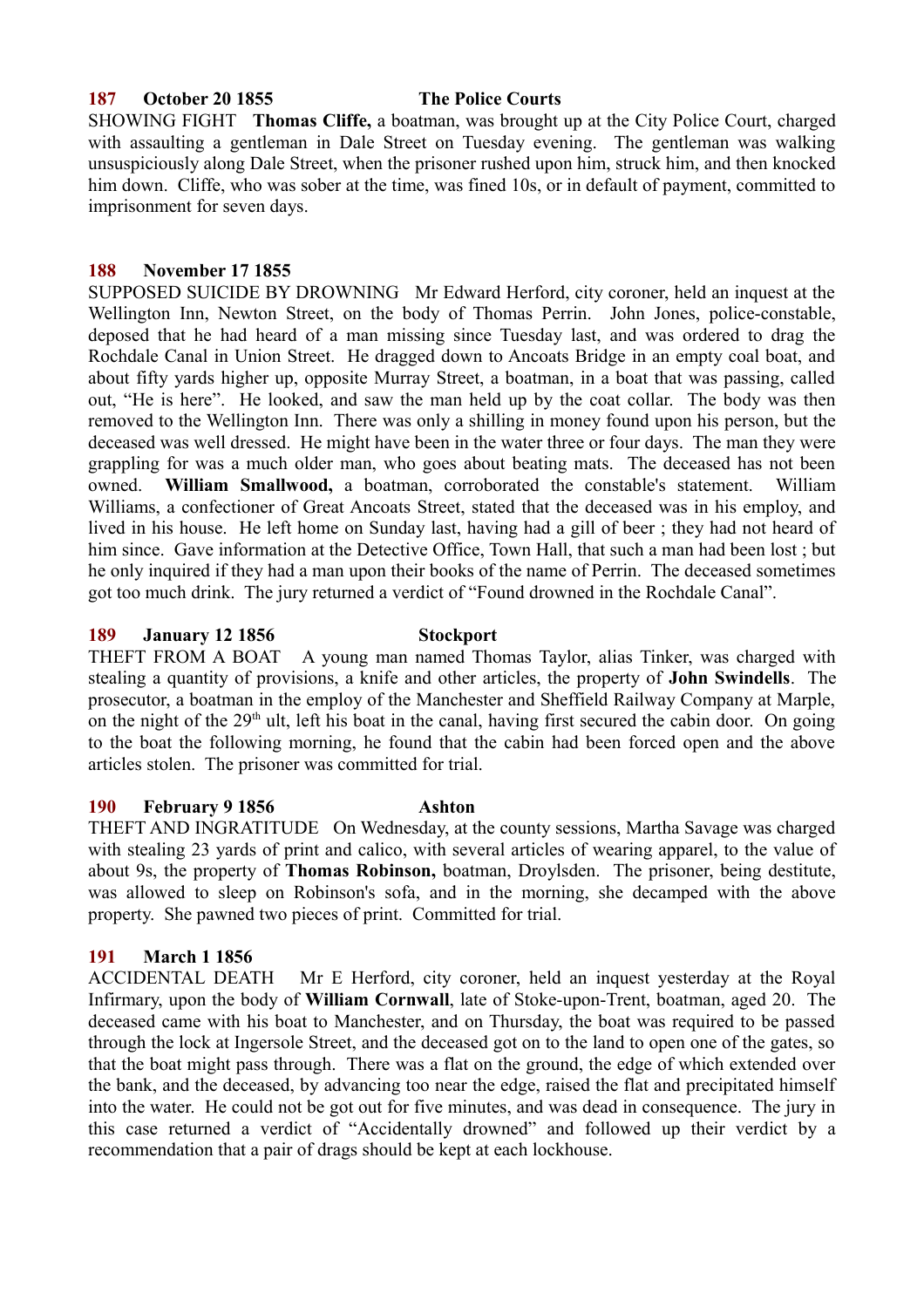## **192 March 1 1856**

FATAL ACCIDENT On Tuesday afternoon, a fatal accident occurred in the Welcome Inn, Fleet Street, to **Mrs Haddock,** 50 years of age, the wife of a boatman at Northwich. It appeared that the deceased came on a visit to Manchester about a week ago, and put up at the Welcome Inn. She was somewhat intemperate in her habits, and had been drinking a good deal for some days. On Tuesday morning, she went out and had some spirits elsewhere, although when she returned, about one o'clock, it could not be said that she was altogether tipsy. She went upstairs shortly afterwards for a pair of clogs, and unfortunately fell from the top to the very bottom. She never spoke, but died almost immediately. An inquest was held on the body the same afternoon by Mr Herford, city coroner, and the jury returned a verdict of "Accidental death".

## **193 March 8 1856 Bury**

BURGLARY On Friday se'nnight, at the petty sessions, **Robert Hamer,** boatman, was charged with breaking into the house of James Hamer, handloom weaver, Cookey Moor, Ainsworth, during Sunday night the  $17<sup>th</sup>$  February. Entrance to the premises had been effected by taking out a back window, and the footmarks corresponded with the shoes worn by the prisoner. He was committed for trial at the next assizes.

## **194 March 8 1856 Stockport**

BREACH OF CANAL BYE LAWS At the county petty sessions on Thursday, a canal boatman named **John Bradbury** was charged with navigating a boat upon the Peak Forest Canal at Marple, after six o'clock in the evening on the  $16<sup>th</sup>$  ult, contrary to the bye laws of the company, whereby the navigation of the canal was obstructed for upwards of three hours. The offence being proved, Mr Johnson, who attended for the company, said, if he would make an apology and promise not to offend again, the penalty would not be enforced. As the defendant, however, refused to make the required apology, he was ordered to pay the full penalty of £3 and costs ; and in default, ordered to be committed for three months.

## **195 June 28 1856 The Police Courts**

DARING BURGLARY James Henderson, Robert Beaver and Ann Welsh, a woman whose face presented a shocking appearance, from the ill usage of the first named prisoner, James Henderson, with whom she had cohabited, were severally charged with being concerned in a burglary on Thursday night last at the Caledonian Arms, Bridgewater Street. Miss Jasper, the daughter of the proprietor, proved that, upon going to bed, about one o'clock on Thursday night, everything was quite safe, but about half past five o'clock on the morning of Friday, it was discovered that the house had been broken open, and £8 4s in silver and copper stolen from the bar. Some silver spoons and other articles were also missing. The two male prisoners were at the house on the previous night, and were observed by **Mrs Hall**, the wife of a boatman, in the neighbourhood early on the Friday morning. The next morning, one of them looked in at the house, and ordered a glass of ale, for which he tendered a florin in exchange, which was identified as part of the stolen money. They were thereupon given into custody, and a five shilling piece and two florins (which coins were amongst the missing money) was found upon them. They severally denied their guilt, and the woman stated that she left the prisoner on Thursday morning, in consequence of his ill treatment of her, and had not seen him since. They were all remanded until Tuesday next.

## **196 August 9 1856 The Police Courts**

ASSAULT BY TURN-OUT BOATMEN **James Malin**, a boatman, was charged at the New Bailey with assaulting two men, on different boats, and preventing them prosecuting their voyage from Manchester to Liverpool. A witness stated that the hands of the boats belonging to the Merchants' Company and to Mr William Jackson, numbering thirty two, have turned out for wages, but that the captains remained in charge. The men seemed determined neither to go in the boats themselves, nor to allow other men. At four o'clock on Tuesday afternoon, two men in court, complainants, set off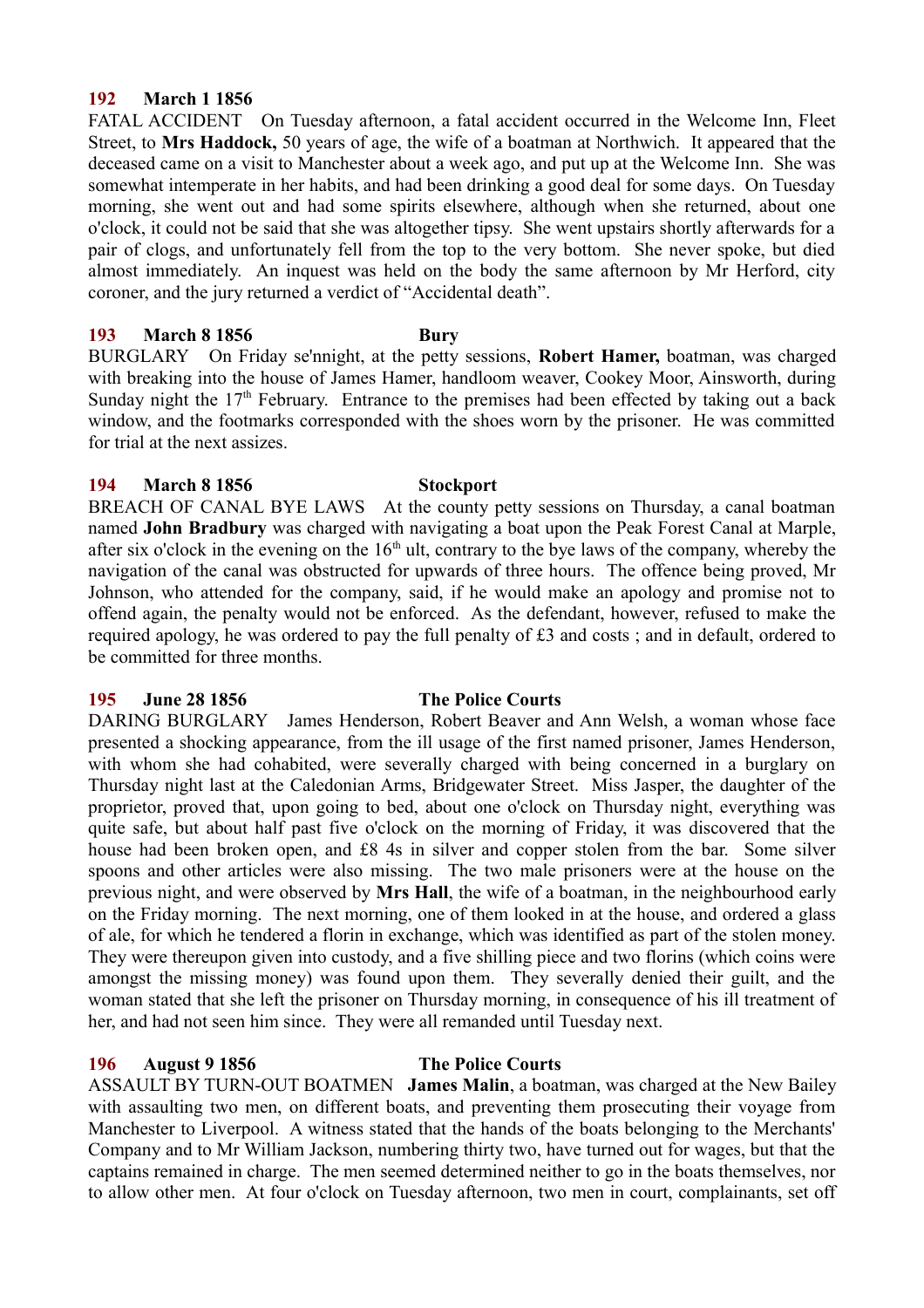with two boats, and witness also accompanied one of them. When opposite Stretford, a number of the turn-outs came running across the field. The prisoner threw stones at the man steering the first boat, until he was obliged to stop it. Witness had his head nearly struck, the stone cutting his hat. The second boat had to be run ashore, and five or six of the turn-outs attacked the man upon it, and kicked him. At this stage, the case had to be stopped, as it requires two magistrates to adjudicate in an assault, and only one was present.

## **197 August 16 1856 The Police Courts**

ASSAULT AND RIOT BY TURN-OUTS At the New Bailey, **James Malin** and **Timothy Rotherham**, two boatmen, were charged with being concerned in a riot at Stretford on Tuesday, and with assaulting Thomas Picton. It appears that the prisoners were in the employment of Messrs Jackson and Son, carriers, but turned out with a number of others on a question of wages. Other men were brought in to fill their places ; and on Tuesday, as two boats, manned by strangers, and among them Picton, who is a lurryman to Messrs Jackson and Son, were passing Stretford on the canal, a body of from 20 to 30 men, and among them the prisoners, came across the fields to the bank and commenced throwing stones at the men in the boat. Picton was the only one who was seriously abused, as the rest made their escape from their assailants, and Malin was seen to take a prominent part, both in the general riot and in the particular assault on Picton. He was committed to the sessions, but his companion, against whom no evidence of actual participation in the riot was adduced, was discharged.

# **198 August 23 1856**

ALARMING ACCIDENT An accident of a very alarming character, but happily unattended with fatal consequences, occurred in Peter Street, almost opposite the Theatre Royal. Last night about ten o'clock, a "Hansom" belonging to Mr John Greenwood was standing in Peter Street, when the horse attached to it took fright and dashed off, without fare or driver, at a furious pace down the street towards Deansgate. About the foot of Mount Street, the vehicle was brought in contact with a cab belonging to Mr J Thornton, in which a gentleman was riding, and smashed off two of its wheels, but without injuring its inmates. The horse, with its fury accelerated by this obstruction, kept on its course, and dashed across Deansgate, luckily without trampling anyone under its feet, and into Quay Street, where the Hansom was brought in contact with a lurry and smashed to pieces. The excited animal, relieved of the vehicle it had dragged so furiously and so far, but considerably exhausted, ran on to the foot of Quay Street, where it was brought to a stand by some boatmen. It is very remarkable that at night, such a crowded thoroughfare should have been traversed in such a manner without damage to life or limb. The horse itself was not much injured.

## **199 September 8 1856 Stalybridge**

WILFUL WASTE OF CANAL WATER At the petty sessions on Monday, **John Barker**, a boatman, was fined 40s and costs for wilfully wasting the water of the Huddersfield Canal ; in default of payment, to be imprisoned for one month. The water had been wasted, as is too commonly done, by the boatmen going through the locks and allowing the water to run away. The magistrates had no power to mitigate the penalty, but they recommended the company to take the case into consideration.

# **200 November 8 1856**

BOATMEN SUSPECTED OF ROBBERY At the City Police Court, **William Slater,** the captain of one of the boats of the Bridgewater Trust, was placed in the dock, with two assistants, charged with having abstracted three gallons of ale from a cask which had been brought in the boat, from Preston Brook to Manchester, for Messrs Salt and Co. Some ale was found in the cabin, but as it could not be identified, that part of the charge was abandoned, and Mr Thomasson, agent of the Trust, preferred another under the general Canal Act, accusing the prisoner of being in possession of bungs, gimblets, and a tube (of gutta percha), which could be used as a syphon. These articles were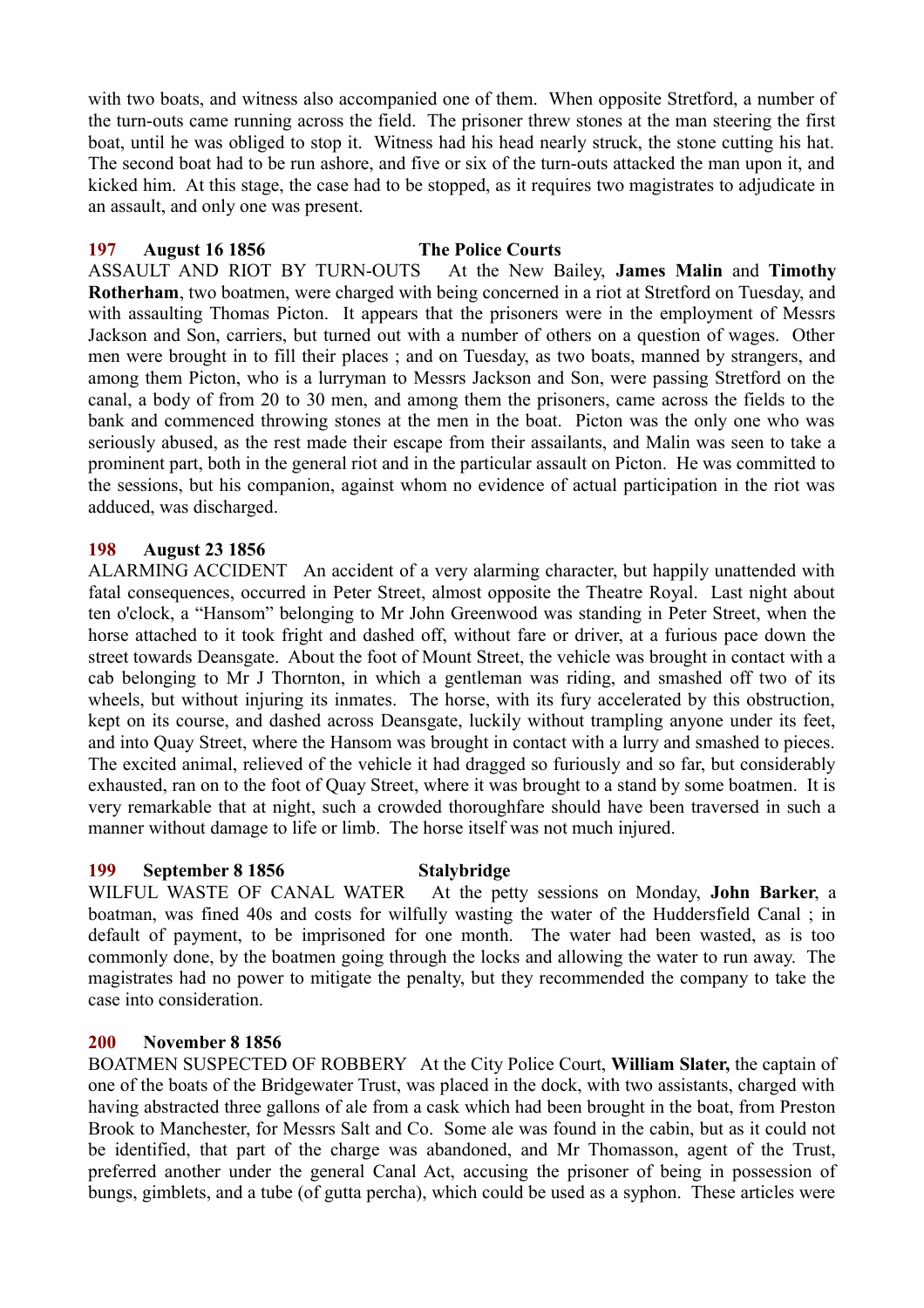illegal, and had been found in the cabin. Slater was fined £5 and costs ; the other men were discharged.

## **201 December 20 1856 Bury**

FATAL ACCIDENT On Wednesday evening, about six o'clock, a boatman named **John Woodhead,** having drawn off the lock at Ringley Bridge, in the township of Pilkington, was proceeding towards his horse on the towing-path, when he accidentally fell into the canal and was drowned. The body was recovered in about a quarter of an hour. Neither his friends nor former place of residence are known.

## **202 January 24 1857**

ROBBING RAILWAY COMPANIES Two boatmen, named **James Johnson** and **David Shuttleworth,** were charged with stealing, on the  $21<sup>st</sup>$  inst, seven railway chairs and 160lb of pig iron, the property of the East Lancashire and the Lancashire and Yorkshire Railway Companies. A plate layer named Isaac Greenhalgh proved that the iron was safe on the railway at Pendleton on Tuesday, and was gone on the following day. The prisoners were employed on a boat on Windsor Bridge, and at an early hour on Wednesday morning, they were observed to leave the boat and to proceed towards the railway. Borh returned in a few minutes, carrying something which they "buried" under some ashes. In a quarter of an hour, they came with two barrows, and brought a quantity of iron from under the ashes. This they wheeled off in the barrows towards Windsor Bridge, and returned with one barrow empty, and the other containing the chairs. These were placed in the cabin of the boat. Inspector Tattersall proved that he found the chairs in the cabin covered with (????), and a marine store dealer's wife named Cavanagh, from Tontine Street, proved that the prisoners sold her some pig iron, and tried to sell the chairs. They were committed for trial at the sessions.

#### **203 June 27 1857 Oldham**

BURGLARY At the petty sessions on Saturday, **John Spencer**, a boatman employed on the Manchester and Rochdale Canal, was charged with burglariously breaking into the house of David Hindley, barber, at Hollinwood, with intent to commit felony, on the previous Wednesday night. He was committed for trial at the assizes.

## **204 July 18 1857**

A FATAL FIGHT On Saturday afternoon, **Henry Ashton**, a youth 19 years of age, employed as a boatman on the Leeds and Liverpool Canal, was killed by **Henry Webster,** another boatman, at Shevington near Chorley. It appears that for some time past a grievance had existed between the men, who were cousins, and on Saturday afternoon, they met at Shevington, and agreed to settle the difference by a stand up fight. In the third round, Webster struck Aston a blow in the region of the heart. Ashton fell from the effect of the blow, but rose again, and died immediately.

## **205 September 26 1857 Stalybridge**

COMMITTAL OF BOATMEN FOR ROBBERY On Wednesday, at the Borough Court held at the Magistrates' Clerk's Office, **Thomas Hogden**, captain, **Thomas Heath**, mate, and **Thomas Hallburt,** boatman, were severally committed to Knutsford for trial, for robbing a chest of drawers which had been deposited on their boat by Mr Trelfall for conveyance to Manchester.

## **206 October 31 1857**

EXTENSIVE ROBBERY ON THE NORTH STAFFORDSHIRE RAILWAY An important case has been tried at the quarter sessions at Stafford, which has occupied nearly three days in its investigation. The trial commenced on Friday morning, and the court sat on Saturday night until five minutes to twelve o'clock, when it was adjourned until Monday, three learned counsel having to address the jury on behalf of the prisoners. The property stolen was 500lb of cotton lace thread,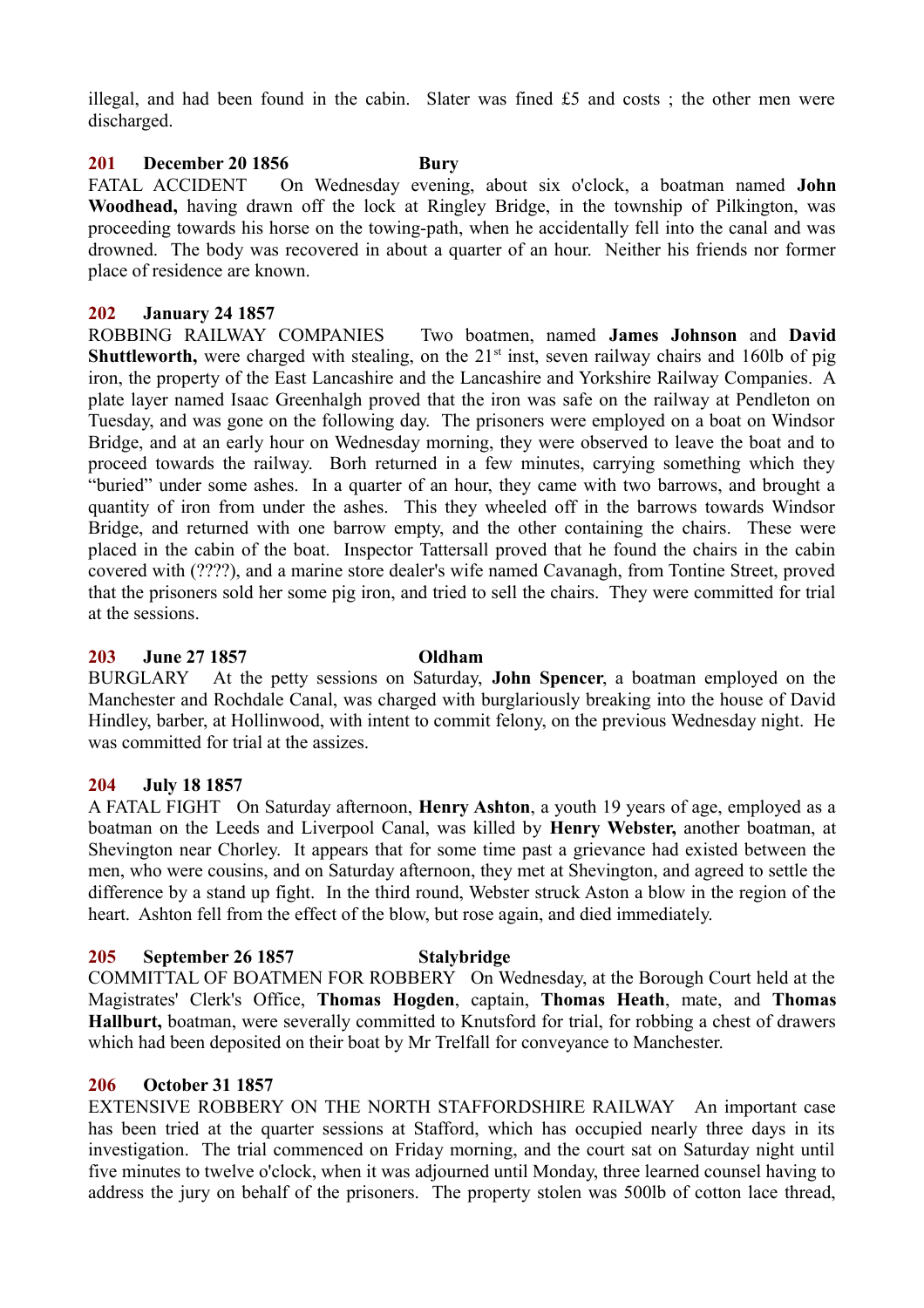valued at between £200 and £300. The names of the prisoners are :- William Lane, a beerhouse keeper of Crewe, formerly an engine driver in the employ of the North Staffordshire Railway Company ; Thomas Bentley, a fireman in the company's service ; Samuel Parker, alias John Lee, greengrocer of Macclesfield ; Samuel Bloore, writing clerk, Macclesfield ; and **John Bentley**, a boatman. The prisoners were charged with stealing the cotton lace thread ; and a second count charged them with receiving it, knowing it to have been stolen. Forty five witnesses were examined for the prosecution, and the facts detailed were as follows :- On the  $4<sup>th</sup>$  of August last, a quantity of cotton lace thread, enclosed in five boxes, was consigned by Mr George Swindells and Messrs Oliver and Son, at Bollington, to the care of the North Staffordshire Company, for conveyance to Bristol via Birmingham. The boxes were placed in a luggage van (No 3,041), the door of which fastened with a spring, and which could not be reopened except with a key normally kept in the goods office. The train, of which this van formed part, left the station at Macclesfield at fifty minutes after seven the same evening, and arrived at Stoke-upon-Trent at half past nine, where it was run into the goods station and subsequently broken up and reformed, the carriages for Birmingham via Norton Bridge being formed into a separate train. Of this reformed train, a man named Bell was the driver, and the prisoner, Thomas Bentley, the fireman ; and at the suggestion of the latter, a conditional permission was given by the foreman to take the train on to the main line ready to start for Norton Bridge. Stoke wakes and races were on, and several excursion trains crowded the rails. The luggage train did not leave until half past two o'clock in the morning. On its arrival at Bristol, the van was examined, and the boxes were missing. To connect the prisoners with the robbery, two boatmen, **James Holland** and a man named **Gould,** who have been in custody as accomplices, and who have turned approvers, together with several disinterested persons, were examined.

Counsel having addressed the jury for the prisoners, the summing up occupied the chairman nearly two hours, after which the jury acquitted John Bentley and Thomas Bentley, but returned a verdict of guilty against the other three. Parker and Bloore were sentenced to four years penal servitude each, and Lane to two years imprisonment with hard labour.

# **207 October 31 1857**

SINGULAR FATAL ACCIDENT On Saturday afternoon, a boatman named **John Sanderson**, about 50 years of age, came up to the vegetable stall of a woman named Ann Hayes, at Barnsley. He commenced a conversation with her, and afterwards became very abusive, using very indecent language. Feeling insulted, she took up a turnip from the stall and threw it at him. Being apparently the worse for liquor, the blow was sufficient to completely overbalance him, when he fell, the back part of his head coming first to the ground. He was taken up insensible, and removed to the Cross Keys Inn, where medical aid was procured ; but after lingering for a couple of hours, he died, never having spoken after the occurrence. Mrs Hayes was at once apprehended.

## **208 November 14 1857**

A FARMER DROWNED On Thursday last, Mr Rutter held an inquest on the body of a farmer named John Hampson, who was drowned in the canal near West Leigh on Sunday last. Deceased was tipsy at the time, and rolled off the deck of a boat into the canal. He was got out by the boatmen in whose company he was, but life appears to have then been almost extinct. The jury returned a verdict to the effect, "That the deceased had come to his death by drowning, but by what means he came into the water did not by the evidence appear."

## **209 December 5 1857**

ATTEMPTING TO STAB A POLICEMAN On Wednesday at the Barnsley Court House, a boatman named **Thomas Smith** was brought before the sitting magistrates on a charge of violently assaulting and attempting to stab Police-sergeant Sykes. It appeared that on Tuesday evening, Sykes had gone in pursuit of the prisoner, who was suspected of having committed a robbery. On finding him on the Doncaster Road, the prisoner threatened that, if the officer attempted to take him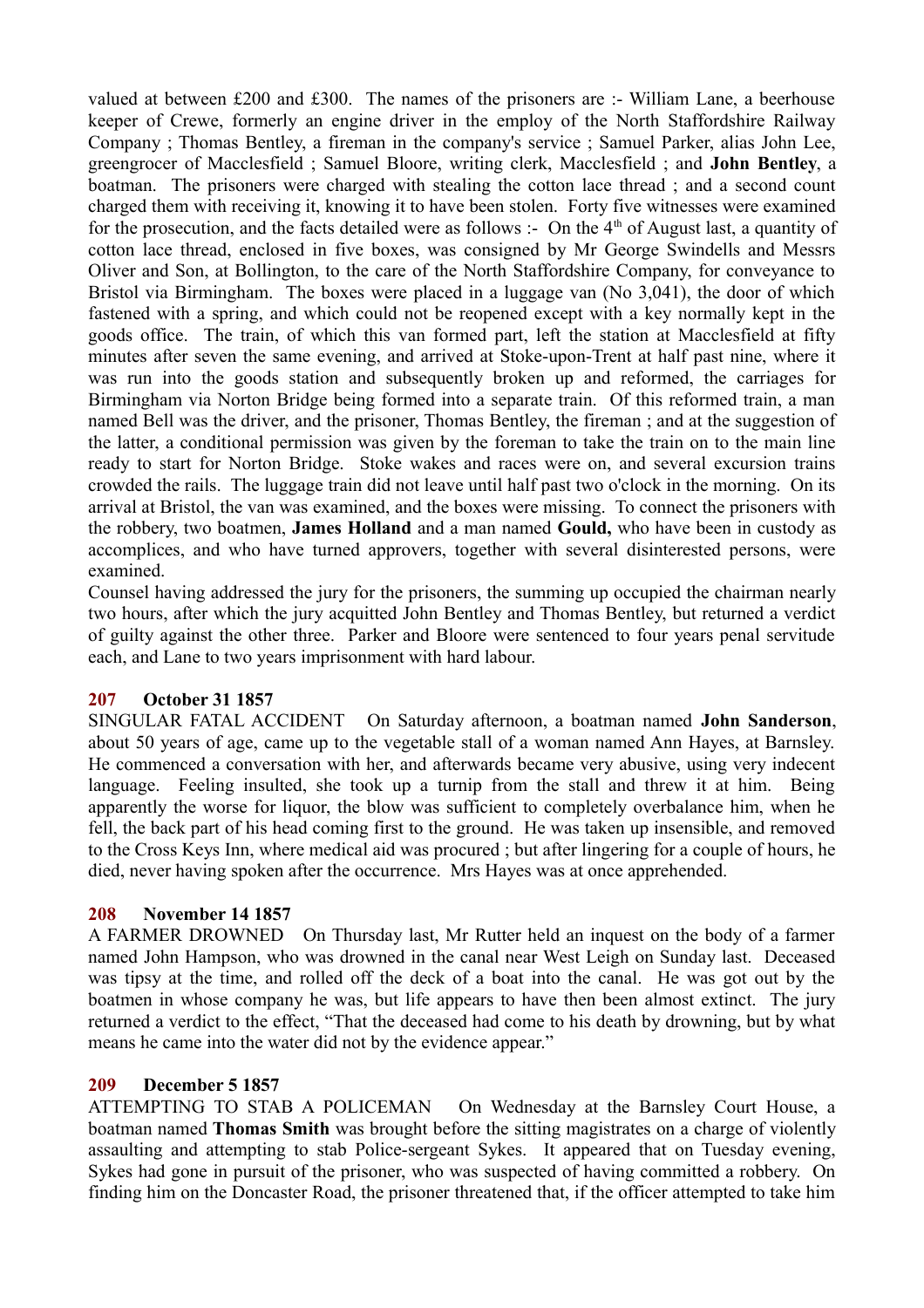into custody, he would stab him. The officer then seized the prisoner, who made a desperate resistance, and conducted himself most violently. A struggle ensued, in which the prisoner bit and kicked the officer, and then pulled out of his pocket a clasp-knife, which he brandished, and with which he attempted to stab him, and which he would have used but for the arrival of some other parties, who interfered. The Bench convicted the prisoner in the penalty of £5 and costs, in default he would stand committed to Wakefield House of Correction for two months, with hard labour.

# **210 August 14 1858 South Lancashire Assizes**

HOUSEBREAKING IN MANCHESTER **John Shaw**, 31, boatman, was charged with entering the house of Margaret Horton, Manchester, on the 29<sup>th</sup> of June last, and stealing several articles, the property of Mrs Horton. He pleaded guilty, and was sentenced to six months hard labour.

# **211 August 21 1858**

FATAL ACCIDENT On Saturday last, a shocking accident occurred to a boatman named **Herbert Holt,** at the Chesterfield and Stockwith Canal, near Wheeldon Mill. It appears that the deceased and another man were loading some ironstone, and the deceased was intending to shoot a cartload of ironstone into a boat, and put a stone under the wheels of the cart to stop it from running into the canal. The stone gave the cart a sudden jerk, and the horse wheeled round and knocked the deceased into the boat, the cart falling on him, breaking his back and seriously injuring his body, in consequence of which he died before he could be got from under the cart.

INQUEST An inquest was held at Chesterfield on Monday on the body of **Herbert Holt**, boatman, who was killed by a cartload of ironstone falling on him, whilst in a boat, on Saturday last. The jury returned a verdict of "Accidental death".

# **212 August 29 1858**

RAILWAY COLLISION AND TERRIBLE LOSS OF LIFE, NEAR DUDLEY The most terrible accident that has ever occurred on a railway in the Midland district took place on Monday night, on the Oxfordshire and Worcester Railway, between Round Oak and Brettel Lane Stations, a few miles beyond Dudley ; by it, 11 persons were instantaneously killed, and another died a few hours afterwards ; several more were so severely injured that their recovery is despaired of ; others are maimed for life ; and a great number were more or less injured. It appears that on Monday a special train was announced from Wolverhampton to Worcester at 9.15, calling at all stations, for the express purpose of conveying the teachers and children of the various schools to Worcester. The fare from Wolverhampton and Stourbridge, and all intermediate stations, to Worcester and back, was 1s for adults and 6d for children ; from Hagley, Churchill, Kidderminster and Worcester, it was 8d for adults and 4d for children ; and from Droitwich and Fearnhall Heath, 6d for adults and 3d for children. This extraordinary through rate of charges naturally attracted a large number of passengers, and by the time the train arrived at its destination, it had been augmented to 45 carriages, computed to contain nearly 2,000 passengers. The return train was announced to leave Worcester at 6.15 pm. Those having charge of the arrangements determined to divide the train, and instead of having one monster train propelled by two engines, to have two trains, each drawn by one engine. Accordingly, about twenty five minutes past six, the first train left Worcester station. It consisted of twenty nine carriages, closely packed with passengers, and was followed in a quarter of an hour by the second train, consisting of sixteen carriages. Each train called at all stations, and all went well with the first until its arrival at Round Oak, which took place about 8.05, where, either just before the train arrived at the station, which is situated on a steep incline, or when it was put in motion to leave the station, 12 or 13 of the last carriages became detached from the former part of this train, by the breakings of the couplings of two of the carriages, and rolled back down the incline towards Brettel Lane with ever increasing velocity. The guard, who occupied the van at the extremity of the train, applied his brake with all the force of which it was capable, but its power was insufficient to check the retrograde movement of the carriages, which soon attained a very high rate of speed. On arrival at Bug Hole, a little more than half way to Brettel Lane, they dashed into the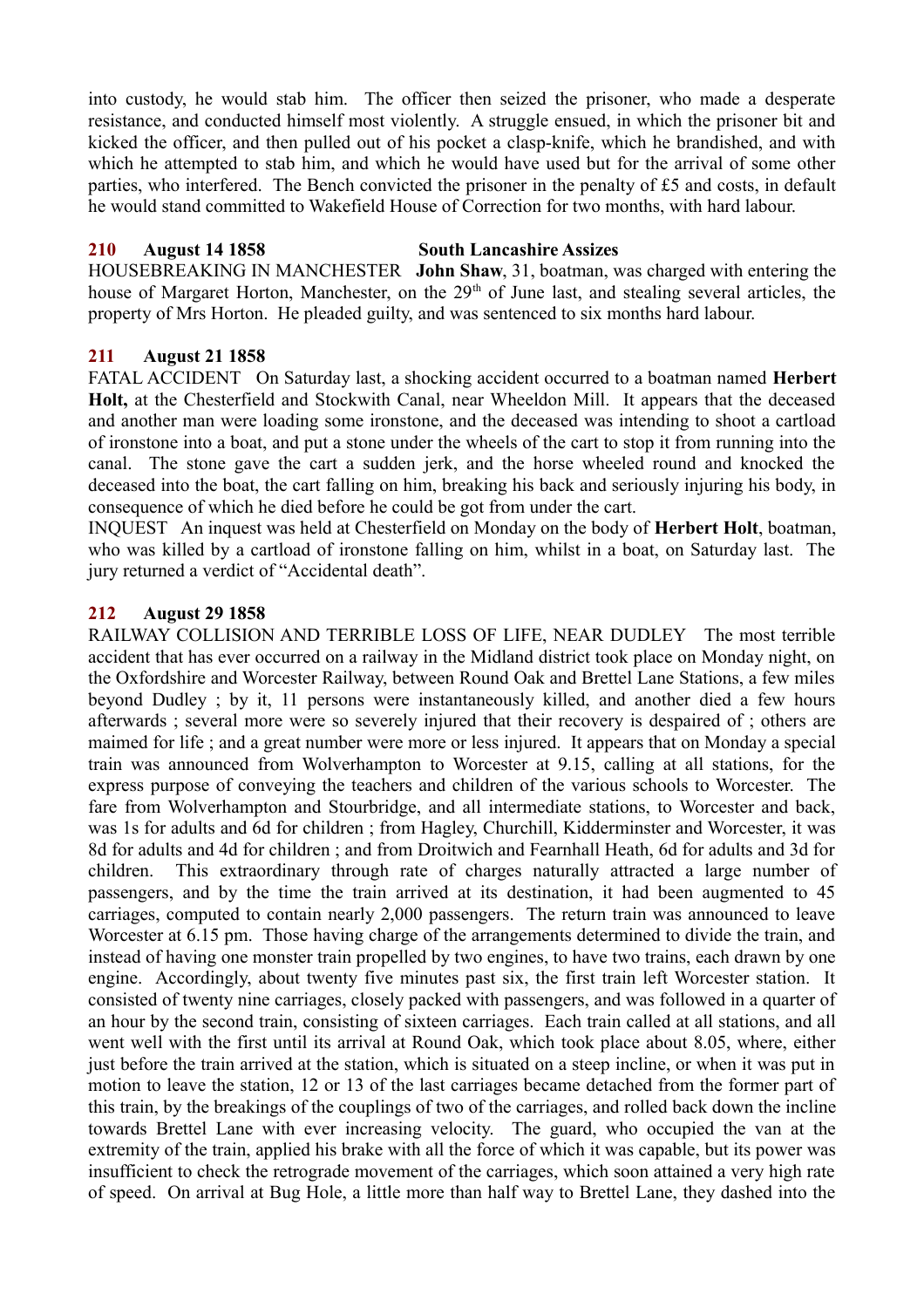second excursion train, which as before stated, was dispatched from Worcester only fifteen minutes after the first, and being a lighter train, naturally gained upon it during the journey. The driver of the second train perceived the carriages running back upon his train down the incline, and had nearly succeeded in bringing his train to a stand at the time of the collision, thus considerably mitigating the severity of the crash ; but as it was, the consequences were fearful. The guard's van and the carriage next to it were split into matchwood, and the second carriage escaped little better. The guard jumped out just before the collision occurred and escaped without injury, but the effect on the passengers, crowded in the two shattered carriages, was dreadful. The scene that ensued it is impossible to describe, fragments of the crushed and broken carriages, mutilated human forms, some still in death, some writhing in their last agonies, others fearfully but not fatally hurt, shrieking in terror, were commingled in a general melee, hardly distinguishable amid the darkness and the dust occasioned by the collision.



The terrified passengers who escaped without serious injury ran hither and thither in bewilderment, and for a time none knew what to do. A few of the more self-possessed, however, speedily bestirred themselves to render all possible assistance to the unfortunate sufferers, and remove them from the wreck that bestrewed the line ; and messengers were dispatched for medical and other aid. It was soon apparent that the loss of life was lamentably great. Eleven lifeless forms were discovered amongst the rubbish, in addition to many frightfully mangled and disfigured, and as speedily as possible, the latter were conveyed on stretchers, furnished by the shivered coaches, to the various hotels in the neighbourhood, and the next duty to attend to was the removal of the dead in like manner. Many of those only slightly wounded proceeded onwards by the train, and it is probable that a complete list of the casualties resulting from this sad affair will never be obtained. The removal of the wounded was effected under the superintendence of Mr Wall, assistant to Mr Norris, the company's surgeon at Brierley Hill, who was first upon the ground, but other medical men soon arrived, and took charge of cases at the inns to which the sufferers were conveyed. Amongst them were Dr Walker, Brierley Hill, and his assistant ; Mr W E Johnson, surgeon of Dudley, and Mr Herton, his assistant ; Mr Osborne and Mr Harding of Stourbridge ; Mr Tomlinson from Mr Frere's ; Mr Evans, from Mr Giles's of Stourbridge, &c. Information of the occurrence was instantly telegraphed to Worcester, and about 9.30, Mr Sherriff, the general manager, with Mr Adcock, and Mr Carden and Mr Everett, surgeons to the company, arrived by special trains from Worcester. The two former gentlemen immediately directed their attention to the clearing of the line and preparing it for the resumption of traffic ; and the two latter visited the wounded located in the neighbourhood. There is a feature in this case which is not presented by railway accidents generally. The train to which the accident happened being a special one to a particular district, all the persons injured and, it is feared, all those killed also, resided within a limited area within which all the distressing consequences of the calamity are concentrated, instead of being distributed over the whole country, as is the case of an ordinary train carrying passengers to and from various parts. The bodies of some of the dead are fearfully mangled ; and their identification, except by their dress, will in some cases be difficult. The features of one poor woman, whose body lies, with four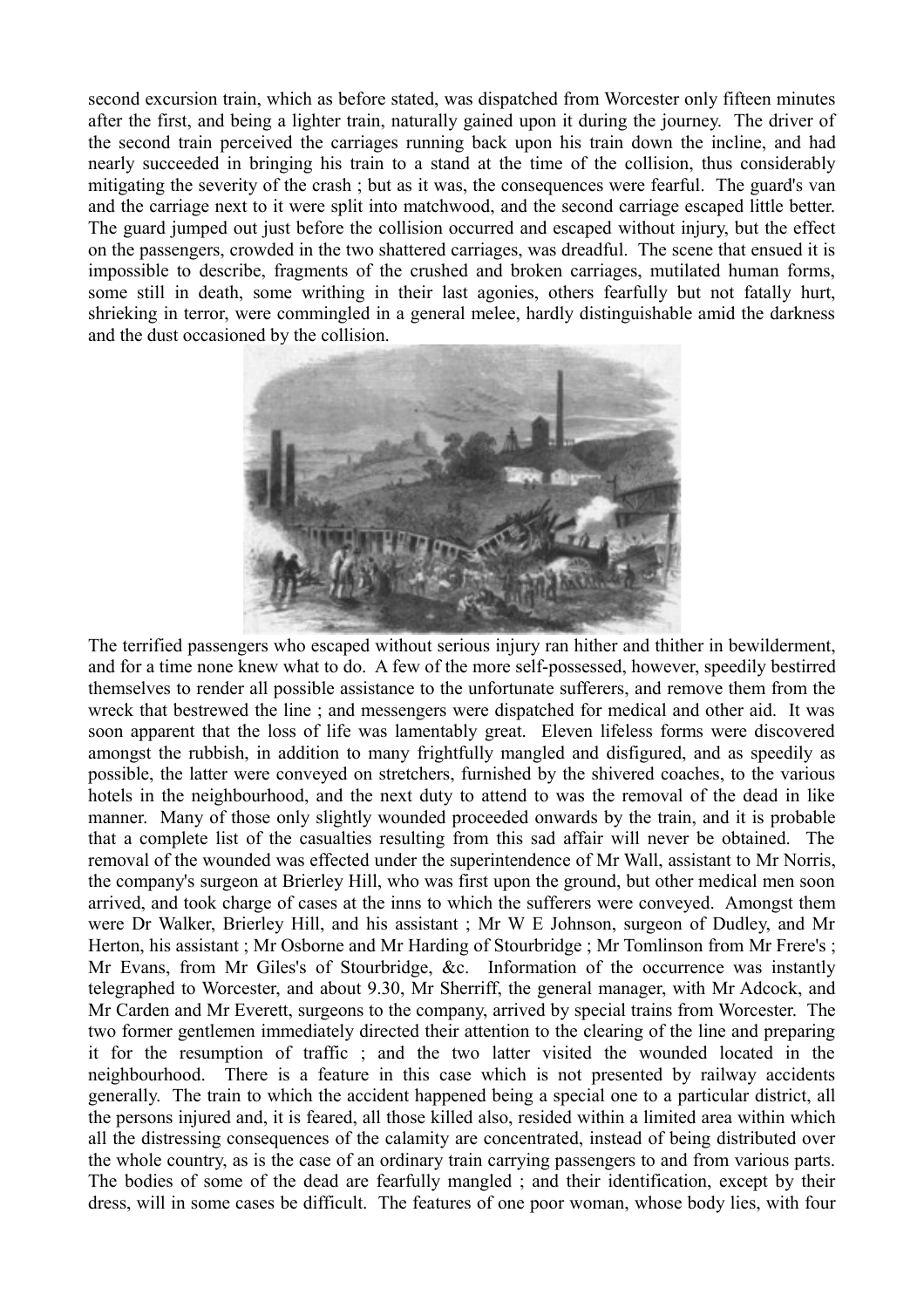others, at the Swan Inn, Moor Lane, are wholly indistinguishable, her head being crushed into a fearful mass. The legs of a man lying at the same place are fearfully crushed, and his head and face shockingly contused. This gentleman has been expensively dressed, and even in death has the air of a person who has been accustomed to move in a superior society. Most of the others appear to have belonged to the working classes. We may mention that the particular spot at which the collision occurred is a short distance beyond the junction of the Kingswinford branch of railway, in course of formation with the main line, and that the line was cleared for traffic by twelve o'clock ; but little damage being done to the permanent way. From the list appended, it will be perceived that all the casualties were sustained by persons resident at Prince's End, Coseley, Tipton, Dudley, and the vicinity of these places and, with one exception, all are adult persons. Elizabeth Hyde, a girl 10 or 12 years of age, slightly injured ; Charles Turner of Bloomfield, Tipton, suffering from injury to the chest, and scalp wound, many cuts about the head, fractured ribs on the left side, and perforation and protrusion of the left lung, recovery doubtful ; Thomas Brett of Daisy Bank, fractured shoulder, and injuries to the head and thigh, a serious but not fatal case ; Edward Jones, of Dudley Port, slight injury to left leg. These were all accommodated at the Crown. Sarah Fisher of Coseley, slight injury to chest, was staying at the Royal Exchange ; F Stokes, slight injury to leg ; William Skelding, Prince's End, injury to tongue and nose ; Eliza Jones, Prince's End, a girl, suffering from general concussion, a slight scalp wound, and contusion of knee ; Thomas Jones, father of the last named, slightly injured ; and Mary Jones, mother of Eliza and wife of Thomas Jones, sustained a fracture of the collar bone, and injuries of a very serious nature to the chest and abdomen, All of these were accommodated at the Whimsey, at Brettel Lane, where three dead lay. Lydia Cox Bloomfield, very extensive scalp wound ; Samuel Clarke, concussion of the brain and extensive injury to the knee joint, very serious case ; and Henry James Coseley, slightly injured in the back. These lay at the Cock Inn, Moor Lane, where were also three dead – two men and a woman. Joseph Webb, compound fracture of the left leg and right toe, not expected to recover ; William Kendrick, Prince's End, fracture of right thigh and left leg, and injuries to the head, dangerous case, but hope of recovery ; William Harley, tailor, Dudley, general concussion, not dangerous ; Richard Welsh, scalp wound and internal injuries of a very serious character, no hope of recovery. These were lying at the Swan Inn, Moor Lane, where there were five dead – three men and two women. Sarah Ann Whitehouse, of Prince's End, injury to the arm and leg, not of a serious character, accommodated at a house next door to the Swan Inn ; Headon Smith, Coseley, comminuting fracture of the arm, and injury to the back ; Sarah Bevan, of Coseley Street, Bilston, toe cut off, and otherwise injured ; Mrs Wycherley, sister of Miss Bevan, injury to left leg ; and Benjamin Sheldon, injury to ankles, necessitating amputation of both legs, dangerous case. These lay at Moor Lane House, kept by Mr James Nadon. In addition to the above, there were a great number of persons injured, who were conveyed to a distance by their friends, and others proceeded to Dudley by rail, and were forwarded to their homes. Mr Johnson, who arrived at Dudley station, appeared so much injured that his recovery was considered doubtful. Mr Mooney put on special trains for the accommodation of persons residing on the lines of the South Stafford and Stour Valley Railways, who were detained by the accident until too late for the ordinary trains.

The following particulars were supplied on Tuesday night by a correspondent :- THE DEAD

At the Swan Inn : Edward Matthews, who had lived near the Ivy House at Coseley. Joseph Baker, Prince's End, puddler. The third dead body is not identified. Mrs Skeldon (whose brother and son are also dead) ; the head of this poor woman was frightfully crushed, and her legs were much cut ; she was also far advanced in pregnancy. She comes from Prince's End. Mrs Hildrick, with her head in a yet more mutilated state than that of Mrs Skeldon.

Moor Lane Hall beerhouse : The man Skeldon, from Prince's End, died at about eight o'clock on Tuesday morning, after his legs had been amputated – the amputation being considered by the surgeons on the spot the only means of giving the man a chance of life.

The Cock Inn : Mrs Harley, Stafford Street, Dudley, dreadfully crushed. The youth Skeldon, before referred to, his skull was forced in from the direction of the forehead.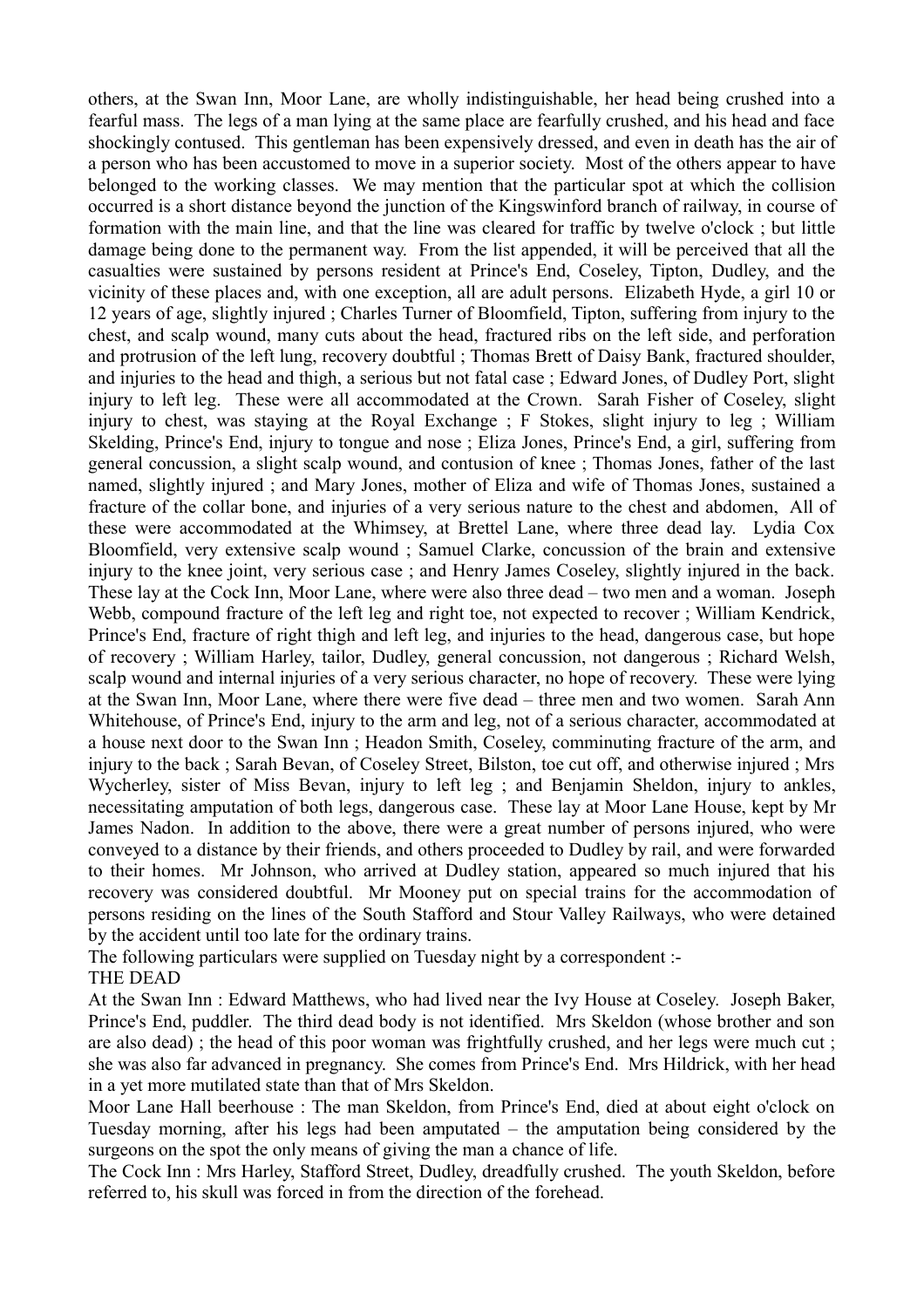The third man (dead), who lies by the side of these, is not yet identified.

At the house, there also lies Samuel Clarke, 18 Capon Fields, who has been so much injured that little hopes are entertained of his recovery. The Rev E C Parry, who had taken two hundred children in the train, visited him yesterday, and gave most appropriate advice to the young man, who during the previous day had carried a school banner from the works of Messrs Bagnall, ironmasters, to which works Mr Parry, who was most useful on the previous night, is attached as a works' chaplain.

Whimsey Inn : **Henry Marshall**, boatman, from Worcester, leaving wife and family. Injuries to body and legs.

Francis Mills, mill furnace man, married and a family. A cut across the head, as if from an axe.

The Crown : Richard Moore of Prince's End, aged about 30, whose heart and lungs were torn out by a splinter of one of the carriages. Decomposition in regard to this body had far advanced yesterday afternoon.

## **213 September 11 1858**

THE RECENT ACCIDENT ON THE OXFORD, WORCESTER AND WOLVERHAMPTON RAILWAY - THE ADJOURNED INQUEST On Thursday week, an inquest opened before G H Hinchcliffe Esq at the Royal Hotel, on the body of Mrs Rogers, who died on Tuesday night at Prince's End, in consequence of injuries received in this lamentable collision. Mr King alluded, and preferred a request on behalf of the company, that if it were possible the formality of a second enquiry might be dispensed with, as great inconvenience resulted from the withdrawal of so many of the company's servants from their ordinary duties as were required to attend the inquest at Brierley Hill. The coroner fully concurred in the desirability of avoiding a second enquiry of the duration of the one now in progress before Mr Phillips, and it was arranged that the inquest on Mrs Rogers should be adjourned until after the termination of the enquiry before Mr Phillips ; and that the depositions taken in that enquiry should be read over to the jury in this case, instead of all the witnesses attending personally and being re-examined. Formal evidence of the identity of the body having been adduced, the inquisition was adjourned until the first Tuesday in October. All the wounded in the neighbourhood, with one exception, are progressing favourably, and fatal consequences are not immediately apprehended in any of the cases. The sufferers who remain in the vicinity of the scene of the accident are also going on well. It is confidently expected that the whole will recover. The thirty eight patients under the care of Mr Underhill of Tipton are also going on satisfactorily. It is understood that compensation has already been paid by the company in the majority of the cases of the loss of property or personal injury.

The inquest on the bodies of thirteen of the fourteen persons killed by the collision was resumed on Tuesday, at the Bell Hotel, Brierley Hill, by Mr T M Phillips, coroner.

John Cording, the under guard of the train that separated, deposed that he lived in Worcester. On the 23rd of last month, when he accompanied an excursion train from Wolverhampton to Worcester, Frederick Cook was the head guard. Heard no complaints of defective machinery or engine on that morning. Twenty nine carriages in our part of the train arrived at Worcester. We put on some extra carriages at Dudley. There were two guard's vans. I rode in the front van. At Tipton, before we put on more carriages at Dudley, four or five persons were in my van. I had them in my van because there was no room for them in the train. I am not aware that anything broke before we arrived at Brettel Lane. Some more carriages were put on at Stourbridge. About seven carriages were put on at Dudley. After repairing the broken shackle at Brettel Lane, we started, having before taken in more passengers. When Cook gave me the signal at Brettle Lane that all was ready for starting, I gave it to the engine driver, Jonas Lockwood. Another engine having been put on at Dudley, there was another driver also. His name was Thomas Benson. The shackle broke just as we were starting from Brettel Lane, about fifteen carriages from the front. One bow of the shackle was broken, and the other bow was pulled off one of the pins upon which it worked. Cook was at the point of breakage when I got down, and he replaced the broken shackle with a strong goods chain. Another breakage took place at Hagley, just after we left the station. In that case also, the shackle was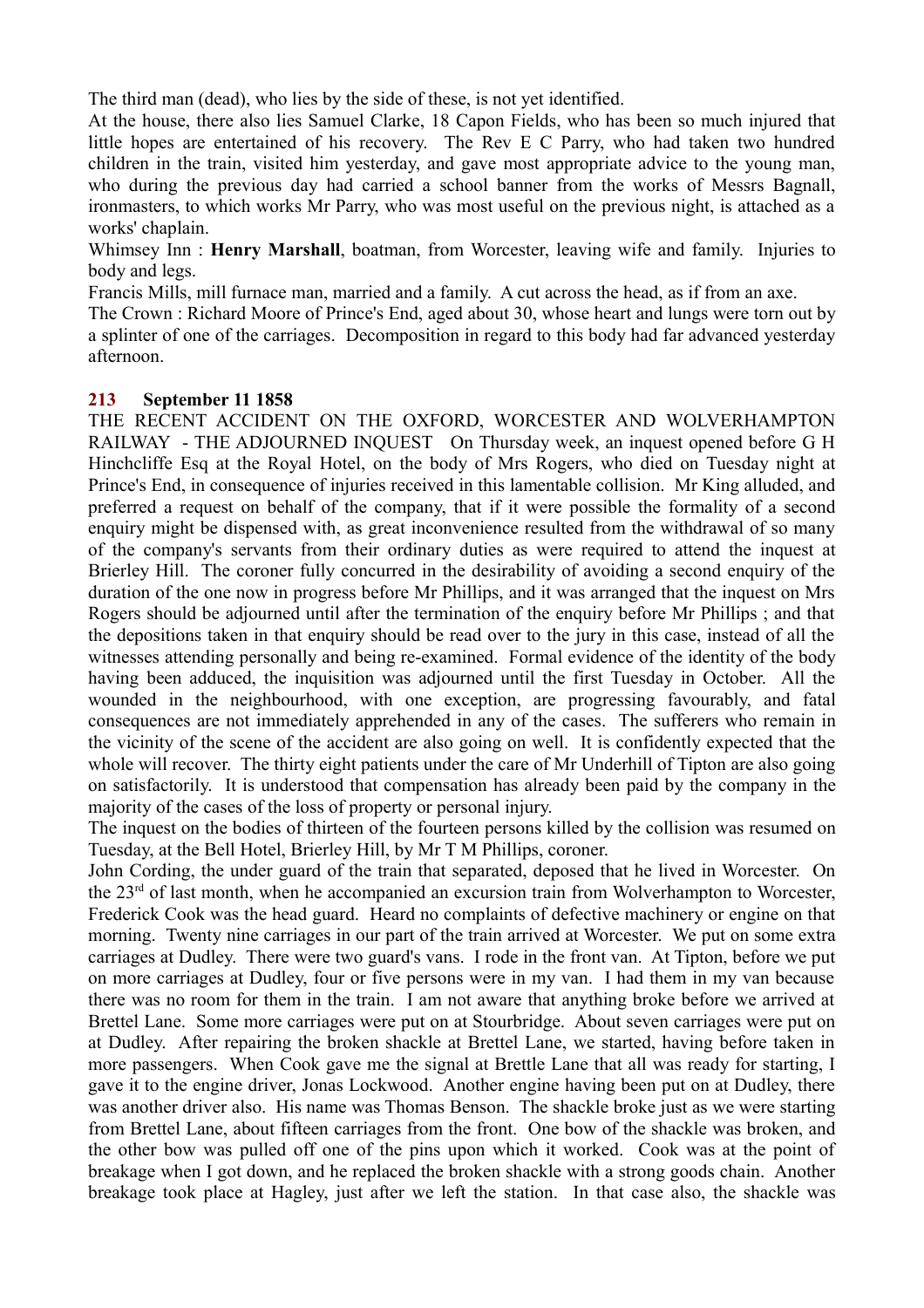broken. We repaired that breakage by hooking on the spare shackle that was suspended near to the broken one, The assistant superintendent, Mr Charles Harris, was in the train from Dudley to Worcester. I don't know whether Mr Harris or the head guard made a report of the accident at Worcester. Before we left Worcester at night, the chains were all repaired, but one. I saw them. They were repaired by a blacksmith ; but I don't know what chains were used in coming back from Worcester. We left Worcester at 6.30. In the first portion of the train from Worcester, there were 29 or 30 carriages. I and Cook had the charge of the first portion. There was one engine at starting, but we put on a second engine at Stourbridge, to take us up the incline from that place to Dudley. Robert McGee was the driver of the engine that was put on at Stourbridge. Nothing occurred until we got to Round Oak Station. Just before we got to that station, I looked out, and saw that the train was all right. Just as the signal was given to go on again from Round Oak, the engine driver, Burke, told me that the train had divided. The breakage did not, to my knowledge, occur till the brakes were put on at the station. After Burke had told me that the train had broken and gone adrift, I looked out and saw that the lights behind had gone. I then went back to where the breakage had taken place. The number of the carriage from which the shackle broke was 114, through Bristol and Liverpool. The side chains of that carriage were not broken, but the side chains of the carriage to which it was connected were broken. I went back with some carriages and, under the direction of Mr Ivetts, brought on some of the wounded in a train of twelve carriages. The break I had coming back, Cook had in the morning. It was in good working order. I saw Cook at the place of the collision. He did not complain about any portion of the couplings, and seemed quite sober. I do not think that the guard could have stopped it on that night, because being foggy, the rails were greasy.

By the Foreman : There is a rule against passengers riding in the guard's van, but we don't like to leave passengers behind. It is not usual to allow passengers to ride in those compartments of second class carriages where there are breaks.

By Mr King : The number of one of the carriages where the breakage took place was 114, but I don't know the number of the other. The shackle of number 114 was broken, but the side chains of that carriage were not broken. Of the other carriage, one of the side chains was broken ; the screw pin of the other side chain on that carriage was stripped through the nut. I saw 114 and the other carriage coupled together at the scene of the accident. After they had been coupled, I proceeded with them and others to Wolverhampton, and pointed them out to Drinkwater, the inspector of carriages there. On the day after the accident, I took No 114 to Grandmore, the inspector of carriages, and also to Brown, the platform inspector.

**Joseph Williams**, boatman of King Street, Worcester, was coming back from Worcester in the train that broke. I left Dudley in the morning. In coming back from Worcester, there were more persons in the guard's van than myself, the guard Cook, and Marshall, the deceased. There were about six. The guard said, "Jump out, lads, there will be an accident". He had been trying to stop the train with his brake ; but we did not know that we were going back till he told us. When he told us to jump, I don't know what afterwards took place. I was so frightened, I got up to the other end of the van. I don't know whether Cook jumped out. Before then, I don't know whether he used the brake. When he was using the brake, I did not perceive any alteration in the speed of the carriage. I was quite sober. I was hurt in the forehead. As far as I can recollect, I was thrown out. When I came to my senses, I was by the side of the broken carriages on the line. I have received £5 from the company as compensation for the injuries I have received.

Frederick Cook of Worcester, the guard before referred to, after being cautioned by the coroner, said that he accompanied the excursion train from Wolverhampton to Worcester on the  $23<sup>rd</sup>$  of August. Cording was my under guard, and Jonah Lockwood was the engine driver. There were twenty four carriages and two brake vans. We had eight more carriages at Dudley, and also additional passengers, with another engine. Nothing occurred till we got to Brettle Lane. There, a shackle and the two side chains broke at about fourteen carriages from the last van. I fetched four big links from the behind van, put a scrag into the wheel of one of the carriages, and made the carriages tight. The porter at the station assisted me to do the work. I don't know if Mr Hart, the station master, was there. We attached five more carriages at Stourbridge. We were just starting out of the station, as at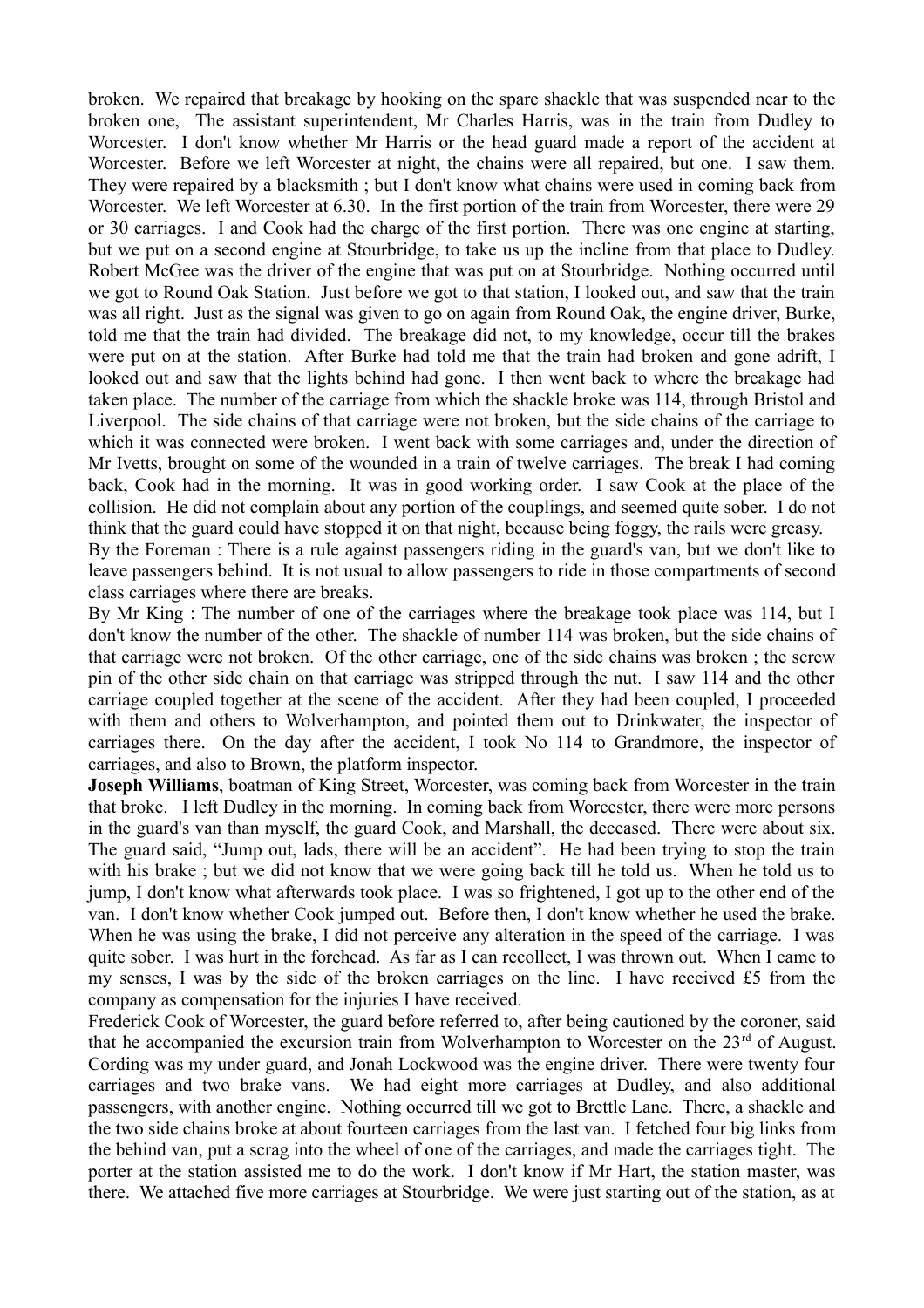Brettel Lane, when a shackle and two side chains broke at about twelve carriages from the behind van. I there hooked on the second shackle at that point, and we went on again. At Droitwich, I found another shackle had broken, and the train was held together by the two side chains. I took in some passengers at Prince's End, expecting there would be room at Dudley.

The Coroner : But you were acting contrary to the company's rules in doing so, were you not? Witness : Yes, but rather than leave them behind, I took them in.

Examination continued : I did not complain about the couplings at either of the stations. I did not at Worcester, for Mr Harris was with us. In coming back, the first train was composed of 27 carriages and two brake vans, and one engine, till we came to Stourbridge, when a second was put on, to help us up the bank.

The Coroner : Is that usual?

Witness : I have been piloted up before. There were several persons in my van coming from Worcester. All went till we got to Round Oak. I told only two persons to get into the van at Worcester.

The Coroner : At Brettel Lane, what took place?

Witness : I put on my brake to stop at the station. After, as I thought we had stopped, I pulled off the brake, just as the carriages were coming back with the rebound, and then the train began to run back. Upon this, I put on my brake again, and it seemed to draw them up a bit, but they seemed to get ahead of me afterwards. The brake was a good one, but the weight was too heavy for it. I was afraid of the train coming after us, for I knew that we generally started ten minutes after each other. I saw it coming upon us, and I shouted several times to the passengers to jump out, and told the persons in the van to jump out. I also held out my red lamp, and sounded my whistle as loudly as I could. I don't think anyone jumped out besides myself. I jumped out about ten yards from the collision. I got out and met the fireman coming from Round Oak, who told me that the line was blocked at Round Oak ; and in the opposite direction, Pigott, the guard, told me it was all right. At Brettel Lane, I told them to come back and help the poor people, for we had a dreadful collision. I have tried the experiments on the line since the accident.

The Coroner : With the same brake?

Witness : No; no; that brake was smashed to pieces. There were 18 carriages in the part that broke away. Sometimes we take 35 carriages down that incline, upon which, when the rails are wet, we find a difficulty to stop.

Coroner : How do you account for your brake not acting on this night against only eighteen carriages?

Witness : My brake acted very well with that heavy living freight in the carriages. We had a second brake in the eighteen carriages that ran down. It was a second class carriage. If a person had been in that carriage to apply that brake, the train would have been stopped.

Coroner : Then why did you not have someone in that carriage to work the brake?

Witness : Mr Harris had the starting of the trains from Worcester.

Coroner : Why did you not ask for someone?

Witness : If I had, I should not have had anyone. The brake compartment was full of children. It is usual for those compartments to be used in excursion trains. The rules of the brakes in second class carriages do not apply to excursion trains.

The Coroner : But how is that? Are not the lives of Her Majesty's subjects who travel in excursion trains as valuable as the lives of those who travel in ordinary trains?

Witness : In excursion trains, I have often had the second class breaks full.

By Mr Ebsworth : The passengers in the second class break might have played tricks with the break. So far as I am concerned, I left those breaks to chance.

By another solicitor : If there had been a person in charge of the second class brake we could have signalled to each other, and the lives that have been lost might have been saved. If there had been a means of communication existing between the driver and the guard, I don't think that I could have stopped the train, communication of the severance having been conveyed to me directly the severance took place.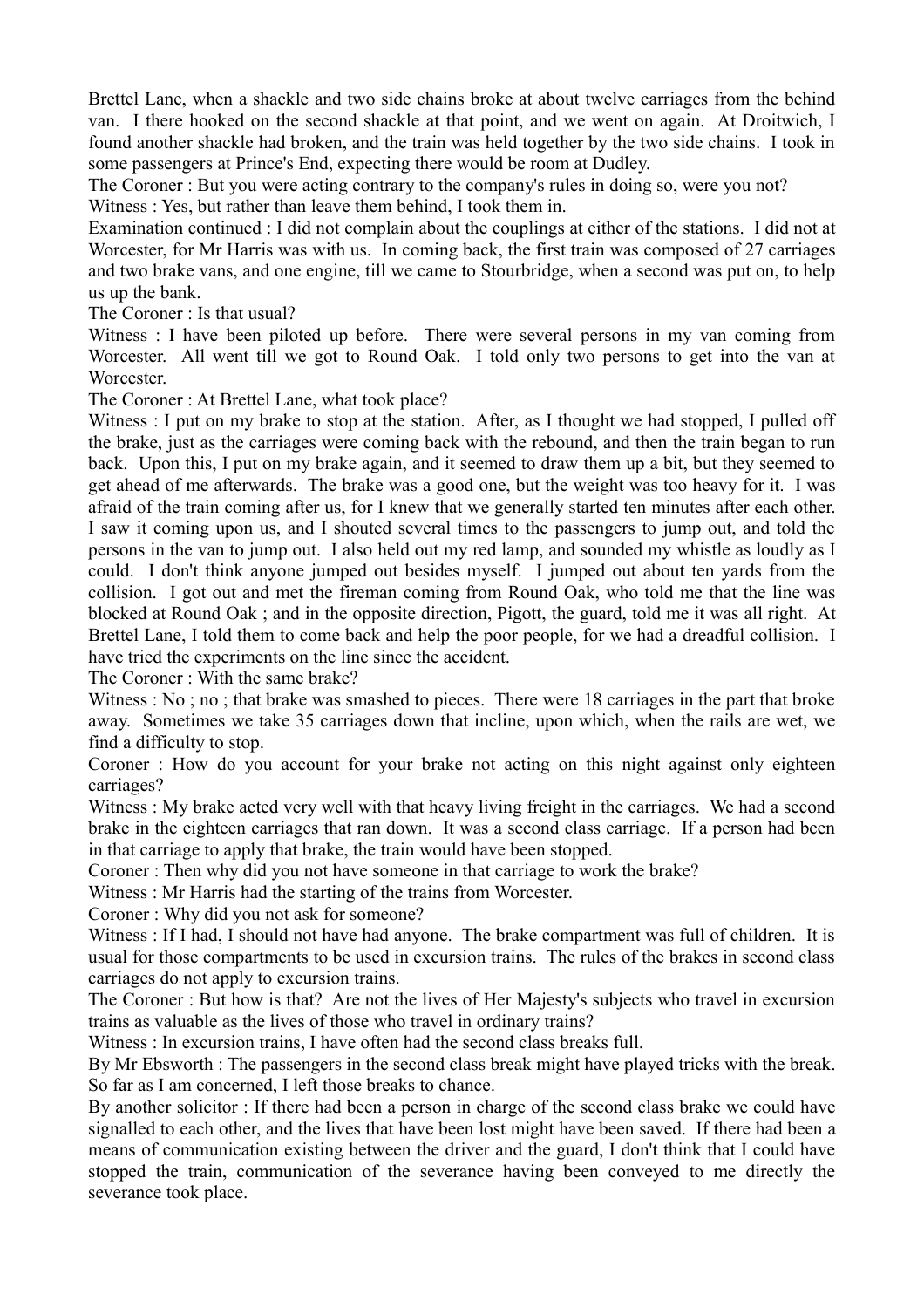Mr Craig, of the Manchester and Lincolnshire Railway, and Mr McConnell wished to be examined. The Coroner regretted that he had not known earlier in the day that those gentlemen were there. If he had, their evidence could have been taken before, as they had come so great a distance.

It being now six o'clock, the jury determined to adjourn without taking any more evidence until next Tuesday, to meet at eleven o'clock instead of one.

[Note : the words break and brake are used interchangeably here]

# **214 October 2 1858**

SUSPECTED MURDER AT BLACKBURN On Wednesday morning about half past seven o'clock, the body of a boatman named **William Walmesley** was found in the Leeds and Liverpool Canal, and in consequence of information given to the police, another boatman named **James Tasker** was taken into custody on suspicion of having thrown the deceased into the water on Tuesday night. It appears that deceased was on board Tasker's boat on Tuesday night, and he and Tasker were quarrelling. The language, which was overheard, was very violent and threatening ; and about ten minutes to twelve, a splash was heard in the water, and then all was quiet. Tasker was brought before the magistrates on Wednesday morning, and formally remanded till yesterday. Tasker's wife was on board the boat at the time of the quarrelling, and after the splash was heard, was seen to look over the side into the water, and then go back to the cabin. She was taken into custody on Wednesday afternoon. The inquest was held on Thursday afternoon at the Rock Inn, Eanam, Blackburn, before H W Hargreaves, deputy coroner, on the body. James Tasker and his wife were present, in charge of the police. Mr J Pickup, solicitor, appeared to watch the case on behalf of Walmesley. The principal witness examined was a boatman named **Carr**, who said that on Tuesday night, he heard Tasker and Walmesley quarrelling as he was preparing to go to bed in the cabin of his own boat, which was moored a little distance from Tasker's. The deceased was in Tasker's boat, and after a good deal of loud talking, he (Carr) heard a splash, and a voice cried, "Lie there, b---r thee, lie there". The witness said he heard no struggling after the splash, and he was certain the words he had heard were used by Tasker. The witness went to bed, and inquiring for Walmesley on the following morning, heard that he was missing. With the assistance of several persons, the canal was dragged, and the body of the deceased was found near Tasker's boat. The jury, after consulting for ten minutes, returned a verdict of "Found drowned".

# **215 October 16 1858**

MANSLAUGHTER AT HINDLEY The neighbourhood of Hindley has been in great consternation, in consequence of a most violent assault having been committed by **Henry Abrahams,** a boatman, on Joseph Leather, son of George Leather, farmer of Low Green, Hindley, on the  $30<sup>th</sup>$  ult, which ended in Leather's death on Saturday last. Abrahams was brought before the county magistrates at Wigan last Friday, and remanded. The heavy bludgeon with which he inflicted the blow was produced, it was seventeen inches long, and loaded with more than a pound of lead. Yesterday the inquiry was held before C Driffield Esq, coroner, at the Bird i' th' Hand, Hindley. George Leather stated that his son Joseph was 26 years of age. On Thursday the  $30<sup>th</sup>$  ult, the prisoner and his wife came to fetch a horse, and two young men were with them. Prisoner went with a pikel to force the stable door, and his son Joseph came from the house, and went for a policeman. When he returned, he endeavoured to keep Abrahams from the stable door, pushing him away, and telling him he had no business there. Abrahams then seized him by the hair of the head, and dragged him about. Witness said to his son, "Joseph, save thyself". The wife of the prisoner then pulled a cudgel out (the one produced) and struck Joseph with it. She then handed the weapon to her husband who, holding deceased by the hair with the left hand, struck him on the left side of the head with the cudgel, which he held in his right hand. The blood ran from Joseph's head immediately after the blow was struck. Witness believes the prisoner hit the deceased with the cudgel three times. Deceased threw Abrahams down, but never struck him. Policeman Jones came up, when the two were on the ground, and took the weapon from the prisoner. Deceased seemed much hurt, and Jones took him into the house, after which he plastered the wound. The wound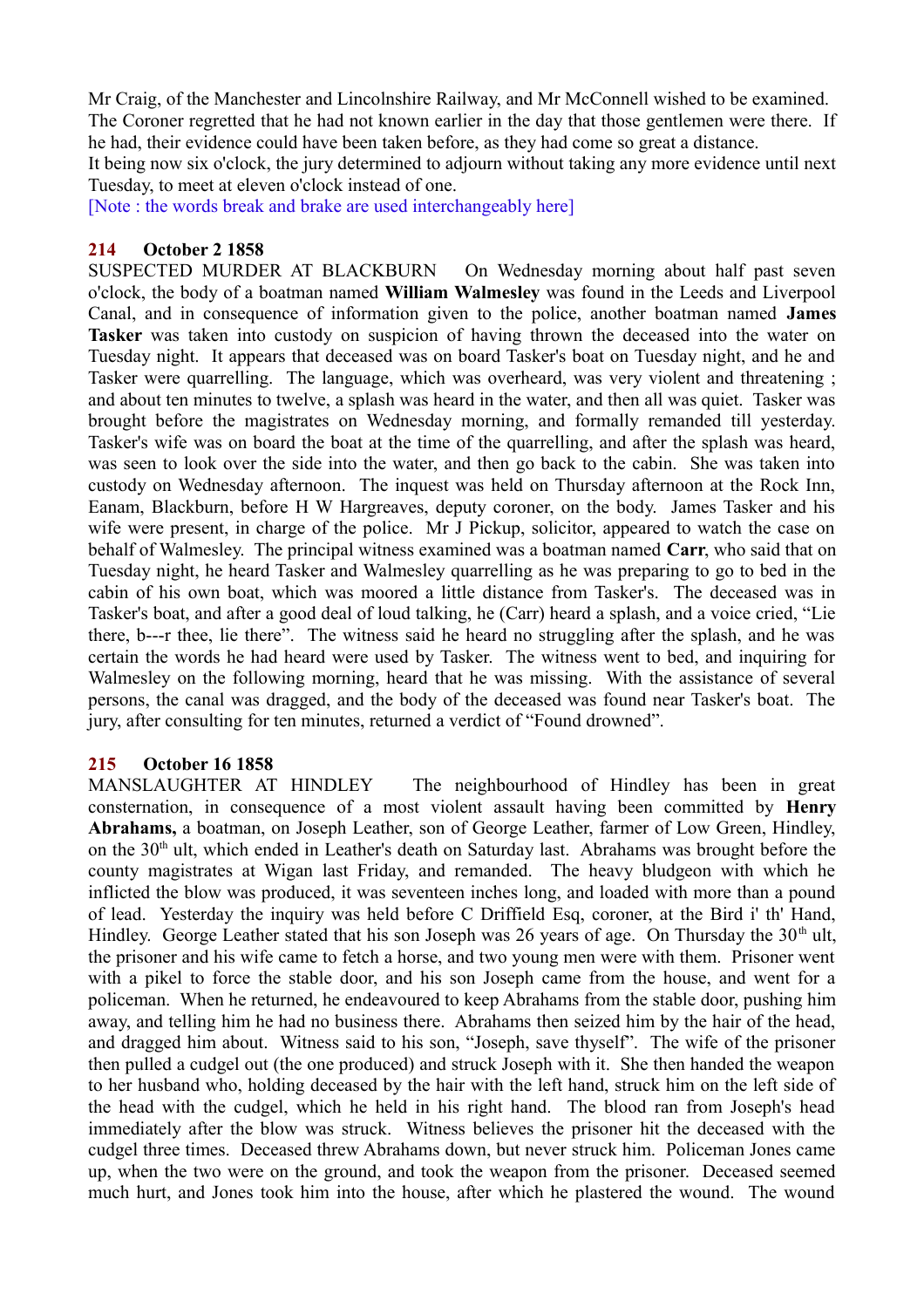became worse, and on Sunday, Joseph "took to his bed." Mr Martin, surgeon, attended him until he died on Saturday night. The witness added that he had exchanged a horse with Abrahams on the previous day, the latter giving 5s to boot, and he wanted the exchanged horse back again, which caused the dispute. Mr Martin, surgeon, said the wound on the head was nearly an inch long, and the head much swollen. Erysipelas set in on the Sunday, and spread to the face. From the symptoms exhibited throughout, he concluded that deceased died from erysipelas produced by the wound, which also softened the brain. The jury returned a verdict of manslaughter against Abrahams and his wife.

## **216 June 25 1859**

THE VIOLATION AND MURDER IN SOUTH STAFFORDSHIRE – PRINCES END, SATURDAY The adjourned inquest on the body of the woman found murdered in the canal, near the Moat Colliery, at this place, was resumed here today at the Bull's Head Inn. It was supposed that the woman's name was Hughes, and that she was the wife of a boatman, but this supposition turns out to be erroneous, and the body still requires to be identified. The evidence taken on the former occasion was read over, and the following new evidence adduced :-

Joseph Williams, a police officer, said : I was on duty near the Moat Colliery on Sunday night, the  $27<sup>th</sup>$  ult. I saw the prisoners Catstan and Acton, and Richard Price (a witness), but I did not see a woman. I did not see any marks indicating that a struggle had taken place. I apprehended the prisoner Allen ; he said he knew all about it, and he would tell. I was present when the other prisoners were apprehended. They were charged with violently assaulting a woman unknown. I received information from the witness Harper that something was going on ; and that induced me to go to the Moat Colliery.

John Walker Stringler deposed : I was in Higg's Inn, near Tipton Street, on the Sunday afternoon in question. The deceased was there when I arrived. She had on a reddish jacket and a bonnet. I did not notice any other parts of her dress. She remained there till shutting up time (three o'clock) and had two glasses of ale. I saw her again in Hurst Lane about a quarter of an hour after. There was no one with her then. I asked her where she was going. She asked me to go a walk with her. I did so, and remained with her till five o'clock. She then went to the Fiddle public house, and we had some ale. I remained there about one hour and a quarter. I met with her again up in the Foxyards. We then went to the Shrubbery Tavern. We had three pints of ale there. She was not drunk, but she was a little under the influence of drink. Whilst there, the prisoner Walker's wife came in, and struck deceased with a stick on the head. We went into the tavern about nine o'clock, and left about eleven. She followed "Jerry Jones" and me out of the tavern into the shrubbery. I left her in the shrubbery and went home, about ten minutes past eleven. I did not see her alive again. When I left her, I met the prisoner Allen, E Acton and Watkins, and several others whom I did not know, going towards her.

Robert Bales, a puddler of Princes End, deposed : I saw a woman in the Moat Colliery at about half past eleven on the Saturday night in question. I had been at Wood's public house with James Price and Thomas Bardon. My attention was drawn to the woman by seeing the prisoners Watkins and Allen, and several others, following her. They were walking towards the Ironbridge. Allen and Watkins had got hold of the woman by each arm. They were helping her along. She did not appear able to walk by herself. I did not hear any of them speak to the woman. The prisoners Edward Ashton, Calstan and Fereday were with them before they went over the ironbridge, but only the two I have mentioned went over the bridge with her. As I was coming back again home, I heard the woman shriek. I ran in the direction of the shriek. [The witness then detailed what he saw in the field, the particulars of which are unfit for publication].

Thomas Felton, puddler, deposed that on Tuesday evening last, he was with a young man named Robert Davies, who was intoxicated. Davies then said that "he was a murderer" and that he "deserved the gallows". He said that he had helped to throw the body into the canal. He (witness) assisted to bring him home, and he twice tried to throw himself into the canal. The next day, he asked him (witness) if the police knew anything about what he had stated.